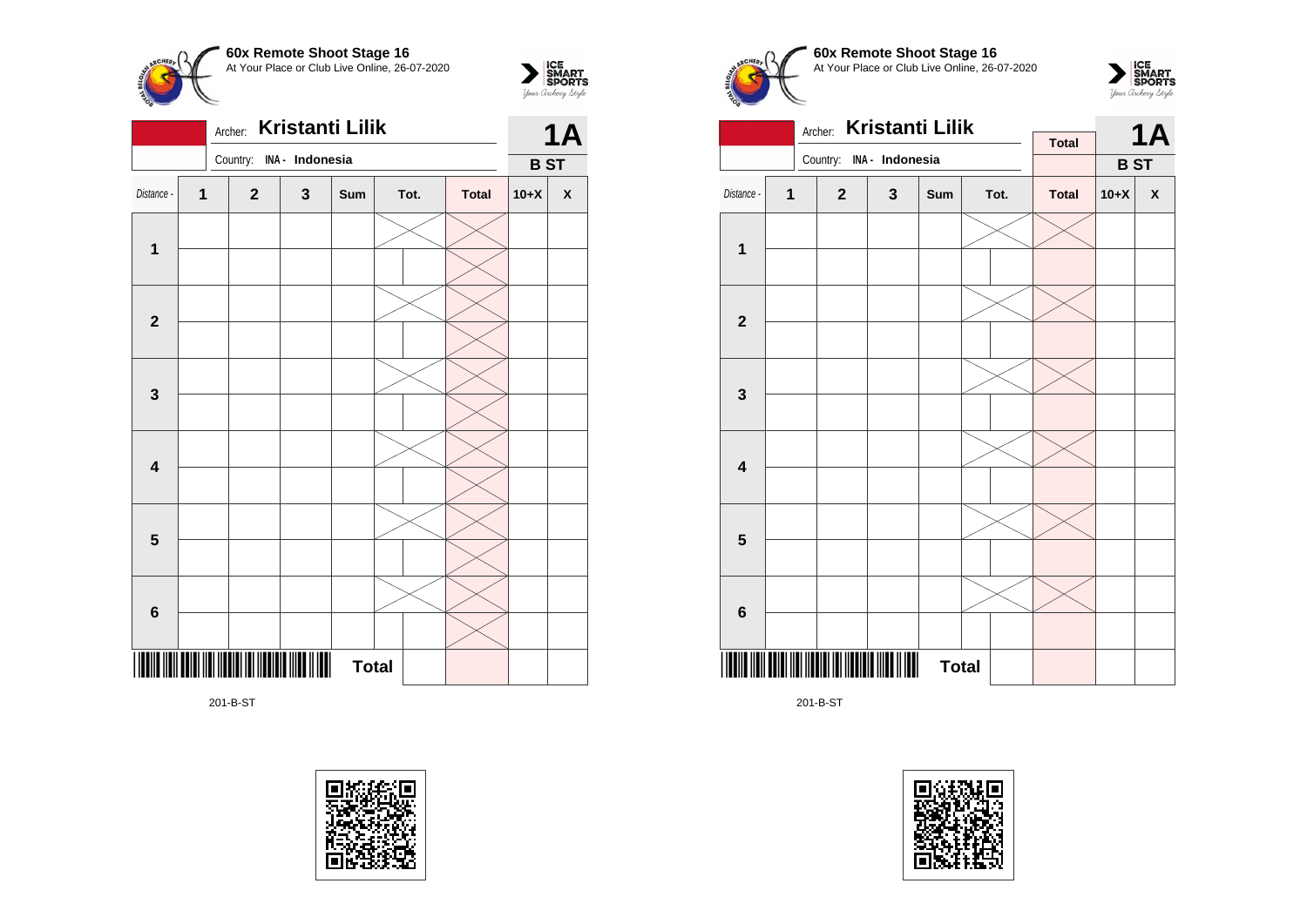



|                         |                | Archer:      | Sbai tanji Mounir |              |    | 2A   |              |        |   |
|-------------------------|----------------|--------------|-------------------|--------------|----|------|--------------|--------|---|
|                         |                | Country:     | MAR - Morocco     |              |    |      |              | R 30   |   |
| Distance -              | 1              | $\mathbf{2}$ | 3                 | Sum          |    | Tot. | <b>Total</b> | $10+X$ | X |
| $\mathbf 1$             | 9              | 8            | $\overline{7}$    | 24           |    |      |              |        |   |
|                         | 8              | 6            | 7                 | 21           | 45 | 45   | 45           |        |   |
| $\overline{\mathbf{2}}$ | 9              | 7            | 6                 | 22           |    |      |              |        |   |
|                         | 5              | 5            | 5                 | 15           | 37 | 82   | 82           |        |   |
| 3                       | 8              | 8            | $\overline{7}$    | 23           |    |      |              |        |   |
|                         | 6              | 5            | 5                 | 16           | 39 | 121  | 121          |        |   |
| $\overline{\mathbf{4}}$ | 9              | 9            | 7                 | 25           |    |      |              |        |   |
|                         | 7              | 6            | 6                 | 19           | 44 | 165  | 165          |        |   |
| 5                       | 8              | 7            | 7                 | 22           |    |      |              |        |   |
|                         | $\overline{7}$ | 6            | 8                 | 21           | 43 | 208  | 208          |        |   |
| 6                       | 10             | 9            | 9                 | 28           |    |      |              | 1      |   |
|                         | 9              | 8            | 5                 | 22           | 50 | 258  | 258          |        |   |
|                         |                |              |                   | <b>Total</b> |    | 258  | 258          | 1      | 0 |





**60x Remote Shoot Stage 16** At Your Place or Club Live Online, 26-07-2020



|                         | Sbai tanji Mounir<br>Archer: |                |                |              |    |      |                     |        | 2A |
|-------------------------|------------------------------|----------------|----------------|--------------|----|------|---------------------|--------|----|
|                         |                              | Country:       | MAR - Morocco  |              |    |      | <b>Total</b><br>258 | R 30   |    |
| Distance -              | $\mathbf{1}$                 | $\mathbf{2}$   | 3              | <b>Sum</b>   |    | Tot. | <b>Total</b>        | $10+X$ | X  |
| 1                       | X                            | 10             | 9              | 29           |    |      |                     | 2      | 1  |
|                         | 9                            | 8              | 6              | 23           | 52 | 52   | 310                 |        |    |
| $\overline{\mathbf{2}}$ | 10                           | 9              | 8              | 27           |    |      |                     | 1      |    |
|                         | 8                            | 6              | 5              | 19           | 46 | 98   | 356                 |        |    |
| 3                       | 9                            | 7              | $\overline{7}$ | 23           |    |      |                     |        |    |
|                         | 8                            | $\overline{7}$ | 6              | 21           | 44 | 142  | 400                 |        |    |
| $\overline{\mathbf{4}}$ | 9                            | 8              | 8              | 25           |    |      |                     |        |    |
|                         | 8                            | 7              | 5              | 20           | 45 | 187  | 445                 |        |    |
| 5                       | 9                            | 8              | 8              | 25           |    |      |                     |        |    |
|                         | 8                            | 8              | 6              | 22           | 47 | 234  | 492                 |        |    |
| $6\phantom{1}$          | $\overline{7}$               | 6              | 6              | 19           |    |      |                     |        |    |
|                         | 6                            | 6              | 5              | 17           | 36 | 270  | 528                 |        |    |
|                         |                              |                |                | <b>Total</b> |    | 270  | 528                 | 3      | 1  |

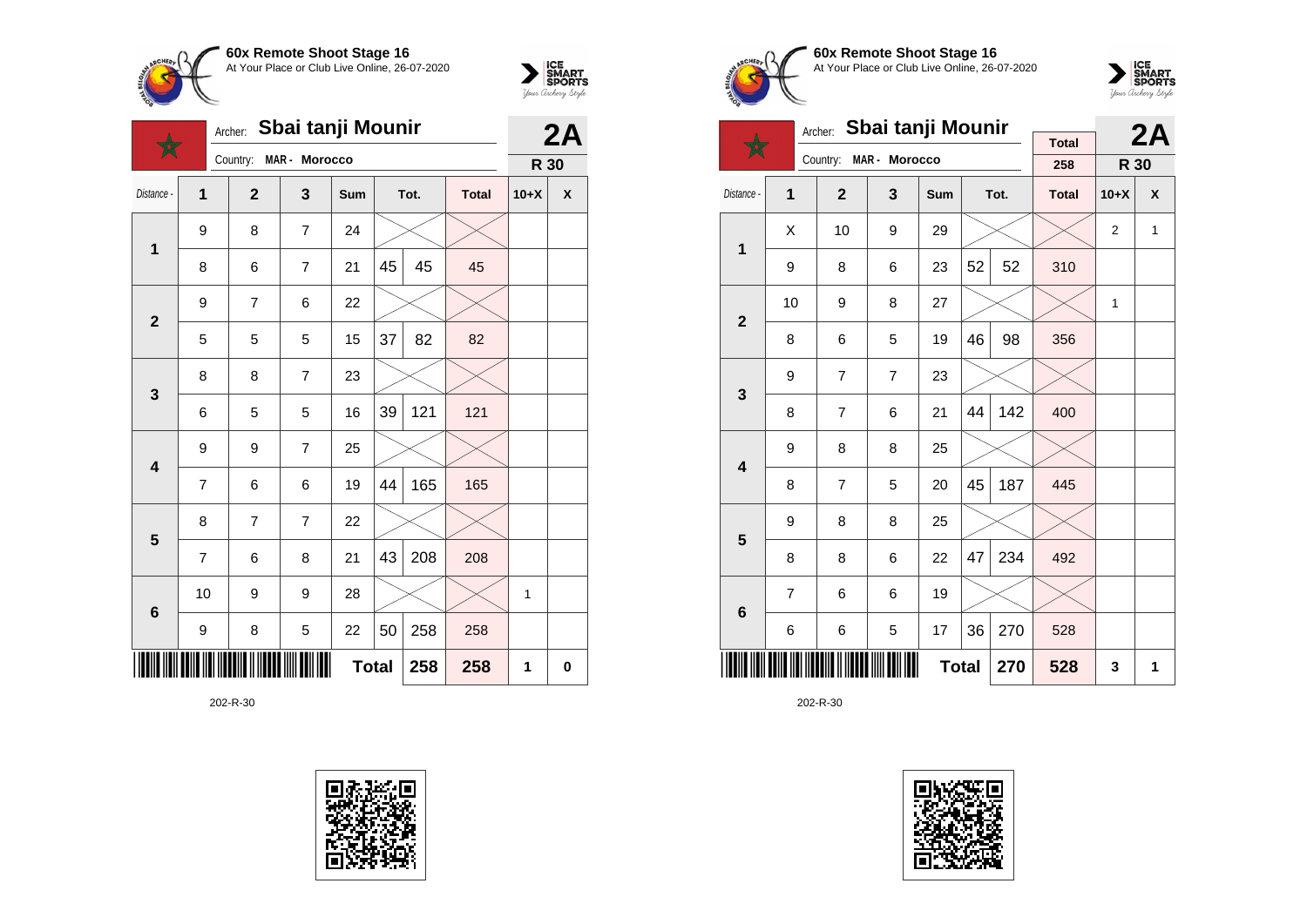



|                         |                | <b>Peers Tim</b><br>Archer: |                              | 3A           |    |      |              |                |                    |
|-------------------------|----------------|-----------------------------|------------------------------|--------------|----|------|--------------|----------------|--------------------|
|                         |                |                             | Country: GBR - Great Britain |              |    |      |              | <b>R70</b>     |                    |
| Distance -              | 1              | $\overline{2}$              | 3                            | Sum          |    | Tot. | <b>Total</b> | $10+X$         | $\pmb{\mathsf{X}}$ |
| $\mathbf 1$             | 10             | 10                          | 9                            | 29           |    |      |              | $\overline{2}$ |                    |
|                         | 9              | 8                           | $\overline{\mathbf{4}}$      | 21           | 50 | 50   | 50           |                |                    |
| $\mathbf{2}$            | 9              | 9                           | 9                            | 27           |    |      |              |                |                    |
|                         | 8              | 8                           | 6                            | 22           | 49 | 99   | 99           |                |                    |
| $\mathbf{3}$            | 9              | 9                           | $\overline{7}$               | 25           |    |      |              |                |                    |
|                         | $\overline{7}$ | 6                           | $\overline{4}$               | 17           | 42 | 141  | 141          |                |                    |
| $\overline{\mathbf{4}}$ | 9              | 8                           | 8                            | 25           |    |      |              |                |                    |
|                         | 7              | 6                           | $\overline{4}$               | 17           | 42 | 183  | 183          |                |                    |
| 5                       | 8              | 8                           | $\overline{7}$               | 23           |    |      |              |                |                    |
|                         | 7              | 6                           | 5                            | 18           | 41 | 224  | 224          |                |                    |
| $6\phantom{1}6$         | 10             | 9                           | 9                            | 28           |    |      |              | 1              |                    |
|                         | 8              | 8                           | $\overline{7}$               | 23           | 51 | 275  | 275          |                |                    |
|                         |                |                             |                              | <b>Total</b> |    | 275  | 275          | 3              | 0                  |





**60x Remote Shoot Stage 16** At Your Place or Club Live Online, 26-07-2020



|                         |                | Archer:        | <b>Peers Tim</b>             |              |    |      | 3A                  |              |   |
|-------------------------|----------------|----------------|------------------------------|--------------|----|------|---------------------|--------------|---|
|                         |                |                | Country: GBR - Great Britain |              |    |      | <b>Total</b><br>275 | <b>R70</b>   |   |
| Distance -              | 1              | $\mathbf{2}$   | $\overline{\mathbf{3}}$      | <b>Sum</b>   |    | Tot. | <b>Total</b>        | $10+X$       | X |
|                         | Χ              | 9              | 8                            | 27           |    |      |                     | $\mathbf{1}$ | 1 |
| $\mathbf{1}$            | 8              | $\overline{7}$ | 6                            | 21           | 48 | 48   | 323                 |              |   |
| $\overline{2}$          | 8              | 8              | $\overline{7}$               | 23           |    |      |                     |              |   |
|                         | 7              | $\overline{7}$ | $\overline{7}$               | 21           | 44 | 92   | 367                 |              |   |
| 3                       | 9              | 8              | 8                            | 25           |    |      |                     |              |   |
|                         | 8              | $\overline{7}$ | $\overline{7}$               | 22           | 47 | 139  | 414                 |              |   |
| $\overline{\mathbf{4}}$ | 10             | 10             | 8                            | 28           |    |      |                     | 2            |   |
|                         | $\overline{7}$ | 6              | 6                            | 19           | 47 | 186  | 461                 |              |   |
| 5                       | 10             | 10             | 9                            | 29           |    |      |                     | 2            |   |
|                         | 9              | 9              | 6                            | 24           | 53 | 239  | 514                 |              |   |
| $6\phantom{1}6$         | 9              | 9              | 8                            | 26           |    |      |                     |              |   |
|                         | 8              | $\overline{7}$ | 7                            | 22           | 48 | 287  | 562                 |              |   |
|                         |                |                |                              | <b>Total</b> |    | 287  | 562                 | 5            | 1 |

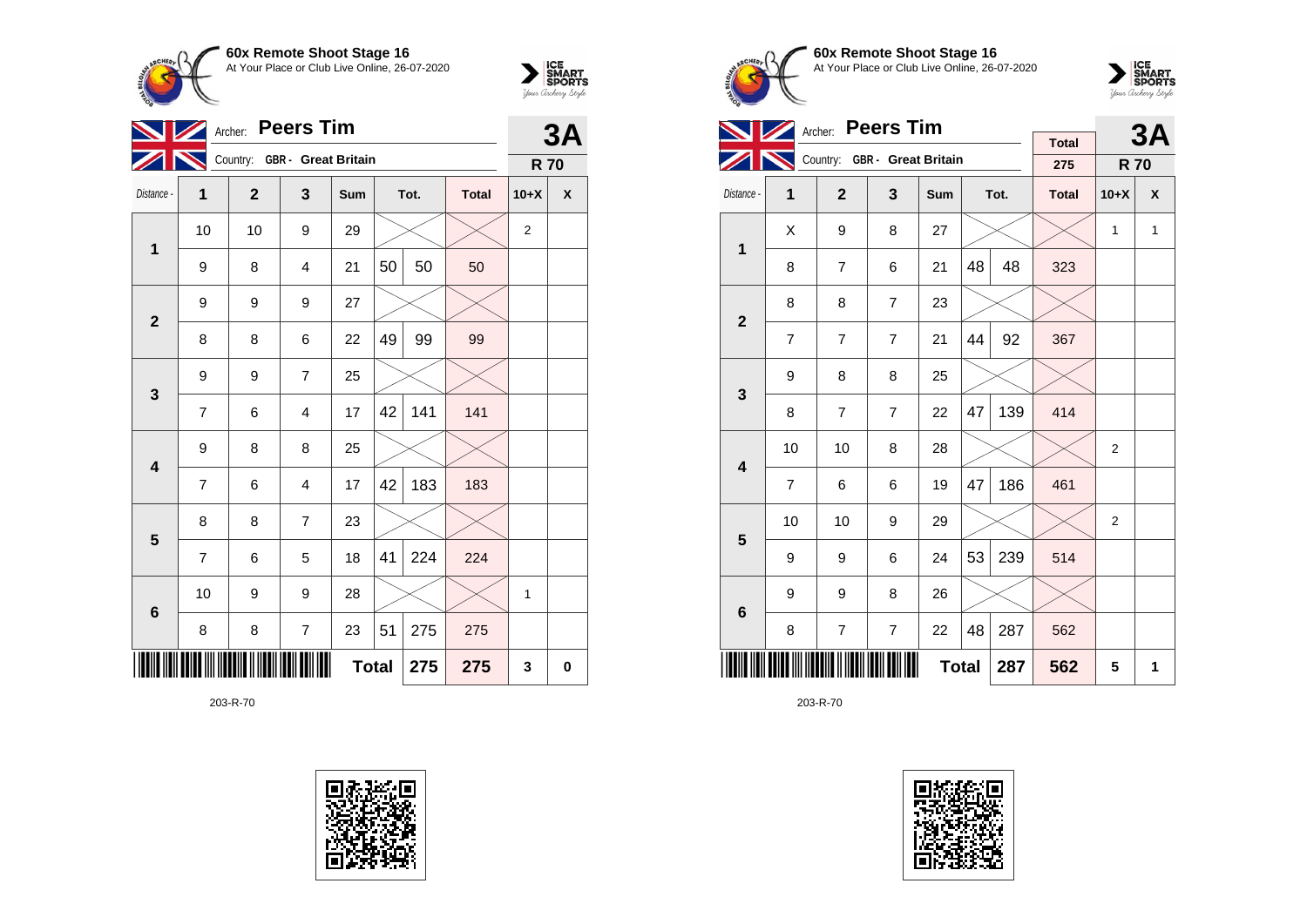



|                         |   | Archer:        | Ramdani Mohamed karim |     |              |      |              |             | 4Α                 |
|-------------------------|---|----------------|-----------------------|-----|--------------|------|--------------|-------------|--------------------|
|                         |   | Country:       | MAR - Morocco         |     |              |      |              | <b>B</b> 30 |                    |
| Distance -              | 1 | $\mathbf{2}$   | 3                     | Sum |              | Tot. | <b>Total</b> | $10+X$      | $\pmb{\mathsf{X}}$ |
| $\mathbf 1$             | 6 | 6              | 6                     | 18  |              |      |              |             |                    |
|                         | 8 | 5              | $\mathbf{1}$          | 14  | 32           | 32   | 32           |             |                    |
| $\overline{2}$          | 8 | 6              | 6                     | 20  |              |      |              |             |                    |
|                         | 5 | $\overline{4}$ | $\overline{c}$        | 11  | 31           | 63   | 63           |             |                    |
| $\mathbf{3}$            | 8 | 8              | 8                     | 24  |              |      |              |             |                    |
|                         | 8 | 6              | 3                     | 17  | 41           | 104  | 104          |             |                    |
| $\overline{\mathbf{4}}$ | 9 | 9              | 9                     | 27  |              |      |              |             |                    |
|                         | 6 | 4              | $\overline{c}$        | 12  | 39           | 143  | 143          |             |                    |
| $\overline{\mathbf{5}}$ | 8 | $\overline{7}$ | $\overline{7}$        | 22  |              |      |              |             |                    |
|                         | 7 | 6              | 3                     | 16  | 38           | 181  | 181          |             |                    |
| $6\phantom{1}6$         | 9 | 6              | 6                     | 21  |              |      |              |             |                    |
|                         | 5 | 5              | 4                     | 14  | 35           | 216  | 216          |             |                    |
|                         |   |                |                       |     | <b>Total</b> | 216  | 216          | 0           | $\bf{0}$           |

204-B-30





**60x Remote Shoot Stage 16** At Your Place or Club Live Online, 26-07-2020



|                         | Ramdani Mohamed karim<br>Archer: |                |                |                |    |      |                     |             | 4Α       |
|-------------------------|----------------------------------|----------------|----------------|----------------|----|------|---------------------|-------------|----------|
|                         |                                  | Country:       | MAR - Morocco  |                |    |      | <b>Total</b><br>216 | <b>B</b> 30 |          |
| Distance -              | 1                                | $\overline{2}$ | 3              | <b>Sum</b>     |    | Tot. | <b>Total</b>        | $10+X$      | X        |
| 1                       | 9                                | 6              | 6              | 21             |    |      |                     |             |          |
|                         | 5                                | 5              | $\overline{4}$ | 14             | 35 | 35   | 251                 |             |          |
| $\mathbf{2}$            | $\overline{7}$                   | 6              | 4              | 17             |    |      |                     |             |          |
|                         | 3                                | 3              | 1              | $\overline{7}$ | 24 | 59   | 275                 |             |          |
| 3                       | 9                                | 9              | 8              | 26             |    |      |                     |             |          |
|                         | 6                                | 3              | M              | 9              | 35 | 94   | 310                 |             |          |
| $\overline{\mathbf{4}}$ | 9                                | 8              | $\overline{7}$ | 24             |    |      |                     |             |          |
|                         | 6                                | 5              | 4              | 15             | 39 | 133  | 349                 |             |          |
| 5                       | 8                                | 6              | $\overline{2}$ | 16             |    |      |                     |             |          |
|                         | 6                                | 5              | 5              | 16             | 32 | 165  | 381                 |             |          |
| 6                       | 9                                | 9              | 9              | 27             |    |      |                     |             |          |
|                         | 5<br>6<br>4                      |                |                |                | 42 | 207  | 423                 |             |          |
|                         |                                  |                |                | <b>Total</b>   |    | 207  | 423                 | 0           | $\bf{0}$ |

204-B-30

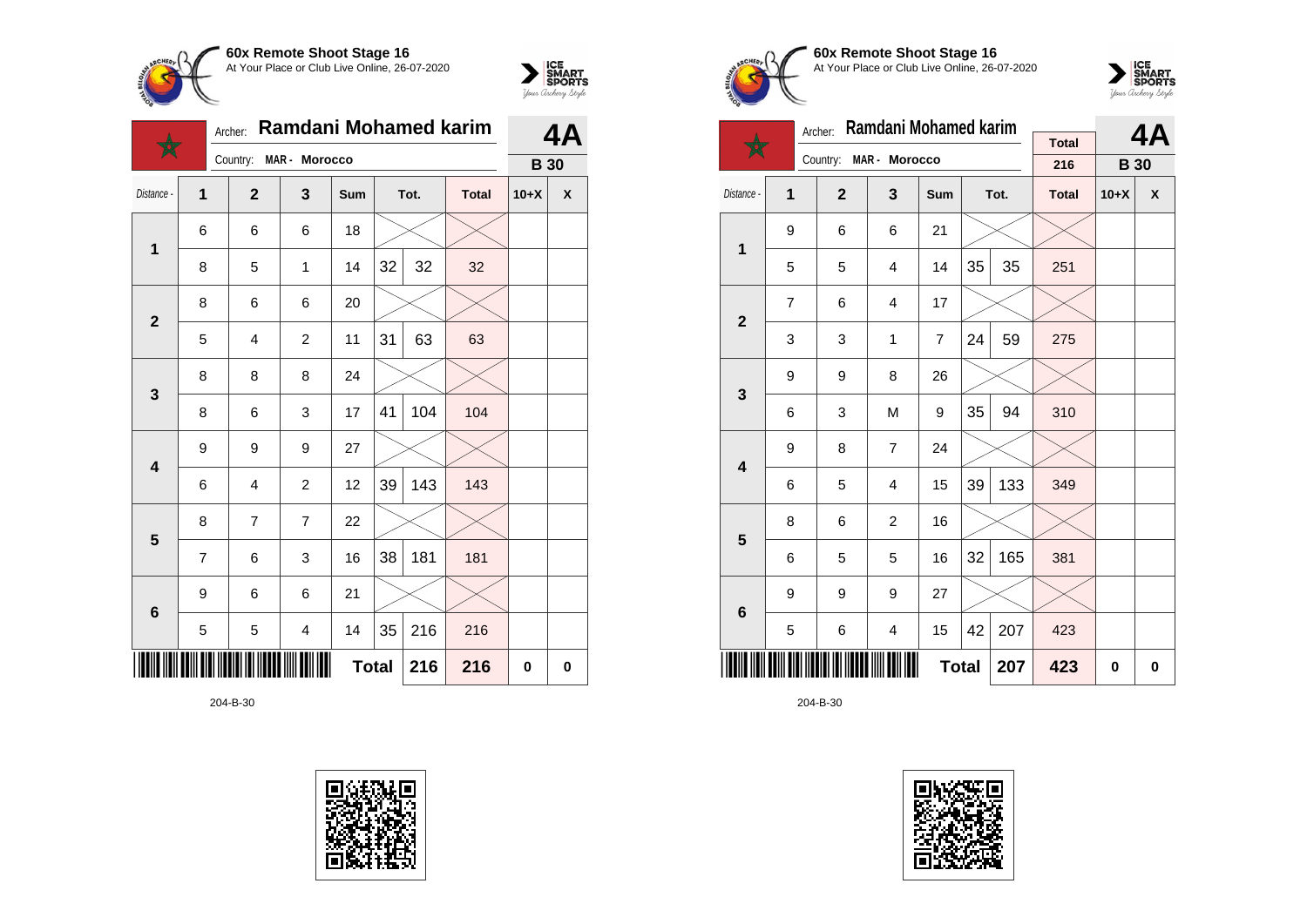







 $\sum_{\text{Vour }\text{Cuchy }\text{StyR}}\begin{matrix}\n\text{ICE} \\
\text{SDORTS} \\
\text{SPORTS}\n\end{matrix}$ 







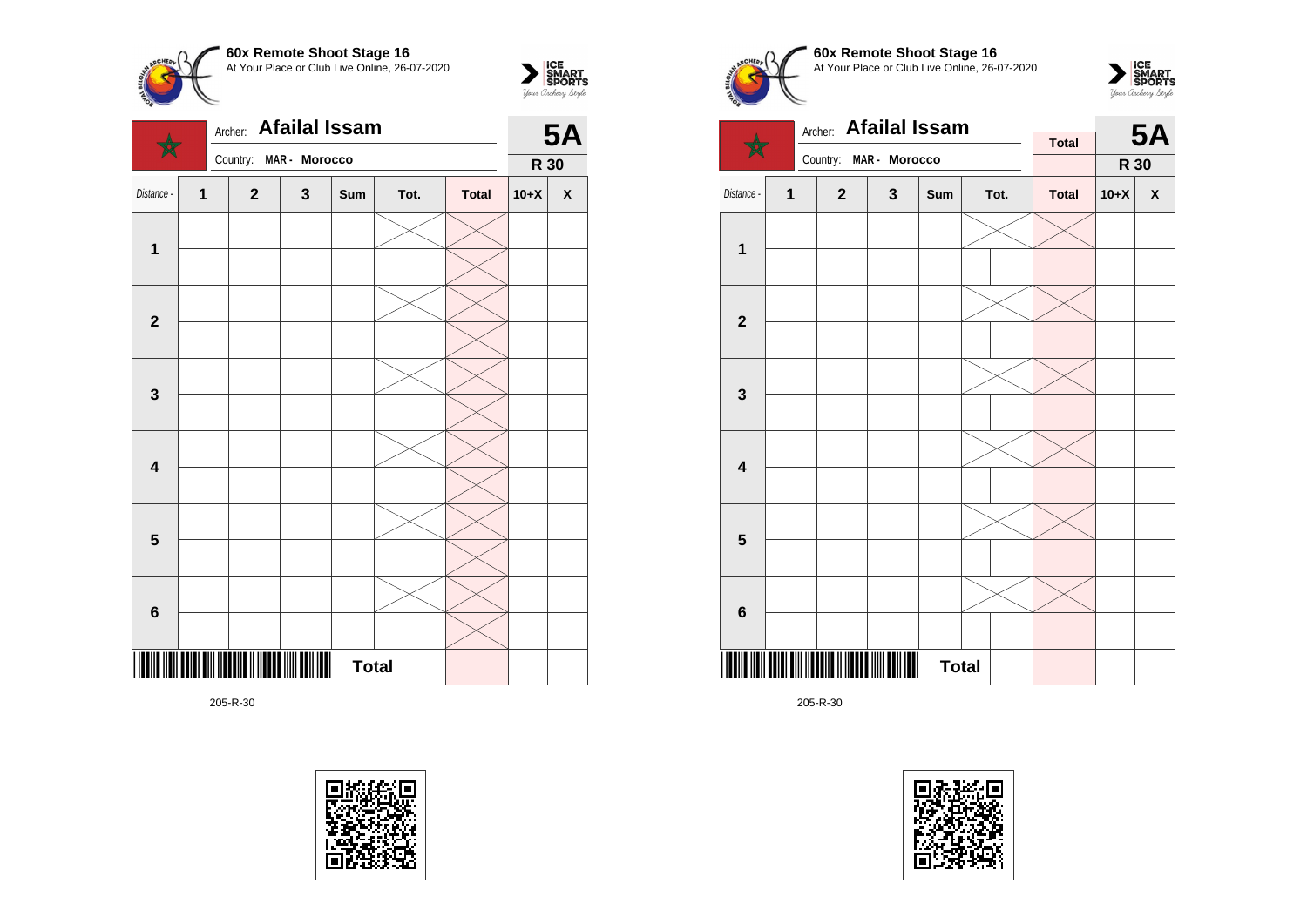



|                         |    | Archer:      | <b>Benaouich Rachid</b> |              |    |      |              |                |                         |
|-------------------------|----|--------------|-------------------------|--------------|----|------|--------------|----------------|-------------------------|
|                         |    | Country:     | MAR - Morocco           |              |    |      |              | R 30           |                         |
| Distance -              | 1  | $\mathbf{2}$ | 3                       | Sum          |    | Tot. | <b>Total</b> | $10+X$         | X                       |
| 1                       | 9  | 8            | 6                       | 23           |    |      |              |                |                         |
|                         | 6  | 5            | 5                       | 16           | 39 | 39   | 39           |                |                         |
| $\overline{2}$          | 9  | 8            | $\overline{7}$          | 24           |    |      |              |                |                         |
|                         | 6  | 3            | 3                       | 12           | 36 | 75   | 75           |                |                         |
| 3                       | Χ  | 9            | 9                       | 28           |    |      |              | 1              | 1                       |
|                         | 9  | 8            | 8                       | 25           | 53 | 128  | 128          |                |                         |
| $\overline{\mathbf{4}}$ | 9  | 8            | 8                       | 25           |    |      |              |                |                         |
|                         | 8  | 8            | $\overline{7}$          | 23           | 48 | 176  | 176          |                |                         |
| $5\phantom{1}$          | 10 | 10           | 9                       | 29           |    |      |              | $\overline{c}$ |                         |
|                         | 9  | 9            | 8                       | 26           | 55 | 231  | 231          |                |                         |
| $6\phantom{1}$          | X  | 10           | 9                       | 29           |    |      |              | $\overline{2}$ | 1                       |
|                         | 9  | 3            | $\overline{7}$          | 19           | 48 | 279  | 279          |                |                         |
|                         |    |              |                         | <b>Total</b> |    | 279  | 279          | 5              | $\overline{\mathbf{2}}$ |





**60x Remote Shoot Stage 16** At Your Place or Club Live Online, 26-07-2020



|                         | <b>Benaouich Rachid</b><br>Archer: |                |                |              |    |      |                     |        | 6A |
|-------------------------|------------------------------------|----------------|----------------|--------------|----|------|---------------------|--------|----|
|                         |                                    | Country:       | MAR - Morocco  |              |    |      | <b>Total</b><br>279 | R 30   |    |
| Distance -              | 1                                  | $\overline{2}$ | 3              | Sum          |    | Tot. | <b>Total</b>        | $10+X$ | X  |
| 1                       | 9                                  | 9              | 9              | 27           |    |      |                     |        |    |
|                         | $\overline{7}$                     | 7              | 5              | 19           | 46 | 46   | 325                 |        |    |
| $\mathbf{2}$            | 9                                  | 8              | $\overline{7}$ | 24           |    |      |                     |        |    |
|                         | 6                                  | 5              | 4              | 15           | 39 | 85   | 364                 |        |    |
| 3                       | 9                                  | 8              | 8              | 25           |    |      |                     |        |    |
|                         | 8                                  | 6              | 5              | 19           | 44 | 129  | 408                 |        |    |
| $\overline{\mathbf{4}}$ | 9                                  | 9              | 9              | 27           |    |      |                     |        |    |
|                         | 8                                  | 6              | 3              | 17           | 44 | 173  | 452                 |        |    |
| 5                       | Χ                                  | 9              | 8              | 27           |    |      |                     | 1      | 1  |
|                         | $\overline{7}$                     | 7              | $\overline{7}$ | 21           | 48 | 221  | 500                 |        |    |
| 6                       | 9                                  | $\overline{7}$ | 6              | 22           |    |      |                     |        |    |
|                         | 6                                  | 6              | 8              | 20           | 42 | 263  | 542                 |        |    |
|                         |                                    |                |                | <b>Total</b> |    | 263  | 542                 | 1      | 1  |

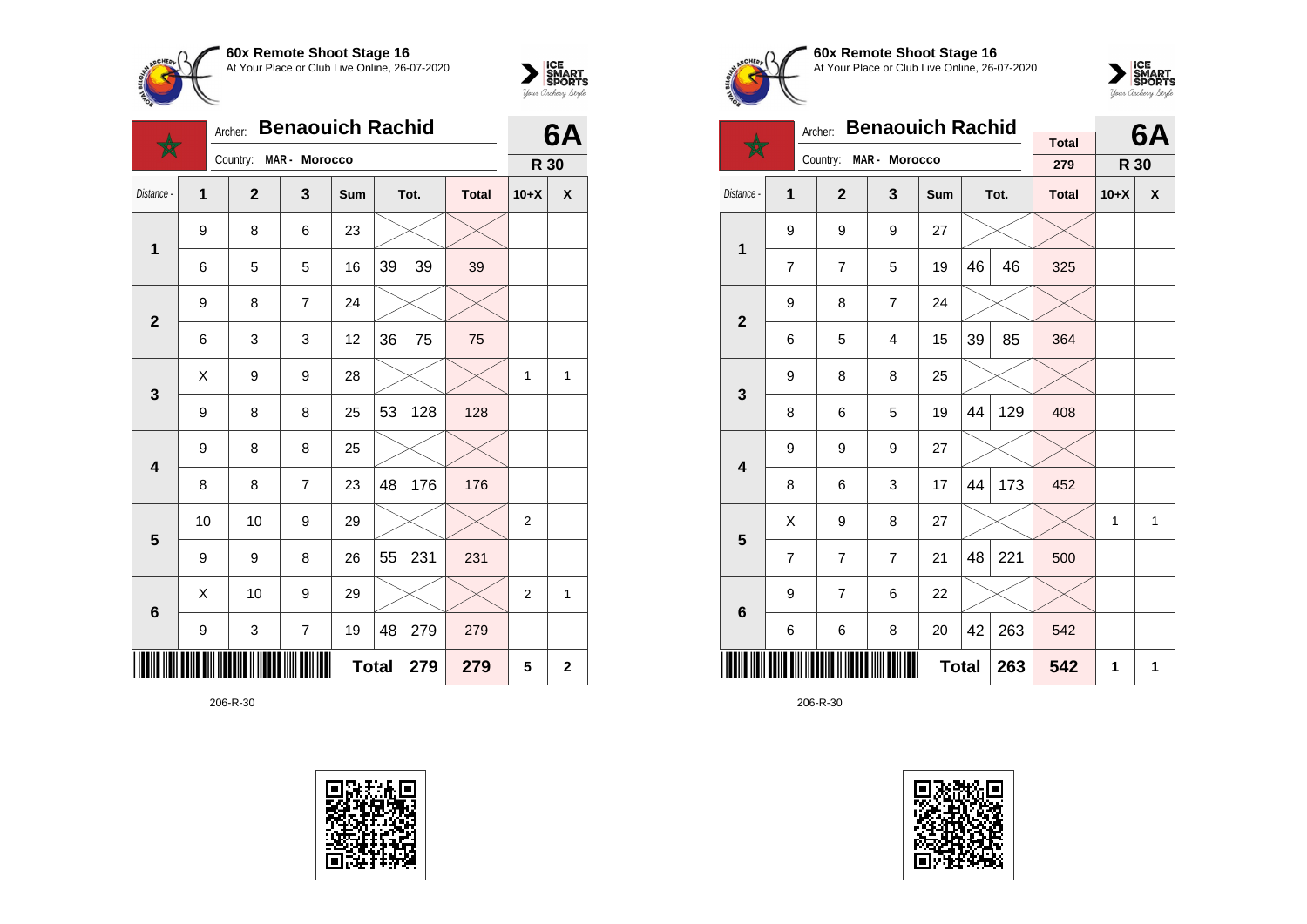



|                         | Kivimaa Jari<br>Archer: |              |                        |              |    |      |              |                |   |
|-------------------------|-------------------------|--------------|------------------------|--------------|----|------|--------------|----------------|---|
|                         |                         |              | Country: GER - Germany |              |    |      |              | R 60           |   |
| Distance -              | 1                       | $\mathbf{2}$ | 3                      | Sum          |    | Tot. | <b>Total</b> | $10+X$         | X |
| $\mathbf 1$             | X                       | 10           | 8                      | 28           |    |      |              | $\overline{2}$ | 1 |
|                         | 8                       | 7            | 6                      | 21           | 49 | 49   | 49           |                |   |
| $\overline{2}$          | 10                      | 10           | 9                      | 29           |    |      |              | $\overline{2}$ |   |
|                         | 9                       | 8            | 8                      | 25           | 54 | 103  | 103          |                |   |
| 3                       | X                       | 9            | 9                      | 28           |    |      |              | $\mathbf{1}$   | 1 |
|                         | 9                       | 7            | 6                      | 22           | 50 | 153  | 153          |                |   |
| $\overline{\mathbf{4}}$ | 9                       | 9            | 9                      | 27           |    |      |              |                |   |
|                         | 7                       | 6            | 3                      | 16           | 43 | 196  | 196          |                |   |
| 5                       | Χ                       | 8            | 8                      | 26           |    |      |              | 1              | 1 |
|                         | $\overline{7}$          | 6            | 6                      | 19           | 45 | 241  | 241          |                |   |
| $6\phantom{1}6$         | 10                      | 10           | 9                      | 29           |    |      |              | $\overline{2}$ |   |
|                         | 9                       | 9            | 8                      | 26           | 55 | 296  | 296          |                |   |
|                         |                         |              |                        | <b>Total</b> |    | 296  | 296          | 8              | 3 |





**60x Remote Shoot Stage 16** At Your Place or Club Live Online, 26-07-2020



|                         |    | Kivimaa Jari<br>Archer: |                | <b>Total</b> |    | <b>7A</b> |              |        |   |
|-------------------------|----|-------------------------|----------------|--------------|----|-----------|--------------|--------|---|
|                         |    | Country:                | GER - Germany  |              |    |           | 296          | R 60   |   |
| Distance -              | 1  | $\overline{2}$          | 3              | <b>Sum</b>   |    | Tot.      | <b>Total</b> | $10+X$ | X |
| 1                       | 9  | 9                       | 9              | 27           |    |           |              |        |   |
|                         | 8  | 8                       | 8              | 24           | 51 | 51        | 347          |        |   |
| $\overline{2}$          | 9  | 9                       | 9              | 27           |    |           |              |        |   |
|                         | 9  | 8                       | 8              | 25           | 52 | 103       | 399          |        |   |
| 3                       | 9  | 9                       | 8              | 26           |    |           |              |        |   |
|                         | 8  | $\overline{7}$          | $\overline{7}$ | 22           | 48 | 151       | 447          |        |   |
| $\overline{\mathbf{4}}$ | 9  | 8                       | 8              | 25           |    |           |              |        |   |
|                         | 8  | 8                       | $\overline{7}$ | 23           | 48 | 199       | 495          |        |   |
| 5                       | 10 | 9                       | 9              | 28           |    |           |              | 1      |   |
|                         | 9  | 8                       | $\overline{7}$ | 24           | 52 | 251       | 547          |        |   |
| $6\phantom{1}6$         | Χ  | 9                       | 9              | 28           |    |           |              | 1      | 1 |
|                         | 8  | 7                       | 6              | 21           | 49 | 300       | 596          |        |   |
|                         |    |                         | 596            | $\mathbf{2}$ | 1  |           |              |        |   |

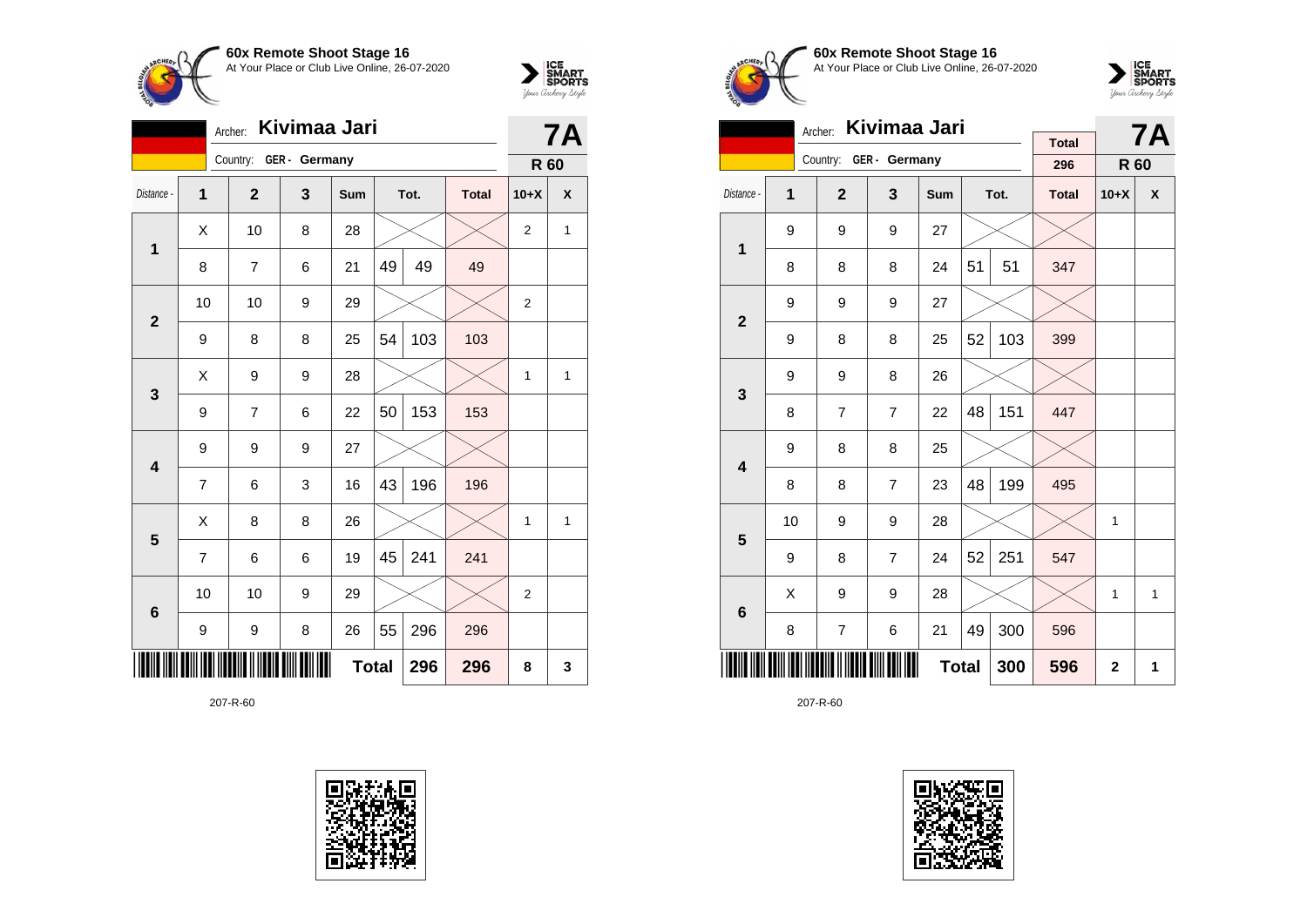



|                         | <b>Street Per</b><br>Archer: |                |                |              |    |      |              |              | <b>8A</b> |
|-------------------------|------------------------------|----------------|----------------|--------------|----|------|--------------|--------------|-----------|
|                         |                              | Country:       | DEN - Denmark  |              |    |      |              | <b>BB</b>    |           |
| Distance -              | $\mathbf{1}$                 | $\overline{2}$ | 3              | Sum          |    | Tot. | <b>Total</b> | $10+X$       | χ         |
| 1                       | 10                           | 9              | 9              | 28           |    |      |              | $\mathbf{1}$ |           |
|                         | $\overline{7}$               | $\overline{7}$ | 6              | 20           | 48 | 48   | 48           |              |           |
| $\mathbf{2}$            | 10                           | 9              | 9              | 28           |    |      |              | $\mathbf{1}$ |           |
|                         | $\overline{7}$               | 7              | $\overline{7}$ | 21           | 49 | 97   | 97           |              |           |
| $\mathbf{3}$            | 10                           | 9              | 8              | 27           |    |      |              | 1            |           |
|                         | 8                            | 8              | $\overline{7}$ | 23           | 50 | 147  | 147          |              |           |
| $\overline{\mathbf{4}}$ | 9                            | 9              | 8              | 26           |    |      |              |              |           |
|                         | $\overline{7}$               | $\overline{7}$ | $\overline{7}$ | 21           | 47 | 194  | 194          |              |           |
| $\overline{\mathbf{5}}$ | 10                           | 9              | 9              | 28           |    |      |              | 1            |           |
|                         | 9                            | 8              | 8              | 25           | 53 | 247  | 247          |              |           |
| $6\phantom{1}6$         | 10                           | 9              | 9              | 28           |    |      |              | 1            |           |
|                         | 9                            | 9              | 8              | 26           | 54 | 301  | 301          |              |           |
|                         |                              |                |                | <b>Total</b> |    | 301  | 301          | 5            | 0         |

208-B-BB





**60x Remote Shoot Stage 16** At Your Place or Club Live Online, 26-07-2020



|                         |                | <b>Street Per</b><br>Archer: |                |              |    | <b>8A</b> |                     |           |   |
|-------------------------|----------------|------------------------------|----------------|--------------|----|-----------|---------------------|-----------|---|
|                         |                | Country:                     | DEN - Denmark  |              |    |           | <b>Total</b><br>301 | <b>BB</b> |   |
| Distance -              | 1              | $\mathbf{2}$                 | 3              | Sum          |    | Tot.      | <b>Total</b>        | $10+X$    | X |
|                         | X              | 8                            | 8              | 26           |    |           |                     | 1         | 1 |
| 1                       | 8              | 8                            | 6              | 22           | 48 | 48        | 349                 |           |   |
| $\overline{\mathbf{2}}$ | X              | 10                           | 10             | 30           |    |           |                     | 3         | 1 |
|                         | 9              | 8                            | $\overline{7}$ | 24           | 54 | 102       | 403                 |           |   |
| 3                       | 10             | 9                            | 8              | 27           |    |           |                     | 1         |   |
|                         | 8              | $\overline{7}$               | 6              | 21           | 48 | 150       | 451                 |           |   |
| $\overline{\mathbf{4}}$ | 9              | 9                            | 9              | 27           |    |           |                     |           |   |
|                         | $\overline{7}$ | 6                            | 6              | 19           | 46 | 196       | 497                 |           |   |
| 5                       | X              | X                            | 9              | 29           |    |           |                     | 2         | 2 |
|                         | 8              | 8                            | $\overline{7}$ | 23           | 52 | 248       | 549                 |           |   |
| $6\phantom{1}6$         | 9              | 9                            | 9              | 27           |    |           |                     |           |   |
|                         | 8              | 8                            | 8              | 24           | 51 | 299       | 600                 |           |   |
|                         |                |                              |                | <b>Total</b> |    | 299       | 600                 | 7         | 4 |

208-B-BB

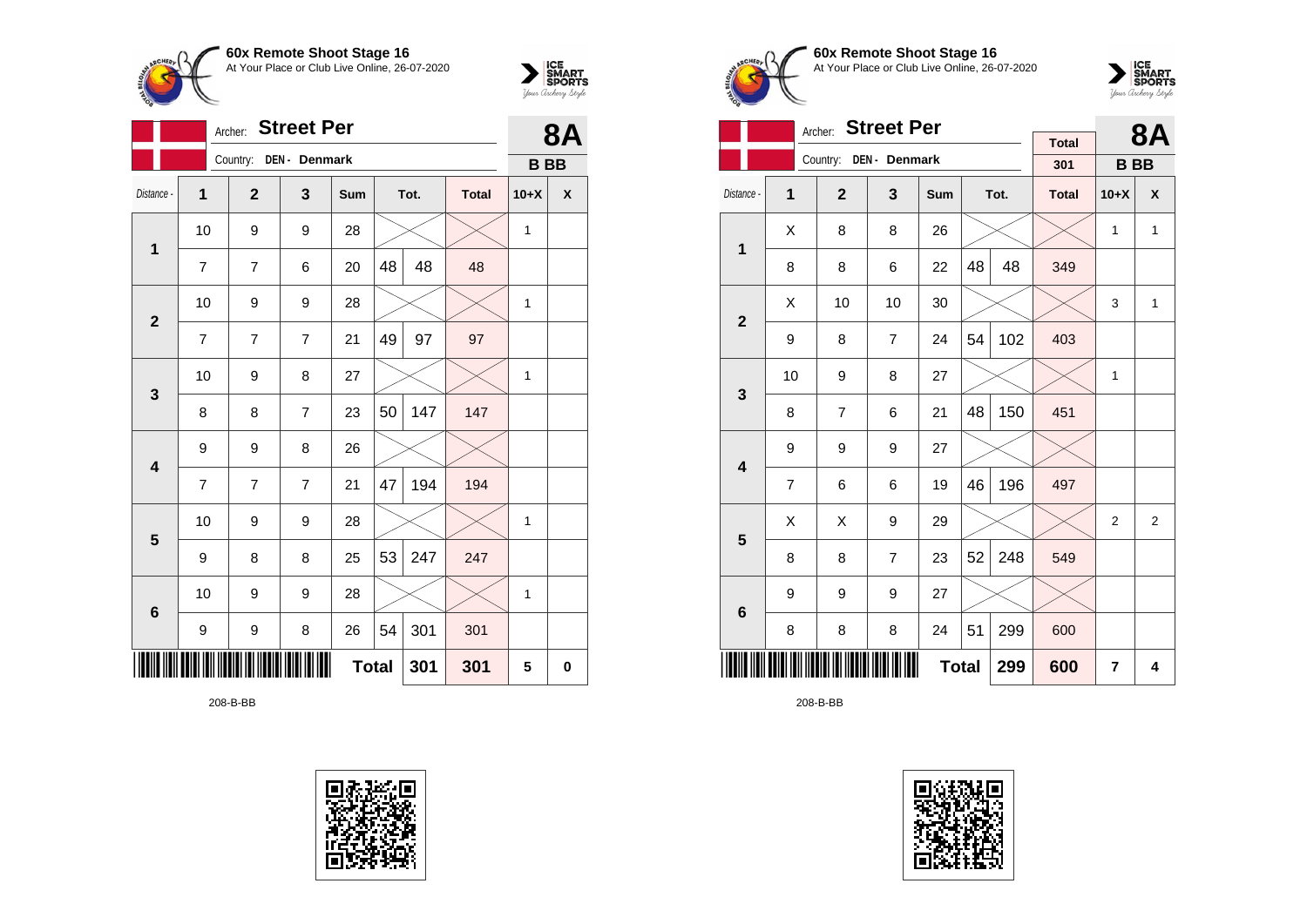



|              |              | <b>Eliane LAVERAN Colette</b><br>Archer: |                |              |    |      |              |                 |   |
|--------------|--------------|------------------------------------------|----------------|--------------|----|------|--------------|-----------------|---|
|              |              | Country:                                 | MAR - Morocco  |              |    |      |              | C <sub>30</sub> |   |
| Distance -   | $\mathbf{1}$ | $\mathbf{2}$                             | 3              | Sum          |    | Tot. | <b>Total</b> | $10+X$          | X |
| $\mathbf 1$  | 9            | 9                                        | 9              | 27           |    |      |              |                 |   |
|              | 8            | 8                                        | 8              | 24           | 51 | 51   | 51           |                 |   |
| $\mathbf{2}$ | 9            | 8                                        | 8              | 25           |    |      |              |                 |   |
|              | 8            | 8                                        | 8              | 24           | 49 | 100  | 100          |                 |   |
| 3            | Χ            | 10                                       | 9              | 29           |    |      |              | $\overline{2}$  | 1 |
|              | 9            | 9                                        | 9              | 27           | 56 | 156  | 156          |                 |   |
| 4            | 10           | 10                                       | 10             | 30           |    |      |              | 3               |   |
|              | 9            | 8                                        | 6              | 23           | 53 | 209  | 209          |                 |   |
| 5            | 9            | 9                                        | 8              | 26           |    |      |              |                 |   |
|              | 8            | $\overline{7}$                           | $\overline{7}$ | 22           | 48 | 257  | 257          |                 |   |
| 6            | 10           | 9                                        | 9              | 28           |    |      |              | $\mathbf{1}$    |   |
|              | 9            | 9                                        | 8              | 26           | 54 | 311  | 311          |                 |   |
|              |              |                                          |                | <b>Total</b> |    | 311  | 311          | 6               | 1 |





**60x Remote Shoot Stage 16** At Your Place or Club Live Online, 26-07-2020



|                         |                                                  | Archer:                | <b>Éliane LAVERAN Colette</b> |     |    | 9Α   |                     |                 |   |
|-------------------------|--------------------------------------------------|------------------------|-------------------------------|-----|----|------|---------------------|-----------------|---|
|                         |                                                  | Country: MAR - Morocco |                               |     |    |      | <b>Total</b><br>311 | C <sub>30</sub> |   |
| Distance -              | 1                                                | $\overline{2}$         | 3                             | Sum |    | Tot. | <b>Total</b>        | $10+X$          | X |
| 1                       | 10                                               | 10                     | 10                            | 30  |    |      |                     | 3               |   |
|                         | 9                                                | 8                      | 8                             | 25  | 55 | 55   | 366                 |                 |   |
|                         | X                                                | 9                      | 9                             | 28  |    |      |                     | 1               | 1 |
|                         | $\overline{2}$<br>55<br>110<br>9<br>9<br>9<br>27 |                        |                               |     |    |      |                     |                 |   |
| 3                       | X                                                | 10                     | 9                             | 29  |    |      |                     | $\overline{2}$  | 1 |
|                         | 9                                                | 8                      | 8                             | 25  | 54 | 164  | 475                 |                 |   |
| $\overline{\mathbf{4}}$ | X                                                | 10                     | 9                             | 29  |    |      |                     | $\overline{2}$  | 1 |
|                         | 9                                                | 8                      | 7                             | 24  | 53 | 217  | 528                 |                 |   |
| 5                       | 8                                                | 8                      | 8                             | 24  |    |      |                     |                 |   |
|                         | 8                                                | 8                      | $\overline{7}$                | 23  | 47 | 264  | 575                 |                 |   |
| 6                       | 10                                               | 10                     | 10                            | 30  |    |      |                     | 3               |   |
|                         | 55<br>319<br>9<br>7<br>25<br>9                   |                        |                               |     |    |      |                     |                 |   |
|                         |                                                  |                        | 319                           | 630 | 11 | 3    |                     |                 |   |

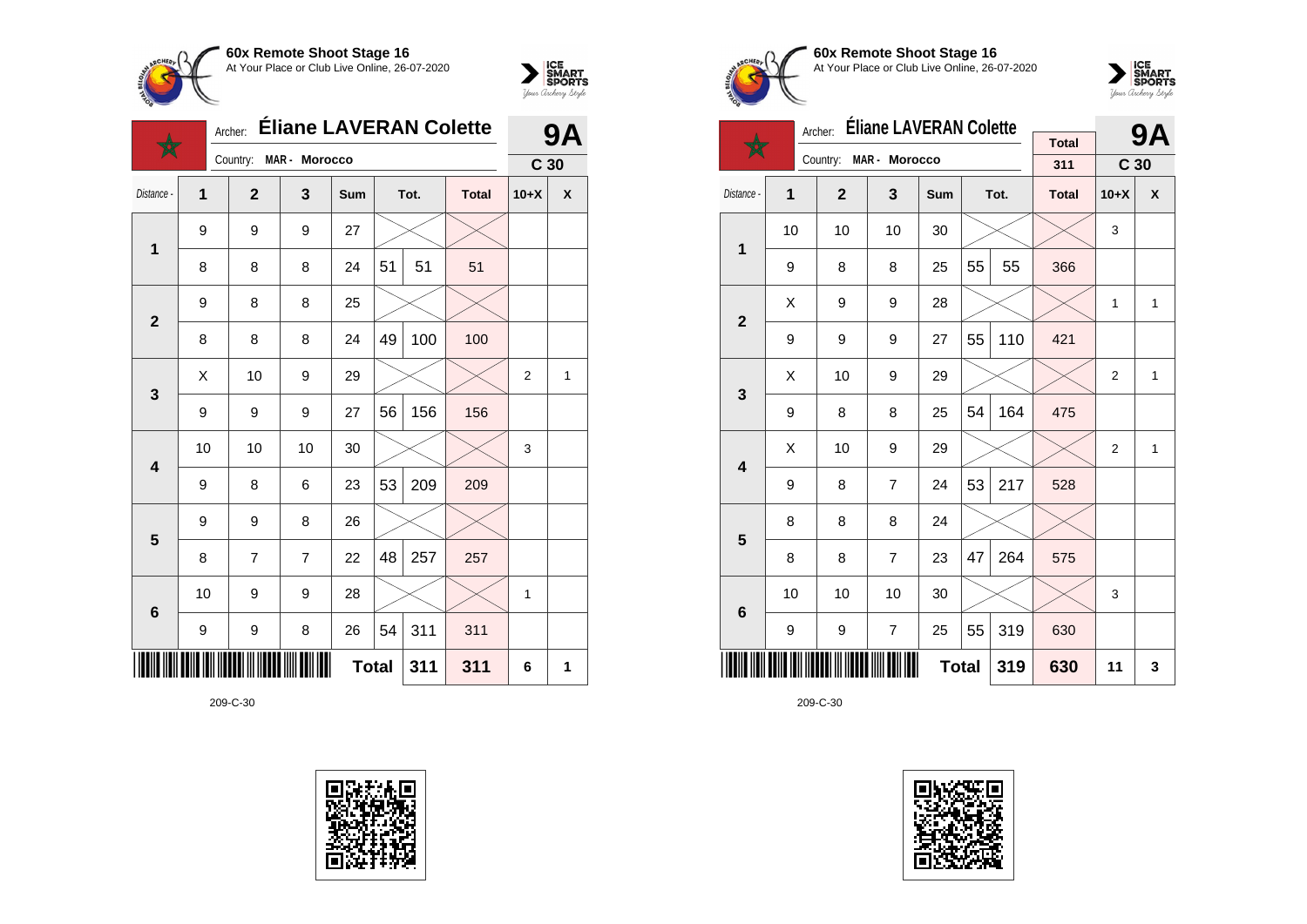



| <b>Swanepoel Arrie</b><br>Archer: |                                                           |                |                    |            |    |      |              |                 | <b>10A</b> |  |
|-----------------------------------|-----------------------------------------------------------|----------------|--------------------|------------|----|------|--------------|-----------------|------------|--|
|                                   |                                                           | Country:       | RSA - South Africa |            |    |      |              | C <sub>30</sub> |            |  |
| Distance -                        | 1                                                         | $\overline{2}$ | 3                  | <b>Sum</b> |    | Tot. | <b>Total</b> | $10+X$          | X          |  |
| 1                                 | Χ                                                         | Χ              | Χ                  | 30         |    |      |              | 3               | 3          |  |
|                                   | 10                                                        | 10             | 9                  | 29         | 59 | 59   | 59           | $\overline{2}$  |            |  |
|                                   | X                                                         | X              | Χ                  | 30         |    |      |              | 3               | 3          |  |
|                                   | $\overline{2}$<br>119<br>10<br>60<br>119<br>X<br>10<br>30 |                |                    |            |    |      |              |                 |            |  |
| 3                                 | X                                                         | Χ              | Χ                  | 30         |    |      |              | 3               | 3          |  |
|                                   | Χ                                                         | 10             | 10                 | 30         | 60 | 179  | 179          | 3               | 1          |  |
| $\overline{\mathbf{4}}$           | X                                                         | Χ              | Χ                  | 30         |    |      |              | 3               | 3          |  |
|                                   | 10                                                        | 10             | 10                 | 30         | 60 | 239  | 239          | 3               |            |  |
| 5                                 | X                                                         | Χ              | Χ                  | 30         |    |      |              | 3               | 3          |  |
|                                   | 10                                                        | 10             | 10                 | 30         | 60 | 299  | 299          | 3               |            |  |
| $6\phantom{1}6$                   | Χ                                                         | X              | Χ                  | 30         |    |      |              | 3               | 3          |  |
|                                   | Χ                                                         | 10             | 10                 | 30         | 60 | 359  | 359          | 3               | 1          |  |
|                                   | <b>Total</b><br>359<br>359                                |                |                    |            |    |      |              |                 |            |  |





**60x Remote Shoot Stage 16** At Your Place or Club Live Online, 26-07-2020



|                         |    | <b>Swanepoel Arrie</b><br>Archer: |                             | <b>Total</b> |    | <b>10A</b> |              |                 |                |
|-------------------------|----|-----------------------------------|-----------------------------|--------------|----|------------|--------------|-----------------|----------------|
|                         |    |                                   | Country: RSA - South Africa |              |    |            | 359          | C <sub>30</sub> |                |
| Distance -              | 1  | $\overline{2}$                    | 3                           | Sum          |    | Tot.       | <b>Total</b> | $10+X$          | X              |
| 1                       | X  | X                                 | X                           | 30           |    |            |              | 3               | 3              |
|                         | X  | 9                                 | 9                           | 28           | 58 | 58         | 417          | 1               | 1              |
| $\overline{2}$          | X  | X                                 | X                           | 30           |    |            |              | 3               | 3              |
|                         | 10 | 10                                | 10                          | 30           | 60 | 118        | 477          | 3               |                |
| 3                       | X  | X                                 | X                           | 30           |    |            |              | 3               | 3              |
|                         | 10 | 10                                | 10                          | 30           | 60 | 178        | 537          | 3               |                |
| $\overline{\mathbf{4}}$ | X  | X                                 | X                           | 30           |    |            |              | 3               | 3              |
|                         | 10 | 10                                | 9                           | 29           | 59 | 237        | 596          | 2               |                |
| 5                       | X  | X                                 | 10                          | 30           |    |            |              | 3               | 2              |
|                         | 10 | 10                                | 9                           | 29           | 59 | 296        | 655          | $\overline{2}$  |                |
| $6\phantom{1}6$         | X  | X                                 | X                           | 30           |    |            |              | 3               | 3              |
|                         | Χ  | Χ                                 | 10                          | 30           | 60 | 356        | 715          | 3               | $\overline{2}$ |
|                         |    |                                   | 356                         | 715          | 32 | 20         |              |                 |                |

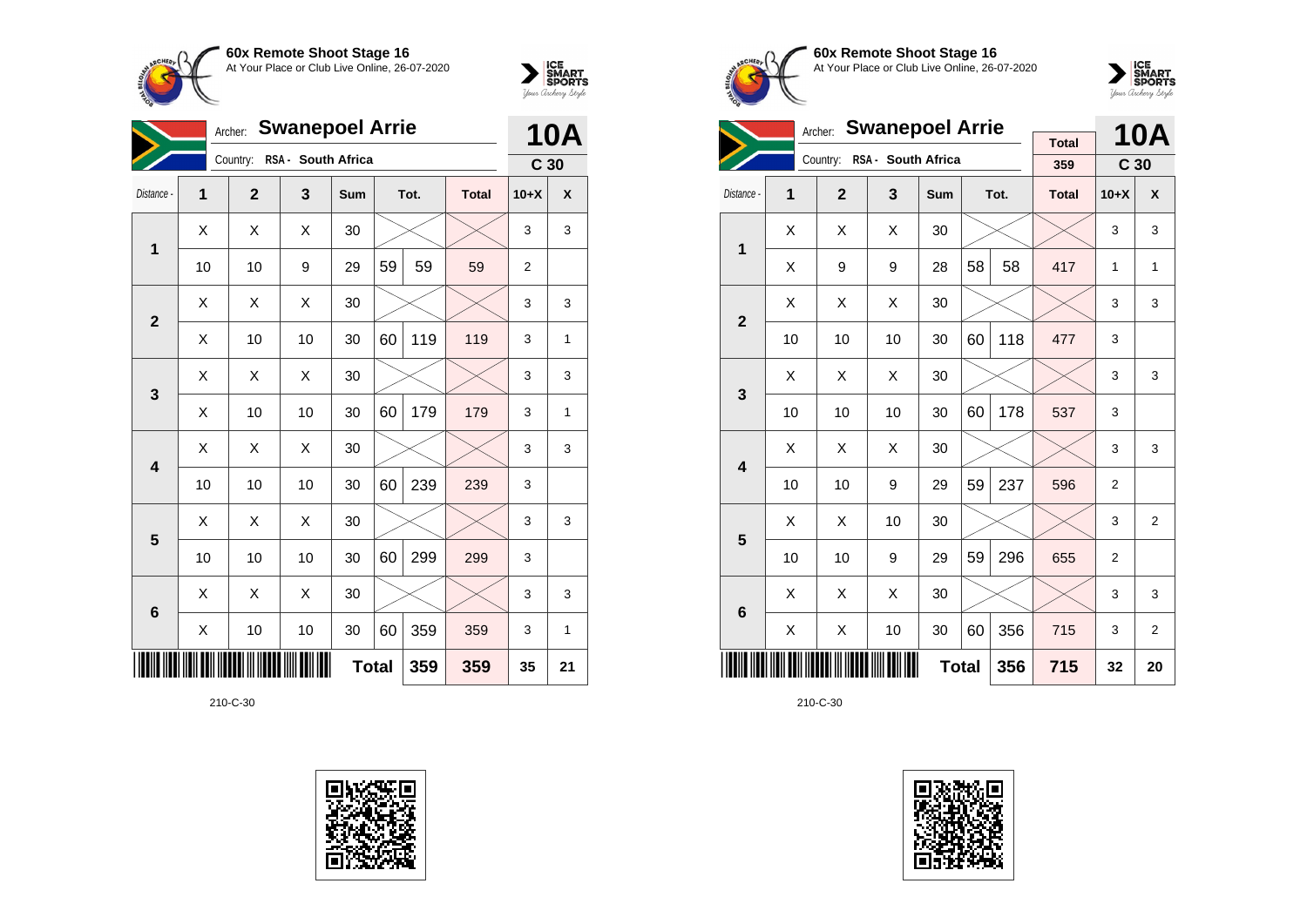



|              |                | <b>11A</b>     |                   |     |    |      |              |        |   |
|--------------|----------------|----------------|-------------------|-----|----|------|--------------|--------|---|
|              |                | Country:       | NED - Netherlands |     |    |      |              | R ST   |   |
| Distance -   | 1              | $\overline{2}$ | 3                 | Sum |    | Tot. | <b>Total</b> | $10+X$ | χ |
| 1            | 9              | 8              | 8                 | 25  |    |      |              |        |   |
|              | $\overline{7}$ | 7              | M                 | 14  | 39 | 39   | 39           |        |   |
| $\mathbf{2}$ | 9              | 9              | 8                 | 26  |    |      |              |        |   |
|              | 8              | 8              | 6                 | 22  | 48 | 87   | 87           |        |   |
| 3            | 10             | 9              | 9                 | 28  |    |      |              | 1      |   |
|              | 6              | 6              | 6                 | 18  | 46 | 133  | 133          |        |   |
| 4            | 9              | 9              | 9                 | 27  |    |      |              |        |   |
|              | 8              | 7              | $\overline{7}$    | 22  | 49 | 182  | 182          |        |   |
| 5            | X              | 9              | 9                 | 28  |    |      |              | 1      | 1 |
|              | 9              | 8              | 6                 | 23  | 51 | 233  | 233          |        |   |
| 6            | 10             | 9              | 9                 | 28  |    |      |              | 1      |   |
|              | 8              | 7              | 6                 | 21  | 49 | 282  | 282          |        |   |
|              | 3              | 1              |                   |     |    |      |              |        |   |

211-R-ST





**60x Remote Shoot Stage 16** At Your Place or Club Live Online, 26-07-2020



|                         |                | <b>Vreeman Gerben</b><br>Archer: |                            |     |    | <b>11A</b>   |                     |                 |   |
|-------------------------|----------------|----------------------------------|----------------------------|-----|----|--------------|---------------------|-----------------|---|
|                         |                |                                  | Country: NED - Netherlands |     |    |              | <b>Total</b><br>282 | R <sub>ST</sub> |   |
| Distance -              | 1              | $\mathbf{2}$                     | 3                          | Sum |    | Tot.         | <b>Total</b>        | $10+X$          | X |
| 1                       | 9              | 8                                | $\overline{7}$             | 24  |    |              |                     |                 |   |
|                         | $\overline{7}$ | 6                                | 6                          | 19  | 43 | 43           | 325                 |                 |   |
| $\mathbf{2}$            | 10             | 9                                |                            |     | 1  |              |                     |                 |   |
|                         | 8              | $\overline{7}$                   | 91                         | 373 |    |              |                     |                 |   |
| 3                       | X              | 9                                | 9                          | 28  |    |              |                     | 1               | 1 |
|                         | 8              | 8                                | M                          | 16  | 44 | 135          | 417                 |                 |   |
| $\overline{\mathbf{4}}$ | 10             | 9                                | 9                          | 28  |    |              |                     | 1               |   |
|                         | 9              | 8                                | 8                          | 25  | 53 | 188          | 470                 |                 |   |
| 5                       | X              | 10                               | 9                          | 29  |    |              |                     | $\overline{2}$  | 1 |
|                         | 8              | 7                                | 6                          | 21  | 50 | 238          | 520                 |                 |   |
| 6                       | 9              | 9                                |                            |     |    |              |                     |                 |   |
|                         | 8              | 7                                | 285                        | 567 |    |              |                     |                 |   |
|                         |                |                                  | 285                        | 567 | 5  | $\mathbf{2}$ |                     |                 |   |

211-R-ST

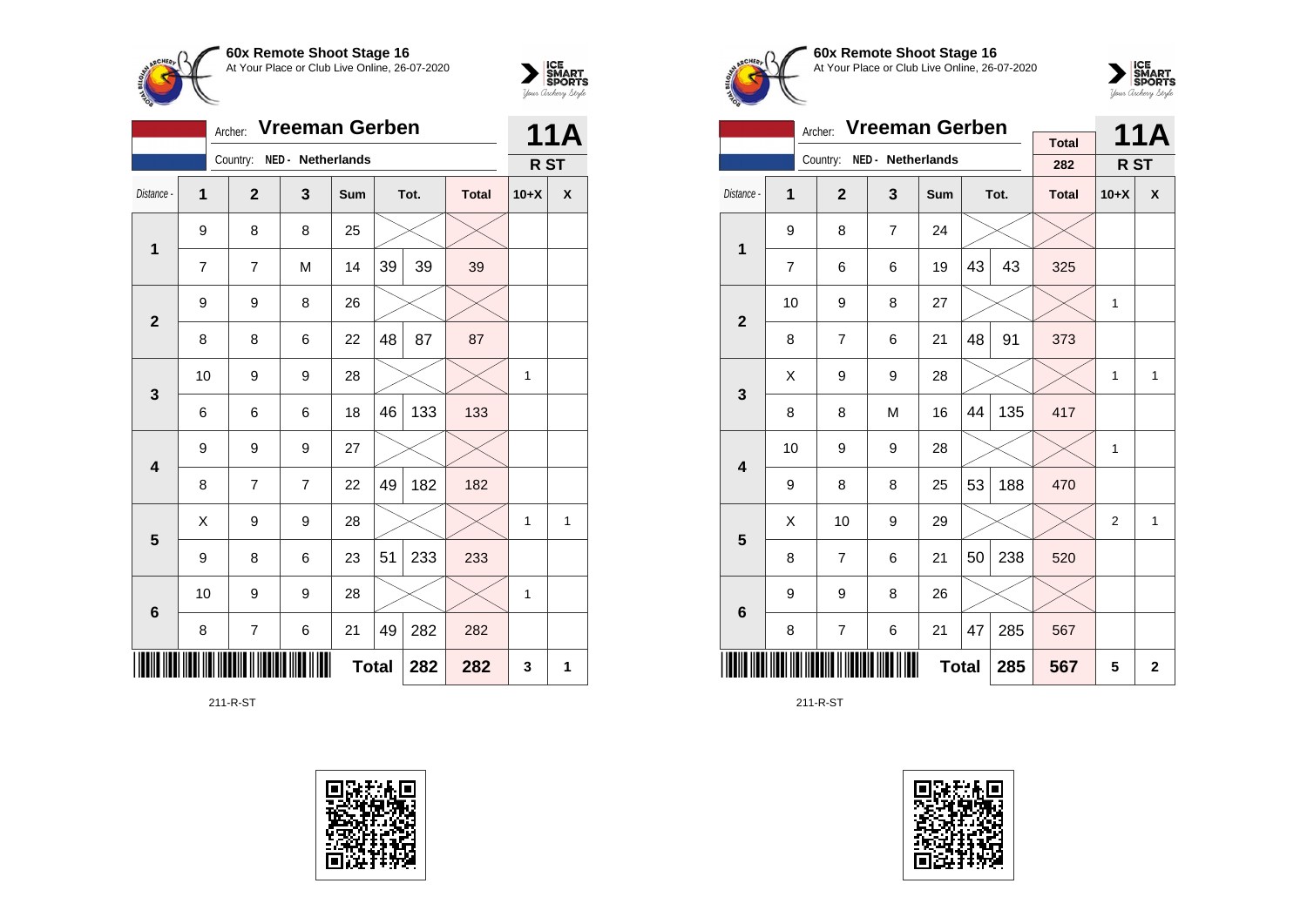



|                         | <b>Skodje Cecilie</b><br>Archer: |                |                  |              |    |      |              |                |                |
|-------------------------|----------------------------------|----------------|------------------|--------------|----|------|--------------|----------------|----------------|
|                         |                                  | Country:       | NOR - Norway     |              |    |      |              | <b>BB</b>      | <b>12A</b>     |
| Distance -              | 1                                | $\overline{2}$ | 3                | Sum          |    | Tot. | <b>Total</b> | $10+X$         | X              |
| 1                       | 9                                | 8              | $\overline{7}$   | 24           |    |      |              |                |                |
|                         | 5                                | 5              | $\boldsymbol{2}$ | 12           | 36 | 36   | 36           |                |                |
| $\overline{2}$          | X                                | X              | 9                | 29           |    |      |              | $\overline{2}$ | $\overline{2}$ |
|                         | 8                                | 7              | $\overline{7}$   | 22           | 51 | 87   | 87           |                |                |
| 3                       | 10                               | 10             | 9                | 29           |    |      |              | $\overline{2}$ |                |
|                         | 9                                | 9              | $\overline{7}$   | 25           | 54 | 141  | 141          |                |                |
| $\overline{\mathbf{4}}$ | Χ                                | 9              | 9                | 28           |    |      |              | $\mathbf{1}$   | 1              |
|                         | 6                                | 6              | 5                | 17           | 45 | 186  | 186          |                |                |
| 5                       | 9                                | 8              | 8                | 25           |    |      |              |                |                |
|                         | 7                                | 7              | 1                | 15           | 40 | 226  | 226          |                |                |
| $6\phantom{1}6$         | 9                                | 9              | 8                | 26           |    |      |              |                |                |
|                         | 8                                | 6              | 3                | 17           | 43 | 269  | 269          |                |                |
|                         |                                  |                |                  | <b>Total</b> |    | 269  | 269          | 5              | 3              |

212-B-BB





**60x Remote Shoot Stage 16** At Your Place or Club Live Online, 26-07-2020



|                         |                | <b>Skodje Cecilie</b><br>Archer: |                | <b>Total</b> |    | <b>12A</b> |              |           |   |
|-------------------------|----------------|----------------------------------|----------------|--------------|----|------------|--------------|-----------|---|
|                         |                | Country:                         | NOR - Norway   |              |    |            | 269          | <b>BB</b> |   |
| Distance -              | 1              | $\overline{2}$                   | 3              | Sum          |    | Tot.       | <b>Total</b> | $10+X$    | X |
| 1                       | 8              | 6                                | 6              | 20           |    |            |              |           |   |
|                         | 5              | 1                                | M              | 6            | 26 | 26         | 295          |           |   |
| $\overline{2}$          | 9              | 8                                | 8              | 25           |    |            |              |           |   |
|                         | $\overline{7}$ | 6                                | 4              | 17           | 42 | 68         | 337          |           |   |
| 3                       | X              | $\overline{7}$                   | $\overline{7}$ | 24           |    |            |              | 1         | 1 |
|                         | 4              | $\overline{4}$                   | 3              | 11           | 35 | 103        | 372          |           |   |
| $\overline{\mathbf{4}}$ | 9              | 8                                | 8              | 25           |    |            |              |           |   |
|                         | 8              | $\overline{7}$                   | $\overline{7}$ | 22           | 47 | 150        | 419          |           |   |
| 5                       | 9              | 9                                | 8              | 26           |    |            |              |           |   |
|                         | $\overline{7}$ | $\overline{7}$                   | 5              | 19           | 45 | 195        | 464          |           |   |
| 6                       | 9              | 9                                | 9              | 27           |    |            |              |           |   |
|                         | 8              | $\overline{7}$                   | 244            | 513          |    |            |              |           |   |
|                         |                |                                  | 244            | 513          | 1  | 1          |              |           |   |

212-B-BB

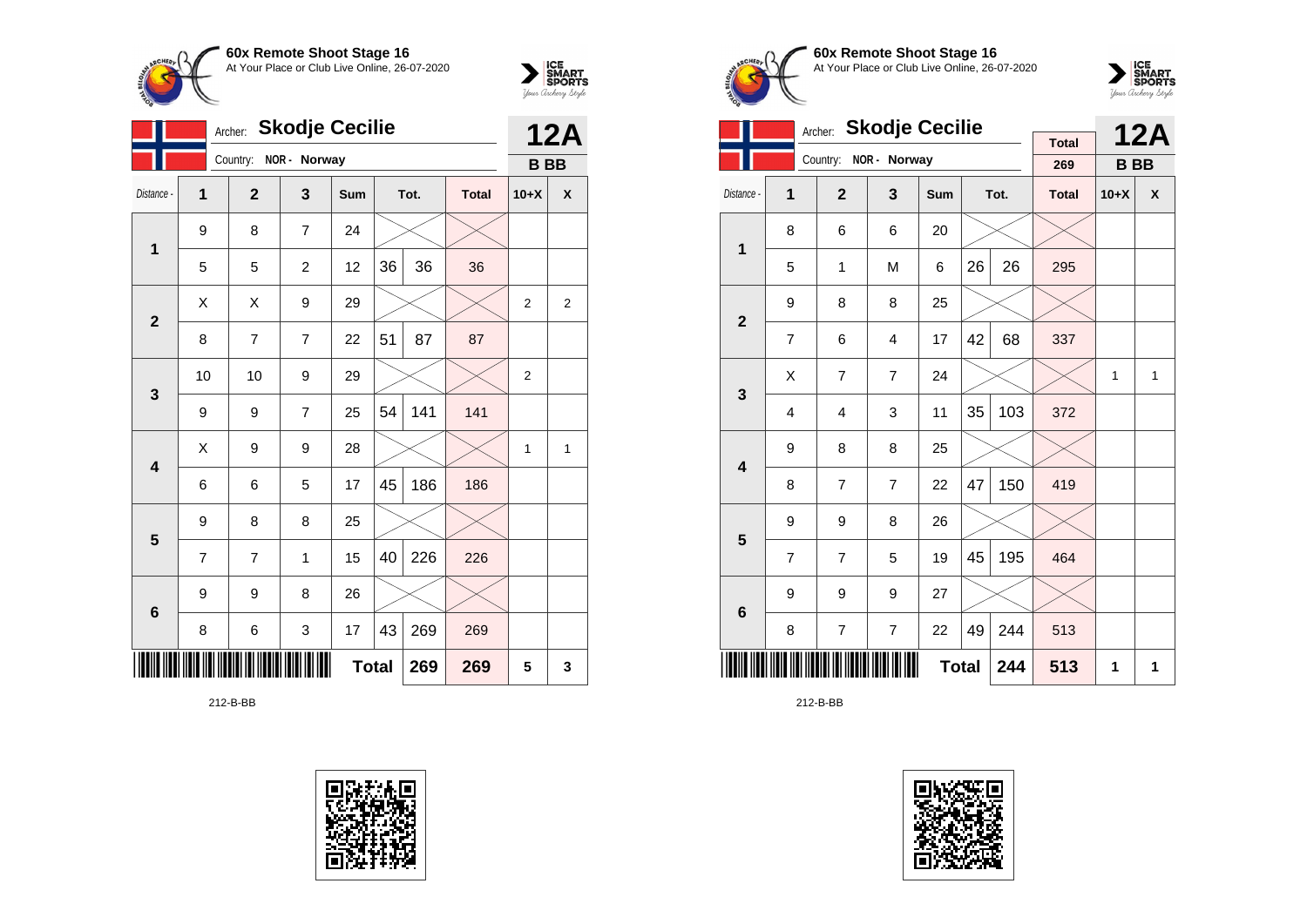



| $\overline{\mathscr{L}}$ | <b>McCallum Bruce</b><br>Archer: |                |                          |              |    |      |              |                 |            |  |
|--------------------------|----------------------------------|----------------|--------------------------|--------------|----|------|--------------|-----------------|------------|--|
|                          |                                  |                | Country: AUS - Australia |              |    |      |              | R <sub>ST</sub> | <b>13A</b> |  |
| Distance -               | $\overline{1}$                   | $\overline{2}$ | 3                        | Sum          |    | Tot. | <b>Total</b> | $10+X$          | X          |  |
| $\mathbf 1$              | 9                                | 9              | 8                        | 26           |    |      |              |                 |            |  |
|                          | 8                                | 8              | 8                        | 24           | 50 | 50   | 50           |                 |            |  |
| $\mathbf{2}$             | 9                                | 8              | 8                        | 25           |    |      |              |                 |            |  |
|                          | 7                                | $\overline{7}$ | $\overline{4}$           | 18           | 43 | 93   | 93           |                 |            |  |
| 3                        | 10                               | 9              | 9                        | 28           |    |      |              | 1               |            |  |
|                          | $\overline{7}$                   | 7              | $\overline{7}$           | 21           | 49 | 142  | 142          |                 |            |  |
| $\overline{\mathbf{4}}$  | 8                                | 7              | $\overline{7}$           | 22           |    |      |              |                 |            |  |
|                          | 6                                | 6              | $\overline{4}$           | 16           | 38 | 180  | 180          |                 |            |  |
| $\overline{\mathbf{5}}$  | 10                               | 10             | 9                        | 29           |    |      |              | $\overline{2}$  |            |  |
|                          | 8                                | 6              | 6                        | 20           | 49 | 229  | 229          |                 |            |  |
| $6\phantom{1}6$          | 10                               | 9              | 8                        | 27           |    |      |              | 1               |            |  |
|                          | 7                                | 5              | 5                        | 17           | 44 | 273  | 273          |                 |            |  |
|                          |                                  |                |                          | <b>Total</b> |    | 273  | 273          | 4               | 0          |  |

213-R-ST









| NZ                      |                | <b>McCallum Bruce</b><br>Archer: |                          |              |    | <b>13A</b> |                     |              |                  |
|-------------------------|----------------|----------------------------------|--------------------------|--------------|----|------------|---------------------|--------------|------------------|
|                         |                |                                  | Country: AUS - Australia |              |    |            | <b>Total</b><br>273 | R ST         |                  |
| Distance -              | 1              | $\overline{2}$                   | 3                        | Sum          |    | Tot.       | <b>Total</b>        | $10+X$       | $\boldsymbol{x}$ |
|                         |                |                                  |                          |              |    |            |                     |              |                  |
| $\mathbf{1}$            | 10             | 9                                | 8                        | 27           |    |            |                     | $\mathbf{1}$ |                  |
|                         | 6              | 6                                | 5                        | 17           | 44 | 44         | 317                 |              |                  |
| $\overline{2}$          | 10             | 8                                | 8                        | 26           |    |            |                     | 1            |                  |
|                         | 7              | 6                                | 6                        | 19           | 45 | 89         | 362                 |              |                  |
| 3                       | 8              | 8                                | $\overline{7}$           | 23           |    |            |                     |              |                  |
|                         | $\overline{7}$ | 6                                | $\overline{4}$           | 17           | 40 | 129        | 402                 |              |                  |
| $\overline{\mathbf{4}}$ | 9              | 9                                | 8                        | 26           |    |            |                     |              |                  |
|                         | 7              | 4                                | 4                        | 15           | 41 | 170        | 443                 |              |                  |
| 5                       | 10             | 9                                | 8                        | 27           |    |            |                     | 1            |                  |
|                         | 8              | $\overline{7}$                   | 6                        | 21           | 48 | 218        | 491                 |              |                  |
| 6                       | 10             | 9                                | 8                        | 27           |    |            |                     | 1            |                  |
|                         | 8              | 8                                | 8                        | 24           | 51 | 269        | 542                 |              |                  |
|                         |                |                                  |                          | <b>Total</b> |    | 269        | 542                 | 4            | 0                |

213-R-ST

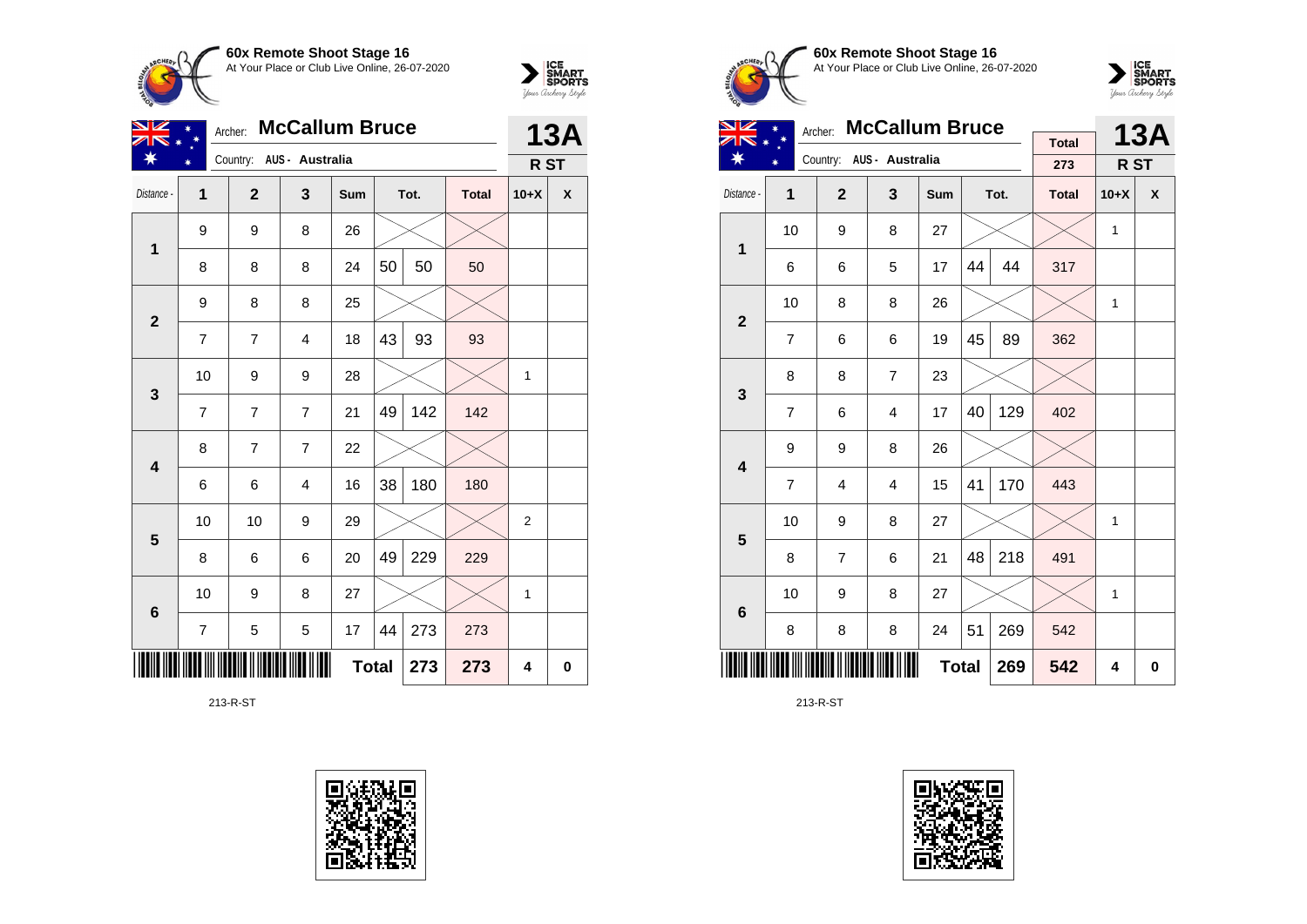



214-B-30





 $\sum_{\text{M}}\left|\underset{\text{GPORTS}}{\text{SIMART}}\right|$ 





|                         |   | <b>Abu Azzam Ilham</b><br>Archer: |              | <b>Total</b> |  | <b>14A</b> |              |             |   |
|-------------------------|---|-----------------------------------|--------------|--------------|--|------------|--------------|-------------|---|
|                         |   | Country: INA - Indonesia          |              |              |  |            |              | <b>B</b> 30 |   |
| Distance -              | 1 | $\mathbf{2}$                      | $\mathbf{3}$ | Sum          |  | Tot.       | <b>Total</b> | $10+X$      | X |
|                         |   |                                   |              |              |  |            |              |             |   |
| $\mathbf{1}$            |   |                                   |              |              |  |            |              |             |   |
|                         |   |                                   |              |              |  |            |              |             |   |
| $\mathbf{2}$            |   |                                   |              |              |  |            |              |             |   |
|                         |   |                                   |              |              |  |            |              |             |   |
| 3                       |   |                                   |              |              |  |            |              |             |   |
|                         |   |                                   |              |              |  |            |              |             |   |
| $\overline{\mathbf{4}}$ |   |                                   |              |              |  |            |              |             |   |
|                         |   |                                   |              |              |  |            |              |             |   |
| 5                       |   |                                   |              |              |  |            |              |             |   |
|                         |   |                                   |              |              |  |            |              |             |   |
| 6                       |   |                                   |              |              |  |            |              |             |   |
|                         |   |                                   | III          | <b>Total</b> |  |            |              |             |   |

214-B-30

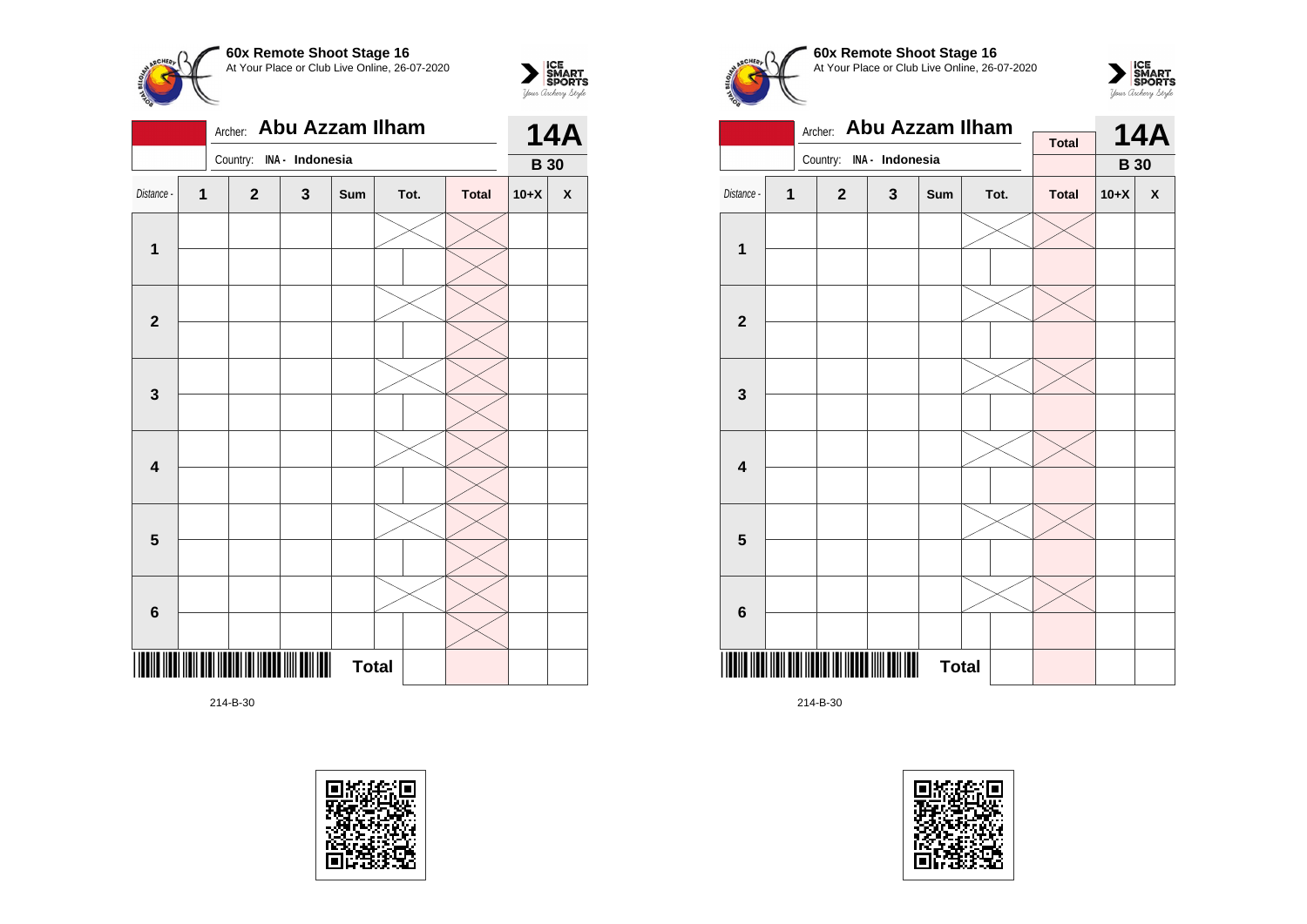



|                         |                         | Archer:      | ummu Azzam Suriani | <b>14B</b>   |      |              |             |                    |
|-------------------------|-------------------------|--------------|--------------------|--------------|------|--------------|-------------|--------------------|
|                         |                         | Country:     | INA - Indonesia    |              |      |              | <b>B</b> 30 |                    |
| Distance -              | $\overline{\mathbf{1}}$ | $\mathbf{2}$ | 3                  | Sum          | Tot. | <b>Total</b> | $10+X$      | $\pmb{\mathsf{X}}$ |
|                         |                         |              |                    |              |      |              |             |                    |
| $\mathbf 1$             |                         |              |                    |              |      |              |             |                    |
|                         |                         |              |                    |              |      |              |             |                    |
| $\mathbf{2}$            |                         |              |                    |              |      |              |             |                    |
|                         |                         |              |                    |              |      |              |             |                    |
| 3                       |                         |              |                    |              |      |              |             |                    |
|                         |                         |              |                    |              |      |              |             |                    |
| $\overline{\mathbf{4}}$ |                         |              |                    |              |      |              |             |                    |
|                         |                         |              |                    |              |      |              |             |                    |
| 5                       |                         |              |                    |              |      |              |             |                    |
|                         |                         |              |                    |              |      |              |             |                    |
| 6                       |                         |              |                    |              |      |              |             |                    |
|                         |                         |              |                    | <b>Total</b> |      |              |             |                    |

215-B-30





**60x Remote Shoot Stage 16** At Your Place or Club Live Online, 26-07-2020





215-B-30

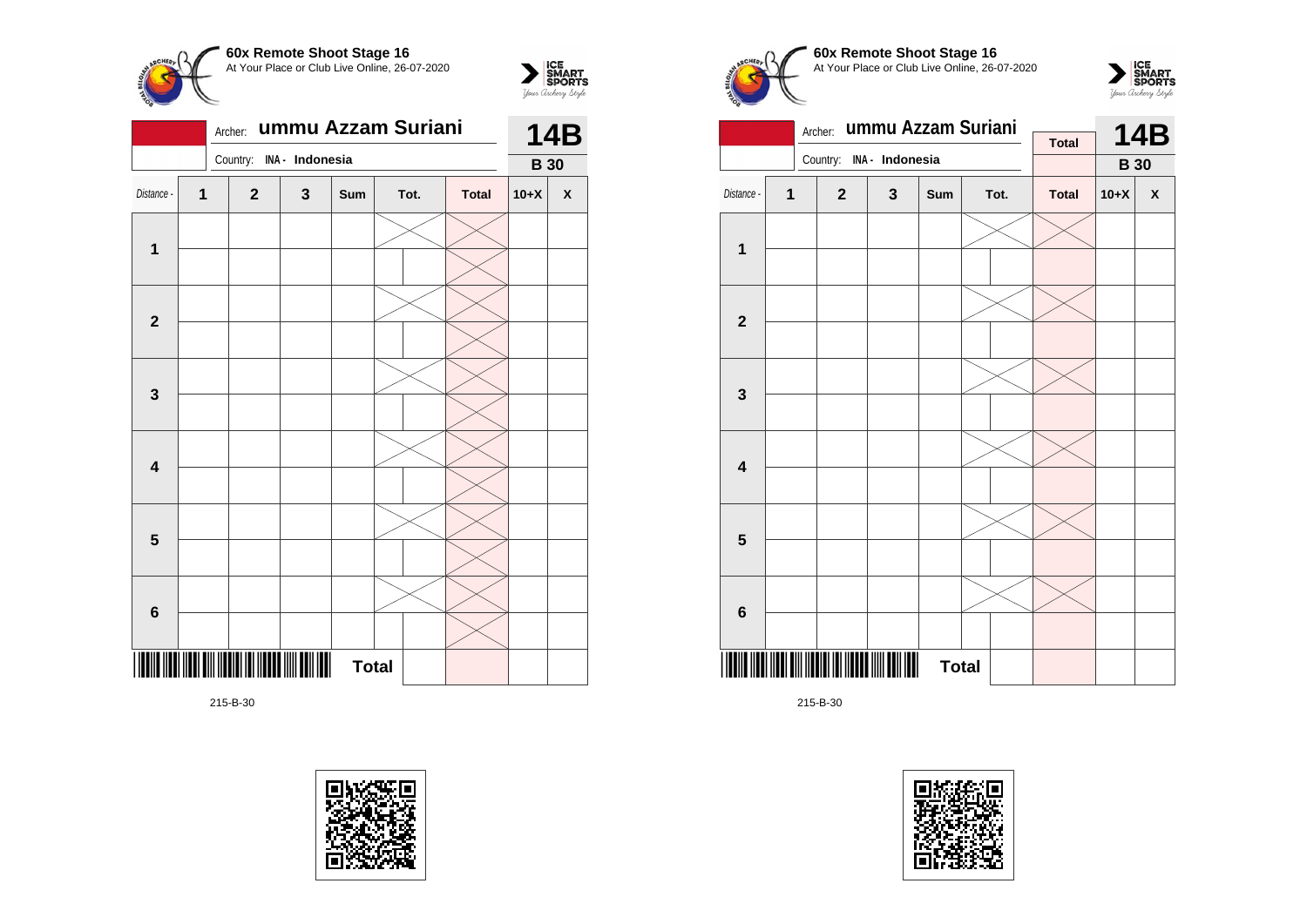



|                 | <b>Hidayat Anang</b><br>Archer: |                |                 |              |    |      |              |                |             |  |
|-----------------|---------------------------------|----------------|-----------------|--------------|----|------|--------------|----------------|-------------|--|
|                 |                                 | Country:       | INA - Indonesia |              |    |      |              | <b>BB</b>      | <b>15A</b>  |  |
| Distance -      | 1                               | $\overline{2}$ | 3               | <b>Sum</b>   |    | Tot. | <b>Total</b> | $10+X$         | X           |  |
| 1               | 9                               | 9              | 9               | 27           |    |      |              |                |             |  |
|                 | 8                               | $\overline{7}$ | $\overline{7}$  | 22           | 49 | 49   | 49           |                |             |  |
| $\overline{2}$  | X                               | 10             | 9               | 29           |    |      |              | $\overline{2}$ | 1           |  |
|                 | 9                               | 6              | 6               | 21           | 50 | 99   | 99           |                |             |  |
| 3               | 9                               | 8              | $\overline{7}$  | 24           |    |      |              |                |             |  |
|                 | $\overline{7}$                  | $\overline{7}$ | 6               | 20           | 44 | 143  | 143          |                |             |  |
| 4               | 10                              | 9              | 8               | 27           |    |      |              | 1              |             |  |
|                 | $\overline{7}$                  | 7              | $\overline{7}$  | 21           | 48 | 191  | 191          |                |             |  |
| 5               | 10                              | 10             | $\overline{7}$  | 27           |    |      |              | $\overline{2}$ |             |  |
|                 | 7                               | 7              | 4               | 18           | 45 | 236  | 236          |                |             |  |
| $6\phantom{1}6$ | X                               | 10             | 8               | 28           |    |      |              | $\overline{2}$ | 1           |  |
|                 | 8                               | 7              | 6               | 21           | 49 | 285  | 285          |                |             |  |
|                 |                                 |                |                 | <b>Total</b> |    | 285  | 285          | 7              | $\mathbf 2$ |  |

216-B-BB





**60x Remote Shoot Stage 16** At Your Place or Club Live Online, 26-07-2020



|                                                 |                | <b>Hidayat Anang</b><br>Archer: |                 |              |    | <b>15A</b> |                     |           |                  |
|-------------------------------------------------|----------------|---------------------------------|-----------------|--------------|----|------------|---------------------|-----------|------------------|
|                                                 |                | Country:                        | INA - Indonesia |              |    |            | <b>Total</b><br>285 | <b>BB</b> |                  |
| Distance -                                      | 1              | $\overline{2}$                  | 3               | <b>Sum</b>   |    | Tot.       | <b>Total</b>        | $10+X$    | $\boldsymbol{x}$ |
| 1                                               | 9              | 7                               | $\overline{7}$  | 23           |    |            |                     |           |                  |
|                                                 | $\overline{7}$ | 7                               | 5               | 19           | 42 | 42         | 327                 |           |                  |
|                                                 | 9              | 9                               | 8               | 26           |    |            |                     |           |                  |
| $\overline{2}$<br>47<br>89<br>21<br>8<br>7<br>6 |                |                                 |                 |              |    |            | 374                 |           |                  |
| 3                                               | 9              | 8                               | 8               | 25           |    |            |                     |           |                  |
|                                                 | 8              | 8                               | $\overline{7}$  | 23           | 48 | 137        | 422                 |           |                  |
| $\overline{\mathbf{4}}$                         | 10             | 8                               | 8               | 26           |    |            |                     | 1         |                  |
|                                                 | 8              | 7                               | 6               | 21           | 47 | 184        | 469                 |           |                  |
| 5                                               | 10             | 8                               | 6               | 24           |    |            |                     | 1         |                  |
|                                                 | 6              | 5                               | 4               | 15           | 39 | 223        | 508                 |           |                  |
| $6\phantom{1}6$                                 | 10             | 9                               | 9               | 28           |    |            |                     | 1         |                  |
|                                                 | 8              | 7                               | 272             | 557          |    |            |                     |           |                  |
|                                                 |                |                                 |                 | <b>Total</b> |    | 272        | 557                 | 3         | 0                |

216-B-BB

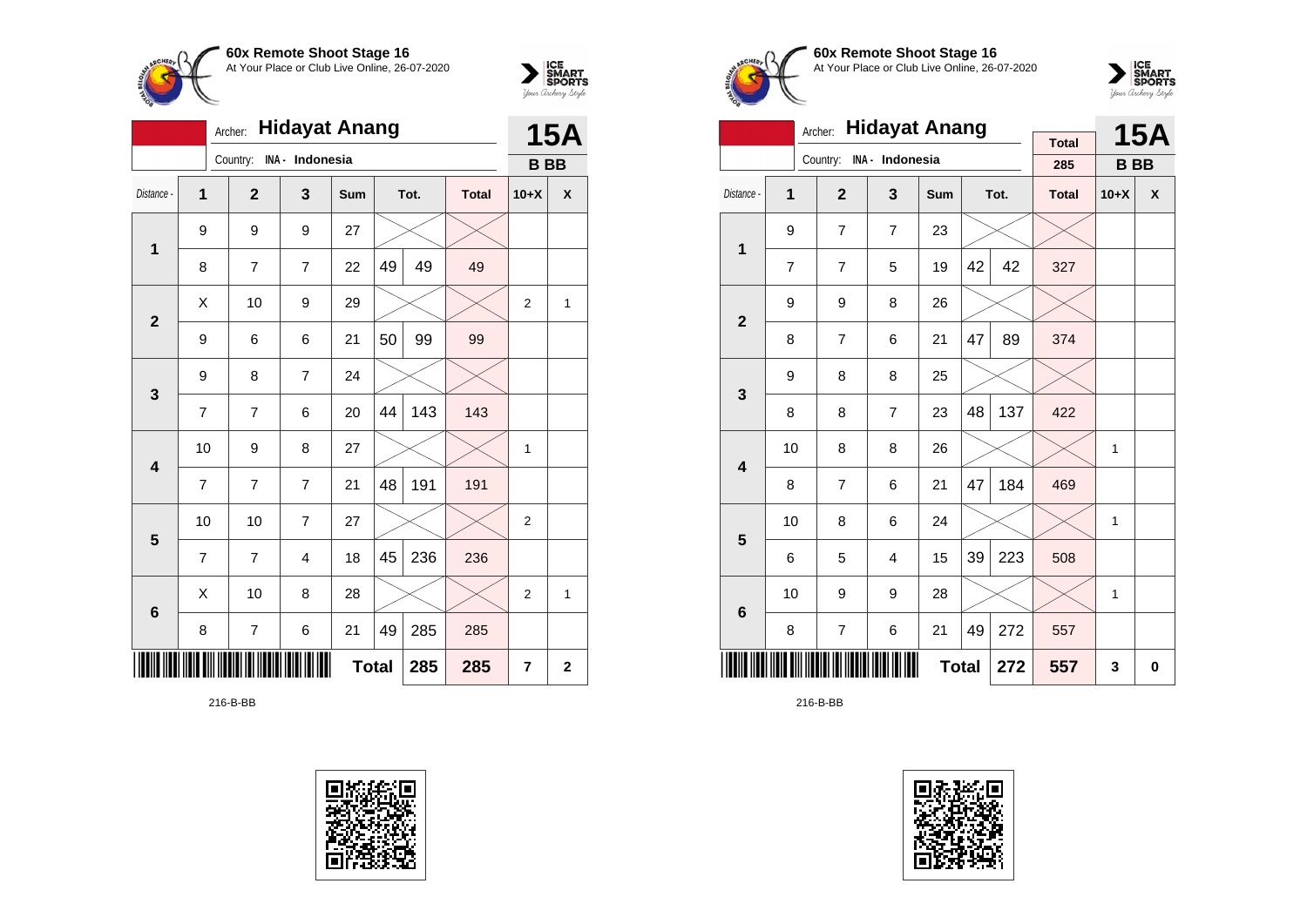



|                |    | Archer:                  | <b>Harits Harits</b> |              |    |      |              |                | <b>15B</b> |
|----------------|----|--------------------------|----------------------|--------------|----|------|--------------|----------------|------------|
|                |    | Country: INA - Indonesia |                      |              |    |      |              | R 30           |            |
| Distance -     | 1  | $\overline{2}$           | 3                    | Sum          |    | Tot. | <b>Total</b> | $10+X$         | X          |
| 1              | 10 | 9                        | 8                    | 27           |    |      |              | 1              |            |
|                | 8  | 8                        | 6                    | 22           | 49 | 49   | 49           |                |            |
| $\overline{2}$ | 10 | 10                       | 9                    | 29           |    |      |              | $\overline{2}$ |            |
|                | 8  | 8                        | 7                    | 23           | 52 | 101  | 101          |                |            |
| 3              | 10 | 9                        | 8                    | 27           |    |      |              | 1              |            |
|                | 8  | $\overline{7}$           | 7                    | 22           | 49 | 150  | 150          |                |            |
| 4              | 9  | 9                        | 9                    | 27           |    |      |              |                |            |
|                | 8  | 8                        | 7                    | 23           | 50 | 200  | 200          |                |            |
| 5              | 10 | 10                       | 9                    | 29           |    |      |              | $\overline{c}$ |            |
|                | 8  | $\overline{7}$           | 6                    | 21           | 50 | 250  | 250          |                |            |
| 6              | 10 | 10                       | 9                    | 29           |    |      |              | $\overline{2}$ |            |
|                | 8  | 8                        | $\overline{7}$       | 23           | 52 | 302  | 302          |                |            |
|                |    |                          |                      | <b>Total</b> |    | 302  | 302          | 8              | $\bf{0}$   |





**60x Remote Shoot Stage 16** At Your Place or Club Live Online, 26-07-2020



|                         |                                                               | <b>Harits Harits</b><br>Archer: |                          |     |    | <b>15B</b> |              |              |                           |
|-------------------------|---------------------------------------------------------------|---------------------------------|--------------------------|-----|----|------------|--------------|--------------|---------------------------|
|                         |                                                               |                                 | Country: INA - Indonesia |     |    |            | <b>Total</b> |              |                           |
|                         |                                                               |                                 |                          |     |    |            | 302          | R 30         |                           |
| Distance -              | 1                                                             | $\overline{2}$                  | 3                        | Sum |    | Tot.       | <b>Total</b> | $10+X$       | $\boldsymbol{\mathsf{x}}$ |
| $\mathbf{1}$            | X                                                             | 9                               | 9                        | 28  |    |            |              | $\mathbf{1}$ | $\mathbf{1}$              |
|                         | 8                                                             | 8                               | 6                        | 22  | 50 | 50         | 352          |              |                           |
|                         | 10                                                            | 9                               | 9                        | 28  |    |            |              | 1            |                           |
|                         | $\overline{2}$<br>52<br>102<br>9<br>8<br>$\overline{7}$<br>24 |                                 |                          |     |    |            |              |              |                           |
| 3                       | 10                                                            | 10                              | 9                        | 29  |    |            |              | 2            |                           |
|                         | 8                                                             | 8                               | 6                        | 22  | 51 | 153        | 455          |              |                           |
| $\overline{\mathbf{4}}$ | 9                                                             | 9                               | 8                        | 26  |    |            |              |              |                           |
|                         | 8                                                             | 7                               | $\overline{7}$           | 22  | 48 | 201        | 503          |              |                           |
| 5                       | 9                                                             | 9                               | 8                        | 26  |    |            |              |              |                           |
|                         | 8                                                             | $\overline{7}$                  | 6                        | 21  | 47 | 248        | 550          |              |                           |
| 6                       | 10                                                            | 9                               | 9                        | 28  |    |            |              | 1            |                           |
|                         | $\overline{7}$<br>$\overline{7}$<br>50<br>298<br>8<br>22      |                                 |                          |     |    |            |              |              |                           |
|                         | <b>Total</b><br>298                                           |                                 |                          |     |    |            |              | 5            | 1                         |

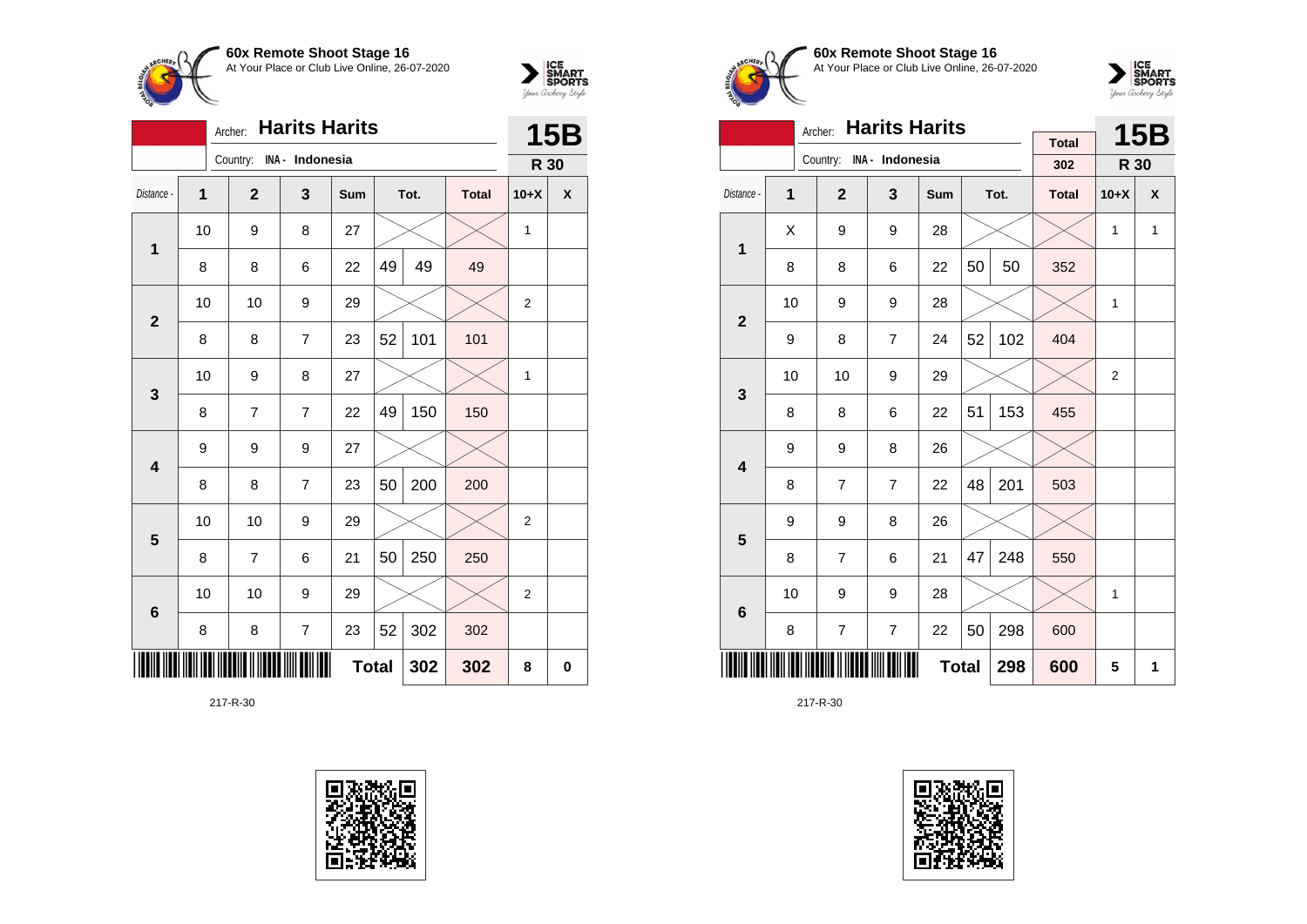



|                         |                | Archer:                 | Hammam Hammam           |              |    |      |              |        | <b>15C</b>         |
|-------------------------|----------------|-------------------------|-------------------------|--------------|----|------|--------------|--------|--------------------|
|                         |                | Country:                | INA - Indonesia         |              |    |      |              | R ST   |                    |
| Distance -              | $\mathbf{1}$   | $\overline{2}$          | 3                       | Sum          |    | Tot. | <b>Total</b> | $10+X$ | $\pmb{\mathsf{X}}$ |
| $\mathbf 1$             | 9              | 6                       | 5                       | 20           |    |      |              |        |                    |
|                         | 3              | $\mathbf 1$             | M                       | 4            | 24 | 24   | 24           |        |                    |
| $\mathbf{2}$            | $\overline{7}$ | $\overline{4}$          | $\overline{4}$          | 15           |    |      |              |        |                    |
|                         | $\mathbf 1$    | M                       | M                       | $\mathbf{1}$ | 16 | 40   | 40           |        |                    |
| $\mathbf{3}$            | 5              | $\overline{4}$          | $\overline{4}$          | 13           |    |      |              |        |                    |
|                         | 4              | M                       | M                       | 4            | 17 | 57   | 57           |        |                    |
| $\overline{\mathbf{4}}$ | 7              | 4                       | 3                       | 14           |    |      |              |        |                    |
|                         | $\overline{c}$ | $\overline{c}$          | 1                       | 5            | 19 | 76   | 76           |        |                    |
| $5\phantom{1}$          | $\overline{7}$ | 5                       | 5                       | 17           |    |      |              |        |                    |
|                         | 5              | $\overline{\mathbf{4}}$ | $\overline{\mathbf{4}}$ | 13           | 30 | 106  | 106          |        |                    |
| $\bf 6$                 | 6              | 3                       | $\overline{4}$          | 13           |    |      |              |        |                    |
|                         | 3              | M                       | M                       | 3            | 16 | 122  | 122          |        |                    |
|                         |                |                         |                         | <b>Total</b> |    | 122  | 122          | 0      | $\bf{0}$           |

218-R-ST





**60x Remote Shoot Stage 16** At Your Place or Club Live Online, 26-07-2020



|                         |                | Archer:        | <b>Hammam Hammam</b>     |              |    | <b>15C</b> |                     |        |                    |
|-------------------------|----------------|----------------|--------------------------|--------------|----|------------|---------------------|--------|--------------------|
|                         |                |                | Country: INA - Indonesia |              |    |            | <b>Total</b><br>122 | R ST   |                    |
|                         |                |                |                          |              |    |            |                     |        |                    |
| Distance -              | 1              | $\overline{2}$ | $\mathbf{3}$             | Sum          |    | Tot.       | <b>Total</b>        | $10+X$ | $\pmb{\mathsf{X}}$ |
| 1                       | 10             | 9              | 4                        | 23           |    |            |                     | 1      |                    |
|                         | 3              | 3              | M                        | 6            | 29 | 29         | 151                 |        |                    |
| $\overline{\mathbf{2}}$ | $\overline{7}$ | 6              | 6                        | 19           |    |            |                     |        |                    |
|                         | 1              | M              | M                        | 1            | 20 | 49         | 171                 |        |                    |
| 3                       | 6              | 4              | $\overline{4}$           | 14           |    |            |                     |        |                    |
|                         | 3              | M              | M                        | 3            | 17 | 66         | 188                 |        |                    |
| $\overline{\mathbf{4}}$ | 9              | 8              | 8                        | 25           |    |            |                     |        |                    |
|                         | 5              | $\overline{c}$ | M                        | 7            | 32 | 98         | 220                 |        |                    |
| 5                       | 5              | 5              | 5                        | 15           |    |            |                     |        |                    |
|                         | 3              | M              | M                        | 3            | 18 | 116        | 238                 |        |                    |
| 6                       | 6              | 4              | $\overline{2}$           | 12           |    |            |                     |        |                    |
|                         | M              | M              | M                        | 0            | 12 | 128        | 250                 |        |                    |
|                         |                |                |                          | <b>Total</b> |    | 128        | 250                 | 1      | 0                  |

218-R-ST

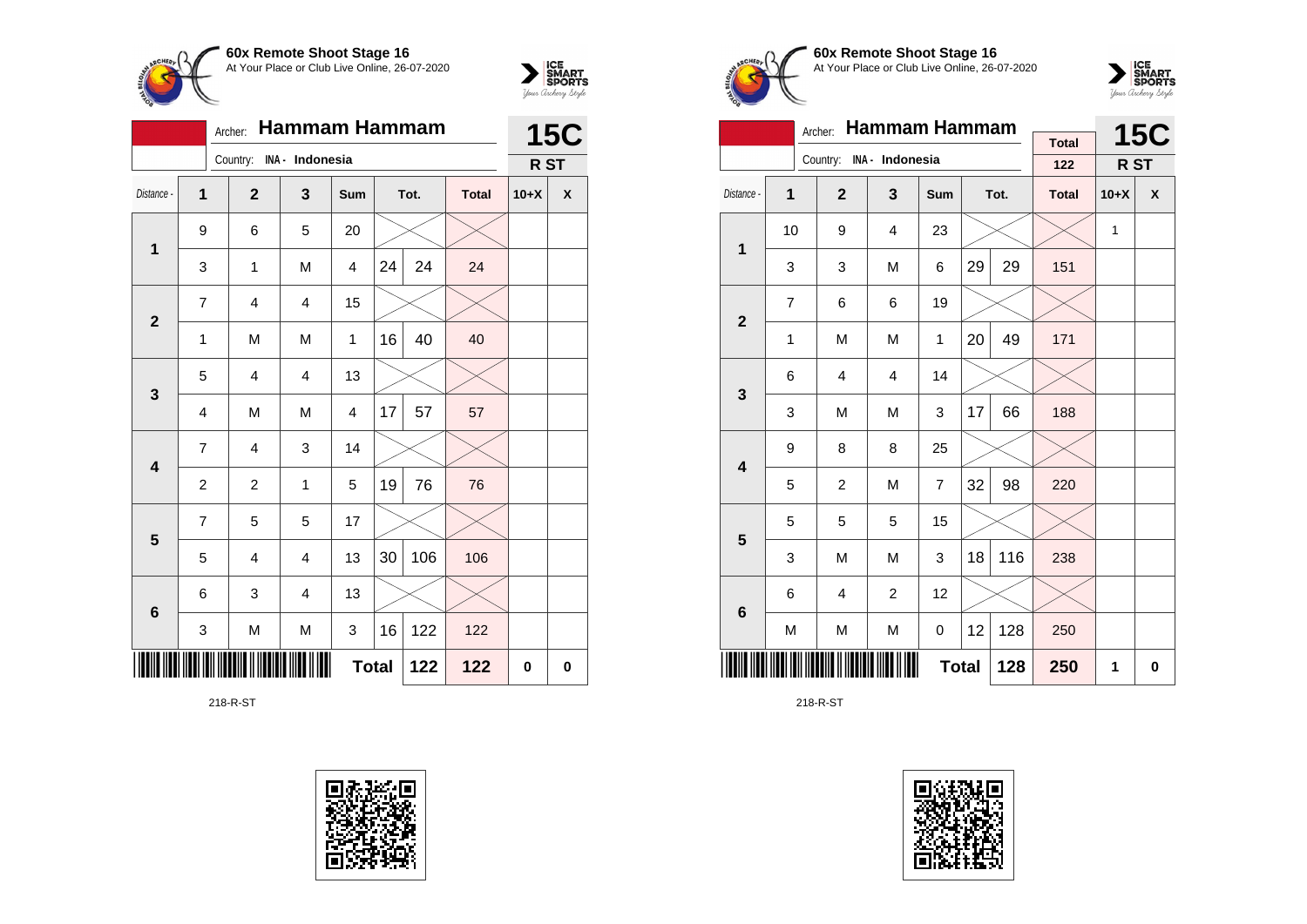



| <b>Teng Wei</b><br>Archer: |    |                |                |              |    |      |              |                 | <b>16A</b>     |  |
|----------------------------|----|----------------|----------------|--------------|----|------|--------------|-----------------|----------------|--|
|                            |    | Country:       | MAS - Malaysia |              |    |      |              | C <sub>50</sub> |                |  |
| Distance -                 | 1  | $\overline{2}$ | 3              | Sum          |    | Tot. | <b>Total</b> | $10+X$          | X              |  |
| 1                          | X  | 10             | 9              | 29           |    |      |              | $\overline{2}$  | 1              |  |
|                            | 9  | 9              | 9              | 27           | 56 | 56   | 56           |                 |                |  |
| $\overline{2}$             | X  | X              | 10             | 30           |    |      |              | 3               | $\overline{2}$ |  |
|                            | 10 | 9              | 9              | 28           | 58 | 114  | 114          | 1               |                |  |
| 3                          | X  | 10             | 10             | 30           |    |      |              | 3               | 1              |  |
|                            | 9  | 9              | 9              | 27           | 57 | 171  | 171          |                 |                |  |
| 4                          | X  | 10             | 10             | 30           |    |      |              | 3               | 1              |  |
|                            | 9  | 9              | 9              | 27           | 57 | 228  | 228          |                 |                |  |
| 5                          | Χ  | 10             | 10             | 30           |    |      |              | 3               | 1              |  |
|                            | 9  | 9              | 9              | 27           | 57 | 285  | 285          |                 |                |  |
| 6                          | X  | X              | 10             | 30           |    |      |              | 3               | $\overline{2}$ |  |
|                            | 10 | 9              | 9              | 28           | 58 | 343  | 343          | 1               |                |  |
|                            |    |                |                | <b>Total</b> |    | 343  | 343          | 19              | 8              |  |

219-C-50





**60x Remote Shoot Stage 16** At Your Place or Club Live Online, 26-07-2020



|                         |                                                  | <b>Teng Wei</b><br>Archer: |                |            |    | <b>16A</b> |                     |                 |                |
|-------------------------|--------------------------------------------------|----------------------------|----------------|------------|----|------------|---------------------|-----------------|----------------|
|                         |                                                  | Country:                   | MAS - Malaysia |            |    |            | <b>Total</b><br>343 | C <sub>50</sub> |                |
| Distance -              | 1                                                | $\overline{2}$             | 3              | <b>Sum</b> |    | Tot.       | <b>Total</b>        | $10+X$          | X              |
| 1                       | Χ                                                | 10                         | 10             | 30         |    |            |                     | 3               | 1              |
|                         | 10                                               | 10                         | 9              | 29         | 59 | 59         | 402                 | $\overline{2}$  |                |
|                         | 10                                               | 10                         | 10             | 30         |    |            |                     | 3               |                |
|                         | $\overline{2}$<br>57<br>116<br>27<br>9<br>9<br>9 |                            |                |            |    |            |                     |                 |                |
| 3                       | X                                                | 10                         | 10             | 30         |    |            |                     | 3               | $\mathbf{1}$   |
|                         | 9                                                | 9                          | 9              | 27         | 57 | 173        | 516                 |                 |                |
| $\overline{\mathbf{4}}$ | Χ                                                | 10                         | 10             | 30         |    |            |                     | 3               | 1              |
|                         | 9                                                | 9                          | 8              | 26         | 56 | 229        | 572                 |                 |                |
| 5                       | X                                                | X                          | 10             | 30         |    |            |                     | 3               | $\overline{2}$ |
|                         | 10                                               | 10                         | 10             | 30         | 60 | 289        | 632                 | 3               |                |
| 6                       | 10                                               | 10                         | 9              | 29         |    |            |                     | $\overline{2}$  |                |
|                         | 9                                                | 9                          | 9              | 27         | 56 | 345        | 688                 |                 |                |
|                         | <b>Total</b><br>345                              |                            |                |            |    |            |                     | 22              | 5              |

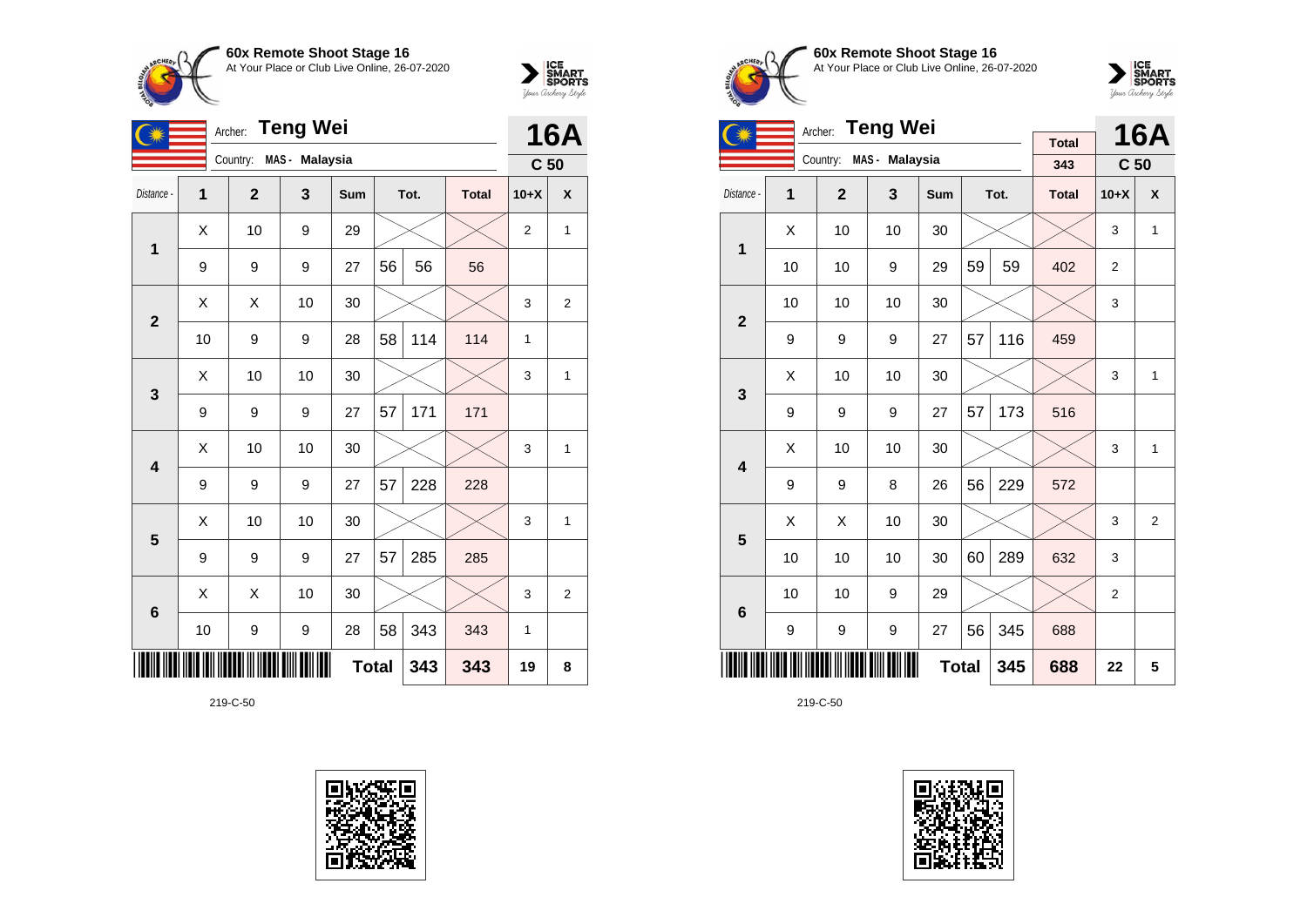



|                 | <b>Laukeland Terje</b><br>Archer: |                |                |              |    |      |              |              | 17A |
|-----------------|-----------------------------------|----------------|----------------|--------------|----|------|--------------|--------------|-----|
|                 |                                   | Country:       | NOR - Norway   |              |    |      |              | <b>R70</b>   |     |
| Distance -      | $\overline{1}$                    | $\overline{2}$ | 3              | Sum          |    | Tot. | <b>Total</b> | $10+X$       | X   |
| 1               | 10                                | 9              | 9              | 28           |    |      |              | 1            |     |
|                 | 8                                 | $\overline{7}$ | 6              | 21           | 49 | 49   | 49           |              |     |
| $\overline{2}$  | 10                                | 8              | 8              | 26           |    |      |              | 1            |     |
|                 | 8                                 | $\overline{7}$ | 6              | 21           | 47 | 96   | 96           |              |     |
| 3               | 10                                | 9              | 7              | 26           |    |      |              | $\mathbf{1}$ |     |
|                 | 6                                 | 6              | 6              | 18           | 44 | 140  | 140          |              |     |
| 4               | 10                                | 9              | 8              | 27           |    |      |              | 1            |     |
|                 | $\overline{7}$                    | $\overline{7}$ | 5              | 19           | 46 | 186  | 186          |              |     |
| 5               | 10                                | 9              | 9              | 28           |    |      |              | $\mathbf{1}$ |     |
|                 | 8                                 | 8              | 8              | 24           | 52 | 238  | 238          |              |     |
| $6\phantom{1}6$ | 10                                | 9              | 8              | 27           |    |      |              | 1            |     |
|                 | 8                                 | 7              | $\overline{7}$ | 22           | 49 | 287  | 287          |              |     |
|                 |                                   |                |                | <b>Total</b> |    | 287  | 287          | 6            | 0   |





**60x Remote Shoot Stage 16** At Your Place or Club Live Online, 26-07-2020



|                         |                     | <b>Laukeland Terje</b><br>Archer: |                | <b>Total</b> |    | <b>17A</b> |              |                |   |
|-------------------------|---------------------|-----------------------------------|----------------|--------------|----|------------|--------------|----------------|---|
|                         |                     | Country:                          | NOR - Norway   |              |    |            | 287          | <b>R70</b>     |   |
| Distance -              | 1                   | $\overline{2}$                    | 3              | <b>Sum</b>   |    | Tot.       | <b>Total</b> | $10+X$         | X |
| 1                       | 9                   | 9                                 | 8              | 26           |    |            |              |                |   |
|                         | $\overline{7}$      | $\overline{7}$                    | 6              | 20           | 46 | 46         | 333          |                |   |
| $\overline{2}$          | 9                   | 9                                 | 9              | 27           |    |            |              |                |   |
|                         | 8                   | 8                                 | 8              | 24           | 51 | 97         | 384          |                |   |
| 3                       | 10                  | 9                                 | 8              | 27           |    |            |              | 1              |   |
|                         | 8                   | 8                                 | $\overline{7}$ | 23           | 50 | 147        | 434          |                |   |
| $\overline{\mathbf{4}}$ | 9                   | 9                                 | 9              | 27           |    |            |              |                |   |
|                         | 8                   | $\overline{7}$                    | 6              | 21           | 48 | 195        | 482          |                |   |
| 5                       | Χ                   | 10                                | 8              | 28           |    |            |              | $\overline{2}$ | 1 |
|                         | 6                   | 6                                 | 5              | 17           | 45 | 240        | 527          |                |   |
| $6\phantom{1}6$         | 10                  | 9                                 | 9              | 28           |    |            |              | 1              |   |
|                         | 3<br>8<br>8         |                                   |                |              |    | 287        | 574          |                |   |
|                         | <b>Total</b><br>287 |                                   |                |              |    |            |              | 4              | 1 |

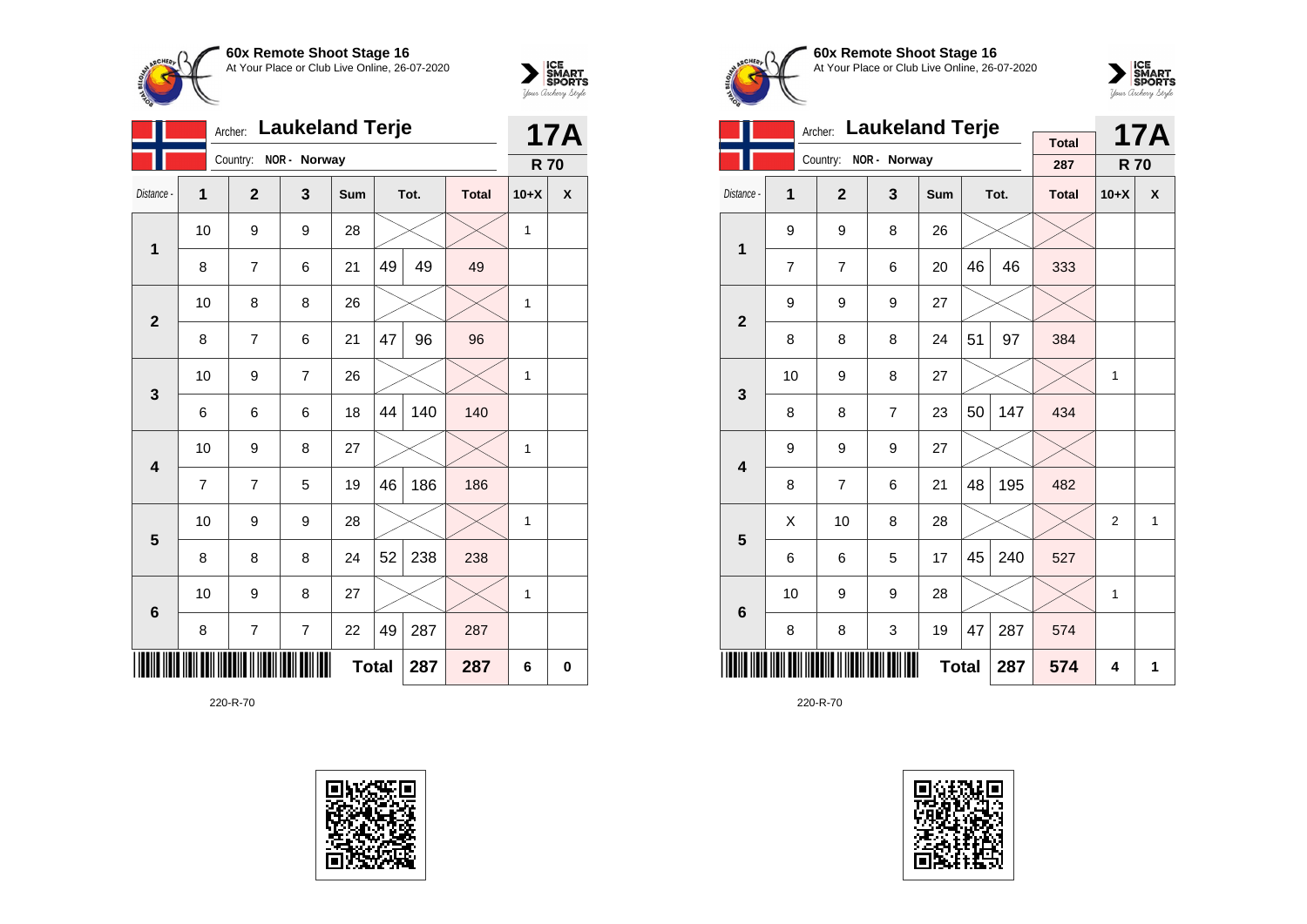



|                 |                | Archer:        | <b>Sekkelsten Jan Roar</b> |              |    |      |              |                | <b>17B</b> |
|-----------------|----------------|----------------|----------------------------|--------------|----|------|--------------|----------------|------------|
|                 |                |                | Country: NOR - Norway      |              |    |      |              | R 60           |            |
| Distance -      | 1              | $\mathbf{2}$   | 3                          | <b>Sum</b>   |    | Tot. | <b>Total</b> | $10+X$         | X          |
| 1               | 10             | 9              | 8                          | 27           |    |      |              | 1              |            |
|                 | 7              | $\overline{7}$ | $\overline{7}$             | 21           | 48 | 48   | 48           |                |            |
| $\mathbf{2}$    | 10             | 10             | 9                          | 29           |    |      |              | $\overline{2}$ |            |
|                 | 9              | 8              | 6                          | 23           | 52 | 100  | 100          |                |            |
| 3               | 9              | 9              | 9                          | 27           |    |      |              |                |            |
|                 | 7              | 7              | 4                          | 18           | 45 | 145  | 145          |                |            |
| 4               | 8              | 8              | 8                          | 24           |    |      |              |                |            |
|                 | $\overline{7}$ | 6              | 6                          | 19           | 43 | 188  | 188          |                |            |
| 5               | 10             | 10             | 9                          | 29           |    |      |              | 2              |            |
|                 | 8              | 8              | 8                          | 24           | 53 | 241  | 241          |                |            |
| $6\phantom{1}6$ | 10             | 9              | 8                          | 27           |    |      |              | 1              |            |
|                 | 7              | 7              | 3                          | 17           | 44 | 285  | 285          |                |            |
|                 |                |                |                            | <b>Total</b> |    | 285  | 285          | 6              | 0          |





**60x Remote Shoot Stage 16** At Your Place or Club Live Online, 26-07-2020



|                         |                     | Archer:        | Sekkelsten Jan Roar     | <b>Total</b> |     | <b>17B</b> |              |              |   |
|-------------------------|---------------------|----------------|-------------------------|--------------|-----|------------|--------------|--------------|---|
|                         |                     | Country:       | NOR - Norway            |              |     |            | 285          | R 60         |   |
| Distance -              | 1                   | $\mathbf{2}$   | $\overline{\mathbf{3}}$ | Sum          |     | Tot.       | <b>Total</b> | $10+X$       | X |
| 1                       | 9                   | 9              | 9                       | 27           |     |            |              |              |   |
|                         | 9                   | 8              | $\overline{7}$          | 24           | 51  | 51         | 336          |              |   |
| $\overline{2}$          | 10                  | 9              | 9                       | 28           |     |            |              | 1            |   |
|                         | 8                   | $\overline{7}$ | 6                       | 21           | 49  | 100        | 385          |              |   |
| 3                       | 9                   | 9              | 9                       | 27           |     |            |              |              |   |
|                         | 8                   | $\overline{7}$ | 6                       | 21           | 48  | 148        | 433          |              |   |
| $\overline{\mathbf{4}}$ | 9                   | 9              | 8                       | 26           |     |            |              |              |   |
|                         | $\overline{7}$      | $\overline{7}$ | 5                       | 19           | 45  | 193        | 478          |              |   |
| 5                       | 8                   | 7              | $\overline{7}$          | 22           |     |            |              |              |   |
|                         | $\overline{7}$      | $\overline{7}$ | 5                       | 19           | 41  | 234        | 519          |              |   |
| $6\phantom{1}$          | 10                  | 9              | 7                       | 26           |     |            |              | 1            |   |
|                         | $\overline{7}$      | 5              | 17                      | 43           | 277 | 562        |              |              |   |
|                         | <b>Total</b><br>277 |                |                         |              |     |            |              | $\mathbf{2}$ | 0 |

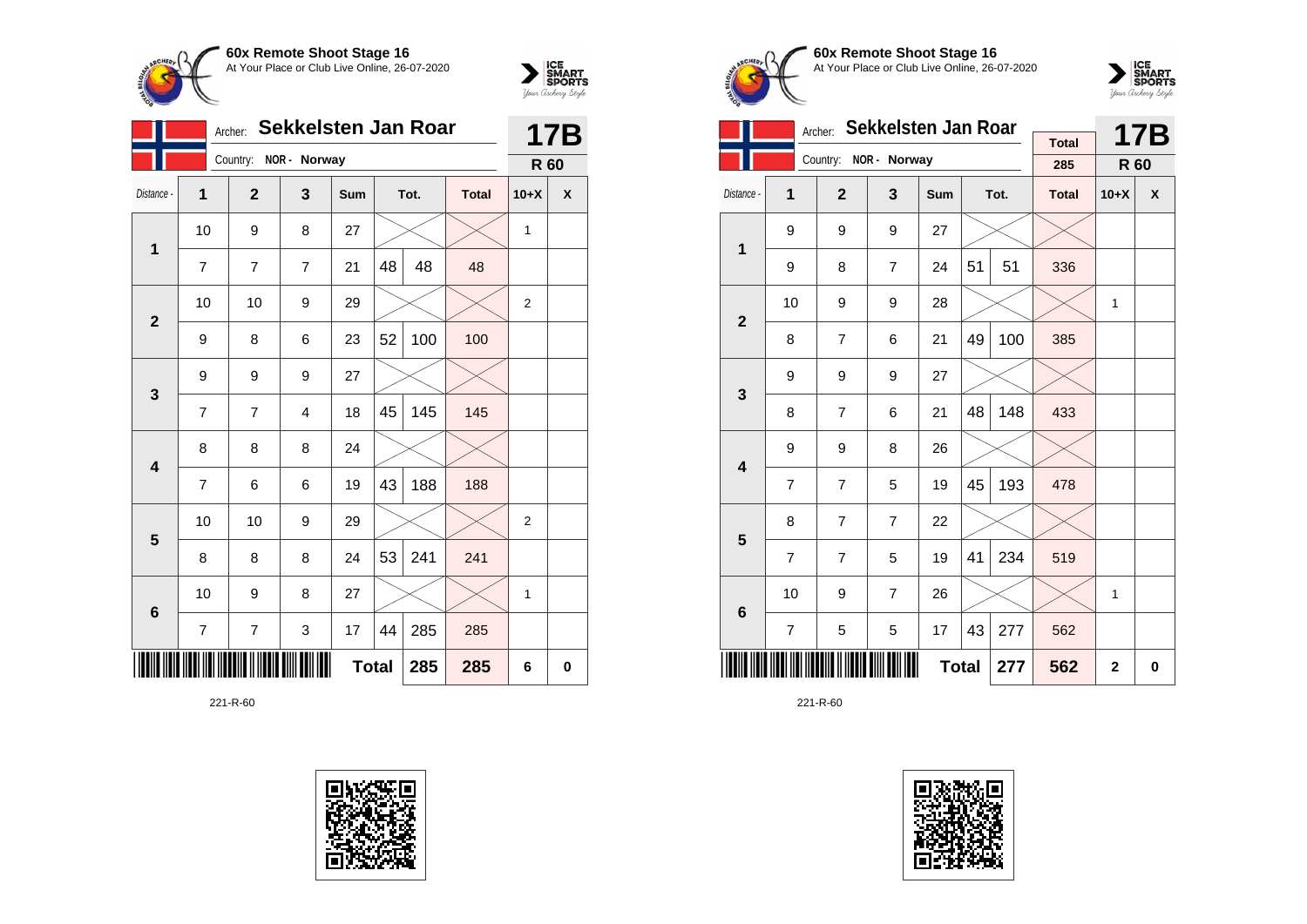



|                 | <b>Sauren Yvo</b><br>Archer: |                |                   |     |    |      |              |                 |                           |  |
|-----------------|------------------------------|----------------|-------------------|-----|----|------|--------------|-----------------|---------------------------|--|
|                 |                              | Country:       | NED - Netherlands |     |    |      |              | R <sub>ST</sub> |                           |  |
| Distance -      | 1                            | $\overline{2}$ | 3                 | Sum |    | Tot. | <b>Total</b> | $10+X$          | $\boldsymbol{\mathsf{x}}$ |  |
| 1               | 8                            | 8              | $\overline{7}$    | 23  |    |      |              |                 |                           |  |
|                 | 10                           | 9              | 8                 | 27  | 50 | 50   | 50           | 1               |                           |  |
| $\mathbf{2}$    | 9                            | 8              | $\overline{7}$    | 24  |    |      |              |                 |                           |  |
|                 | X                            | 2              | 1                 |     |    |      |              |                 |                           |  |
| 3               | 10                           | 9              | 8                 | 27  |    |      |              | $\mathbf{1}$    |                           |  |
|                 | 8                            | 8              | 8                 | 24  | 51 | 154  | 154          |                 |                           |  |
| 4               | 9                            | 9              | 9                 | 27  |    |      |              |                 |                           |  |
|                 | 9                            | 8              | $\overline{7}$    | 24  | 51 | 205  | 205          |                 |                           |  |
| 5               | 9                            | 9              | 9                 | 27  |    |      |              |                 |                           |  |
|                 | 8                            | 8              | 6                 | 22  | 49 | 254  | 254          |                 |                           |  |
| $6\phantom{1}6$ | 10                           | 8              | $\overline{7}$    | 25  |    |      |              | 1               |                           |  |
|                 | 9                            | 8              | 6                 | 23  | 48 | 302  | 302          |                 |                           |  |
|                 | <b>Total</b><br>302<br>302   |                |                   |     |    |      |              |                 |                           |  |

222-R-ST





**60x Remote Shoot Stage 16** At Your Place or Club Live Online, 26-07-2020



|                         |    | <b>Sauren Yvo</b><br>Archer: |                            |     |    | 1Α   |                     |                 |              |
|-------------------------|----|------------------------------|----------------------------|-----|----|------|---------------------|-----------------|--------------|
|                         |    |                              | Country: NED - Netherlands |     |    |      | <b>Total</b><br>302 |                 |              |
|                         |    |                              |                            |     |    |      |                     | R <sub>ST</sub> |              |
| Distance -              | 1  | $\mathbf{2}$                 | 3                          | Sum |    | Tot. | <b>Total</b>        | $10+X$          | X            |
| 1                       | X  | 9                            | 6                          | 25  |    |      |                     | 1               | $\mathbf{1}$ |
|                         | 8  | 7                            | M                          | 15  | 40 | 40   | 342                 |                 |              |
| $\overline{2}$          | 9  | 9                            |                            |     |    |      |                     |                 |              |
|                         | 10 | 10                           | 9                          | 29  | 53 | 93   | 395                 | 2               |              |
| 3                       | 9  | 9                            | M                          | 18  |    |      |                     |                 |              |
|                         | X  | X                            | 9                          | 29  | 47 | 140  | 442                 | $\overline{2}$  | 2            |
| $\overline{\mathbf{4}}$ | 10 | 9                            | 8                          | 27  |    |      |                     | 1               |              |
|                         | X  | 9                            | $\overline{7}$             | 26  | 53 | 193  | 495                 | 1               | $\mathbf{1}$ |
| 5                       | Χ  | 9                            | 6                          | 25  |    |      |                     | 1               | $\mathbf{1}$ |
|                         | 10 | 9                            | 8                          | 27  | 52 | 245  | 547                 | 1               |              |
| $6\phantom{1}6$         | 8  | 7                            | 6                          | 21  |    |      |                     |                 |              |
|                         | 8  | 7                            | 287                        | 589 |    |      |                     |                 |              |
|                         |    |                              | 589                        | 9   | 5  |      |                     |                 |              |

222-R-ST

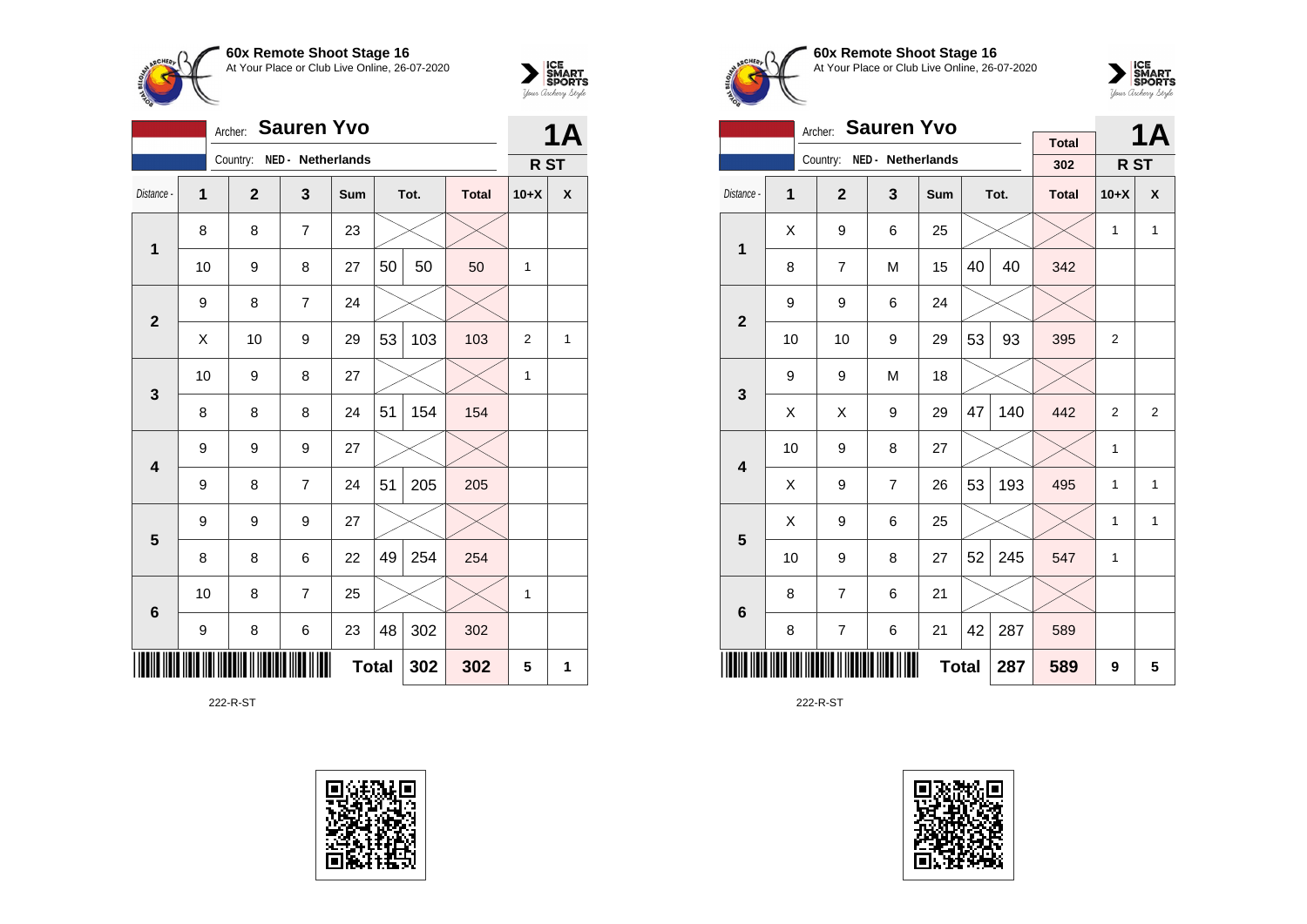



| Archer: Lynch Mark |    |                |                             |              |    |      |              |                | 2A           |  |
|--------------------|----|----------------|-----------------------------|--------------|----|------|--------------|----------------|--------------|--|
|                    |    |                | Country: RSA - South Africa |              |    |      |              | R 30           |              |  |
| Distance -         | 1  | $\overline{2}$ | 3                           | Sum          |    | Tot. | <b>Total</b> | $10+X$         | $\pmb{\chi}$ |  |
| $\mathbf 1$        | Χ  | 10             | 10                          | 30           |    |      |              | 3              | 1            |  |
|                    | 8  | 8              | 8                           | 24           | 54 | 54   | 54           |                |              |  |
| $\mathbf{2}$       | 9  | 8              | 8                           | 25           |    |      |              |                |              |  |
|                    | 8  | 7              | 7                           | 22           | 47 | 101  | 101          |                |              |  |
| 3                  | 10 | 10             | 9                           | 29           |    |      |              | $\overline{2}$ |              |  |
|                    | 8  | 8              | 8                           | 24           | 53 | 154  | 154          |                |              |  |
| 4                  | 9  | 9              | 9                           | 27           |    |      |              |                |              |  |
|                    | 9  | 9              | 8                           | 26           | 53 | 207  | 207          |                |              |  |
| 5                  | 10 | 10             | 9                           | 29           |    |      |              | 2              |              |  |
|                    | 9  | 9              | 8                           | 26           | 55 | 262  | 262          |                |              |  |
| $6\phantom{1}6$    | Χ  | 9              | 9                           | 28           |    |      |              | 1              | 1            |  |
|                    | 9  | 9              | 9                           | 27           | 55 | 317  | 317          |                |              |  |
|                    |    |                |                             | <b>Total</b> |    | 317  | 317          | 8              | $\mathbf 2$  |  |





**60x Remote Shoot Stage 16** At Your Place or Club Live Online, 26-07-2020



|                         |                     | <b>Lynch Mark</b><br>Archer: |                             |     |    | 2A   |                     |                |                |
|-------------------------|---------------------|------------------------------|-----------------------------|-----|----|------|---------------------|----------------|----------------|
|                         |                     |                              | Country: RSA - South Africa |     |    |      | <b>Total</b><br>317 | R 30           |                |
| Distance -              | 1                   | $\overline{2}$               | 3                           | Sum |    | Tot. | <b>Total</b>        | $10+X$         | X              |
| $\overline{1}$          | 9                   | 9                            | 8                           | 26  |    |      |                     |                |                |
|                         | 8                   | $\overline{7}$               | $\overline{7}$              | 22  | 48 | 48   | 365                 |                |                |
| $\overline{2}$          | X                   | 9                            |                             | 1   | 1  |      |                     |                |                |
|                         | 9                   | 8                            | 101                         | 418 |    |      |                     |                |                |
| 3                       | 10                  | 9                            | 9                           | 28  |    |      |                     | 1              |                |
|                         | 9                   | 9                            | $\overline{7}$              | 25  | 53 | 154  | 471                 |                |                |
| $\overline{\mathbf{4}}$ | X                   | X                            | 9                           | 29  |    |      |                     | $\overline{2}$ | $\overline{2}$ |
|                         | 9                   | 9                            | 8                           | 26  | 55 | 209  | 526                 |                |                |
| 5                       | X                   | 9                            | 8                           | 27  |    |      |                     | 1              | 1              |
|                         | 8                   | 8                            | $\overline{7}$              | 23  | 50 | 259  | 576                 |                |                |
| $6\phantom{1}6$         | X                   | 9                            | 9                           | 28  |    |      |                     | 1              | 1              |
|                         | 8                   | 8                            | $\overline{7}$              | 23  | 51 | 310  | 627                 |                |                |
|                         | <b>Total</b><br>310 |                              |                             |     |    |      |                     | 6              | 5              |

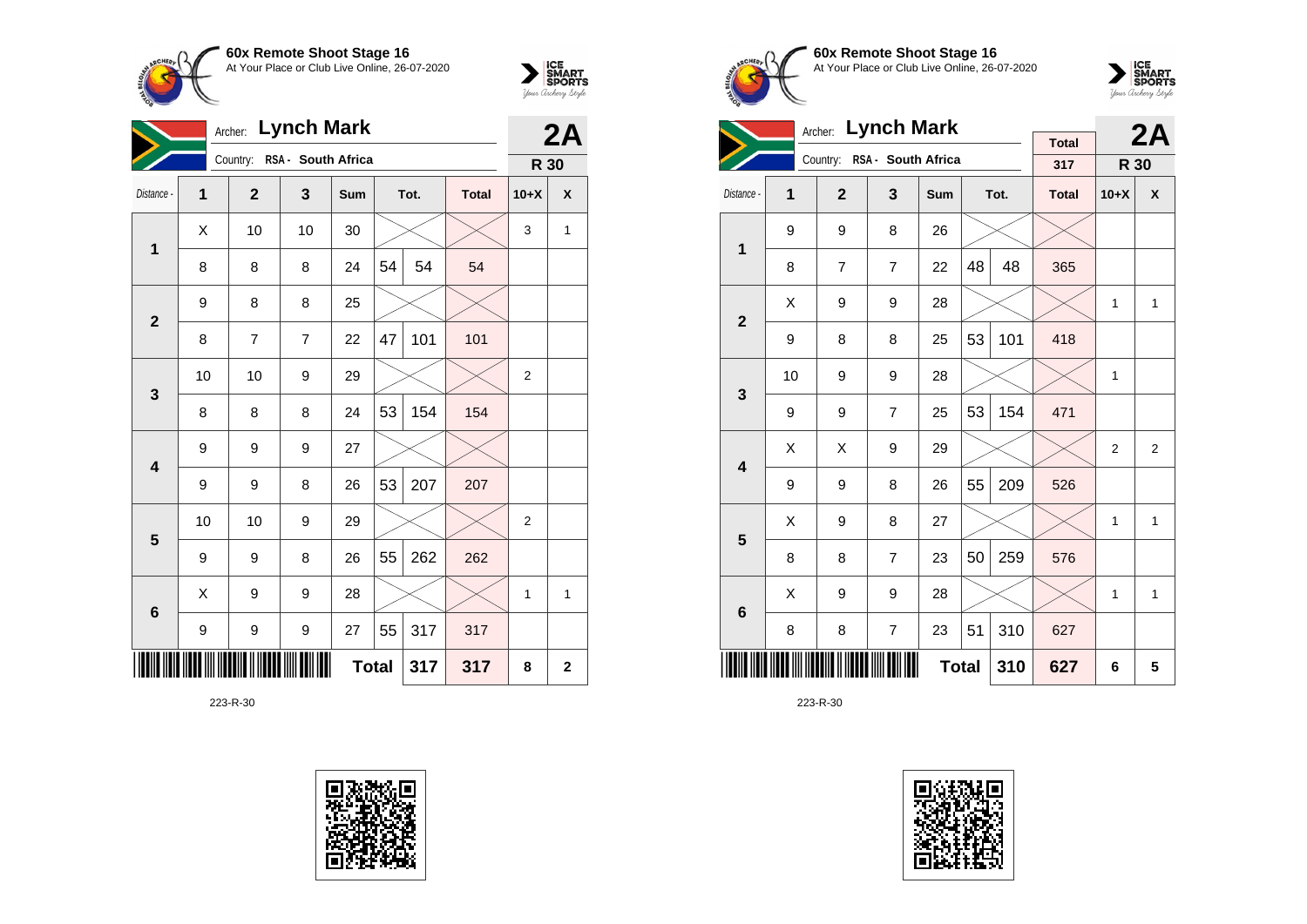



|                         | <b>Hall Robert</b><br>Archer: |                  |                              |     |    |      |              |                 |                |  |
|-------------------------|-------------------------------|------------------|------------------------------|-----|----|------|--------------|-----------------|----------------|--|
|                         |                               |                  | Country: GBR - Great Britain |     |    |      |              | C <sub>50</sub> |                |  |
| Distance -              | 1                             | $\mathbf{2}$     | 3                            | Sum |    | Tot. | <b>Total</b> | $10+X$          | X              |  |
| $\mathbf 1$             | X                             | X                | 9                            | 29  |    |      |              | $\overline{2}$  | $\overline{2}$ |  |
|                         | 9                             | 9                | 9                            | 27  | 56 | 56   | 56           |                 |                |  |
| $\overline{2}$          | X                             | 10               | 9                            | 29  |    |      |              | $\overline{2}$  | $\mathbf{1}$   |  |
|                         | 9                             | 9                | $\overline{7}$               | 25  | 54 | 110  | 110          |                 |                |  |
| 3                       | X                             | X                | 10                           | 30  |    |      |              | 3               | $\overline{2}$ |  |
|                         | 9                             | 9                | 9                            | 27  | 57 | 167  | 167          |                 |                |  |
| $\overline{\mathbf{4}}$ | 10                            | 10               | 10                           | 30  |    |      |              | 3               |                |  |
|                         | 9                             | 9                | 9                            | 27  | 57 | 224  | 224          |                 |                |  |
| 5                       | X                             | X                | 10                           | 30  |    |      |              | 3               | 2              |  |
|                         | 9                             | 9                | 9                            | 27  | 57 | 281  | 281          |                 |                |  |
| $6\phantom{1}6$         | Χ                             | 10               | 10                           | 30  |    |      |              | 3               | $\mathbf{1}$   |  |
|                         | 10                            | $\boldsymbol{9}$ | 8                            | 27  | 57 | 338  | 338          | 1               |                |  |
|                         | <b>Total</b><br>338<br>338    |                  |                              |     |    |      |              |                 |                |  |

224-C-50





**60x Remote Shoot Stage 16** At Your Place or Club Live Online, 26-07-2020



|                         |    | <b>Hall Robert</b><br>Archer: |                              | <b>Total</b> |    | 3A   |              |                 |                |
|-------------------------|----|-------------------------------|------------------------------|--------------|----|------|--------------|-----------------|----------------|
|                         |    |                               | Country: GBR - Great Britain |              |    |      | 338          | C <sub>50</sub> |                |
| Distance -              | 1  | $\overline{2}$                | 3                            | Sum          |    | Tot. | <b>Total</b> | $10+X$          | X              |
| $\overline{1}$          | X  | 10                            | 10                           | 30           |    |      |              | 3               | 1              |
|                         | 10 | 10                            | 9                            | 29           | 59 | 59   | 397          | $\overline{2}$  |                |
| $\overline{2}$          | 10 | 10                            | 9                            | 29           |    |      |              | $\overline{2}$  |                |
|                         | 9  | 9                             | 452                          |              |    |      |              |                 |                |
| 3                       | X  | X                             | 10                           | 30           |    |      |              | 3               | $\overline{2}$ |
|                         | 10 | 9                             | 9                            | 28           | 58 | 172  | 510          | 1               |                |
| $\overline{\mathbf{4}}$ | 10 | 10                            | 9                            | 29           |    |      |              | $\overline{2}$  |                |
|                         | 9  | 9                             | 8                            | 26           | 55 | 227  | 565          |                 |                |
| 5                       | X  | 10                            | 10                           | 30           |    |      |              | 3               | 1              |
|                         | 10 | 10                            | 9                            | 29           | 59 | 286  | 624          | $\overline{2}$  |                |
| $6\phantom{1}6$         | 10 | 10                            | 10                           | 30           |    |      |              | 3               |                |
|                         | 9  | 343                           | 681                          |              |    |      |              |                 |                |
|                         |    |                               | 681                          | 21           | 4  |      |              |                 |                |

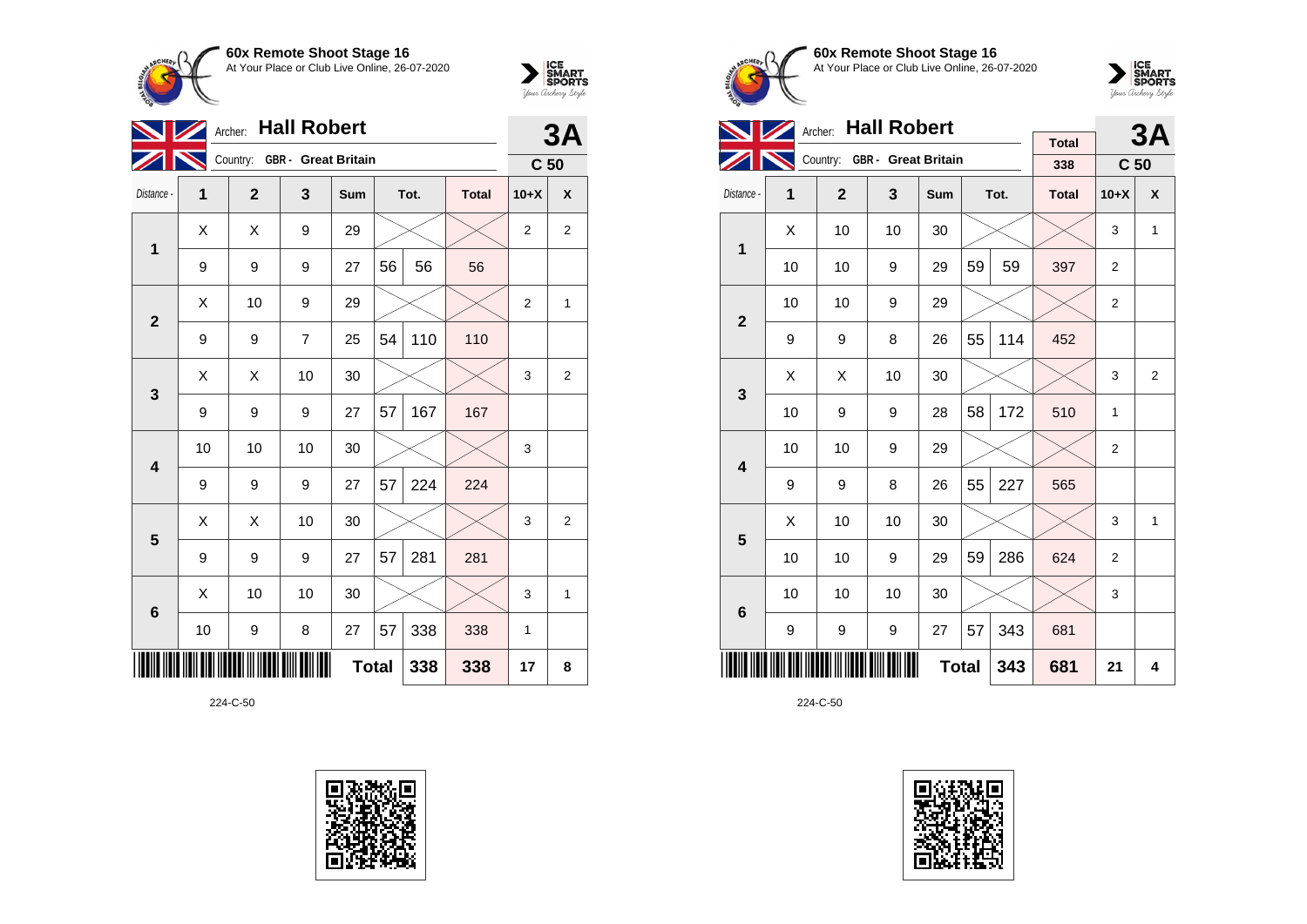



|                 | Archer:                    | van Staden Michael | <b>4A</b>                   |     |    |      |              |                |   |
|-----------------|----------------------------|--------------------|-----------------------------|-----|----|------|--------------|----------------|---|
|                 |                            |                    | Country: RSA - South Africa |     |    |      |              | R ST           |   |
| Distance -      | 1                          | $\mathbf{2}$       | 3                           | Sum |    | Tot. | <b>Total</b> | $10+X$         | X |
| 1               | 10                         | 8                  | 8                           | 26  |    |      |              | 1              |   |
|                 | 8                          | 8                  | $\overline{7}$              | 23  | 49 | 49   | 49           |                |   |
| $\mathbf{2}$    | 9<br>9<br>9<br>27          |                    |                             |     |    |      |              |                |   |
|                 | $\overline{7}$             | $\overline{7}$     | M                           | 14  | 41 | 90   | 90           |                |   |
| $\mathbf{3}$    | 10                         | 10                 | 9                           | 29  |    |      |              | $\overline{2}$ |   |
|                 | 8                          | 8                  | M                           | 16  | 45 | 135  | 135          |                |   |
| 4               | 10                         | 9                  | 9                           | 28  |    |      |              | 1              |   |
|                 | 9                          | 9                  | $\overline{7}$              | 25  | 53 | 188  | 188          |                |   |
| 5               | 9                          | 9                  | 8                           | 26  |    |      |              |                |   |
|                 | 7                          | M                  | M                           | 7   | 33 | 221  | 221          |                |   |
| $6\phantom{1}6$ | X                          | 9                  | 9                           | 28  |    |      |              | 1              | 1 |
|                 | 8                          | 7                  | $\overline{\mathcal{I}}$    | 22  | 50 | 271  | 271          |                |   |
|                 | <b>Total</b><br>271<br>271 |                    |                             |     |    |      |              |                | 1 |

225-R-ST





**60x Remote Shoot Stage 16** At Your Place or Club Live Online, 26-07-2020



|                         |                                | Archer:        | van Staden Michael          |              |    | 4Α   |                     |                |              |
|-------------------------|--------------------------------|----------------|-----------------------------|--------------|----|------|---------------------|----------------|--------------|
|                         |                                |                | Country: RSA - South Africa |              |    |      | <b>Total</b><br>271 | R ST           |              |
| Distance -              | 1                              | $\overline{2}$ | $\mathbf{3}$                | Sum          |    | Tot. | <b>Total</b>        | $10+X$         | X            |
| 1                       | X                              | 10             | 9                           | 29           |    |      |                     | $\overline{2}$ | $\mathbf{1}$ |
|                         | 8                              | $\overline{7}$ | M                           | 15           | 44 | 44   | 315                 |                |              |
| $\overline{2}$          | 9                              | 9              | 9                           | 27           |    |      |                     |                |              |
|                         | 8                              | $\overline{7}$ | M                           | 15           | 42 | 86   | 357                 |                |              |
| 3                       | X                              | 9              | 9                           | 28           |    |      |                     | 1              | 1            |
|                         | 9                              | 8              | 8                           | 25           | 53 | 139  | 410                 |                |              |
| $\overline{\mathbf{4}}$ | 10                             | 9              | 8                           | 27           |    |      |                     | 1              |              |
|                         | $\overline{7}$                 | 6              | M                           | 13           | 40 | 179  | 450                 |                |              |
| 5                       | 10                             | 9              | 8                           | 27           |    |      |                     | 1              |              |
|                         | 8                              | 8              | 6                           | 22           | 49 | 228  | 499                 |                |              |
| $6\phantom{1}$          | 9                              | 9              | 9                           | 27           |    |      |                     |                |              |
|                         | 51<br>279<br>8<br>7<br>9<br>24 |                |                             |              |    |      | 550                 |                |              |
|                         |                                | 550            | 5                           | $\mathbf{2}$ |    |      |                     |                |              |

225-R-ST

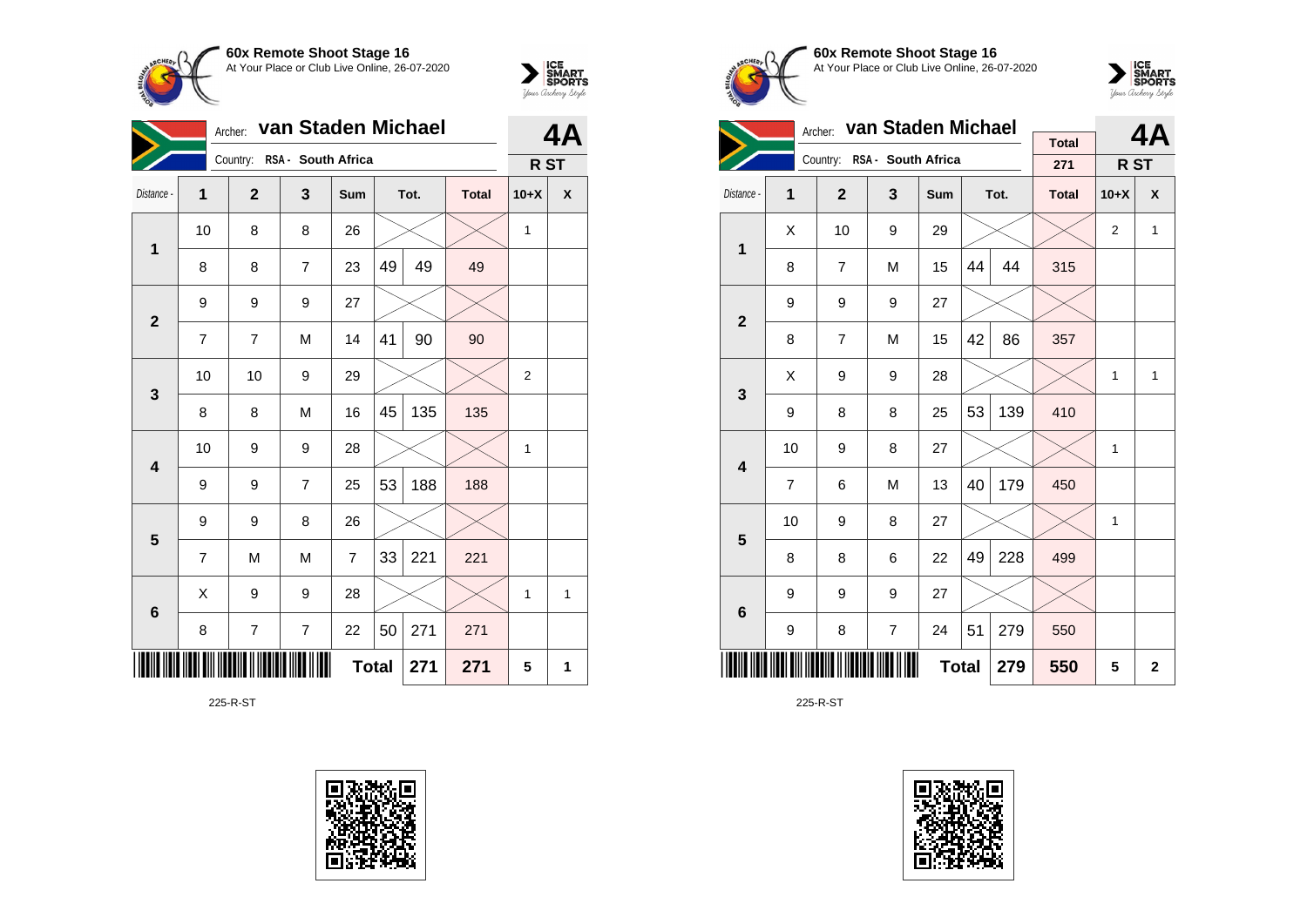



|                         | <b>5A</b> |                |                          |     |              |      |              |              |   |
|-------------------------|-----------|----------------|--------------------------|-----|--------------|------|--------------|--------------|---|
|                         |           | Country:       | NED - Netherlands        |     |              |      |              | <b>BST</b>   |   |
| Distance -              | 1         | $\overline{2}$ | 3                        | Sum |              | Tot. | <b>Total</b> | $10+X$       | X |
| 1                       | 9         | 9              | 8                        | 26  |              |      |              |              |   |
|                         | 8         | $\overline{7}$ | 5                        | 20  | 46           | 46   | 46           |              |   |
| $\overline{\mathbf{2}}$ | 9         | 9              | 9                        | 27  |              |      |              |              |   |
|                         | 7         | 6              | 5                        | 18  | 45           | 91   | 91           |              |   |
| 3                       | 10        | 9              | 9                        | 28  |              |      |              | 1            |   |
|                         | 9         | 8              | $\overline{7}$           | 24  | 52           | 143  | 143          |              |   |
| $\overline{\mathbf{4}}$ | X         | 9              | 9                        | 28  |              |      |              | 1            | 1 |
|                         | 8         | 7              | 6                        | 21  | 49           | 192  | 192          |              |   |
| 5                       | 9         | 9              | 8                        | 26  |              |      |              |              |   |
|                         | 7         | 7              | 5                        | 19  | 45           | 237  | 237          |              |   |
| $6\phantom{1}6$         | 9         | 8              | 8                        | 25  |              |      |              |              |   |
|                         | 8         | 8              | $\overline{\mathcal{I}}$ | 23  | 48           | 285  | 285          |              |   |
|                         |           |                |                          |     | <b>Total</b> | 285  | 285          | $\mathbf{2}$ | 1 |

226-B-ST





**60x Remote Shoot Stage 16** At Your Place or Club Live Online, 26-07-2020



|                         |                | <b>Colijn Bart</b><br>Archer: |                   |     |    | <b>5A</b> |                     |            |                |
|-------------------------|----------------|-------------------------------|-------------------|-----|----|-----------|---------------------|------------|----------------|
|                         |                | Country:                      | NED - Netherlands |     |    |           | <b>Total</b><br>285 | <b>BST</b> |                |
| Distance -              | 1              | $\overline{2}$                | 3                 | Sum |    | Tot.      | <b>Total</b>        | $10+X$     | X              |
|                         | 10             | 9                             | 9                 | 28  |    |           |                     | 1          |                |
| 1                       | 9              | 8                             | 5                 | 22  | 50 | 50        | 335                 |            |                |
| $\overline{\mathbf{2}}$ | 9              |                               |                   |     |    |           |                     |            |                |
|                         | 8              | 8                             | $\overline{7}$    | 23  | 49 | 99        | 384                 |            |                |
| 3                       | X              | Χ                             | 9                 | 29  |    |           |                     | 2          | $\overline{2}$ |
|                         | 9              | $\overline{7}$                | 6                 | 22  | 51 | 150       | 435                 |            |                |
| $\overline{\mathbf{4}}$ | 9              | 9                             | 9                 | 27  |    |           |                     |            |                |
|                         | 9              | 8                             | $\overline{7}$    | 24  | 51 | 201       | 486                 |            |                |
| 5                       | X              | 8                             | 8                 | 26  |    |           |                     | 1          | 1              |
|                         | 8              | $\overline{7}$                | $\overline{7}$    | 22  | 48 | 249       | 534                 |            |                |
| 6                       | 9              |                               |                   |     |    |           |                     |            |                |
|                         | $\overline{7}$ | $\overline{7}$                | 294               | 579 |    |           |                     |            |                |
|                         |                |                               | 579               | 4   | 3  |           |                     |            |                |

226-B-ST

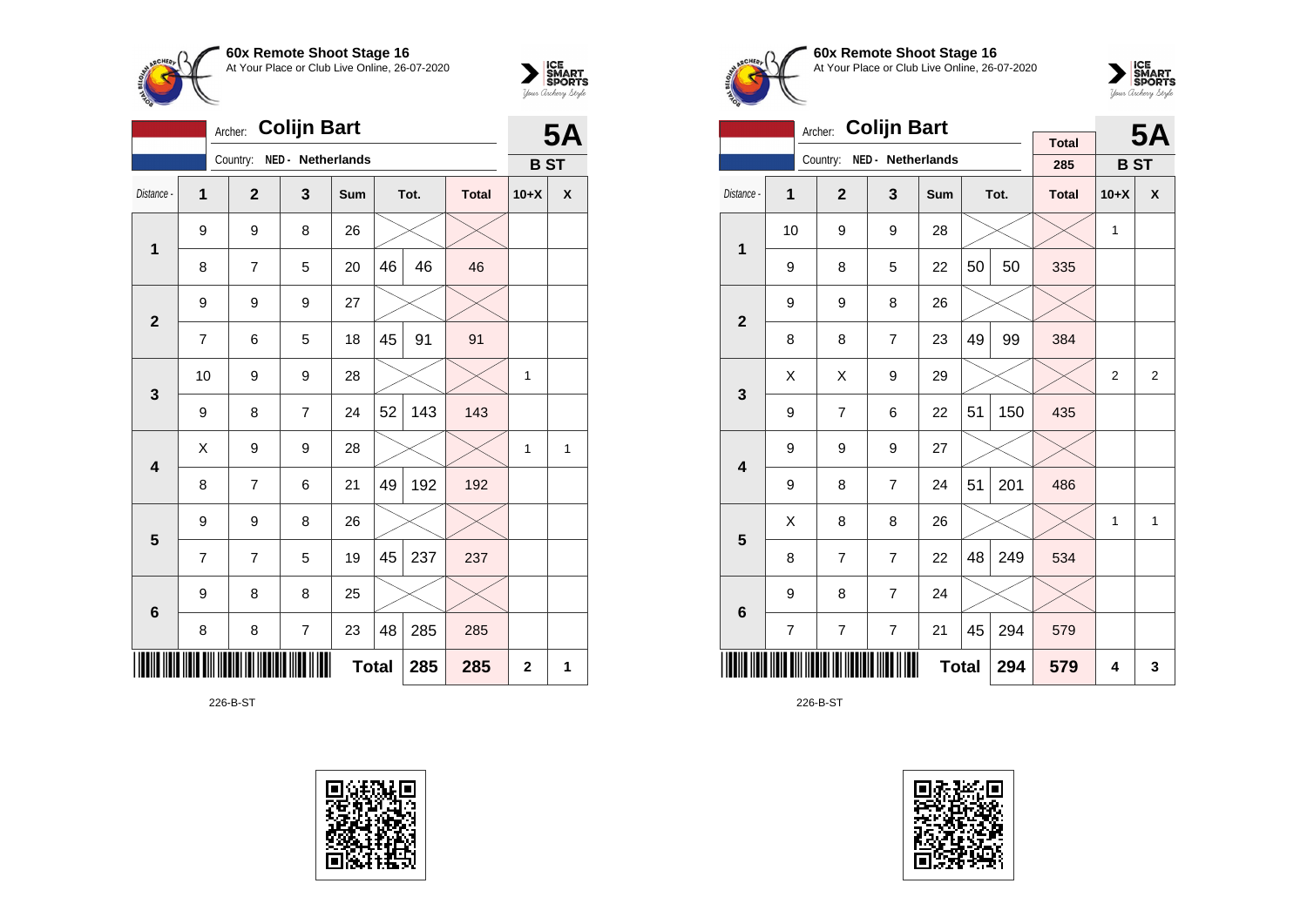







 $\sum_{\text{yow } \text{Gup RART}}$ 







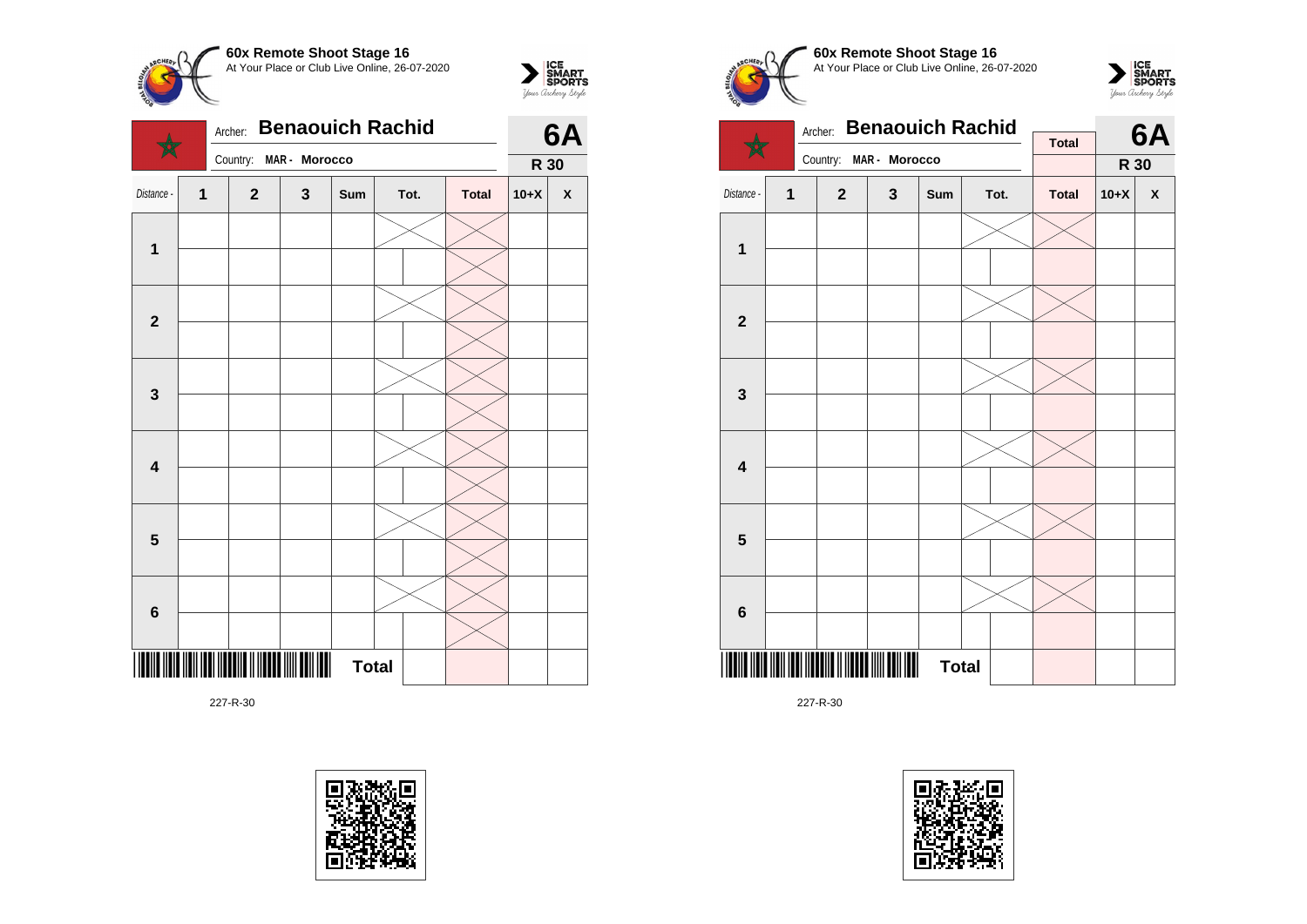



|                         |              | Archer: Van montagu Piotr |              |               | <b>7A</b>    |      |              |                 |                    |
|-------------------------|--------------|---------------------------|--------------|---------------|--------------|------|--------------|-----------------|--------------------|
|                         |              |                           | Country:     | BEL - Belgium |              |      |              | C <sub>50</sub> |                    |
| Distance -              | $\mathbf{1}$ |                           | $\mathbf{2}$ | $\mathbf{3}$  | Sum          | Tot. | <b>Total</b> | $10+X$          | $\pmb{\mathsf{X}}$ |
|                         |              |                           |              |               |              |      |              |                 |                    |
| $\overline{\mathbf{1}}$ |              |                           |              |               |              |      |              |                 |                    |
|                         |              |                           |              |               |              |      |              |                 |                    |
| $\mathbf{2}$            |              |                           |              |               |              |      |              |                 |                    |
|                         |              |                           |              |               |              |      |              |                 |                    |
| $\mathbf{3}$            |              |                           |              |               |              |      |              |                 |                    |
|                         |              |                           |              |               |              |      |              |                 |                    |
| 4                       |              |                           |              |               |              |      |              |                 |                    |
|                         |              |                           |              |               |              |      |              |                 |                    |
| 5                       |              |                           |              |               |              |      |              |                 |                    |
|                         |              |                           |              |               |              |      |              |                 |                    |
| 6                       |              |                           |              |               |              |      |              |                 |                    |
|                         |              |                           |              | III           | <b>Total</b> |      |              |                 |                    |









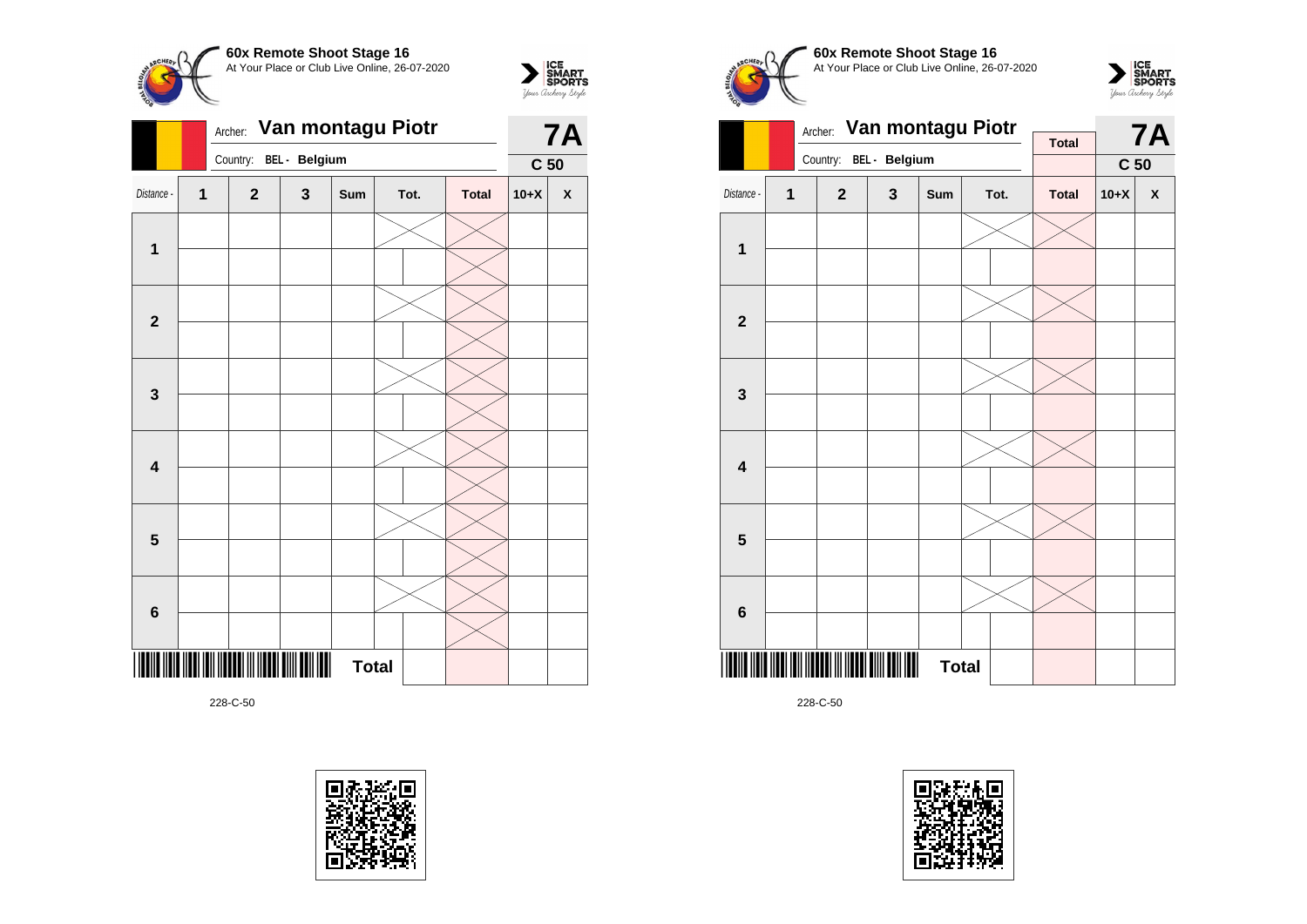



|                         | <b>Bertrand Rollin</b><br>Archer: |                |                           |     |    |      |              |                |                         |  |  |
|-------------------------|-----------------------------------|----------------|---------------------------|-----|----|------|--------------|----------------|-------------------------|--|--|
|                         |                                   | Country:       | TTO - Trinidad and Tobago |     |    |      |              | R 30           |                         |  |  |
| Distance -              | 1                                 | $\overline{2}$ | 3                         | Sum |    | Tot. | <b>Total</b> | $10+X$         | X                       |  |  |
| 1                       | X                                 | X              | 9                         | 29  |    |      |              | $\overline{2}$ | $\overline{\mathbf{c}}$ |  |  |
|                         | 9                                 | 8              | 6                         | 23  | 52 | 52   | 52           |                |                         |  |  |
| $\overline{2}$          | 10                                | 9              | 9                         | 28  |    |      |              | 1              |                         |  |  |
|                         | 9                                 | 8              | 8                         | 25  | 53 | 105  | 105          |                |                         |  |  |
| $\mathbf{3}$            | 10                                | 9              | 9                         | 28  |    |      |              | 1              |                         |  |  |
|                         | 9                                 | 9              | $\overline{7}$            | 25  | 53 | 158  | 158          |                |                         |  |  |
| $\overline{\mathbf{4}}$ | Χ                                 | 9              | 9                         | 28  |    |      |              | 1              | 1                       |  |  |
|                         | 8                                 | 8              | 6                         | 22  | 50 | 208  | 208          |                |                         |  |  |
| 5                       | 10                                | 9              | 9                         | 28  |    |      |              | 1              |                         |  |  |
|                         | 9                                 | 9              | 8                         | 26  | 54 | 262  | 262          |                |                         |  |  |
| $6\phantom{1}6$         | 10                                | 10             | 9                         | 29  |    |      |              | $\overline{2}$ |                         |  |  |
|                         | 9                                 | 8              | 8                         | 25  | 54 | 316  | 316          |                |                         |  |  |
|                         | <b>Total</b><br>316<br>316        |                |                           |     |    |      |              |                | 3                       |  |  |





**60x Remote Shoot Stage 16** At Your Place or Club Live Online, 26-07-2020



|                         |                | <b>Bertrand Rollin</b><br>Archer: |                                    |     |    | 8Α   |                     |                |                |
|-------------------------|----------------|-----------------------------------|------------------------------------|-----|----|------|---------------------|----------------|----------------|
|                         |                |                                   | Country: TTO - Trinidad and Tobago |     |    |      | <b>Total</b><br>316 | R 30           |                |
|                         |                |                                   |                                    |     |    |      |                     |                |                |
| Distance -              | 1              | $\overline{2}$                    | 3                                  | Sum |    | Tot. | <b>Total</b>        | $10+X$         | X              |
| 1                       | X              | X                                 | 9                                  | 29  |    |      |                     | $\overline{2}$ | $\overline{2}$ |
|                         | 9              | 8                                 | $\overline{7}$                     | 24  | 53 | 53   | 369                 |                |                |
| $\overline{2}$          | X              | X                                 | 10                                 | 30  |    |      |                     | 3              | 2              |
|                         | 9              | 9                                 | 9                                  | 27  | 57 | 110  | 426                 |                |                |
| 3                       | 9              | 9                                 | 9                                  | 27  |    |      |                     |                |                |
|                         | 9              | 8                                 | $\overline{7}$                     | 24  | 51 | 161  | 477                 |                |                |
| $\overline{\mathbf{4}}$ | 9              | 9                                 | 9                                  | 27  |    |      |                     |                |                |
|                         | 8              | 8                                 | $\overline{7}$                     | 23  | 50 | 211  | 527                 |                |                |
| 5                       | 10             | 9                                 | 9                                  | 28  |    |      |                     | 1              |                |
|                         | $\overline{7}$ | $\overline{7}$                    | $\overline{7}$                     | 21  | 49 | 260  | 576                 |                |                |
| 6                       | 9              | 9                                 | 8                                  | 26  |    |      |                     |                |                |
|                         | 8              | 8                                 | $\overline{7}$                     | 23  | 49 | 309  | 625                 |                |                |
|                         |                |                                   | 309                                | 625 | 6  | 4    |                     |                |                |

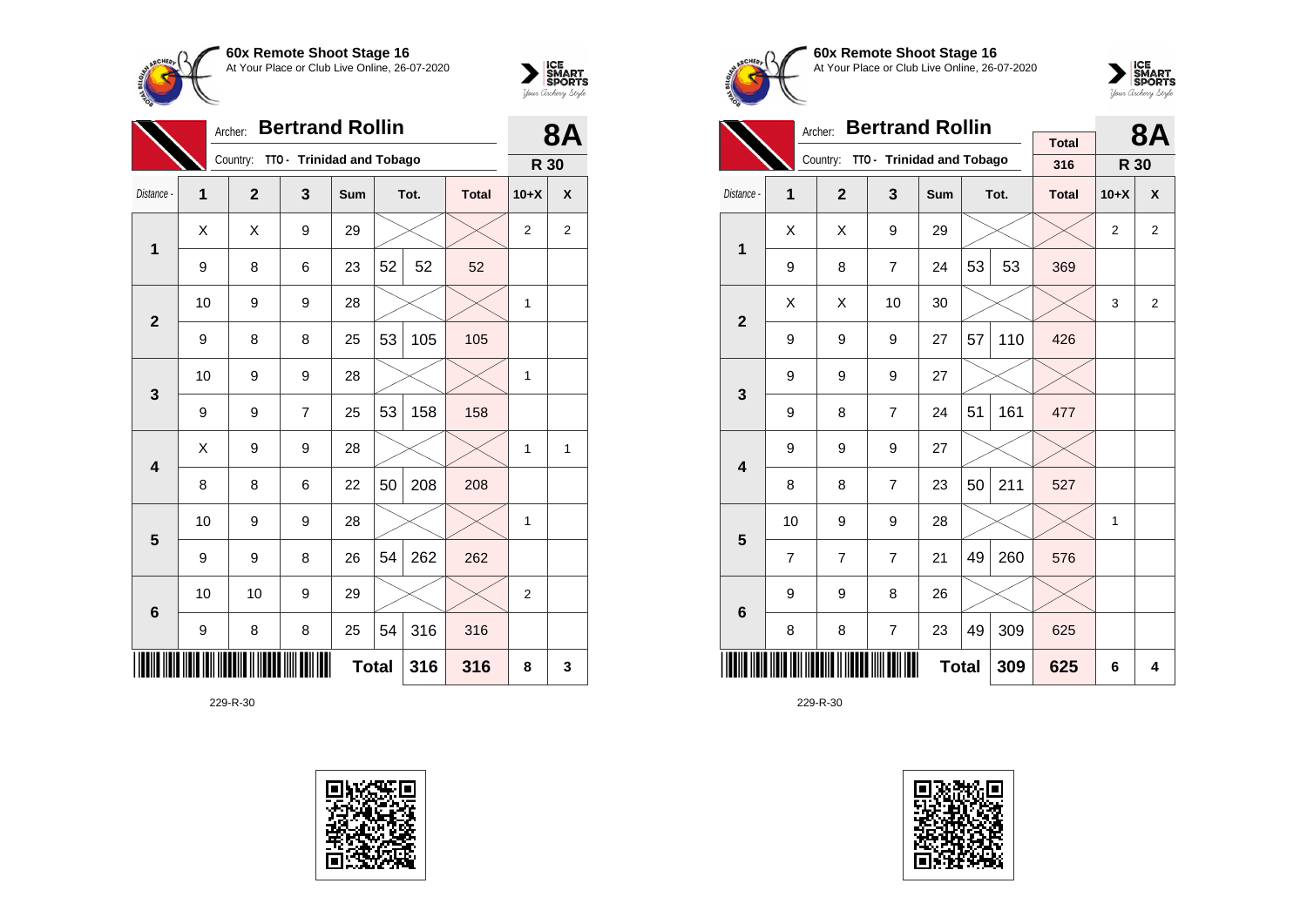



|                         | Archer:        |                | <b>9A</b>      |              |    |      |              |                 |                    |
|-------------------------|----------------|----------------|----------------|--------------|----|------|--------------|-----------------|--------------------|
|                         |                | Country:       | MAR - Morocco  |              |    |      |              | C <sub>30</sub> |                    |
| Distance -              | $\overline{1}$ | $\overline{2}$ | 3              | Sum          |    | Tot. | <b>Total</b> | $10+X$          | $\pmb{\mathsf{x}}$ |
| $\mathbf{1}$            | 9              | 8              | 6              | 23           |    |      |              |                 |                    |
|                         | 6              | 5              | 5              | 16           | 39 | 39   | 39           |                 |                    |
| $\mathbf{2}$            | 9              | 8              | $\overline{7}$ | 24           |    |      |              |                 |                    |
|                         | 6              | 6              |                | 12           | 36 | 75   | 75           |                 |                    |
| $\mathbf{3}$            |                |                |                | 0            |    |      |              |                 |                    |
|                         |                |                |                | 0            | 0  | 75   | 75           |                 |                    |
| $\overline{\mathbf{4}}$ |                |                |                | 0            |    |      |              |                 |                    |
|                         |                |                |                | 0            | 0  | 75   | 75           |                 |                    |
| $\overline{\mathbf{5}}$ |                |                |                | 0            |    |      |              |                 |                    |
|                         |                |                |                | 0            | 0  | 75   | 75           |                 |                    |
| $\bf 6$                 |                |                |                | 0            |    |      |              |                 |                    |
|                         |                |                |                | 0            | 0  | 75   | 75           |                 |                    |
|                         |                |                |                | <b>Total</b> |    | 75   | 75           | 0               | 0                  |









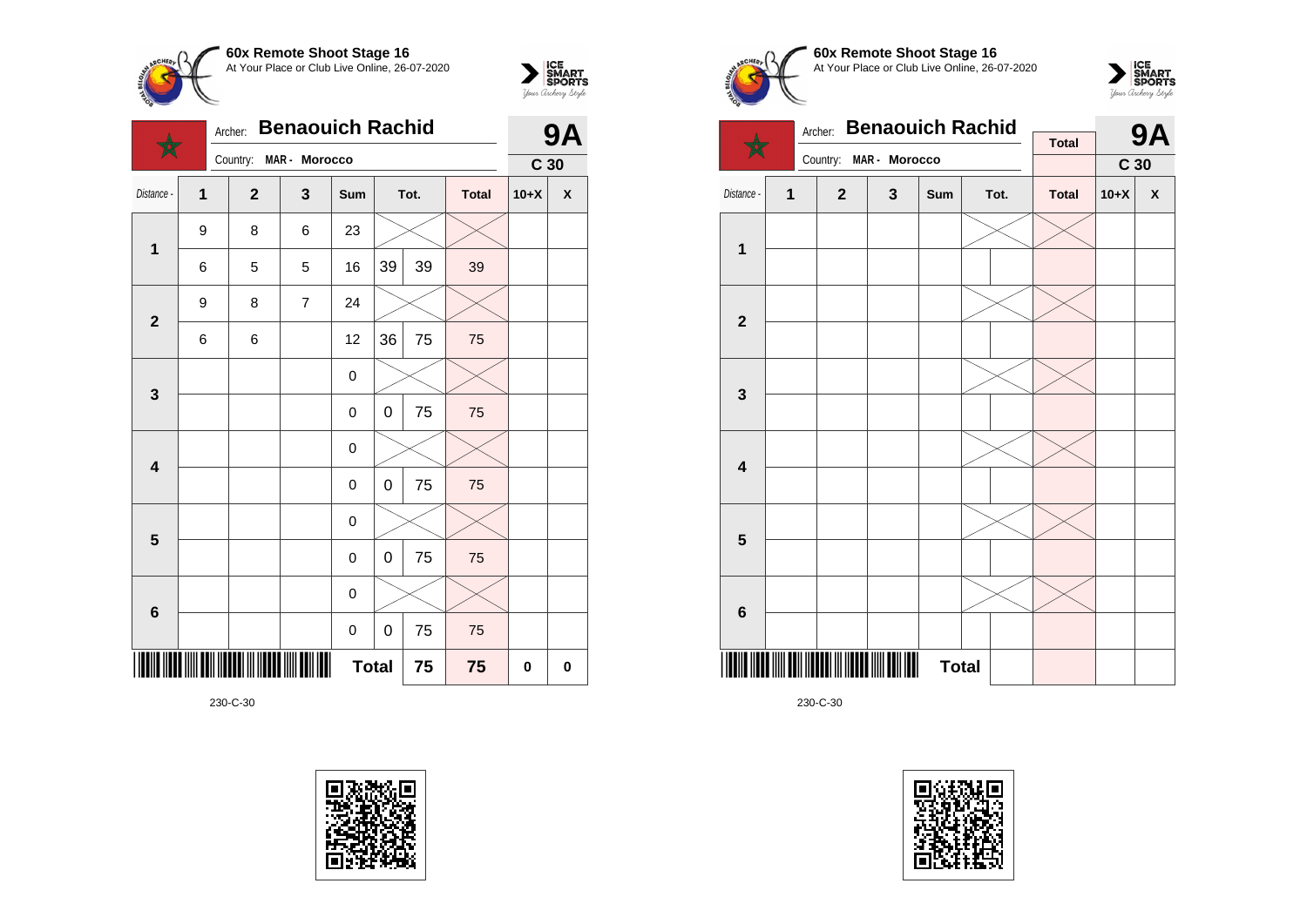



| NZ              |              | <b>Irvine Russ</b><br>Archer: |                          | <b>10A</b>   |    |      |              |                |              |
|-----------------|--------------|-------------------------------|--------------------------|--------------|----|------|--------------|----------------|--------------|
|                 |              |                               | Country: AUS - Australia |              |    |      |              | C ST           |              |
| Distance -      | $\mathbf{1}$ | $\overline{2}$                | 3                        | Sum          |    | Tot. | <b>Total</b> | $10+X$         | X            |
| 1               | 10           | 10                            | 8                        | 28           |    |      |              | $\overline{2}$ |              |
|                 | X            | 9                             | 9                        | 28           | 56 | 56   | 56           | 1              | 1            |
| $\overline{2}$  | X            | 10                            | 9                        | 29           |    |      |              | $\overline{2}$ | 1            |
|                 | Χ            | 8                             | 5                        | 23           | 52 | 108  | 108          | 1              | $\mathbf{1}$ |
| $\mathbf{3}$    | X            | 10                            | 9                        | 29           |    |      |              | $\overline{2}$ | 1            |
|                 | X            | X                             | X                        | 30           | 59 | 167  | 167          | 3              | 3            |
| 4               | 10           | 9                             | $\overline{7}$           | 26           |    |      |              | 1              |              |
|                 | Χ            | 10                            | 8                        | 28           | 54 | 221  | 221          | $\overline{2}$ | 1            |
| 5               | 9            | 8                             | $\overline{7}$           | 24           |    |      |              |                |              |
|                 | 9            | 8                             | $\overline{7}$           | 24           | 48 | 269  | 269          |                |              |
| $6\phantom{1}6$ | X            | 9                             | 8                        | 27           |    |      |              | 1              | 1            |
|                 | 10           | 9                             | 8                        | 27           | 54 | 323  | 323          | 1              |              |
|                 |              |                               |                          | <b>Total</b> |    | 323  | 323          | 16             | 9            |

231-C-ST









| VZ                      |    | <b>Irvine Russ</b><br>Archer: |                          |              |    | <b>10A</b> |              |                |                    |
|-------------------------|----|-------------------------------|--------------------------|--------------|----|------------|--------------|----------------|--------------------|
| ☀                       |    |                               | Country: AUS - Australia |              |    |            | <b>Total</b> |                |                    |
|                         |    |                               |                          |              |    |            | 323          | C ST           |                    |
| Distance -              | 1  | $\overline{2}$                | 3                        | Sum          |    | Tot.       | <b>Total</b> | $10+X$         | $\pmb{\mathsf{X}}$ |
| 1                       | 9  | 9                             | $\overline{7}$           | 25           |    |            |              |                |                    |
|                         | 9  | 9                             | 9                        | 27           | 52 | 52         | 375          |                |                    |
| $\overline{\mathbf{2}}$ | 10 | 9                             | $\overline{7}$           | 26           |    |            |              | $\mathbf{1}$   |                    |
|                         | X  | 9                             | 9                        | 28           | 54 | 106        | 429          | 1              | 1                  |
| 3                       | X  | X                             | 10                       | 30           |    |            |              | 3              | 2                  |
|                         | X  | 9                             | 8                        | 27           | 57 | 163        | 486          | $\mathbf{1}$   | 1                  |
| $\overline{\mathbf{4}}$ | 10 | 10                            | 9                        | 29           |    |            |              | $\overline{2}$ |                    |
|                         | X  | 9                             | 8                        | 27           | 56 | 219        | 542          | 1              | 1                  |
| 5                       | X  | 10                            | 9                        | 29           |    |            |              | $\overline{c}$ | 1                  |
|                         | 8  | X                             | 10                       | 28           | 57 | 276        | 599          | $\overline{2}$ | 1                  |
| $6\phantom{1}$          | X  | 10                            | 9                        | 29           |    |            |              | $\overline{2}$ | 1                  |
|                         | X  | 9                             | 9                        | 28           | 57 | 333        | 656          | 1              | 1                  |
|                         |    |                               |                          | <b>Total</b> |    | 333        | 656          | 16             | 9                  |

231-C-ST

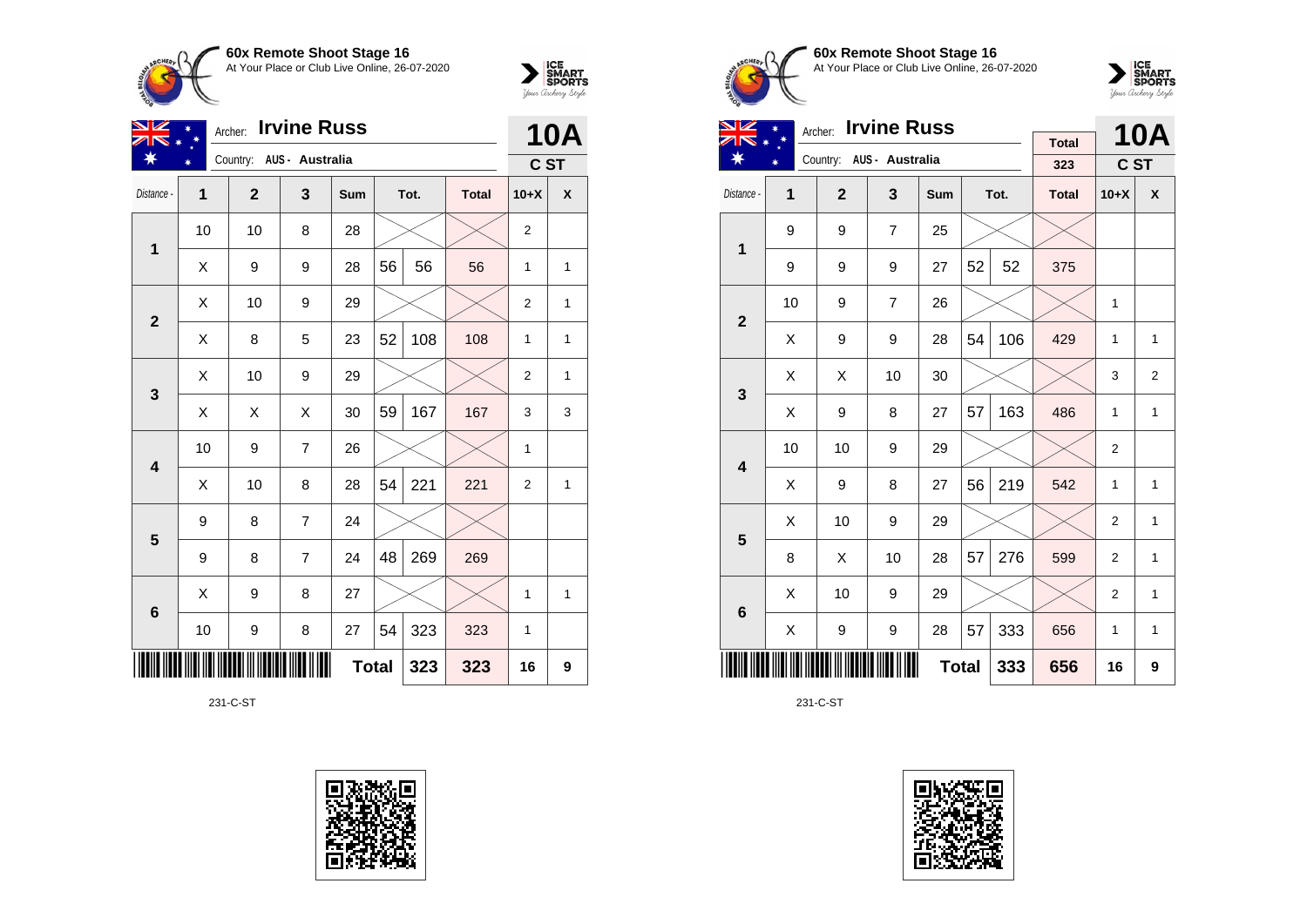



|                 | Archer: |                |                            | <b>11A</b>   |    |      |              |                |                |
|-----------------|---------|----------------|----------------------------|--------------|----|------|--------------|----------------|----------------|
|                 |         | Country:       | <b>GBR</b> - Great Britain |              |    |      |              | R 60           |                |
| Distance -      | 1       | $\overline{2}$ | 3                          | Sum          |    | Tot. | <b>Total</b> | $10+X$         | X              |
| $\mathbf 1$     | 9       | 9              | 8                          | 26           |    |      |              |                |                |
|                 | 8       | 7              | 6                          | 21           | 47 | 47   | 47           |                |                |
| $\overline{2}$  | 9       | 8              | 8                          | 25           |    |      |              |                |                |
|                 | 8       | $\overline{7}$ | $\overline{7}$             | 22           | 47 | 94   | 94           |                |                |
| 3               | 10      | 10             | 9                          | 29           |    |      |              | $\overline{2}$ |                |
|                 | 9       | $\overline{7}$ | 6                          | 22           | 51 | 145  | 145          |                |                |
| 4               | Χ       | Χ              | 10                         | 30           |    |      |              | 3              | $\overline{2}$ |
|                 | 7       | 7              | 6                          | 20           | 50 | 195  | 195          |                |                |
| 5               | X       | 10             | 10                         | 30           |    |      |              | 3              | 1              |
|                 | 9       | 8              | $\overline{7}$             | 24           | 54 | 249  | 249          |                |                |
| $6\phantom{1}6$ | 10      | 9              | 8                          | 27           |    |      |              | 1              |                |
|                 | 8       | 8              | $\overline{\mathbf{4}}$    | 20           | 47 | 296  | 296          |                |                |
|                 |         |                |                            | <b>Total</b> |    | 296  | 296          | 9              | 3              |





**60x Remote Shoot Stage 16** At Your Place or Club Live Online, 26-07-2020



|                         |                | <b>Doherty Jack</b><br>Archer: |                              |     |    | <b>11A</b> |                     |        |   |
|-------------------------|----------------|--------------------------------|------------------------------|-----|----|------------|---------------------|--------|---|
|                         |                |                                | Country: GBR - Great Britain |     |    |            | <b>Total</b><br>296 | R 60   |   |
| Distance -              | 1              | $\overline{2}$                 | 3                            | Sum |    | Tot.       | <b>Total</b>        | $10+X$ | X |
| 1                       | 10             | 9                              | 9                            | 28  |    |            |                     | 1      |   |
|                         | 8              | 6                              | 5                            | 19  | 47 | 47         | 343                 |        |   |
| $\overline{2}$          | 9              | 8                              | 8                            | 25  |    |            |                     |        |   |
|                         | $\overline{7}$ | $\overline{7}$                 | 6                            | 20  | 45 | 92         | 388                 |        |   |
| 3                       | 9              | 9                              | 9                            | 27  |    |            |                     |        |   |
|                         | 8              | 8                              | $\overline{7}$               | 23  | 50 | 142        | 438                 |        |   |
| $\overline{\mathbf{4}}$ | 9              | 8                              | $\overline{7}$               | 24  |    |            |                     |        |   |
|                         | 6              | 5                              | 5                            | 16  | 40 | 182        | 478                 |        |   |
| 5                       | 9              | 9                              | $\overline{7}$               | 25  |    |            |                     |        |   |
|                         | $\overline{7}$ | $\overline{7}$                 | 5                            | 19  | 44 | 226        | 522                 |        |   |
| $6\phantom{1}6$         | 10             | 9                              | 9                            | 28  |    |            |                     | 1      |   |
|                         | 9              | 8                              | 8                            | 25  | 53 | 279        | 575                 |        |   |
|                         |                |                                | 279                          | 575 | 2  | 0          |                     |        |   |

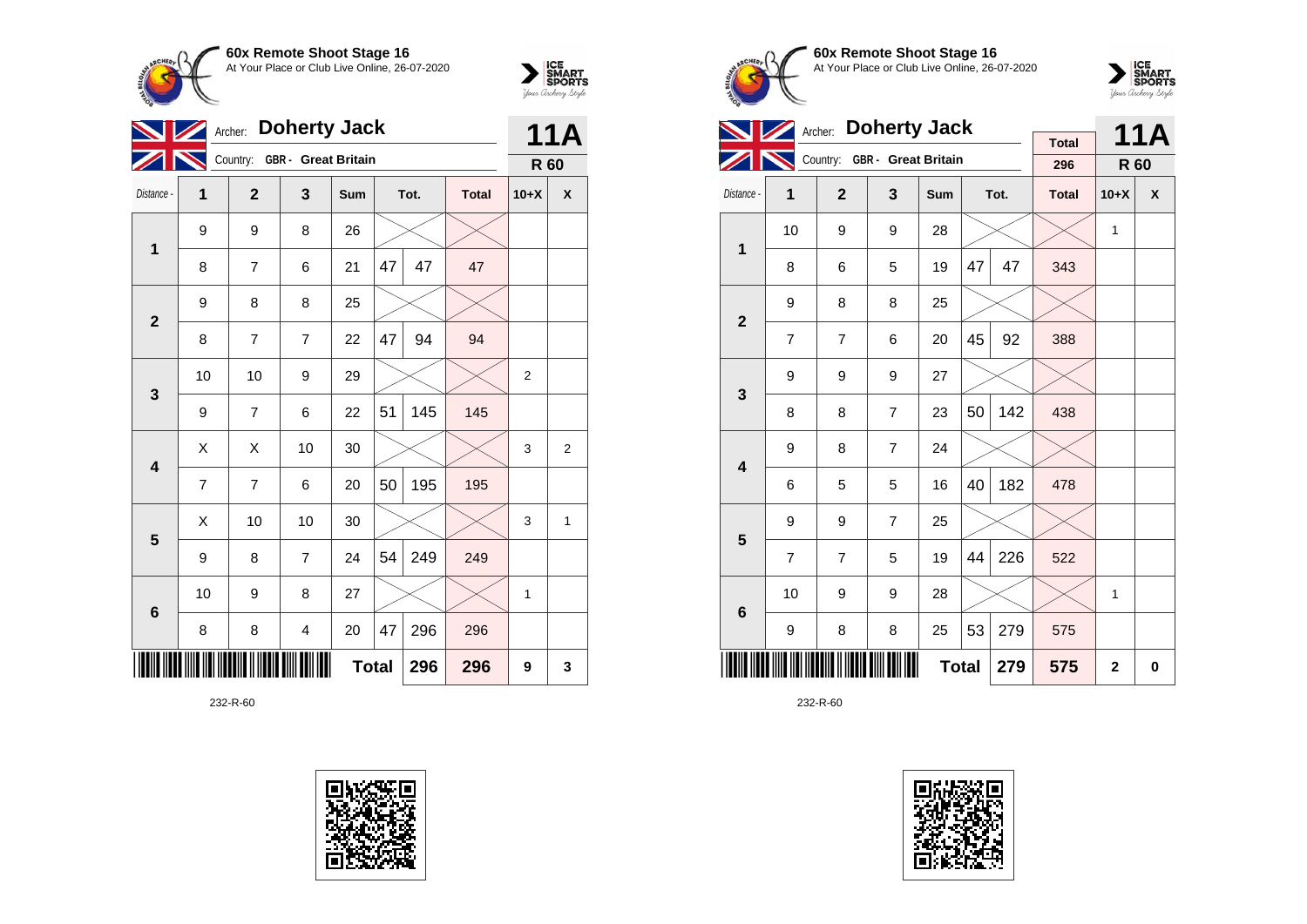



|                         |                | Archer:        | <b>El Akel Ilham</b>    |                |    | <b>12A</b> |              |          |                    |
|-------------------------|----------------|----------------|-------------------------|----------------|----|------------|--------------|----------|--------------------|
|                         |                | Country:       | MAR - Morocco           |                |    |            |              | R 30     |                    |
| Distance -              | 1              | $\mathbf{2}$   | 3                       | Sum            |    | Tot.       | <b>Total</b> | $10+X$   | $\pmb{\mathsf{X}}$ |
| 1                       | 9              | 6              | $\overline{\mathbf{4}}$ | 19             |    |            |              |          |                    |
|                         | 3              | M              | M                       | 3              | 22 | 22         | 22           |          |                    |
| $\overline{\mathbf{2}}$ | 8              | 5              | 1                       | 14             |    |            |              |          |                    |
|                         | M              | M              | M                       | 0              | 14 | 36         | 36           |          |                    |
| $\mathbf{3}$            | 6              | $\overline{c}$ | M                       | 8              |    |            |              |          |                    |
|                         | M              | M              | M                       | 0              | 8  | 44         | 44           |          |                    |
| $\overline{\mathbf{4}}$ | 8              | 8              | $\overline{c}$          | 18             |    |            |              |          |                    |
|                         | $\overline{2}$ | 1              | M                       | 3              | 21 | 65         | 65           |          |                    |
| 5                       | 5              | 5              | $\overline{4}$          | 14             |    |            |              |          |                    |
|                         | 1              | 1              | M                       | $\overline{c}$ | 16 | 81         | 81           |          |                    |
| $6\phantom{1}$          | 7              | 6              | $\overline{\mathbf{4}}$ | 17             |    |            |              |          |                    |
|                         | 3              | 3              | M                       | 6              | 23 | 104        | 104          |          |                    |
|                         |                |                |                         | <b>Total</b>   |    | 104        | 104          | $\bf{0}$ | 0                  |









|                         | <b>El Akel Ilham</b><br>Archer: |                |                         |              |    |         |                     |                | <b>12A</b> |
|-------------------------|---------------------------------|----------------|-------------------------|--------------|----|---------|---------------------|----------------|------------|
|                         |                                 | Country:       | MAR - Morocco           |              |    |         | <b>Total</b><br>104 | R 30           |            |
| Distance -              | 1                               | $\overline{2}$ | $\overline{\mathbf{3}}$ | Sum          |    | Tot.    | <b>Total</b>        | $10+X$         | X          |
| 1                       | 6                               | 5              | $\overline{c}$          | 13           |    |         |                     |                |            |
|                         | 1                               | 1              | M                       | 2            | 15 | 15      | 119                 |                |            |
| $\mathbf{2}$            | 9                               | 4              | 4                       | 17           |    |         |                     |                |            |
|                         | 4                               | 2              | M                       | 6            | 23 | 38      | 142                 |                |            |
| 3                       | X                               | 10             | $\overline{7}$          | 27           |    |         |                     | $\overline{2}$ | 1          |
|                         | 6                               | 5              | 1                       | 12           | 39 | $77 \,$ | 181                 |                |            |
| $\overline{\mathbf{4}}$ | 8                               | 5              | 4                       | 17           |    |         |                     |                |            |
|                         | 3                               | $\mathbf{1}$   | M                       | 4            | 21 | 98      | 202                 |                |            |
| 5                       | 9                               | 8              | $\overline{2}$          | 19           |    |         |                     |                |            |
|                         | 1                               | M              | M                       | 1            | 20 | 118     | 222                 |                |            |
| 6                       | 9                               | 6              | 6                       | 21           |    |         |                     |                |            |
|                         | 6                               | 5              | 4                       | 15           | 36 | 154     | 258                 |                |            |
|                         |                                 |                |                         | <b>Total</b> |    | 154     | 258                 | $\mathbf{2}$   | 1          |

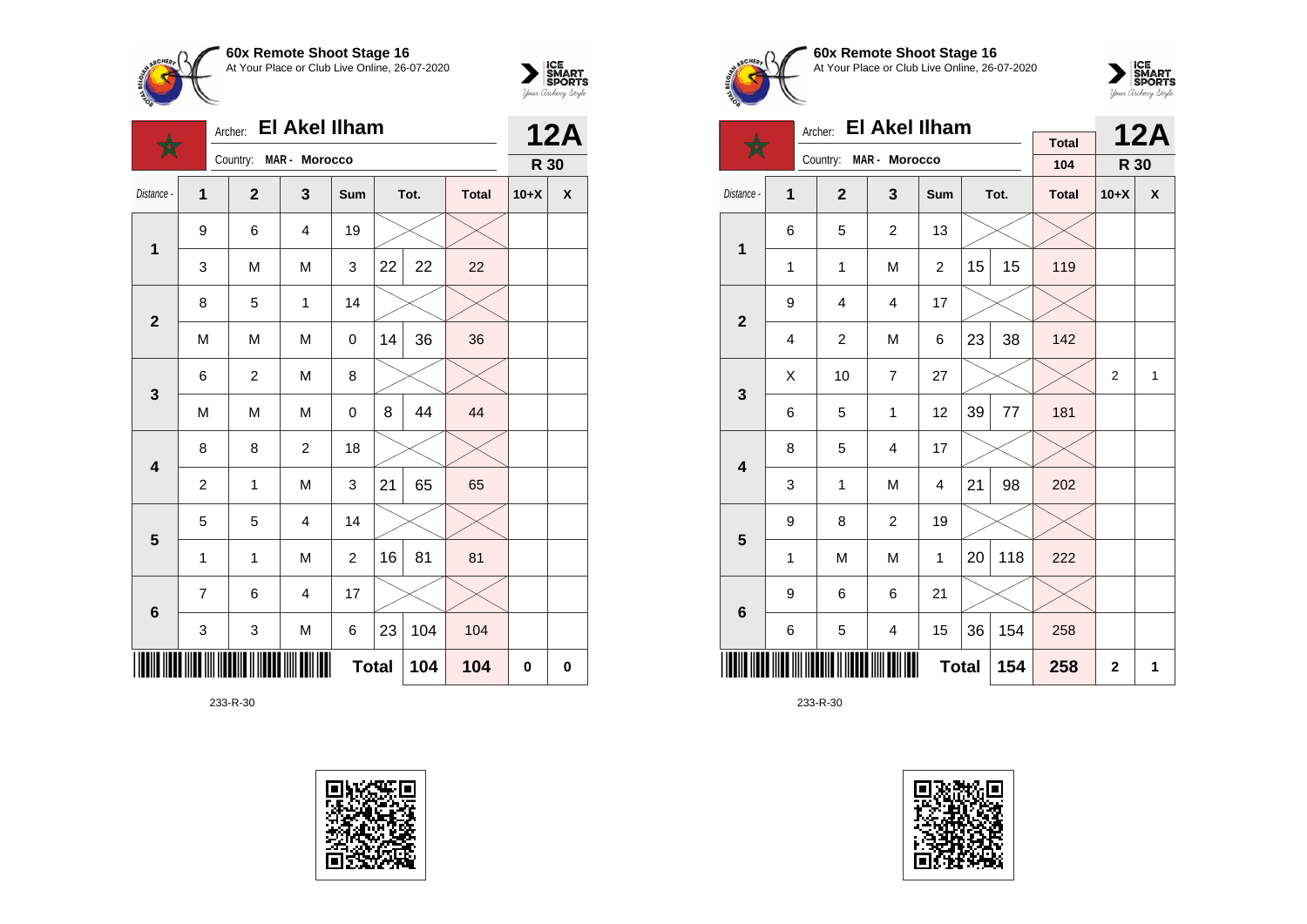



|                         | <b>Hill Bryce Lee</b><br>Archer: |              |                         |              |    |      |              |        | <b>13A</b> |
|-------------------------|----------------------------------|--------------|-------------------------|--------------|----|------|--------------|--------|------------|
|                         |                                  |              | Country: ZIM - Zimbabwe |              |    |      |              | R 60   |            |
| Distance -              | 1                                | $\mathbf{2}$ | 3                       | Sum          |    | Tot. | <b>Total</b> | $10+X$ | X          |
| 1                       | 10                               | 9            | 8                       | 27           |    |      |              | 1      |            |
|                         | $\overline{7}$                   | 6            | 6                       | 19           | 46 | 46   | 46           |        |            |
| $\overline{\mathbf{2}}$ | 10                               | 9            | 8                       | 27           |    |      |              | 1      |            |
|                         | 8                                | 7            | 7                       | 22           | 49 | 95   | 95           |        |            |
| 3                       | 9                                | 9            | 9                       | 27           |    |      |              |        |            |
|                         | 8                                | 7            | 6                       | 21           | 48 | 143  | 143          |        |            |
| $\overline{\mathbf{4}}$ | 10                               | 9            | 8                       | 27           |    |      |              | 1      |            |
|                         | 8                                | 7            | $\overline{7}$          | 22           | 49 | 192  | 192          |        |            |
| 5                       | 9                                | 8            | 7                       | 24           |    |      |              |        |            |
|                         | 6                                | 6            | $\overline{4}$          | 16           | 40 | 232  | 232          |        |            |
| $6\phantom{1}6$         | 9                                | 9            | 8                       | 26           |    |      |              |        |            |
|                         | 7                                | 6            | 5                       | 18           | 44 | 276  | 276          |        |            |
|                         |                                  |              |                         | <b>Total</b> |    | 276  | 276          | 3      | $\bf{0}$   |





**60x Remote Shoot Stage 16** At Your Place or Club Live Online, 26-07-2020



|                         |                | <b>Hill Bryce Lee</b><br>Archer: |                |              |    | <b>13A</b> |                     |        |   |
|-------------------------|----------------|----------------------------------|----------------|--------------|----|------------|---------------------|--------|---|
|                         |                | Country:                         | ZIM - Zimbabwe |              |    |            | <b>Total</b><br>276 | R 60   |   |
| Distance -              | 1              | $\overline{2}$                   | 3              | Sum          |    | Tot.       | <b>Total</b>        | $10+X$ | X |
| $\overline{1}$          | 9              | 8                                | 8              | 25           |    |            |                     |        |   |
|                         | $\overline{7}$ | $\overline{7}$                   | 6              | 20           | 45 | 45         | 321                 |        |   |
| $\overline{\mathbf{2}}$ | 9              | 9                                | $\overline{7}$ | 25           |    |            |                     |        |   |
|                         | $\overline{7}$ | 5                                | 5              | 17           | 42 | 87         | 363                 |        |   |
| 3                       | 10             | 9                                | 9              | 28           |    |            |                     | 1      |   |
|                         | $\overline{7}$ | 6                                | 6              | 19           | 47 | 134        | 410                 |        |   |
| $\overline{\mathbf{4}}$ | 10             | 8                                | 8              | 26           |    |            |                     | 1      |   |
|                         | 8              | 8                                | $\overline{7}$ | 23           | 49 | 183        | 459                 |        |   |
| 5                       | 9              | 8                                | 8              | 25           |    |            |                     |        |   |
|                         | $\overline{7}$ | 5                                | 6              | 18           | 43 | 226        | 502                 |        |   |
| $\bf 6$                 | 9              | 9                                | 8              | 26           |    |            |                     |        |   |
|                         | $\overline{7}$ | 6                                | 5              | 18           | 44 | 270        | 546                 |        |   |
|                         |                |                                  | 546            | $\mathbf{2}$ | 0  |            |                     |        |   |

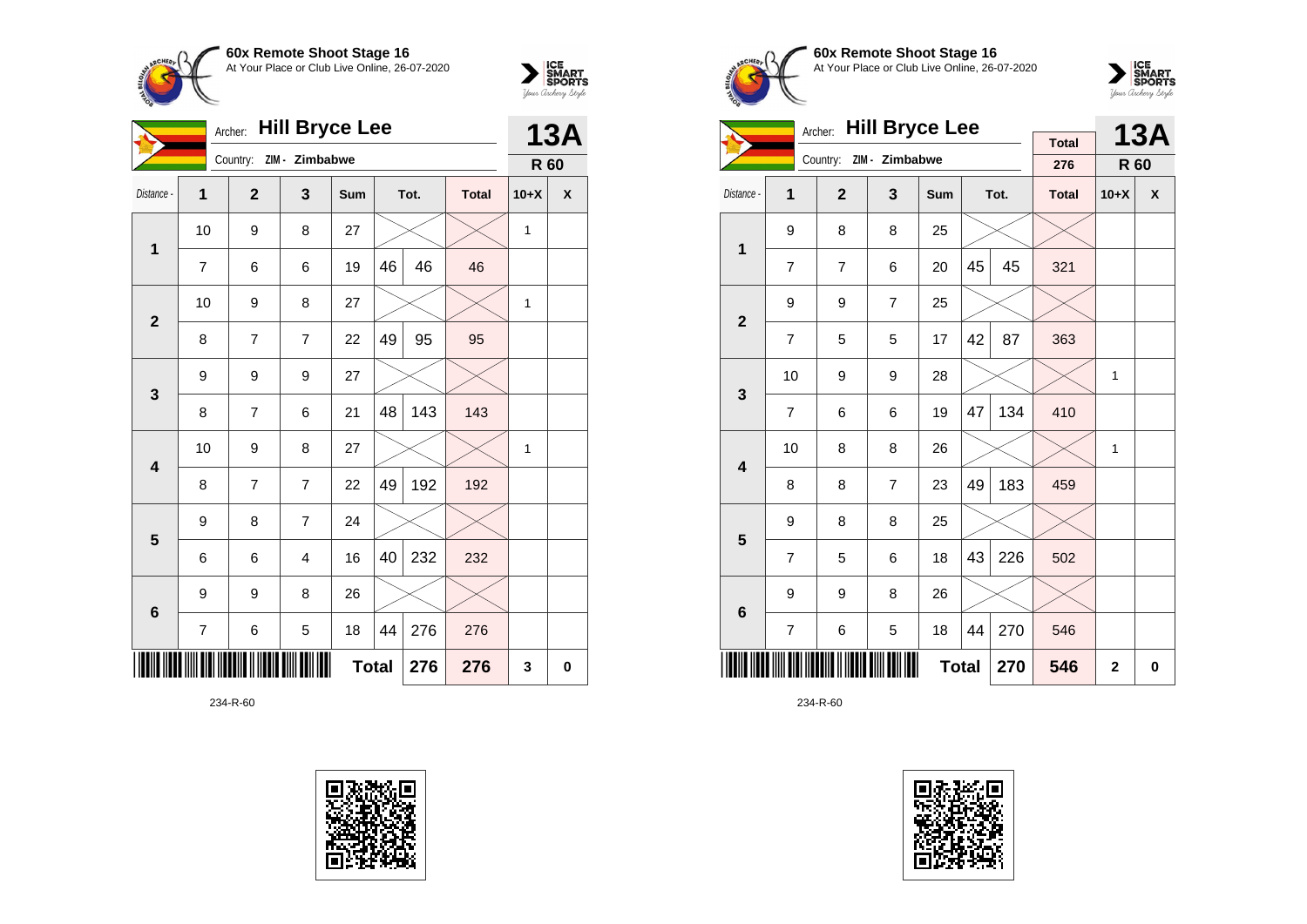



|              | Archer:        |                |                           | <b>14A</b>   |    |      |              |                 |                |
|--------------|----------------|----------------|---------------------------|--------------|----|------|--------------|-----------------|----------------|
|              |                | Country:       | TTO - Trinidad and Tobago |              |    |      |              | C <sub>30</sub> |                |
| Distance -   | $\overline{1}$ | $\overline{2}$ | 3                         | Sum          |    | Tot. | <b>Total</b> | $10+X$          | X              |
| 1            | 10             | 9              | 9                         | 28           |    |      |              | 1               |                |
|              | 9              | 9              | 9                         | 27           | 55 | 55   | 55           |                 |                |
| $\mathbf{2}$ | X              | Χ              | X                         | 30           |    |      |              | 3               | 3              |
|              | 10             | 9              | 9                         | 28           | 58 | 113  | 113          | $\mathbf{1}$    |                |
| 3            | X              | Χ              | 10                        | 30           |    |      |              | 3               | $\overline{2}$ |
|              | 10             | 9              | 9                         | 28           | 58 | 171  | 171          | 1               |                |
| 4            | X              | X              | Χ                         | 30           |    |      |              | 3               | 3              |
|              | 10             | 10             | 9                         | 29           | 59 | 230  | 230          | $\overline{c}$  |                |
| 5            | X              | X              | X                         | 30           |    |      |              | 3               | 3              |
|              | 9              | 9              | 9                         | 27           | 57 | 287  | 287          |                 |                |
| 6            | 10             | 10             | 10                        | 30           |    |      |              | 3               |                |
|              | 9              | 9              | 8                         | 26           | 56 | 343  | 343          |                 |                |
|              |                |                |                           | <b>Total</b> |    | 343  | 343          | 20              | 11             |









|                         |    | <b>Ferreira Gerard</b><br>Archer: |                                    |     |    | 14A  |              |                 |                  |
|-------------------------|----|-----------------------------------|------------------------------------|-----|----|------|--------------|-----------------|------------------|
|                         |    |                                   | Country: TTO - Trinidad and Tobago |     |    |      | <b>Total</b> |                 |                  |
|                         |    |                                   |                                    |     |    |      | 343          | C <sub>30</sub> |                  |
| Distance -              | 1  | $\overline{2}$                    | $\overline{\mathbf{3}}$            | Sum |    | Tot. | <b>Total</b> | $10+X$          | $\boldsymbol{x}$ |
| $\mathbf{1}$            | X  | X                                 | X                                  | 30  |    |      |              | 3               | 3                |
|                         | 9  | 9                                 | 9                                  | 27  | 57 | 57   | 400          |                 |                  |
| $\overline{2}$          | X  | X                                 | 9                                  | 29  |    |      |              | 2               | 2                |
|                         | 9  | 8                                 | 8                                  | 25  | 54 | 111  | 454          |                 |                  |
| 3                       | 10 | 10                                | 10                                 | 30  |    |      |              | 3               |                  |
|                         | 9  | 9                                 | 9                                  | 27  | 57 | 168  | 511          |                 |                  |
| $\overline{\mathbf{4}}$ | X  | 10                                | 9                                  | 29  |    |      |              | $\overline{2}$  | $\mathbf{1}$     |
|                         | 9  | 8                                 | 8                                  | 25  | 54 | 222  | 565          |                 |                  |
| 5                       | Χ  | 10                                | 10                                 | 30  |    |      |              | 3               | 1                |
|                         | 9  | 9                                 | 8                                  | 26  | 56 | 278  | 621          |                 |                  |
| $6\phantom{1}6$         | X  | 10                                | 10                                 | 30  |    |      |              | 3               | 1                |
|                         | 9  | 9                                 | 9                                  | 27  | 57 | 335  | 678          |                 |                  |
|                         |    |                                   | 335                                | 678 | 16 | 8    |              |                 |                  |

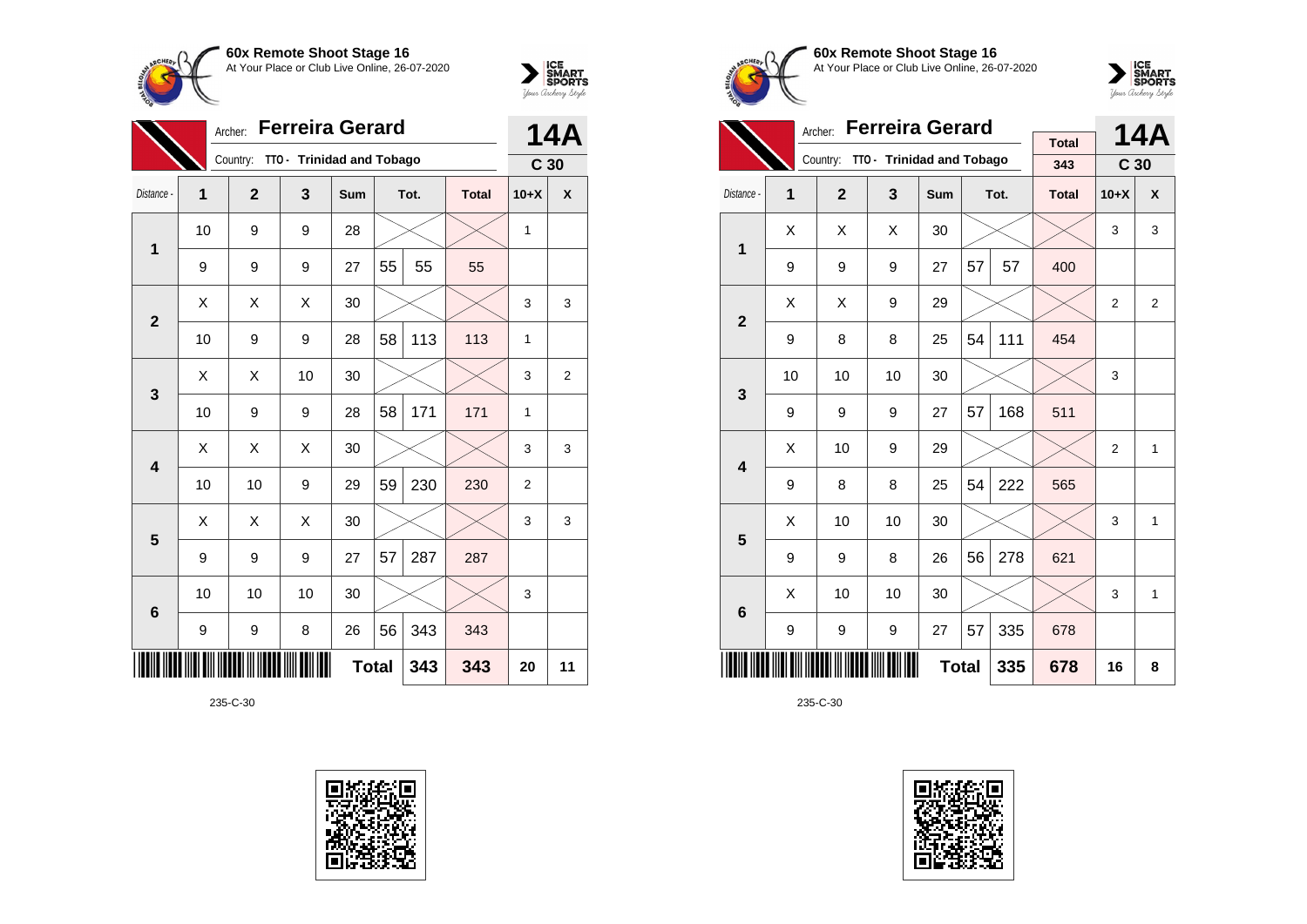



|                            |    | 15A            |                           |     |    |      |              |                 |                    |
|----------------------------|----|----------------|---------------------------|-----|----|------|--------------|-----------------|--------------------|
|                            |    | Country:       | TTO - Trinidad and Tobago |     |    |      |              | C <sub>30</sub> |                    |
| Distance -                 | 1  | $\overline{2}$ | 3                         | Sum |    | Tot. | <b>Total</b> | $10+X$          | $\pmb{\mathsf{X}}$ |
| $\mathbf 1$                | X  | X              | 10                        | 30  |    |      |              | 3               | 2                  |
|                            | 9  | 9              | 9                         | 27  | 57 | 57   | 57           |                 |                    |
| $\overline{2}$             | Χ  | 10             | 9                         | 29  |    |      |              | $\overline{2}$  | 1                  |
|                            | 9  | 9              | 9                         | 27  | 56 | 113  | 113          |                 |                    |
| $\mathbf{3}$               | X  | 10             | 10                        | 30  |    |      |              | 3               | 1                  |
|                            | 10 | 10             | 9                         | 29  | 59 | 172  | 172          | $\overline{2}$  |                    |
| 4                          | X  | Χ              | X                         | 30  |    |      |              | 3               | 3                  |
|                            | X  | X              | 10                        | 30  | 60 | 232  | 232          | 3               | 2                  |
| 5                          | X  | X              | X                         | 30  |    |      |              | 3               | 3                  |
|                            | X  | 10             | 9                         | 29  | 59 | 291  | 291          | $\overline{2}$  | $\mathbf{1}$       |
| $6\phantom{1}6$            | X  | X              | 10                        | 30  |    |      |              | 3               | 2                  |
|                            | 9  | 9              | 8                         | 26  | 56 | 347  | 347          |                 |                    |
| <b>Total</b><br>347<br>347 |    |                |                           |     |    |      |              | 24              | 15                 |





**60x Remote Shoot Stage 16** At Your Place or Club Live Online, 26-07-2020



|                         |                                                   | <b>Francis Sherwin</b><br>Archer: |                           |            |    | <b>15A</b> |                     |                 |   |
|-------------------------|---------------------------------------------------|-----------------------------------|---------------------------|------------|----|------------|---------------------|-----------------|---|
|                         |                                                   | Country:                          | TTO - Trinidad and Tobago |            |    |            | <b>Total</b><br>347 | C <sub>30</sub> |   |
|                         |                                                   |                                   |                           |            |    |            |                     |                 |   |
| Distance -              | 1                                                 | $\overline{2}$                    | 3                         | <b>Sum</b> |    | Tot.       | <b>Total</b>        | $10+X$          | X |
| 1                       | 10                                                | 10                                | 10                        | 30         |    |            |                     | 3               |   |
|                         | 10                                                | 9                                 | 9                         | 28         | 58 | 58         | 405                 | 1               |   |
|                         | X                                                 | X                                 | 10                        | 30         |    |            |                     | 3               | 2 |
|                         | $\overline{2}$<br>58<br>116<br>10<br>28<br>9<br>9 |                                   |                           |            |    |            |                     | 1               |   |
| 3                       | Χ                                                 | 10                                | 10                        | 30         |    |            |                     | 3               | 1 |
|                         | 10                                                | 10                                | 9                         | 29         | 59 | 175        | 522                 | $\overline{2}$  |   |
| $\overline{\mathbf{4}}$ | X                                                 | 10                                | 10                        | 30         |    |            |                     | 3               | 1 |
|                         | 10                                                | 9                                 | 9                         | 28         | 58 | 233        | 580                 | 1               |   |
| 5                       | Χ                                                 | Χ                                 | 10                        | 30         |    |            |                     | 3               | 2 |
|                         | 10                                                | 9                                 | 9                         | 28         | 58 | 291        | 638                 | 1               |   |
| 6                       | X                                                 | Χ                                 | 10                        | 30         |    |            |                     | 3               | 2 |
|                         | 57<br>348<br>10<br>8<br>27<br>9                   |                                   |                           |            |    |            |                     | 1               |   |
|                         |                                                   |                                   | 695                       | 25         | 8  |            |                     |                 |   |

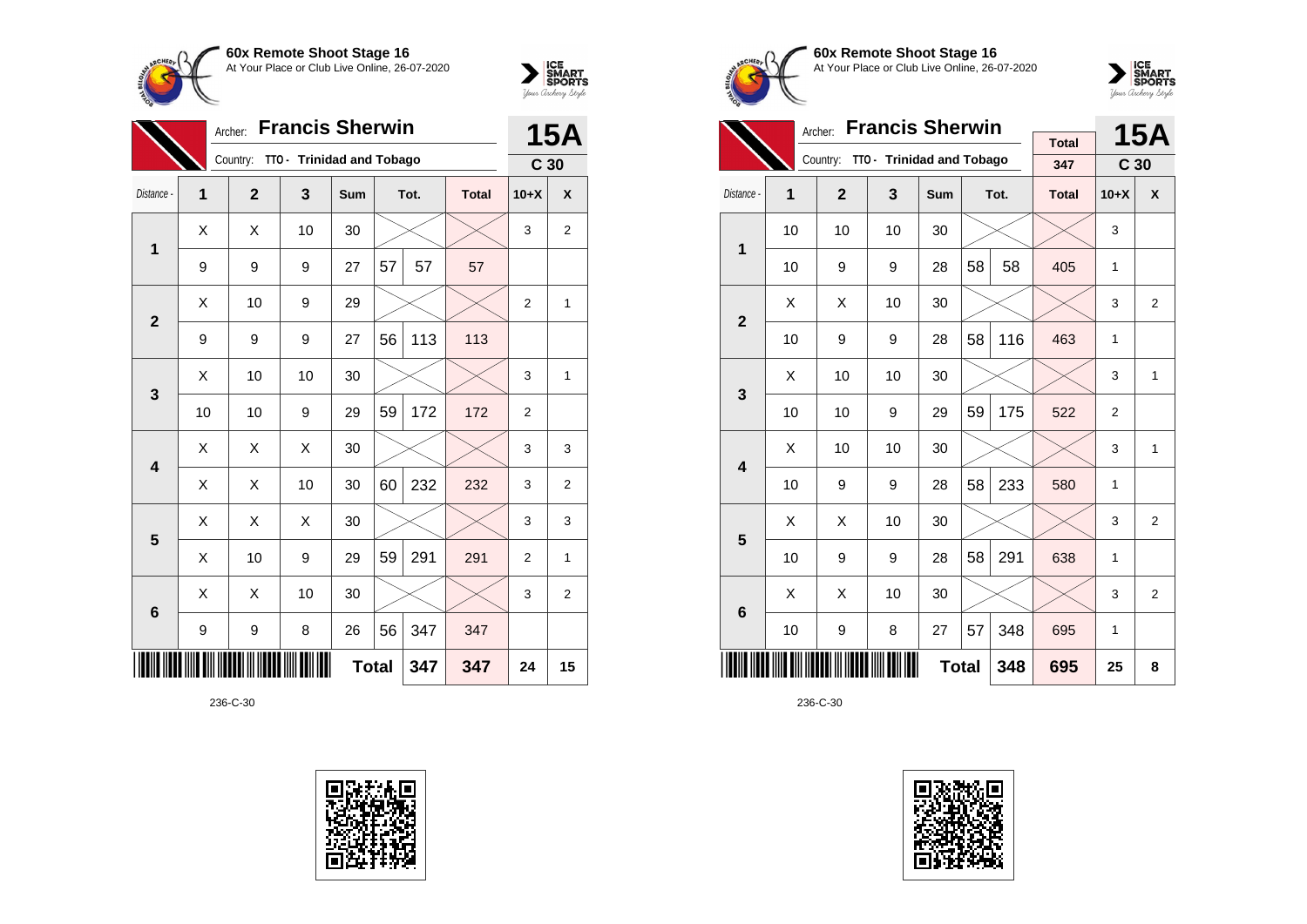



| <b>Tanveer Ahmed</b><br>Archer:<br>$\ddot{\ast}$ |                |                         |                |              |    |      |              |                | <b>16A</b> |  |
|--------------------------------------------------|----------------|-------------------------|----------------|--------------|----|------|--------------|----------------|------------|--|
|                                                  |                | Country: PAK - Pakistan |                |              |    |      |              | R <sub>P</sub> |            |  |
| Distance -                                       | $\mathbf{1}$   | $\overline{2}$          | $\mathbf{3}$   | Sum          |    | Tot. | <b>Total</b> | $10+X$         | X          |  |
| $\mathbf 1$                                      | 3              | 1                       | $\overline{c}$ | 6            |    |      |              |                |            |  |
|                                                  | 6              | 6                       | 6              | 18           | 24 | 24   | 24           |                |            |  |
| $\overline{2}$                                   | 3              | 5                       | 6              | 14           |    |      |              |                |            |  |
|                                                  | 9              | 9                       | $\overline{7}$ | 25           | 39 | 63   | 63           |                |            |  |
| 3                                                | M              | 5                       | 6              | 11           |    |      |              |                |            |  |
|                                                  | 5              | 9                       | 8              | 22           | 33 | 96   | 96           |                |            |  |
| 4                                                | $\overline{c}$ | 6                       | $\overline{7}$ | 15           |    |      |              |                |            |  |
|                                                  | 8              | M                       | 10             | 18           | 33 | 129  | 129          | 1              |            |  |
| 5                                                | 1              | 8                       | 5              | 14           |    |      |              |                |            |  |
|                                                  | 5              | 5                       | 5              | 15           | 29 | 158  | 158          |                |            |  |
| $6\phantom{1}6$                                  | M              | 4                       | 5              | 9            |    |      |              |                |            |  |
|                                                  | 6              | 5                       | 5              | 16           | 25 | 183  | 183          |                |            |  |
|                                                  |                |                         |                | <b>Total</b> |    | 183  | 183          | 1              | 0          |  |

237-R-P









|                         | $(\dot{ }^{\ast}% ,\dot{^{\ast}})$ | <b>Tanveer Ahmed</b><br>Archer: |                         | <b>Total</b>   |    | <b>16A</b> |              |                |                    |
|-------------------------|------------------------------------|---------------------------------|-------------------------|----------------|----|------------|--------------|----------------|--------------------|
|                         |                                    |                                 | Country: PAK - Pakistan |                |    |            | 183          | R <sub>P</sub> |                    |
| Distance -              | 1                                  | $\mathbf{2}$                    | $\overline{\mathbf{3}}$ | Sum            |    | Tot.       | <b>Total</b> | $10+X$         | $\pmb{\mathsf{x}}$ |
| $\mathbf{1}$            | $\overline{7}$                     | M                               | 3                       | 10             |    |            |              |                |                    |
|                         | 6                                  | 3                               | 5                       | 14             | 24 | 24         | 207          |                |                    |
| $\overline{2}$          | 3                                  | 3                               | 8                       | 14             |    |            |              |                |                    |
|                         | 3                                  | $\overline{7}$                  | 8                       | 18             | 32 | 56         | 239          |                |                    |
| 3                       | 1                                  | $\overline{2}$                  | $\overline{4}$          | $\overline{7}$ |    |            |              |                |                    |
|                         | 3                                  | 10                              | 3                       | 16             | 23 | 79         | 262          | 1              |                    |
| $\overline{\mathbf{4}}$ | M                                  | $\overline{2}$                  | 5                       | 7              |    |            |              |                |                    |
|                         | 6                                  | $\overline{7}$                  | 9                       | 22             | 29 | 108        | 291          |                |                    |
| 5                       | 1                                  | 5                               | $\overline{2}$          | 8              |    |            |              |                |                    |
|                         | 4                                  | 9                               | 9                       | 22             | 30 | 138        | 321          |                |                    |
| 6                       | M                                  | 1                               | 5                       | 6              |    |            |              |                |                    |
|                         | 1                                  | 9                               | $\overline{7}$          | 17             | 23 | 161        | 344          |                |                    |
|                         |                                    |                                 | 161                     | 344            | 1  | 0          |              |                |                    |

237-R-P

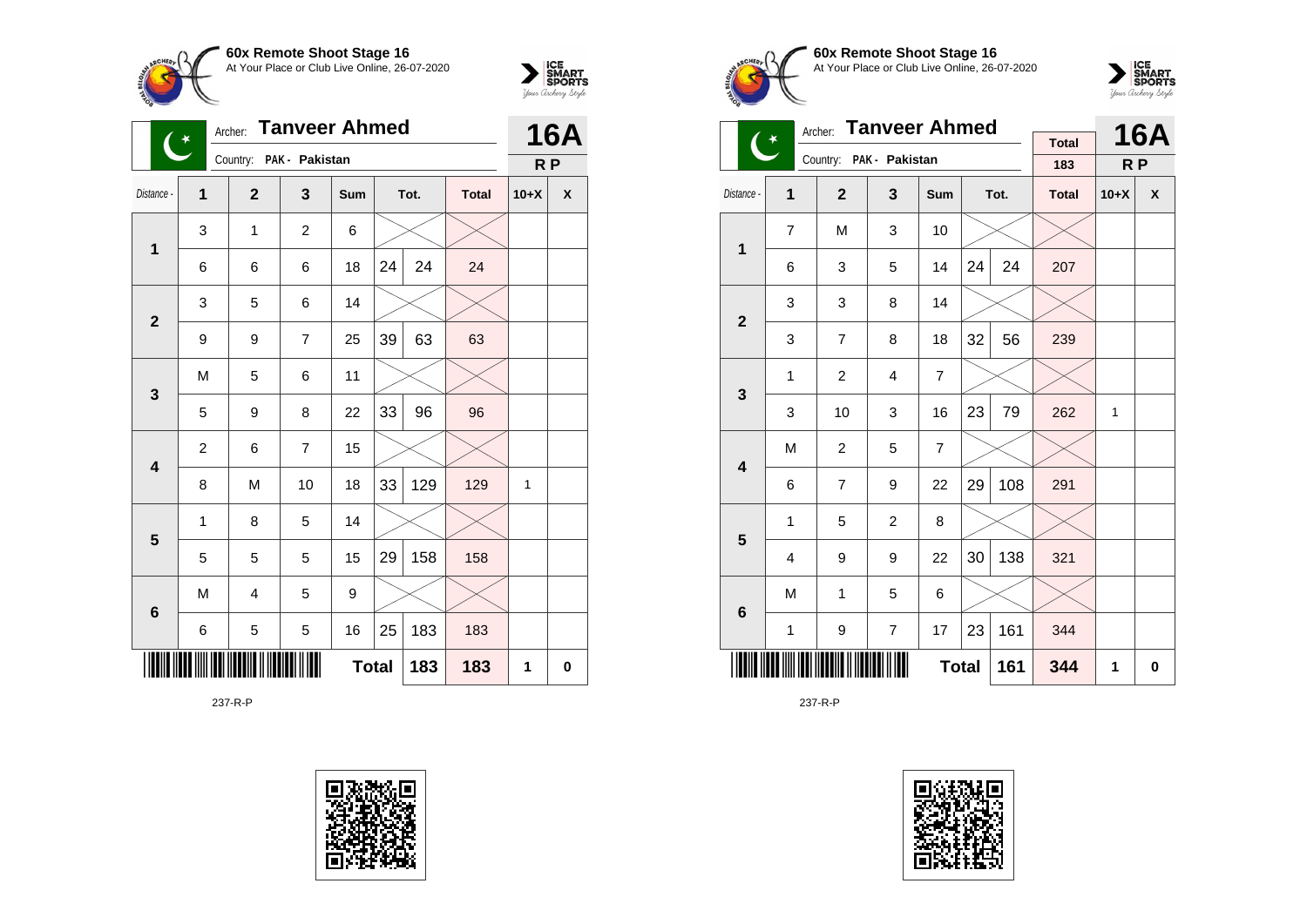



|                         |                            |                | <b>17A</b>                   |            |    |      |              |                |   |  |
|-------------------------|----------------------------|----------------|------------------------------|------------|----|------|--------------|----------------|---|--|
|                         |                            |                | Country: GBR - Great Britain |            |    |      |              | <b>R70</b>     |   |  |
| Distance -              | 1                          | $\overline{2}$ | 3                            | <b>Sum</b> |    | Tot. | <b>Total</b> | $10+X$         | X |  |
| $\mathbf 1$             | 9                          | 9              | 9                            | 27         |    |      |              |                |   |  |
|                         | $\overline{7}$             | $\overline{7}$ | 6                            | 20         | 47 | 47   | 47           |                |   |  |
| $\overline{\mathbf{2}}$ | Χ                          | 10             | 9                            | 29         |    |      |              | $\overline{2}$ | 1 |  |
|                         | 8                          | $\overline{7}$ | 6                            | 21         | 50 | 97   | 97           |                |   |  |
| 3                       | 10                         | 10             | 9                            | 29         |    |      |              | $\overline{2}$ |   |  |
|                         | 8                          | 8              | $\overline{7}$               | 23         | 52 | 149  | 149          |                |   |  |
| $\overline{\mathbf{4}}$ | 10                         | 8              | 8                            | 26         |    |      |              | 1              |   |  |
|                         | $\overline{7}$             | $\overline{7}$ | $\overline{7}$               | 21         | 47 | 196  | 196          |                |   |  |
| 5                       | 10                         | 8              | 8                            | 26         |    |      |              | 1              |   |  |
|                         | $\overline{7}$             | 7              | $\overline{7}$               | 21         | 47 | 243  | 243          |                |   |  |
| $6\phantom{1}6$         | Χ                          | 8              | 9                            | 27         |    |      |              | 1              | 1 |  |
|                         | 9                          | 9              | 8                            | 26         | 53 | 296  | 296          |                |   |  |
|                         | <b>Total</b><br>296<br>296 |                |                              |            |    |      |              |                |   |  |

238-R-70





**60x Remote Shoot Stage 16** At Your Place or Club Live Online, 26-07-2020



|                         |                | <b>Byford Mike</b><br>Archer: |                              |              |    | <b>17A</b> |                     |                |              |
|-------------------------|----------------|-------------------------------|------------------------------|--------------|----|------------|---------------------|----------------|--------------|
|                         |                |                               | Country: GBR - Great Britain |              |    |            | <b>Total</b><br>296 | <b>R70</b>     |              |
| Distance -              | $\overline{1}$ | $\overline{2}$                | 3                            | Sum          |    | Tot.       | <b>Total</b>        | $10+X$         | X            |
| 1                       | 9              | 9                             | 9                            | 27           |    |            |                     |                |              |
|                         | 8              | 6                             | 6                            | 20           | 47 | 47         | 343                 |                |              |
| $\overline{2}$          | X              | 10                            | 9                            | 29           |    |            |                     | $\overline{2}$ | $\mathbf{1}$ |
|                         | 8              | 8                             | 6                            | 22           | 51 | 98         | 394                 |                |              |
| 3                       | 9              | 9                             | 8                            | 26           |    |            |                     |                |              |
|                         | $\overline{7}$ | 6                             | 5                            | 18           | 44 | 142        | 438                 |                |              |
| $\overline{\mathbf{4}}$ | 9              | 8                             | $\overline{7}$               | 24           |    |            |                     |                |              |
|                         | $\overline{7}$ | $\overline{7}$                | $\overline{7}$               | 21           | 45 | 187        | 483                 |                |              |
| 5                       | 9              | 9                             | 9                            | 27           |    |            |                     |                |              |
|                         | 8              | $\overline{7}$                | 6                            | 21           | 48 | 235        | 531                 |                |              |
| $6\phantom{1}6$         | 9              | 8                             | 8                            | 25           |    |            |                     |                |              |
|                         | $\overline{7}$ | $\overline{7}$                | 6                            | 20           | 45 | 280        | 576                 |                |              |
|                         |                |                               |                              | <b>Total</b> |    | 280        | 576                 | $\mathbf{2}$   | 1            |

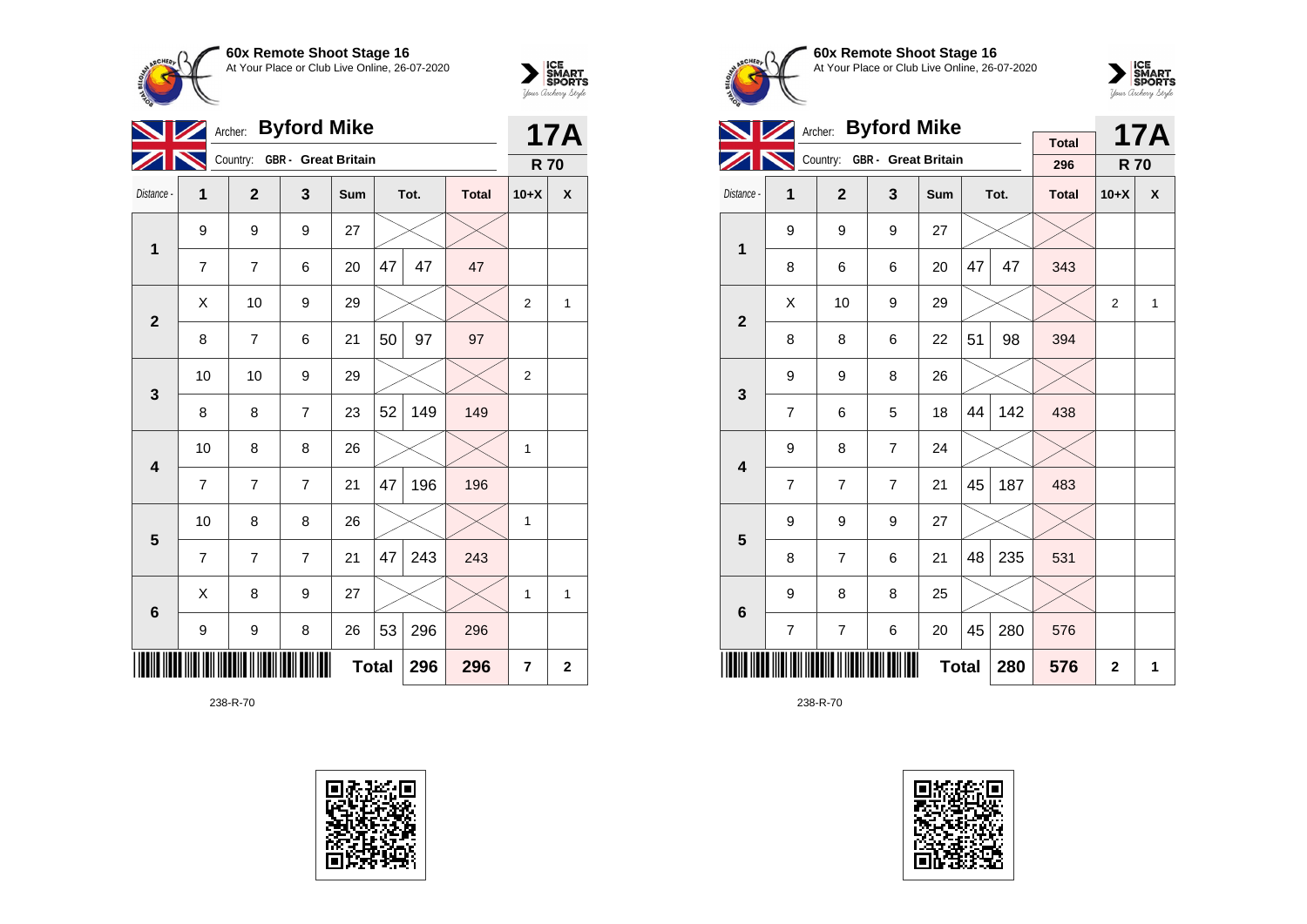



| ψ            | Archer:                    |                | <b>18A</b>              |     |    |      |              |                |              |
|--------------|----------------------------|----------------|-------------------------|-----|----|------|--------------|----------------|--------------|
|              |                            | Country:       | <b>BAR</b> - Barbados   |     |    |      |              | R 30           |              |
| Distance -   | 1                          | $\mathbf{2}$   | 3                       | Sum |    | Tot. | <b>Total</b> | $10+X$         | X            |
| 1            | 10                         | 10             | 9                       | 29  |    |      |              | $\overline{2}$ |              |
|              | 9                          | $\overline{7}$ | 6                       | 22  | 51 | 51   | 51           |                |              |
| $\mathbf{2}$ | Χ                          | 10             | 9                       | 29  |    |      |              | $\overline{2}$ | 1            |
|              | 8                          | 8              | 8                       | 24  | 53 | 104  | 104          |                |              |
| $\mathbf{3}$ | Χ                          | 9              | 9                       | 28  |    |      |              | 1              | 1            |
|              | 8                          | 7              | $\overline{4}$          | 19  | 47 | 151  | 151          |                |              |
| 4            | X                          | 9              | 9                       | 28  |    |      |              | 1              | 1            |
|              | 8                          | 7              | 6                       | 21  | 49 | 200  | 200          |                |              |
| 5            | 10                         | 10             | 8                       | 28  |    |      |              | $\overline{c}$ |              |
|              | 8                          | 6              | $\overline{\mathbf{4}}$ | 18  | 46 | 246  | 246          |                |              |
| 6            | X                          | 10             | 10                      | 30  |    |      |              | 3              | $\mathbf{1}$ |
|              | 9                          | 9              | 6                       | 24  | 54 | 300  | 300          |                |              |
|              | <b>Total</b><br>300<br>300 |                |                         |     |    |      |              |                | 4            |





**60x Remote Shoot Stage 16** At Your Place or Club Live Online, 26-07-2020



|                         |                     | <b>Holder R-James</b><br>Archer: |                |     |    | <b>18A</b> |                     |                |   |
|-------------------------|---------------------|----------------------------------|----------------|-----|----|------------|---------------------|----------------|---|
| ψ                       |                     | Country:                         | BAR - Barbados |     |    |            | <b>Total</b><br>300 | R 30           |   |
| Distance -              | 1                   | $\overline{2}$                   | 3              | Sum |    | Tot.       | <b>Total</b>        | $10+X$         | X |
| 1                       | 10                  | 9                                | 9              | 28  |    |            |                     | 1              |   |
|                         | 9                   | 8                                | 6              | 23  | 51 | 51         | 351                 |                |   |
| $\overline{2}$          | 8                   | 8                                | 8              | 24  |    |            |                     |                |   |
|                         | $\overline{7}$      | 6                                | 5              | 18  | 42 | 93         | 393                 |                |   |
| 3                       | 10                  | 9                                | 9              | 28  |    |            |                     | 1              |   |
|                         | 9                   | 8                                | 8              | 25  | 53 | 146        | 446                 |                |   |
| $\overline{\mathbf{4}}$ | X                   | 9                                | 9              | 28  |    |            |                     | 1              | 1 |
|                         | 8                   | 8                                | $\overline{7}$ | 23  | 51 | 197        | 497                 |                |   |
| 5                       | 9                   | 9                                | 9              | 27  |    |            |                     |                |   |
|                         | 9                   | 9                                | $\overline{7}$ | 25  | 52 | 249        | 549                 |                |   |
| 6                       | Χ                   | X                                | 8              | 28  |    |            |                     | $\overline{2}$ | 2 |
|                         | 7                   | 7                                | 6              | 20  | 48 | 297        | 597                 |                |   |
|                         | <b>Total</b><br>297 |                                  |                |     |    |            |                     | 5              | 3 |

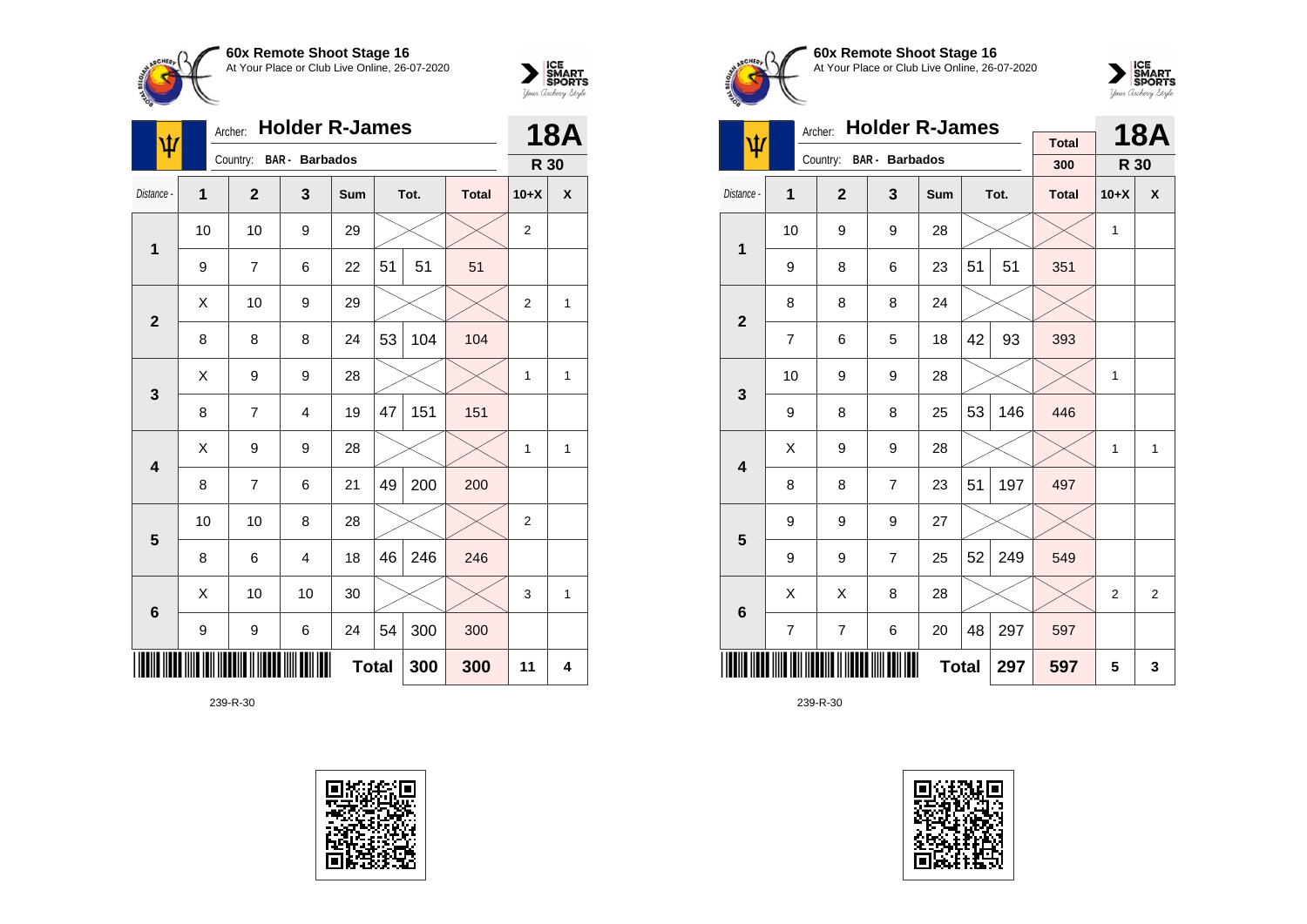

 $\sum_{\text{Vour }\text{Cuchy }\text{StyR}}\begin{matrix}\n\text{ICE} \\
\text{SDORTS} \\
\text{SPORTS}\n\end{matrix}$ 



240-C-30









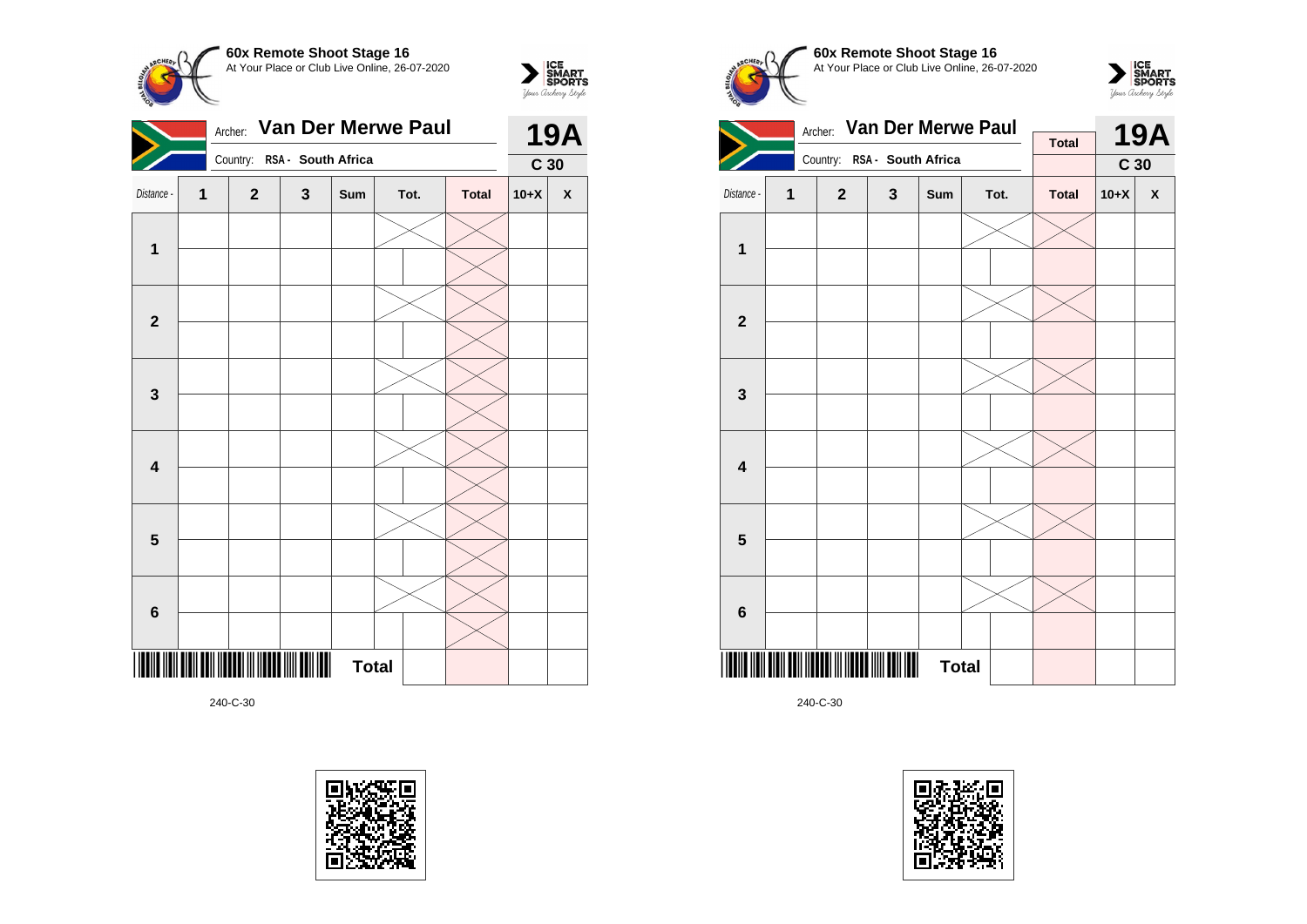



|                  |              | Archer: | <b>Belyazid Aymane</b> |               | <b>20A</b>   |      |              |        |                    |
|------------------|--------------|---------|------------------------|---------------|--------------|------|--------------|--------|--------------------|
|                  |              |         | Country:               | MAR - Morocco |              |      |              | R 30   |                    |
| Distance -       | $\mathbf{1}$ |         | $\overline{2}$         | $\mathbf{3}$  | Sum          | Tot. | <b>Total</b> | $10+X$ | $\pmb{\mathsf{X}}$ |
|                  |              |         |                        |               |              |      |              |        |                    |
| 1                |              |         |                        |               |              |      |              |        |                    |
|                  |              |         |                        |               |              |      |              |        |                    |
| $\mathbf{2}$     |              |         |                        |               |              |      |              |        |                    |
|                  |              |         |                        |               |              |      |              |        |                    |
| 3                |              |         |                        |               |              |      |              |        |                    |
| 4                |              |         |                        |               |              |      |              |        |                    |
|                  |              |         |                        |               |              |      |              |        |                    |
|                  |              |         |                        |               |              |      |              |        |                    |
| 5                |              |         |                        |               |              |      |              |        |                    |
|                  |              |         |                        |               |              |      |              |        |                    |
| $\boldsymbol{6}$ |              |         |                        |               |              |      |              |        |                    |
| 11               |              |         | <br>                   |               | <b>Total</b> |      |              |        |                    |











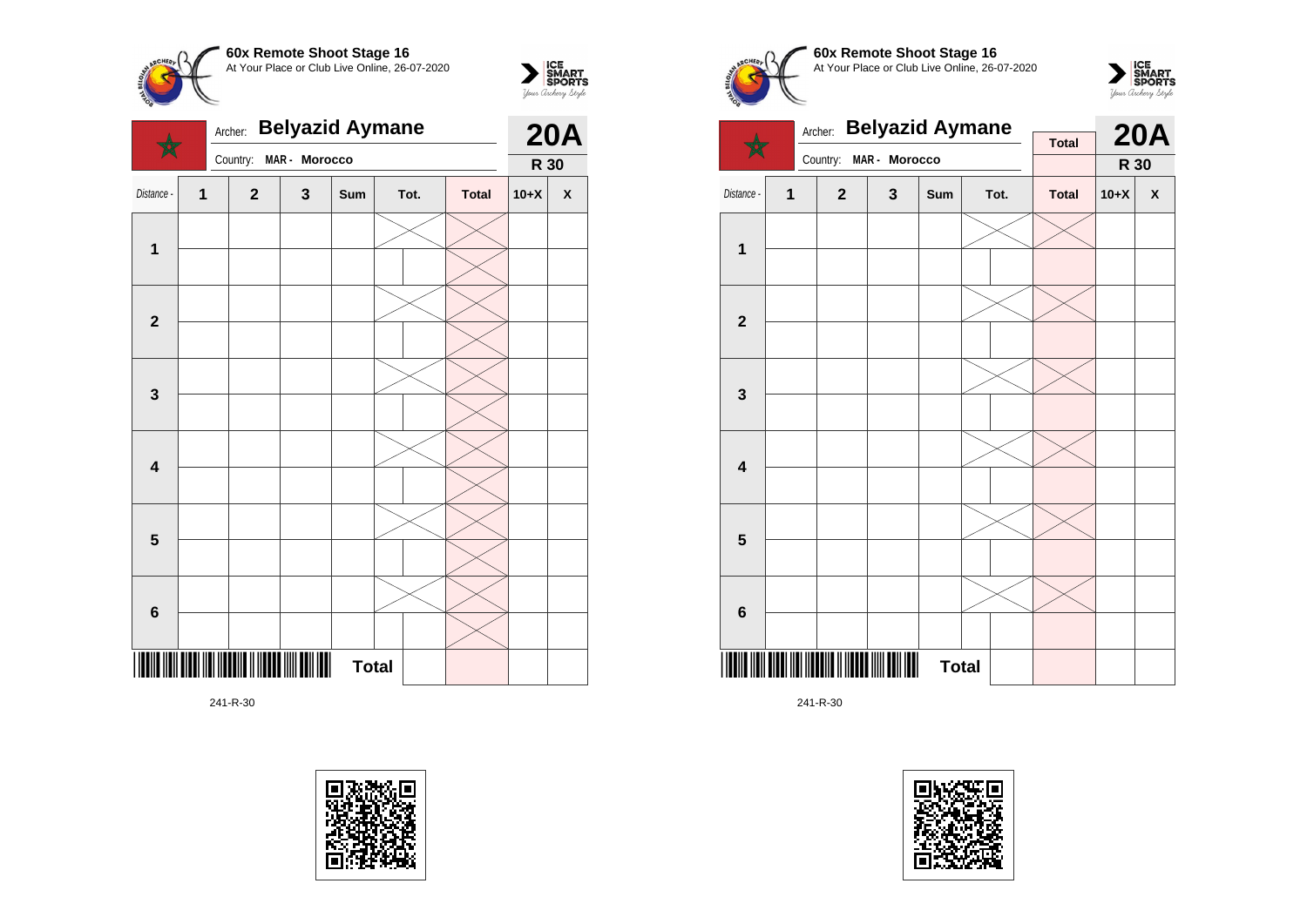



| Ŵ               | Archer: Annel John |                |                         | 21A          |    |      |              |                 |   |
|-----------------|--------------------|----------------|-------------------------|--------------|----|------|--------------|-----------------|---|
|                 |                    |                | Country: BAR - Barbados |              |    |      |              | C <sub>30</sub> |   |
| Distance -      | 1                  | $\overline{2}$ | 3                       | Sum          |    | Tot. | <b>Total</b> | $10+X$          | X |
| 1               | 9                  | 9              | 8                       | 26           |    |      |              |                 |   |
|                 | 8                  | 8              | 7                       | 23           | 49 | 49   | 49           |                 |   |
| $\overline{2}$  | 9                  | 9              | 9                       | 27           |    |      |              |                 |   |
|                 | 8                  | 8              | $\overline{7}$          | 23           | 50 | 99   | 99           |                 |   |
| 3               | X                  | 10             | 9                       | 29           |    |      |              | $\overline{2}$  | 1 |
|                 | 8                  | 8              | 8                       | 24           | 53 | 152  | 152          |                 |   |
| 4               | X                  | 9              | 8                       | 27           |    |      |              | $\mathbf{1}$    | 1 |
|                 | 8                  | 6              | M                       | 14           | 41 | 193  | 193          |                 |   |
| 5               | Χ                  | 10             | 9                       | 29           |    |      |              | $\overline{2}$  | 1 |
|                 | 9                  | 9              | $\overline{7}$          | 25           | 54 | 247  | 247          |                 |   |
| $6\phantom{1}6$ | 10                 | 9              | 9                       | 28           |    |      |              | 1               |   |
|                 | 9                  | 9              | 8                       | 26           | 54 | 301  | 301          |                 |   |
|                 |                    |                |                         | <b>Total</b> |    | 301  | 301          | 6               | 3 |





**60x Remote Shoot Stage 16** At Your Place or Club Live Online, 26-07-2020



|                         |                     | Archer: Annel John |                         | <b>Total</b> |    | 21A  |              |                 |              |
|-------------------------|---------------------|--------------------|-------------------------|--------------|----|------|--------------|-----------------|--------------|
| ψ                       |                     |                    | Country: BAR - Barbados |              |    |      | 301          | C <sub>30</sub> |              |
| Distance -              | 1                   | $\overline{2}$     | 3                       | <b>Sum</b>   |    | Tot. | <b>Total</b> | $10+X$          | X            |
|                         | X                   | 9                  | 8                       | 27           |    |      |              | 1               | $\mathbf{1}$ |
| $\mathbf{1}$            | 8                   | 8                  | $\overline{7}$          | 23           | 50 | 50   | 351          |                 |              |
| $\overline{2}$          | X                   | 10                 | 10                      | 30           |    |      |              | 3               | $\mathbf{1}$ |
|                         | 9                   | 9                  | $\overline{7}$          | 25           | 55 | 105  | 406          |                 |              |
| 3                       | 10                  | 10                 | 9                       | 29           |    |      |              | $\overline{2}$  |              |
|                         | 9                   | 8                  | 8                       | 25           | 54 | 159  | 460          |                 |              |
| $\overline{\mathbf{4}}$ | Χ                   | 10                 | 9                       | 29           |    |      |              | 2               | 1            |
|                         | 9                   | 8                  | 8                       | 25           | 54 | 213  | 514          |                 |              |
| 5                       | 9                   | 9                  | 9                       | 27           |    |      |              |                 |              |
|                         | 8                   | $\overline{7}$     | 6                       | 21           | 48 | 261  | 562          |                 |              |
| $6\phantom{1}6$         | 10                  | 9                  | 8                       | 27           |    |      |              | 1               |              |
|                         | 7                   | 6                  | 6                       | 19           | 46 | 307  | 608          |                 |              |
|                         | <b>Total</b><br>307 |                    |                         |              |    |      |              | 9               | 3            |

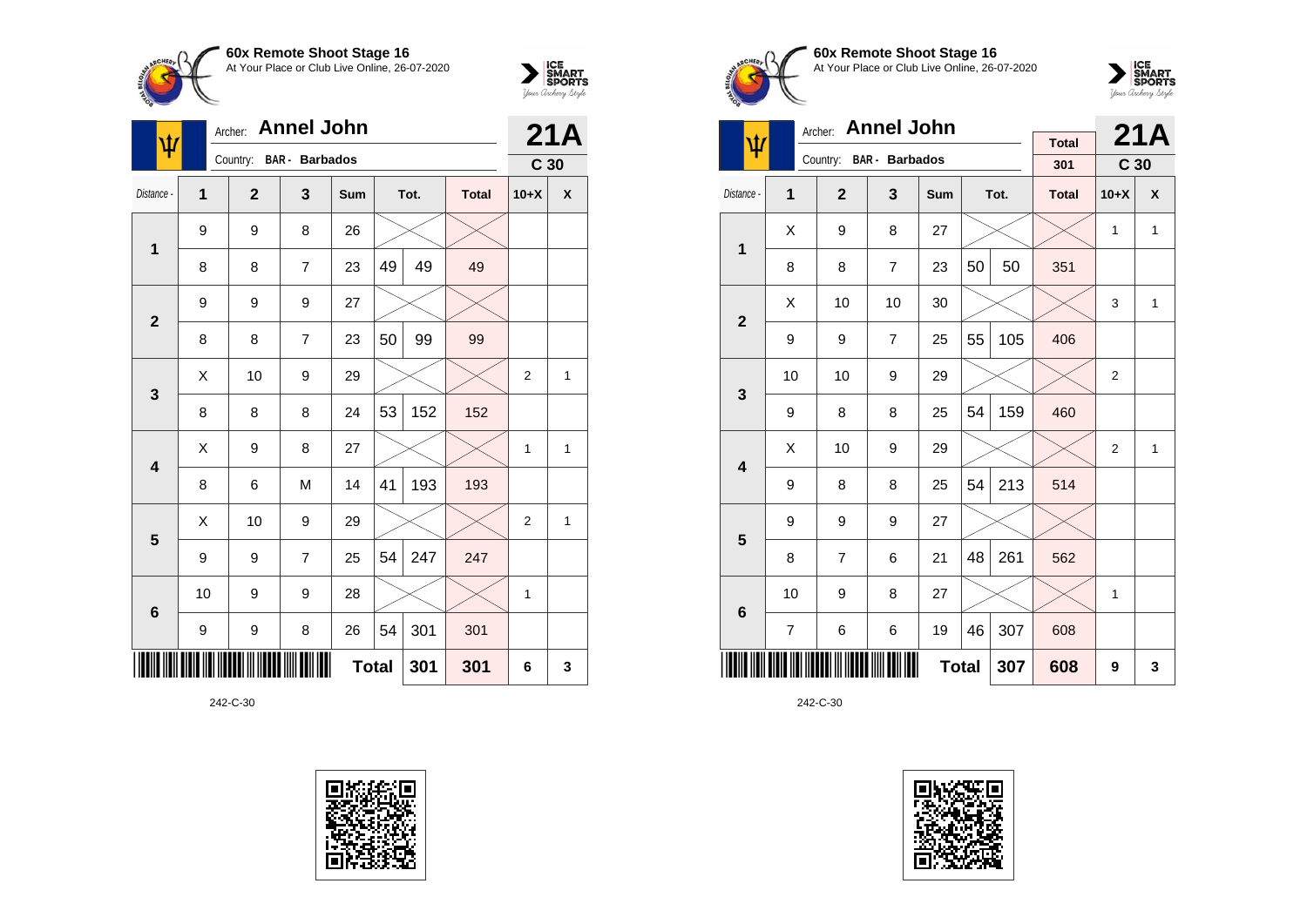



| ψ               | Archer:                    |                |                       | 21B        |    |      |              |                 |                |
|-----------------|----------------------------|----------------|-----------------------|------------|----|------|--------------|-----------------|----------------|
|                 |                            | Country:       | <b>BAR</b> - Barbados |            |    |      |              | C <sub>30</sub> |                |
| Distance -      | 1                          | $\overline{2}$ | 3                     | <b>Sum</b> |    | Tot. | <b>Total</b> | $10+X$          | X              |
| 1               | X                          | X              | 10                    | 30         |    |      |              | 3               | 2              |
|                 | 9                          | 9              | 9                     | 27         | 57 | 57   | 57           |                 |                |
| $\overline{2}$  | X                          | X              | 10                    | 30         |    |      |              | 3               | $\overline{2}$ |
|                 | 10                         | 10             | 9                     | 29         | 59 | 116  | 116          | $\overline{2}$  |                |
| 3               | 9                          | 9              | 9                     | 27         |    |      |              |                 |                |
|                 | 9                          | 9              | 9                     | 27         | 54 | 170  | 170          |                 |                |
| 4               | 10                         | 10             | 9                     | 29         |    |      |              | $\overline{2}$  |                |
|                 | 9                          | 9              | 9                     | 27         | 56 | 226  | 226          |                 |                |
|                 | X                          | 10             | 9                     | 29         |    |      |              | $\overline{2}$  | 1              |
| 5               | 9                          | 9              | 8                     | 26         | 55 | 281  | 281          |                 |                |
| $6\phantom{1}6$ | 10                         | 9              | 9                     | 28         |    |      |              | 1               |                |
|                 | 8                          | 8              | M                     | 16         | 44 | 325  | 325          |                 |                |
|                 | <b>Total</b><br>325<br>325 |                |                       |            |    |      |              |                 | 5              |





**60x Remote Shoot Stage 16** At Your Place or Club Live Online, 26-07-2020



|                         |    | Archer:        | <b>Phoenix Anthony</b> |     | <b>Total</b> |      | 21B          |                 |   |
|-------------------------|----|----------------|------------------------|-----|--------------|------|--------------|-----------------|---|
| ψ                       |    | Country:       | BAR - Barbados         |     |              |      | 325          | C <sub>30</sub> |   |
| Distance -              | 1  | $\overline{2}$ | 3                      | Sum |              | Tot. | <b>Total</b> | $10+X$          | X |
| 1                       | X  | 9              | 9                      | 28  |              |      |              | 1               | 1 |
|                         | 8  | 8              | 8                      | 24  | 52           | 52   | 377          |                 |   |
| $\overline{2}$          | X  | 9              | 9                      | 28  |              |      |              | 1               | 1 |
|                         | 9  | 9              | 8                      | 26  | 54           | 106  | 431          |                 |   |
| 3                       | 10 | 9              | 9                      | 28  |              |      |              | 1               |   |
|                         | 9  | 9              | 9                      | 27  | 55           | 161  | 486          |                 |   |
| $\overline{\mathbf{4}}$ | Χ  | 9              | 9                      | 28  |              |      |              | 1               | 1 |
|                         | 9  | 9              | 8                      | 26  | 54           | 215  | 540          |                 |   |
| 5                       | X  | 10             | 9                      | 29  |              |      |              | $\overline{2}$  | 1 |
|                         | 9  | 8              | $\overline{7}$         | 24  | 53           | 268  | 593          |                 |   |
| 6                       | 10 | 10             | 10                     | 30  |              |      |              | 3               |   |
|                         | 9  | 9              | 8                      | 26  | 56           | 324  | 649          |                 |   |
|                         |    |                | 649                    | 9   | 4            |      |              |                 |   |

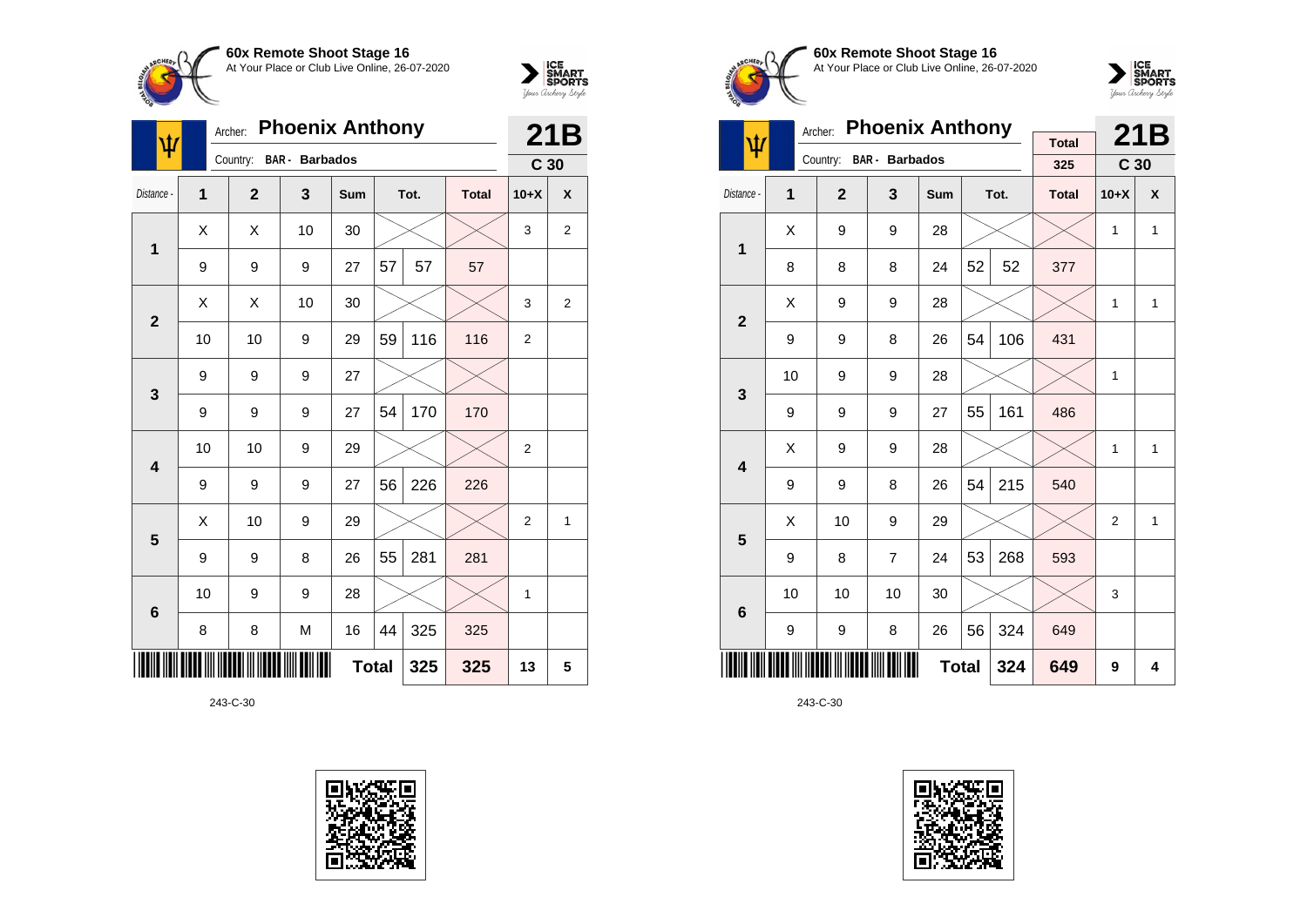



| Ф               |                | <b>Hunte Gregory</b><br>Archer: |                       |              |    |      |              |                 |                |  |
|-----------------|----------------|---------------------------------|-----------------------|--------------|----|------|--------------|-----------------|----------------|--|
|                 |                | Country:                        | <b>BAR</b> - Barbados |              |    |      |              | C <sub>30</sub> | <b>21C</b>     |  |
| Distance -      | $\overline{1}$ | $\overline{2}$                  | 3                     | Sum          |    | Tot. | <b>Total</b> | $10+X$          | X              |  |
| 1               | Χ              | 10                              | 9                     | 29           |    |      |              | $\overline{2}$  | 1              |  |
|                 | 9              | 9                               | 8                     | 26           | 55 | 55   | 55           |                 |                |  |
| $\overline{2}$  | 9              | 9                               | 8                     | 26           |    |      |              |                 |                |  |
|                 | 8              | 8                               | 8                     | 24           | 50 | 105  | 105          |                 |                |  |
| 3               | X              | 10                              | 10                    | 30           |    |      |              | 3               | 1              |  |
|                 | 9              | 9                               | $\overline{7}$        | 25           | 55 | 160  | 160          |                 |                |  |
| 4               | 10             | 9                               | 9                     | 28           |    |      |              | 1               |                |  |
|                 | 9              | 8                               | M                     | 17           | 45 | 205  | 205          |                 |                |  |
| 5               | 9              | 9                               | 9                     | 27           |    |      |              |                 |                |  |
|                 | 9              | 9                               | 8                     | 26           | 53 | 258  | 258          |                 |                |  |
| $6\phantom{1}6$ | Χ              | X                               | 9                     | 29           |    |      |              | $\overline{2}$  | $\overline{2}$ |  |
|                 | 9              | 8                               | 8                     | 25           | 54 | 312  | 312          |                 |                |  |
|                 |                |                                 |                       | <b>Total</b> |    | 312  | 312          | 8               | 4              |  |





**60x Remote Shoot Stage 16** At Your Place or Club Live Online, 26-07-2020



|                         | <b>Hunte Gregory</b><br>Archer: |              |                       |            |                |      |                     |                 | <b>21C</b>   |
|-------------------------|---------------------------------|--------------|-----------------------|------------|----------------|------|---------------------|-----------------|--------------|
| ψ                       |                                 | Country:     | <b>BAR</b> - Barbados |            |                |      | <b>Total</b><br>312 | C <sub>30</sub> |              |
| Distance -              | 1                               | $\mathbf{2}$ | 3                     | <b>Sum</b> |                | Tot. | <b>Total</b>        | $10+X$          | X            |
| 1                       | 10                              | 10           | 9                     | 29         |                |      |                     | $\overline{2}$  |              |
|                         | 8                               | 8            | $\overline{7}$        | 23         | 52             | 52   | 364                 |                 |              |
| $\overline{2}$          | 10                              | 10           | 9                     | 29         |                |      |                     | $\overline{2}$  |              |
|                         | 8                               | 8            | 8                     | 24         | 53             | 105  | 417                 |                 |              |
| 3                       | X                               | 9            | 9                     | 28         |                |      |                     | $\mathbf{1}$    | 1            |
|                         | 9                               | 9            | 9                     | 27         | 55             | 160  | 472                 |                 |              |
| $\overline{\mathbf{4}}$ | 10                              | 10           | 9                     | 29         |                |      |                     | $\overline{2}$  |              |
|                         | 9                               | 9            | 9                     | 27         | 56             | 216  | 528                 |                 |              |
| 5                       | X                               | 10           | 9                     | 29         |                |      |                     | $\overline{2}$  | $\mathbf{1}$ |
|                         | 9                               | 9            | 9                     | 27         | 56             | 272  | 584                 |                 |              |
| $6\phantom{1}6$         | 10                              | 10           | 10                    | 30         |                |      |                     | 3               |              |
|                         | 58<br>330<br>10<br>9<br>9<br>28 |              |                       |            |                |      |                     | 1               |              |
|                         |                                 |              | 642                   | 13         | $\overline{2}$ |      |                     |                 |              |

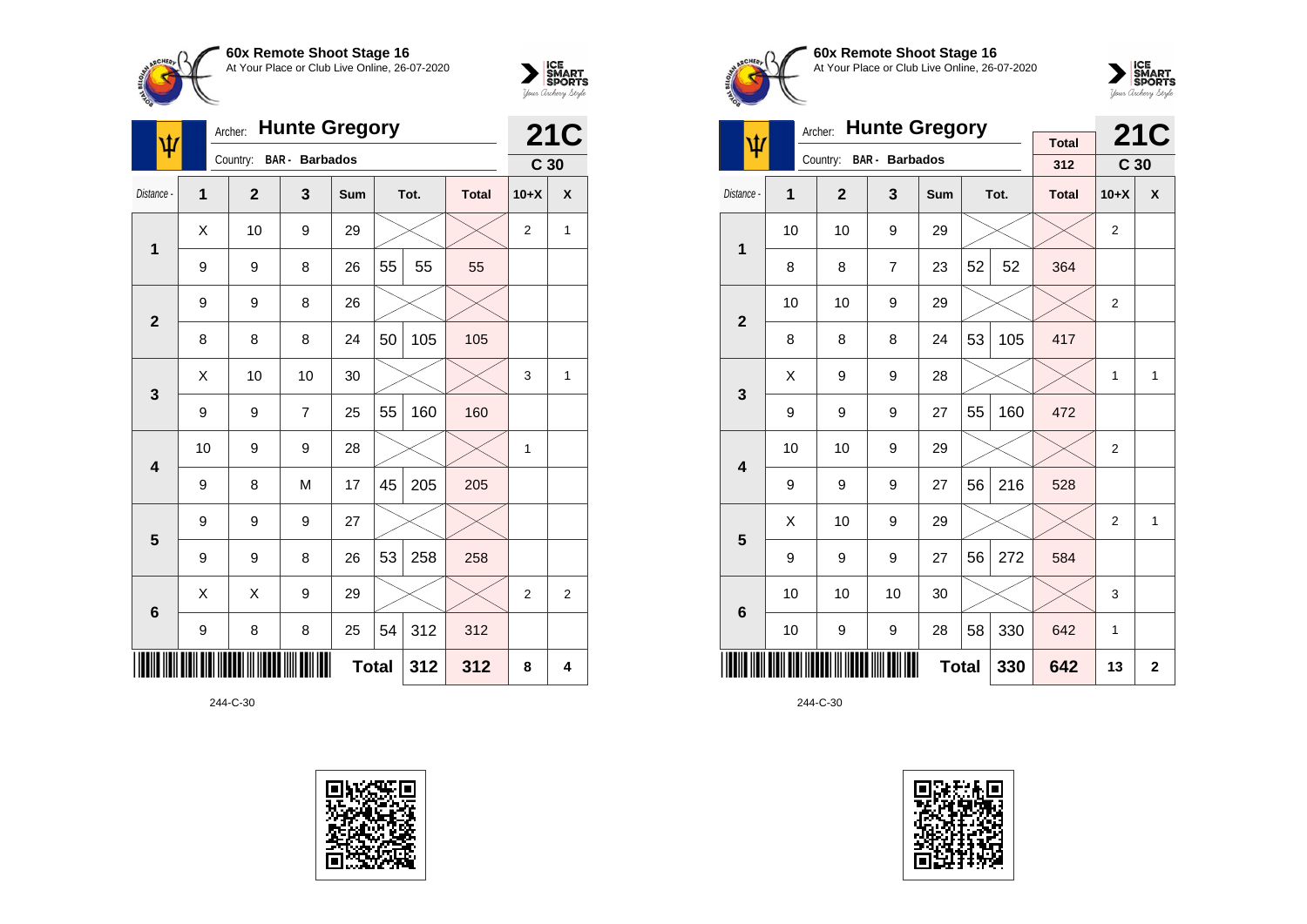



| ψ                       | Archer: |                |                       | <b>21D</b>   |    |      |              |                 |                |
|-------------------------|---------|----------------|-----------------------|--------------|----|------|--------------|-----------------|----------------|
|                         |         | Country:       | <b>BAR</b> - Barbados |              |    |      |              | C <sub>30</sub> |                |
| Distance -              | 1       | $\overline{2}$ | 3                     | Sum          |    | Tot. | <b>Total</b> | $10+X$          | X              |
| 1                       | X       | 10             | 10                    | 30           |    |      |              | 3               | 1              |
|                         | 9       | 9              | 8                     | 26           | 56 | 56   | 56           |                 |                |
| $\overline{2}$          | X       | 10             | 10                    | 30           |    |      |              | 3               | 1              |
|                         | 10      | 8              | 8                     | 26           | 56 | 112  | 112          | 1               |                |
| 3                       | X       | 10             | 10                    | 30           |    |      |              | 3               | 1              |
|                         | 9       | 9              | 8                     | 26           | 56 | 168  | 168          |                 |                |
| $\overline{\mathbf{4}}$ | Χ       | X              | 10                    | 30           |    |      |              | 3               | $\overline{2}$ |
|                         | 10      | 8              | 8                     | 26           | 56 | 224  | 224          | 1               |                |
| 5                       | X       | 10             | 10                    | 30           |    |      |              | 3               | 1              |
|                         | 9       | 9              | 9                     | 27           | 57 | 281  | 281          |                 |                |
| $6\phantom{1}6$         | X       | 10             | 10                    | 30           |    |      |              | 3               | 1              |
|                         | 9       | 9              | $\boldsymbol{9}$      | 27           | 57 | 338  | 338          |                 |                |
|                         |         |                |                       | <b>Total</b> |    | 338  | 338          | 20              | 7              |









|                         |    | <b>Gall Roger</b><br>Archer: |                |              |    | <b>21D</b> |              |                 |                |
|-------------------------|----|------------------------------|----------------|--------------|----|------------|--------------|-----------------|----------------|
| ψ                       |    | Country:                     | BAR - Barbados |              |    |            | <b>Total</b> |                 |                |
|                         |    |                              |                |              |    |            | 338          | C <sub>30</sub> |                |
| Distance -              | 1  | $\overline{2}$               | 3              | Sum          |    | Tot.       | <b>Total</b> | $10+X$          | X              |
| 1                       | X  | X                            | 10             | 30           |    |            |              | 3               | $\overline{2}$ |
|                         | 10 | 10                           | 9              | 29           | 59 | 59         | 397          | 2               |                |
| $\overline{2}$          | 10 | 9                            | 9              | 28           |    |            |              | 1               |                |
|                         | 9  | 9                            | 8              | 26           | 54 | 113        | 451          |                 |                |
| 3                       | X  | X                            | 9              | 29           |    |            |              | $\overline{2}$  | $\overline{2}$ |
|                         | 9  | 9                            | 8              | 26           | 55 | 168        | 506          |                 |                |
| $\overline{\mathbf{4}}$ | X  | 10                           | 10             | 30           |    |            |              | 3               | 1              |
|                         | 10 | 10                           | 9              | 29           | 59 | 227        | 565          | $\overline{2}$  |                |
| 5                       | X  | 10                           | 10             | 30           |    |            |              | 3               | 1              |
|                         | 9  | 9                            | 8              | 26           | 56 | 283        | 621          |                 |                |
| $\bf 6$                 | 10 | 10                           | 10             | 30           |    |            |              | 3               |                |
|                         | 9  | 8                            | 8              | 25           | 55 | 338        | 676          |                 |                |
|                         |    |                              |                | <b>Total</b> |    | 338        | 676          | 19              | 6              |

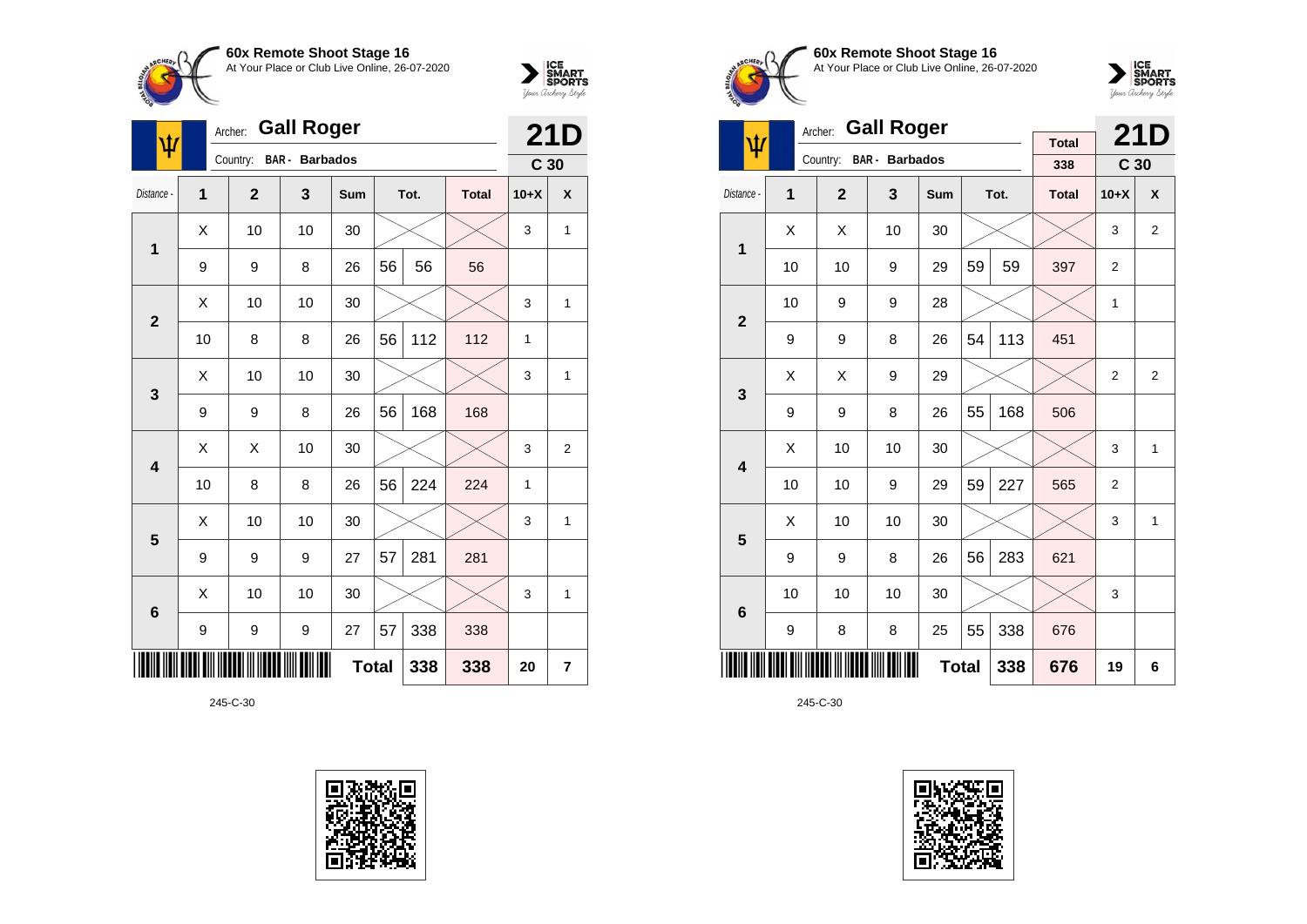



|                |                            | <b>Bjornnes Gunhild</b><br>Archer: |                        |     | 22A |      |              |           |   |
|----------------|----------------------------|------------------------------------|------------------------|-----|-----|------|--------------|-----------|---|
|                |                            |                                    | Country: ISL - Iceland |     |     |      |              | <b>BB</b> |   |
| Distance -     | $\overline{1}$             | $\overline{2}$                     | 3                      | Sum |     | Tot. | <b>Total</b> | $10+X$    | X |
| $\mathbf{1}$   | X                          | 8                                  | 8                      | 26  |     |      |              | 1         | 1 |
|                | 7                          | 6                                  | 4                      | 17  | 43  | 43   | 43           |           |   |
| $\overline{2}$ | 9                          | 8                                  | 8                      | 25  |     |      |              |           |   |
|                | 8                          | $\overline{7}$                     | M                      | 15  | 40  | 83   | 83           |           |   |
| $\mathbf{3}$   | 10                         | 9                                  | 9                      | 28  |     |      |              | 1         |   |
|                | 7                          | $\overline{7}$                     | 6                      | 20  | 48  | 131  | 131          |           |   |
| 4              | 9                          | 9                                  | 7                      | 25  |     |      |              |           |   |
|                | 6                          | 5                                  | 4                      | 15  | 40  | 171  | 171          |           |   |
| 5              | 7                          | 7                                  | 4                      | 18  |     |      |              |           |   |
|                | 4                          | 4                                  | 1                      | 9   | 27  | 198  | 198          |           |   |
| $6\phantom{1}$ | 9                          | 8                                  | 8                      | 25  |     |      |              |           |   |
|                | 7                          | 5                                  | 5                      | 17  | 42  | 240  | 240          |           |   |
|                | <b>Total</b><br>240<br>240 |                                    |                        |     |     |      |              |           | 1 |

246-B-BB





**60x Remote Shoot Stage 16** At Your Place or Club Live Online, 26-07-2020



|                         |                | Archer:        | <b>Bjornnes Gunhild</b> |     | <b>Total</b> |      | 22A          |           |              |
|-------------------------|----------------|----------------|-------------------------|-----|--------------|------|--------------|-----------|--------------|
|                         |                |                | Country: ISL - Iceland  |     |              |      | 240          | <b>BB</b> |              |
| Distance -              | 1              | $\overline{2}$ | 3                       | Sum |              | Tot. | <b>Total</b> | $10+X$    | X            |
| $\mathbf 1$             | 10             | 9              | 9                       | 28  |              |      |              | 1         |              |
|                         | 9              | 8              | 5                       | 22  | 50           | 50   | 290          |           |              |
| $\overline{2}$          | X              | 9              | $\overline{7}$          | 26  |              |      |              | 1         | 1            |
|                         | $\overline{7}$ | 6              | 5                       | 18  | 44           | 94   | 334          |           |              |
| $\mathbf{3}$            | X              | 9              | $\overline{7}$          | 26  |              |      |              | 1         | $\mathbf{1}$ |
|                         | 7              | 6              | 5                       | 18  | 44           | 138  | 378          |           |              |
| $\overline{\mathbf{4}}$ | 8              | 8              | 8                       | 24  |              |      |              |           |              |
|                         | 5              | 4              | M                       | 9   | 33           | 171  | 411          |           |              |
| 5                       | Χ              | 8              | 8                       | 26  |              |      |              | 1         | $\mathbf{1}$ |
|                         | $\overline{7}$ | $\overline{7}$ | $\overline{4}$          | 18  | 44           | 215  | 455          |           |              |
| $6\phantom{1}6$         | 9              | 9              | 8                       | 26  |              |      |              |           |              |
|                         | 8              | 258            | 498                     |     |              |      |              |           |              |
|                         |                |                |                         | 258 | 498          | 4    | 3            |           |              |

246-B-BB

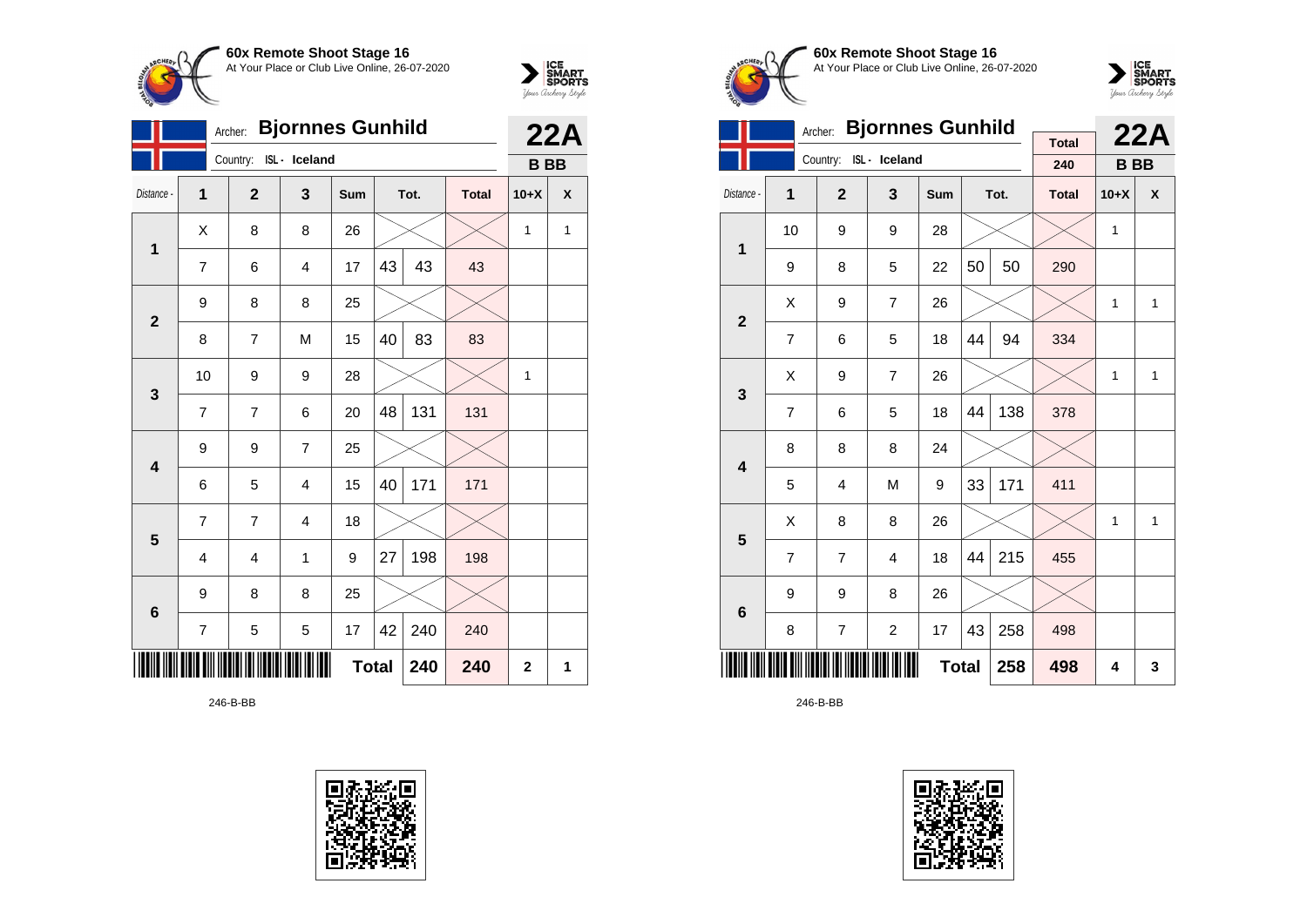



|                         |    | Archer:        | Eytorsdottir Gudny Greta |              | 22B |      |              |                |   |
|-------------------------|----|----------------|--------------------------|--------------|-----|------|--------------|----------------|---|
|                         |    | Country:       | ISL - Iceland            |              |     |      |              | <b>R70</b>     |   |
| Distance -              | 1  | $\mathbf{2}$   | 3                        | Sum          |     | Tot. | <b>Total</b> | $10+X$         | X |
| $\mathbf{1}$            | 9  | 8              | $\overline{7}$           | 24           |     |      |              |                |   |
|                         | 7  | $\overline{7}$ | M                        | 14           | 38  | 38   | 38           |                |   |
| $\overline{2}$          | 9  | 7              | 6                        | 22           |     |      |              |                |   |
|                         | 6  | 5              | 5                        | 16           | 38  | 76   | 76           |                |   |
| 3                       | 10 | 10             | $\overline{7}$           | 27           |     |      |              | $\overline{2}$ |   |
|                         | 7  | $\overline{7}$ | 6                        | 20           | 47  | 123  | 123          |                |   |
| 4                       | 9  | 8              | 8                        | 25           |     |      |              |                |   |
|                         | 8  | 8              | 5                        | 21           | 46  | 169  | 169          |                |   |
| $\overline{\mathbf{5}}$ | 9  | 8              | 8                        | 25           |     |      |              |                |   |
|                         | 8  | 6              | 6                        | 20           | 45  | 214  | 214          |                |   |
| 6                       | 10 | 8              | 7                        | 25           |     |      |              | 1              |   |
|                         | 7  | 6              | 2                        | 15           | 40  | 254  | 254          |                |   |
|                         |    |                |                          | <b>Total</b> |     | 254  | 254          | 3              | 0 |





**60x Remote Shoot Stage 16** At Your Place or Club Live Online, 26-07-2020



|                         |                | Archer:        | <b>Eytorsdottir Gudny Greta</b> |             | <b>Total</b> |      | <b>22B</b>   |            |   |
|-------------------------|----------------|----------------|---------------------------------|-------------|--------------|------|--------------|------------|---|
|                         |                |                | Country: ISL - Iceland          |             |              |      | 254          | <b>R70</b> |   |
| Distance -              | 1              | $\overline{2}$ | 3                               | Sum         |              | Tot. | <b>Total</b> | $10+X$     | X |
| 1                       | 9              | 9              | 8                               | 26          |              |      |              |            |   |
|                         | 8              | 5              | 4                               | 17          | 43           | 43   | 297          |            |   |
| $\overline{2}$          | X              | 9              | 9                               | 28          |              |      |              | 1          | 1 |
|                         | 8              | $\overline{7}$ | 5                               | 20          | 48           | 91   | 345          |            |   |
| 3                       | 9              | 8              | 8                               | 25          |              |      |              |            |   |
|                         | 6              | 6              | 5                               | 17          | 42           | 133  | 387          |            |   |
| $\overline{\mathbf{4}}$ | 8              | 8              | $\overline{c}$                  | 18          |              |      |              |            |   |
|                         | 1              | M              | M                               | 1           | 19           | 152  | 406          |            |   |
| 5                       | 9              | 9              | 8                               | 26          |              |      |              |            |   |
|                         | $\overline{7}$ | 5              | $\overline{c}$                  | 14          | 40           | 192  | 446          |            |   |
| 6                       | Χ              | 8              | 6                               | 24          |              |      |              | 1          | 1 |
|                         | 4              | $\overline{c}$ | 2                               | 8           | 32           | 224  | 478          |            |   |
|                         |                |                | 478                             | $\mathbf 2$ | $\mathbf 2$  |      |              |            |   |

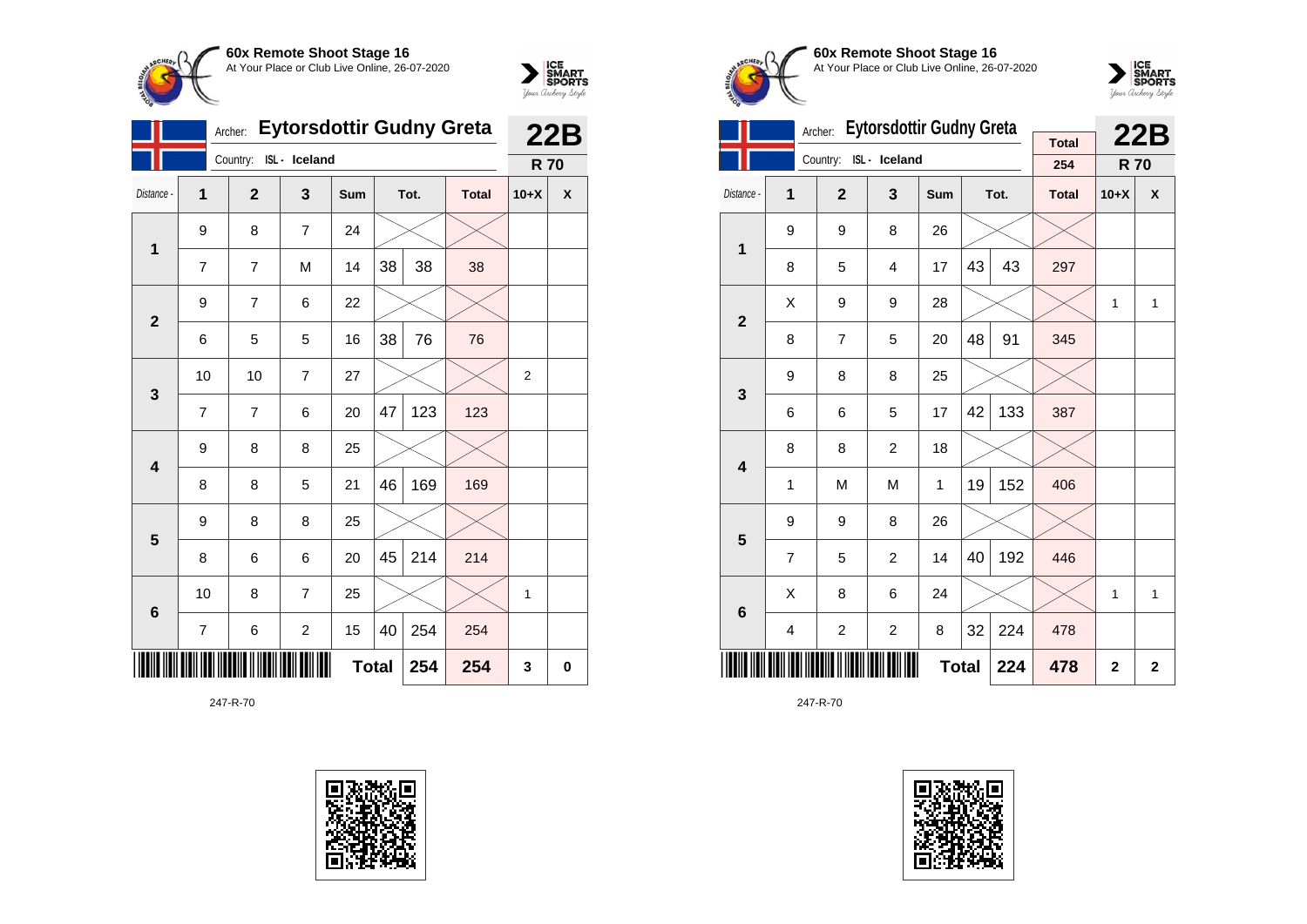



|                         |                         | Archer: Afailal Issam |                         |                |              |      |              |        | 23A                |
|-------------------------|-------------------------|-----------------------|-------------------------|----------------|--------------|------|--------------|--------|--------------------|
|                         |                         | Country:              | MAR - Morocco           |                |              |      |              | R 30   |                    |
| Distance -              | 1                       | $\overline{2}$        | $\overline{\mathbf{3}}$ | Sum            |              | Tot. | <b>Total</b> | $10+X$ | $\pmb{\mathsf{X}}$ |
| $\mathbf{1}$            | 7                       | $\overline{7}$        | 4                       | 18             |              |      |              |        |                    |
|                         | $\overline{\mathbf{c}}$ | $\overline{c}$        | M                       | $\overline{4}$ | 22           | 22   | 22           |        |                    |
| $\mathbf{2}$            | 8                       | $\overline{7}$        | $\overline{7}$          | 22             |              |      |              |        |                    |
|                         | 4                       | M                     | M                       | $\overline{4}$ | 26           | 48   | 48           |        |                    |
| $\mathbf{3}$            | 8                       | 6                     | $\mathbf{1}$            | 15             |              |      |              |        |                    |
|                         | M                       | M                     | M                       | 0              | 15           | 63   | 63           |        |                    |
| $\overline{\mathbf{4}}$ | 8                       | 8                     | 6                       | 22             |              |      |              |        |                    |
|                         | 5                       | $\overline{c}$        | M                       | $\overline{7}$ | 29           | 92   | 92           |        |                    |
| 5                       | 9                       | 8                     | 6                       | 23             |              |      |              |        |                    |
|                         | $\mathbf{1}$            | M                     | M                       | 1              | 24           | 116  | 116          |        |                    |
| $6\phantom{1}6$         | $\overline{7}$          | 6                     | 3                       | 16             |              |      |              |        |                    |
|                         | $\overline{\mathbf{c}}$ | M                     | M                       | $\overline{c}$ | 18           | 134  | 134          |        |                    |
|                         |                         |                       |                         |                | <b>Total</b> | 134  | 134          | 0      | 0                  |





**60x Remote Shoot Stage 16** At Your Place or Club Live Online, 26-07-2020



|                         |                                                             | Archer: Afailal Issam |                |     |     |      | 23A                 |        |   |
|-------------------------|-------------------------------------------------------------|-----------------------|----------------|-----|-----|------|---------------------|--------|---|
|                         |                                                             | Country:              | MAR - Morocco  |     |     |      | <b>Total</b><br>134 | R 30   |   |
| Distance -              | 1                                                           | $\mathbf{2}$          | $\mathbf{3}$   | Sum |     | Tot. | <b>Total</b>        | $10+X$ | X |
| $\mathbf{1}$            | 9                                                           | $\overline{7}$        | 3              | 19  |     |      |                     |        |   |
|                         | M                                                           | M                     | M              | 0   | 19  | 19   | 153                 |        |   |
| $\overline{\mathbf{2}}$ | 6                                                           | $\boldsymbol{2}$      | $\overline{c}$ | 10  |     |      |                     |        |   |
|                         | 1                                                           | M                     | M              | 1   | 11  | 30   | 164                 |        |   |
| 3                       | 7                                                           | 4                     | M              | 11  |     |      |                     |        |   |
|                         | M                                                           | M                     | M              | 0   | 11  | 41   | 175                 |        |   |
| $\overline{\mathbf{4}}$ | 5                                                           | 5                     | $\mathbf{1}$   | 11  |     |      |                     |        |   |
|                         | M                                                           | M                     | M              | 0   | 11  | 52   | 186                 |        |   |
| 5                       | 5                                                           | $\overline{4}$        | $\overline{c}$ | 11  |     |      |                     |        |   |
|                         | $\mathbf{1}$                                                | M                     | M              | 1   | 12  | 64   | 198                 |        |   |
| $\bf 6$                 | 9                                                           | $\overline{4}$        | 3              | 16  |     |      |                     |        |   |
|                         | M<br>21<br>$\overline{c}$<br>$\ensuremath{\mathsf{3}}$<br>5 |                       |                |     |     |      | 219                 |        |   |
|                         |                                                             |                       |                | 85  | 219 | 0    | 0                   |        |   |

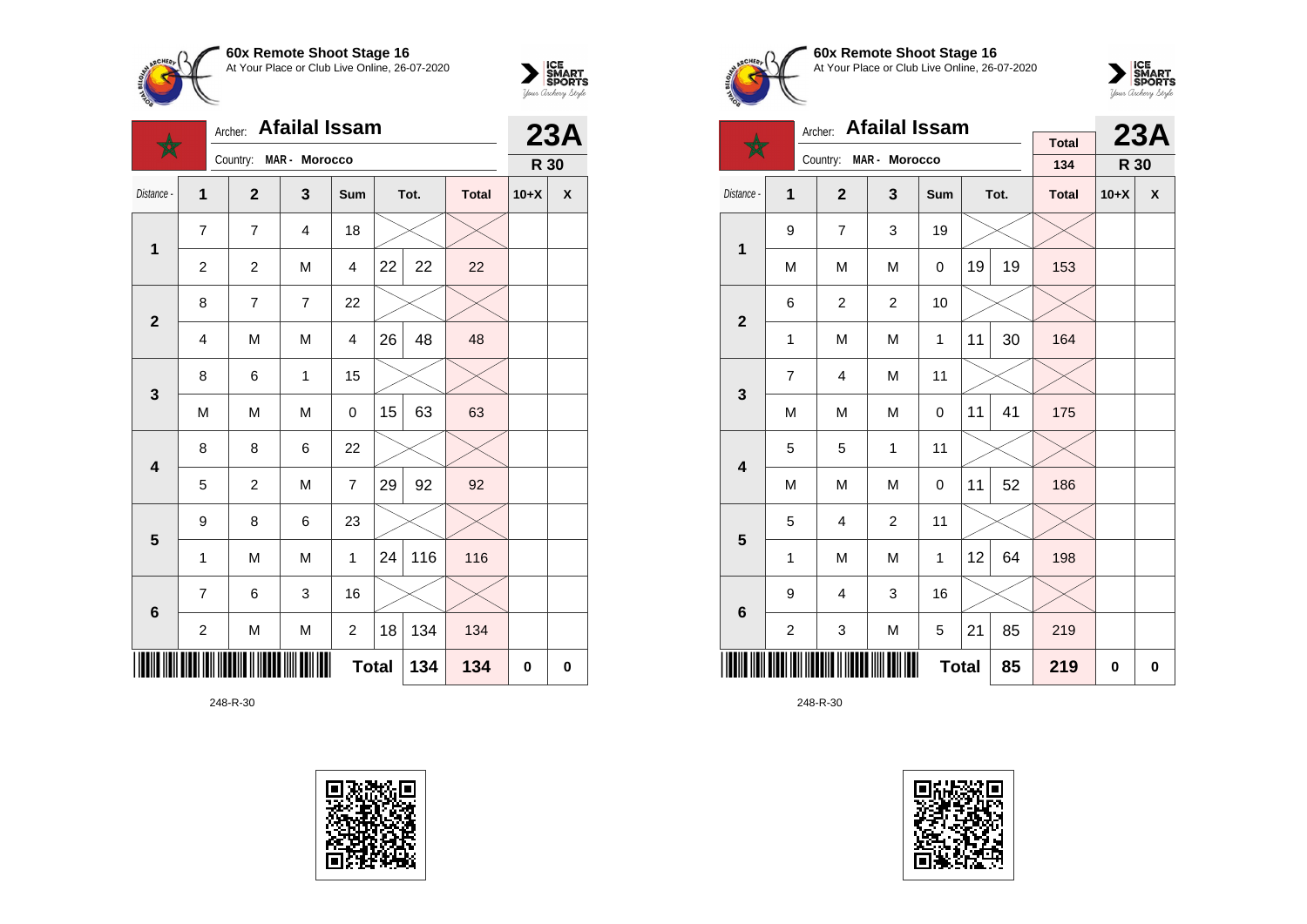



|                         |                | Archer:        | <b>Belyazid Hicham Mouncif</b> |            |              |      |              | 23B    |   |
|-------------------------|----------------|----------------|--------------------------------|------------|--------------|------|--------------|--------|---|
|                         |                | Country:       | MAR - Morocco                  |            |              |      |              | R 30   |   |
| Distance -              | $\overline{1}$ | $\overline{2}$ | 3                              | <b>Sum</b> |              | Tot. | <b>Total</b> | $10+X$ | X |
| $\mathbf 1$             | 9              | 8              | 5                              | 22         |              |      |              |        |   |
|                         | 5              | 3              | 3                              | 11         | 33           | 33   | 33           |        |   |
| $\mathbf{2}$            | X              | 8              | $\overline{7}$                 | 25         |              |      |              | 1      | 1 |
|                         | 7              | $\overline{7}$ | $\overline{7}$                 | 21         | 46           | 79   | 79           |        |   |
| $\mathbf{3}$            | 8              | $\overline{7}$ | $\overline{7}$                 | 22         |              |      |              |        |   |
|                         | $\overline{7}$ | 6              | $\overline{\mathbf{4}}$        | 17         | 39           | 118  | 118          |        |   |
| $\overline{\mathbf{4}}$ | 8              | $\overline{7}$ | 6                              | 21         |              |      |              |        |   |
|                         | 5              | 5              | 1                              | 11         | 32           | 150  | 150          |        |   |
| 5                       | 9              | $\overline{7}$ | 5                              | 21         |              |      |              |        |   |
|                         | 5              | $\overline{4}$ | 1                              | 10         | 31           | 181  | 181          |        |   |
| $6\phantom{1}$          | 8              | $\overline{7}$ | $\overline{7}$                 | 22         |              |      |              |        |   |
|                         | $\overline{7}$ | 6              | 5                              | 18         | 40           | 221  | 221          |        |   |
|                         |                |                |                                |            | <b>Total</b> | 221  | 221          | 1      | 1 |





**60x Remote Shoot Stage 16** At Your Place or Club Live Online, 26-07-2020



|                         |    | Archer:        | <b>Belyazid Hicham Mouncif</b> | <b>Total</b>   | 23B |      |              |        |                           |
|-------------------------|----|----------------|--------------------------------|----------------|-----|------|--------------|--------|---------------------------|
|                         |    | Country:       | MAR - Morocco                  |                |     |      | 221          | R 30   |                           |
| Distance -              | 1  | $\overline{2}$ | 3                              | <b>Sum</b>     |     | Tot. | <b>Total</b> | $10+X$ | $\boldsymbol{\mathsf{x}}$ |
| $\mathbf 1$             | 8  | $\overline{7}$ | $\overline{7}$                 | 22             |     |      |              |        |                           |
|                         | 6  | 3              | $\overline{2}$                 | 11             | 33  | 33   | 254          |        |                           |
| $\overline{2}$          | 6  | 4              | 4                              | 14             |     |      |              |        |                           |
|                         | M  | M              | M                              | 0              | 14  | 47   | 268          |        |                           |
| 3                       | 9  | 8              | $\overline{7}$                 | 24             |     |      |              |        |                           |
|                         | 5  | 4              | 1                              | 10             | 34  | 81   | 302          |        |                           |
| $\overline{\mathbf{4}}$ | 8  | 6              | 5                              | 19             |     |      |              |        |                           |
|                         | 4  | $\overline{c}$ | $\overline{c}$                 | 8              | 27  | 108  | 329          |        |                           |
| 5                       | 3  | $\overline{c}$ | $\overline{c}$                 | $\overline{7}$ |     |      |              |        |                           |
|                         | 1  | $\overline{2}$ | M                              | 3              | 10  | 118  | 339          |        |                           |
| $6\phantom{1}6$         | 10 | 6              | 5                              | 21             |     |      |              | 1      |                           |
|                         | 4  | 3              | 3                              | 10             | 31  | 149  | 370          |        |                           |
|                         |    |                |                                | <b>Total</b>   |     | 149  | 370          | 1      | 0                         |

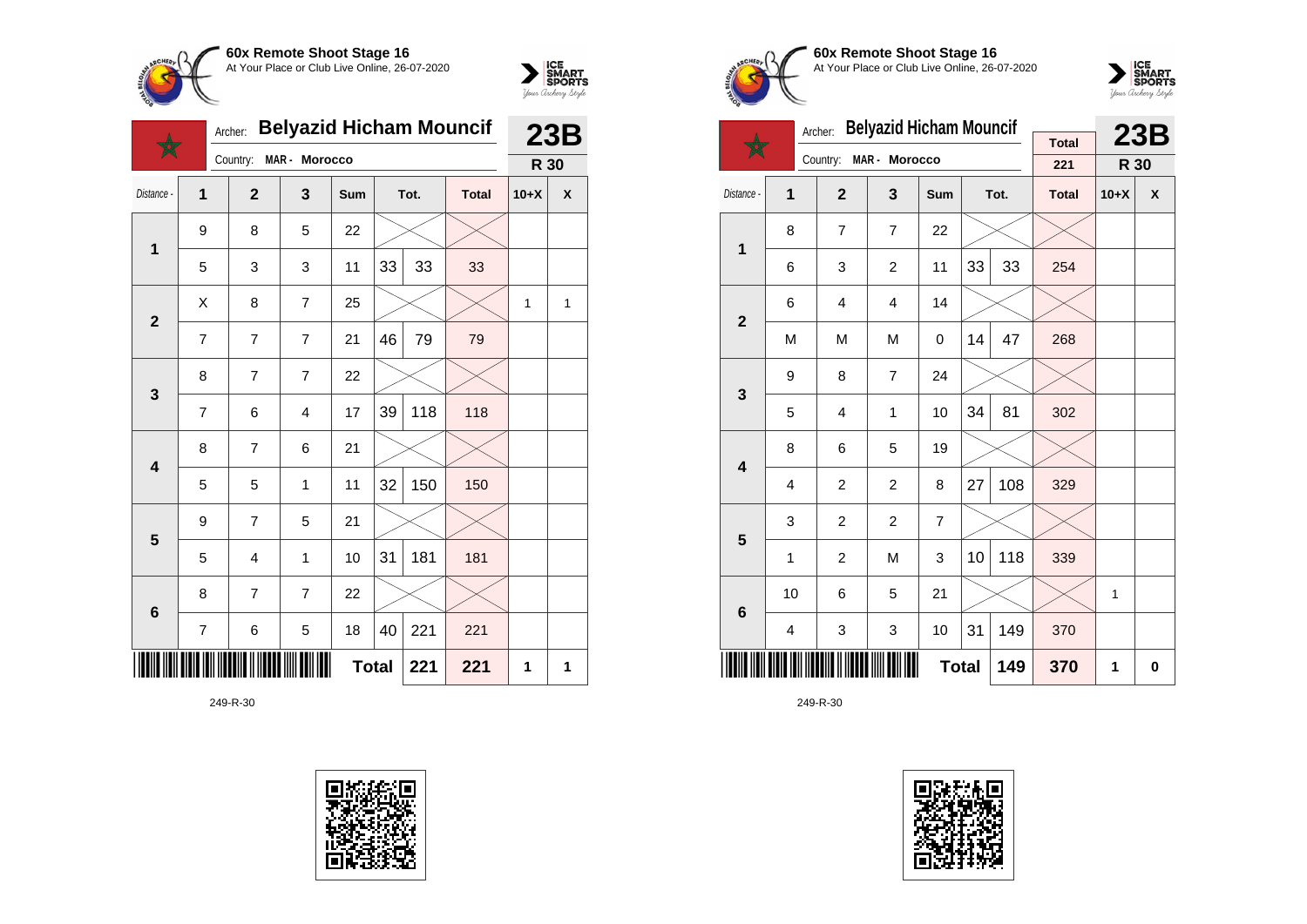



|                         | <b>Belyazid Aymane</b><br>Archer: |                |                |                |    |      |              | <b>23C</b> |   |  |
|-------------------------|-----------------------------------|----------------|----------------|----------------|----|------|--------------|------------|---|--|
|                         |                                   | Country:       | MAR - Morocco  |                |    |      |              | R 30       |   |  |
| Distance -              | $\overline{1}$                    | $\overline{2}$ | 3              | Sum            |    | Tot. | <b>Total</b> | $10+X$     | X |  |
| $\mathbf 1$             | $\overline{2}$                    | $\overline{2}$ | $\overline{2}$ | 6              |    |      |              |            |   |  |
|                         | M                                 | M              | M              | 0              | 6  | 6    | $\,$ 6 $\,$  |            |   |  |
| $\overline{2}$          | $\overline{7}$                    | $\overline{7}$ | 6              | 20             |    |      |              |            |   |  |
|                         | $\overline{4}$                    | 3              | M              | $\overline{7}$ | 27 | 33   | 33           |            |   |  |
| 3                       | 8                                 | 5              | $\overline{4}$ | 17             |    |      |              |            |   |  |
|                         | 3                                 | M              | M              | 3              | 20 | 53   | 53           |            |   |  |
| $\overline{\mathbf{4}}$ | 7                                 | $\overline{7}$ | 5              | 19             |    |      |              |            |   |  |
|                         | M                                 | M              | M              | 0              | 19 | 72   | 72           |            |   |  |
| 5                       | 5                                 | 3              | $\overline{2}$ | 10             |    |      |              |            |   |  |
|                         | M                                 | M              | M              | 0              | 10 | 82   | 82           |            |   |  |
| $6\phantom{1}6$         | 9                                 | 9              | $\overline{7}$ | 25             |    |      |              |            |   |  |
|                         | 3                                 | 6              | M              | 9              | 34 | 116  | 116          |            |   |  |
|                         |                                   |                |                | <b>Total</b>   |    | 116  | 116          | 0          | 0 |  |





**60x Remote Shoot Stage 16** At Your Place or Club Live Online, 26-07-2020



|                         | <b>Belyazid Aymane</b><br>Archer: |                |                |                |    |      | <b>Total</b> |        | <b>23C</b> |
|-------------------------|-----------------------------------|----------------|----------------|----------------|----|------|--------------|--------|------------|
|                         |                                   | Country:       | MAR - Morocco  |                |    |      | 116          | R 30   |            |
| Distance -              | 1                                 | $\overline{2}$ | 3              | Sum            |    | Tot. | <b>Total</b> | $10+X$ | X          |
| 1                       | 8                                 | $\overline{7}$ | 5              | 20             |    |      |              |        |            |
|                         | 5                                 | M              | M              | 5              | 25 | 25   | 141          |        |            |
| $\overline{\mathbf{2}}$ | 3                                 | 3              | 1              | $\overline{7}$ |    |      |              |        |            |
|                         | 1                                 | M              | M              | 1              | 8  | 33   | 149          |        |            |
| 3                       | 5                                 | 4              | M              | 9              |    |      |              |        |            |
|                         | M                                 | M              | M              | $\mathbf 0$    | 9  | 42   | 158          |        |            |
| $\overline{\mathbf{4}}$ | 3                                 | $\overline{c}$ | M              | 5              |    |      |              |        |            |
|                         | M                                 | M              | M              | $\mathbf 0$    | 5  | 47   | 163          |        |            |
| 5                       | 7                                 | 5              | $\overline{4}$ | 16             |    |      |              |        |            |
|                         | 1                                 | M              | M              | 1              | 17 | 64   | 180          |        |            |
| $\bf 6$                 | $\overline{4}$                    | M              | M              | 4              |    |      |              |        |            |
|                         | M<br>M<br>M                       |                |                |                | 4  | 68   | 184          |        |            |
|                         |                                   |                |                | <b>Total</b>   |    | 68   | 184          | 0      | 0          |

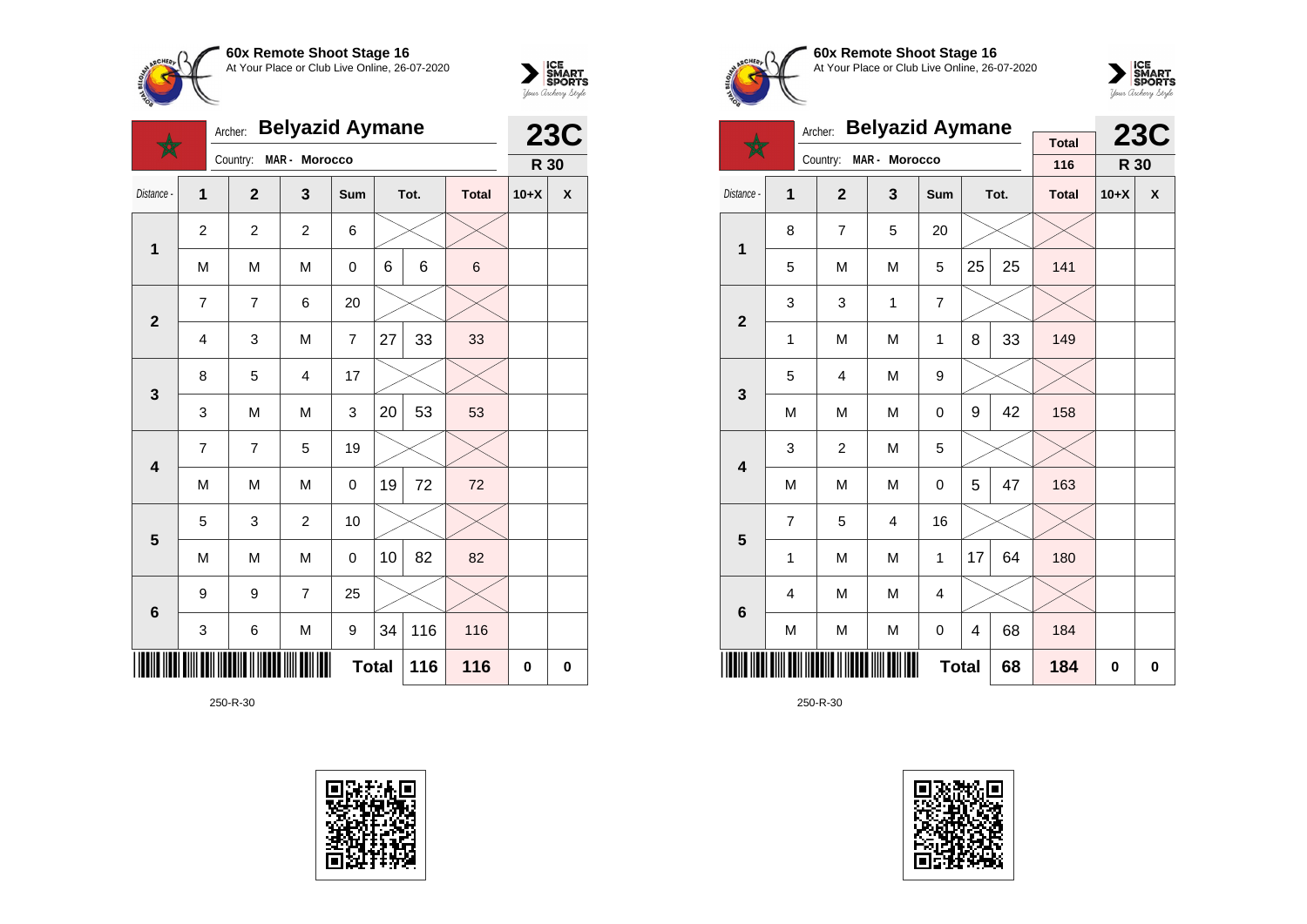



|                | Archer: |                | <b>24A</b>           |              |    |      |              |                 |   |
|----------------|---------|----------------|----------------------|--------------|----|------|--------------|-----------------|---|
|                |         | Country:       | <b>BEL</b> - Belgium |              |    |      |              | C <sub>50</sub> |   |
| Distance -     | 1       | $\overline{2}$ | 3                    | <b>Sum</b>   |    | Tot. | <b>Total</b> | $10+X$          | X |
| 1              | 10      | 10             | 10                   | 30           |    |      |              | 3               |   |
|                | 9       | 9              | 8                    | 26           | 56 | 56   | 56           |                 |   |
| $\overline{2}$ | 10      | 10             | 10                   | 30           |    |      |              | 3               |   |
|                | 9       | 9              | 9                    | 27           | 57 | 113  | 113          |                 |   |
| 3              | 9       | 9              | 9                    | 27           |    |      |              |                 |   |
|                | 8       | 8              | 8                    | 24           | 51 | 164  | 164          |                 |   |
| 4              | 10      | 10             | 9                    | 29           |    |      |              | $\overline{2}$  |   |
|                | 9       | 9              | 8                    | 26           | 55 | 219  | 219          |                 |   |
| 5              | X       | 10             | 10                   | 30           |    |      |              | 3               | 1 |
|                | 9       | 9              | 9                    | 27           | 57 | 276  | 276          |                 |   |
| 6              | 10      | 10             | 9                    | 29           |    |      |              | $\overline{2}$  |   |
|                | 9       | 9              | 7                    | 25           | 54 | 330  | 330          |                 |   |
|                |         |                |                      | <b>Total</b> |    | 330  | 330          | 13              | 1 |

251-C-50





**60x Remote Shoot Stage 16** At Your Place or Club Live Online, 26-07-2020



|                         |                     | <b>Mebis Stijn</b><br>Archer: |                |            |    | <b>24A</b> |                     |                 |              |
|-------------------------|---------------------|-------------------------------|----------------|------------|----|------------|---------------------|-----------------|--------------|
|                         |                     | Country:                      | BEL - Belgium  |            |    |            | <b>Total</b><br>330 | C <sub>50</sub> |              |
| Distance -              | 1                   | $\overline{2}$                | 3              | <b>Sum</b> |    | Tot.       | <b>Total</b>        | $10+X$          | X            |
| 1                       | 10                  | 9                             | 9              | 28         |    |            |                     | 1               |              |
|                         | 9                   | 9                             | 8              | 26         | 54 | 54         | 384                 |                 |              |
| $\overline{2}$          | X                   | 10                            | 10             | 30         |    |            |                     | 3               | 1            |
|                         | 9                   | 9                             | 8              | 26         | 56 | 110        | 440                 |                 |              |
| 3                       | 10                  | 9                             | 9              | 28         |    |            |                     | 1               |              |
|                         | 9                   | 8                             | 8              | 25         | 53 | 163        | 493                 |                 |              |
| $\overline{\mathbf{4}}$ | 10                  | 9                             | 9              | 28         |    |            |                     | 1               |              |
|                         | 9                   | 9                             | 8              | 26         | 54 | 217        | 547                 |                 |              |
| 5                       | 10                  | 10                            | 9              | 29         |    |            |                     | 2               |              |
|                         | 9                   | 9                             | 8              | 26         | 55 | 272        | 602                 |                 |              |
| 6                       | X                   | 10                            | 9              | 29         |    |            |                     | $\overline{2}$  | 1            |
|                         | 9                   | 8                             | $\overline{7}$ | 24         | 53 | 325        | 655                 |                 |              |
|                         | <b>Total</b><br>325 |                               |                |            |    |            |                     | 10              | $\mathbf{2}$ |

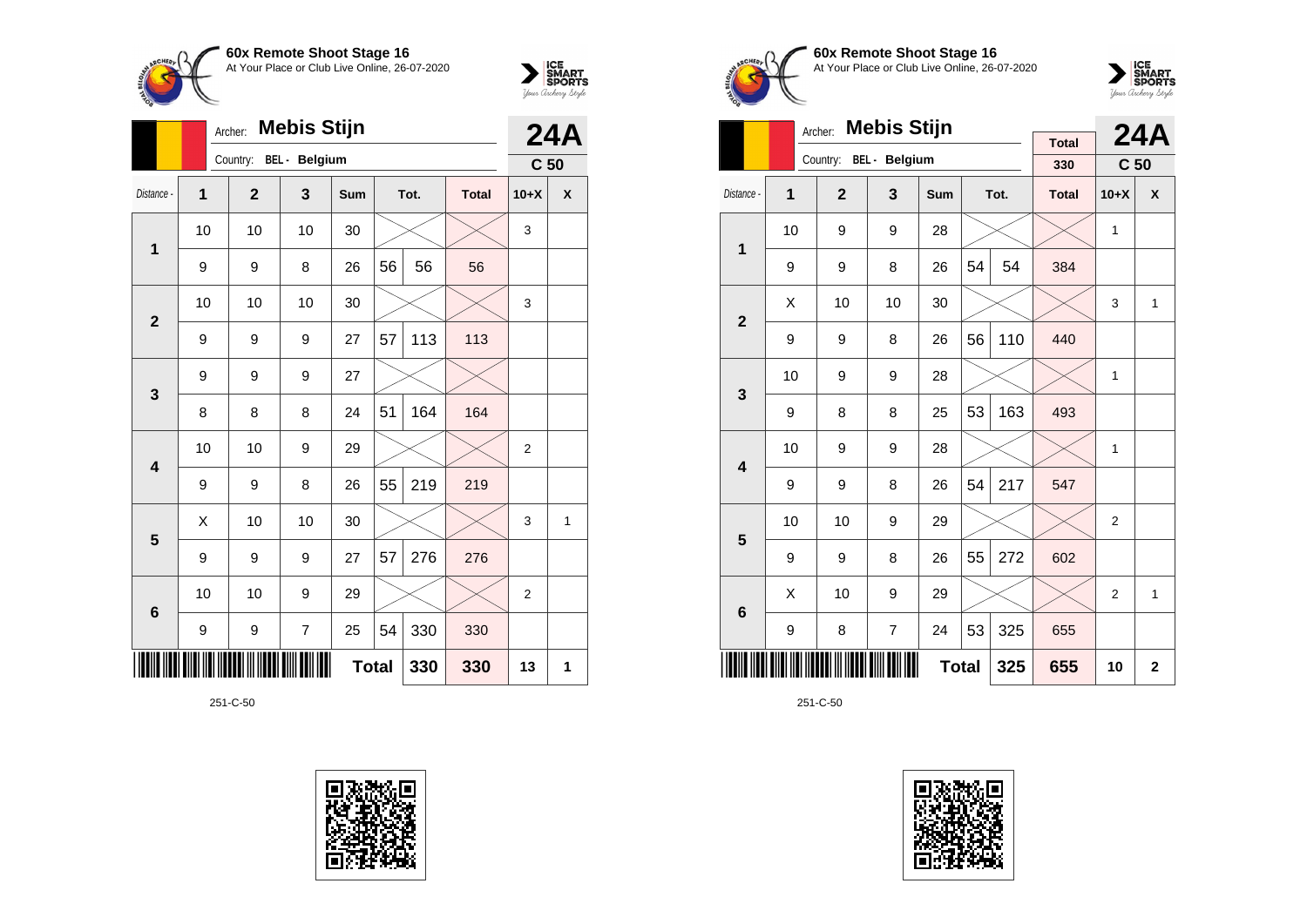



|                 |              | <b>Schroeders Ronald</b><br>Archer: |                        |     | <b>24B</b>   |      |              |                 |                |
|-----------------|--------------|-------------------------------------|------------------------|-----|--------------|------|--------------|-----------------|----------------|
|                 |              |                                     | Country: BEL - Belgium |     |              |      |              | C <sub>30</sub> |                |
| Distance -      | $\mathbf{1}$ | $\mathbf{2}$                        | 3                      | Sum |              | Tot. | <b>Total</b> | $10+X$          | X              |
| $\mathbf 1$     | Χ            | 10                                  | 9                      | 29  |              |      |              | $\overline{2}$  | 1              |
|                 | 9            | 8                                   | 8                      | 25  | 54           | 54   | 54           |                 |                |
| $\overline{2}$  | 10           | 10                                  | 9                      | 29  |              |      |              | $\overline{2}$  |                |
|                 | 9            | 8                                   | 8                      | 25  | 54           | 108  | 108          |                 |                |
| 3               | X            | X                                   | 10                     | 30  |              |      |              | 3               | $\overline{2}$ |
|                 | 9            | 9                                   | 9                      | 27  | 57           | 165  | 165          |                 |                |
| 4               | 10           | 10                                  | 9                      | 29  |              |      |              | $\overline{c}$  |                |
|                 | 9            | 9                                   | 9                      | 27  | 56           | 221  | 221          |                 |                |
| 5               | 9            | 9                                   | 9                      | 27  |              |      |              |                 |                |
|                 | 8            | 8                                   | $\overline{7}$         | 23  | 50           | 271  | 271          |                 |                |
| $6\phantom{1}6$ | X            | X                                   | 9                      | 29  |              |      |              | $\overline{2}$  | $\overline{2}$ |
|                 | 9            | 8                                   | 5                      | 22  | 51           | 322  | 322          |                 |                |
|                 |              |                                     |                        |     | <b>Total</b> | 322  | 322          | 11              | 5              |





**60x Remote Shoot Stage 16** At Your Place or Club Live Online, 26-07-2020



|                         |    | Archer:        | <b>Schroeders Ronald</b> |              |    | <b>24B</b> |                     |                 |   |
|-------------------------|----|----------------|--------------------------|--------------|----|------------|---------------------|-----------------|---|
|                         |    | Country:       | <b>BEL</b> - Belgium     |              |    |            | <b>Total</b><br>322 | C <sub>30</sub> |   |
| Distance -              | 1  | $\overline{2}$ | 3                        | <b>Sum</b>   |    | Tot.       | <b>Total</b>        | $10+X$          | X |
| 1                       | 10 | 10             | 10                       | 30           |    |            |                     | 3               |   |
|                         | 9  | 9              | 9                        | 27           | 57 | 57         | 379                 |                 |   |
| $\overline{2}$          | 10 | 10             | 9                        | 29           |    |            |                     | $\overline{2}$  |   |
|                         | 9  | 8              | $\overline{7}$           | 24           | 53 | 110        | 432                 |                 |   |
| 3                       | 10 | 9              | 9                        | 28           |    |            |                     | 1               |   |
|                         | 9  | 9              | 9                        | 27           | 55 | 165        | 487                 |                 |   |
| $\overline{\mathbf{4}}$ | 10 | 9              | 9                        | 28           |    |            |                     | 1               |   |
|                         | 9  | 9              | 8                        | 26           | 54 | 219        | 541                 |                 |   |
| 5                       | 10 | 9              | 9                        | 28           |    |            |                     | 1               |   |
|                         | 9  | 9              | $\overline{7}$           | 25           | 53 | 272        | 594                 |                 |   |
| 6                       | Χ  | 10             | 9                        | 29           |    |            |                     | $\overline{2}$  | 1 |
|                         | 9  | 8              | $\overline{7}$           | 24           | 53 | 325        | 647                 |                 |   |
|                         |    |                |                          | <b>Total</b> |    | 325        | 647                 | 10              | 1 |

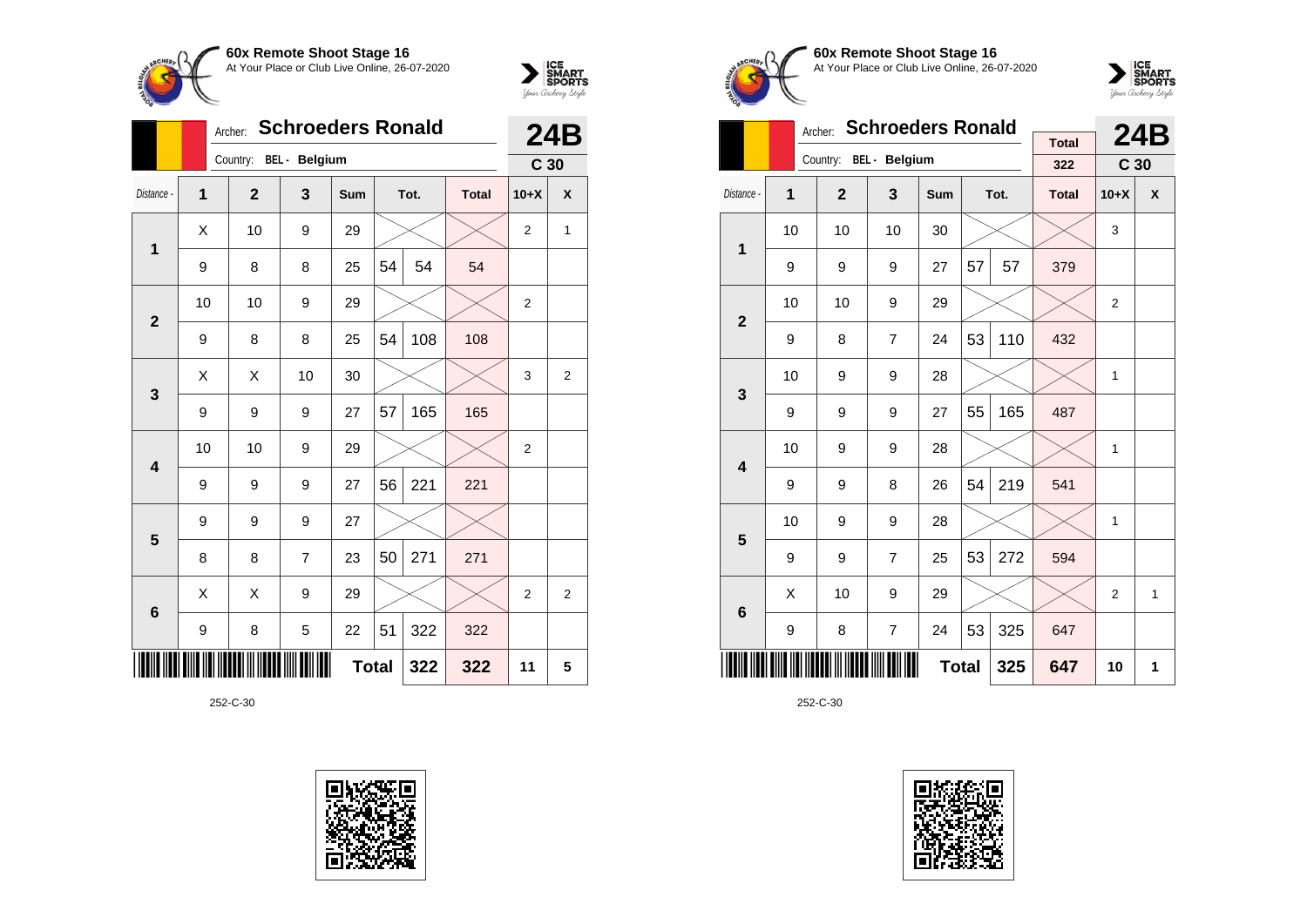



|                         |                         | El Barkouki Yassine<br>Archer: |               | <b>1A</b>    |      |              |        |                    |
|-------------------------|-------------------------|--------------------------------|---------------|--------------|------|--------------|--------|--------------------|
|                         |                         | Country:                       | MAR - Morocco |              |      |              | R 30   |                    |
| Distance -              | $\overline{\mathbf{1}}$ | $\mathbf{2}$                   | 3             | Sum          | Tot. | <b>Total</b> | $10+X$ | $\pmb{\mathsf{X}}$ |
|                         |                         |                                |               |              |      |              |        |                    |
| $\mathbf 1$             |                         |                                |               |              |      |              |        |                    |
|                         |                         |                                |               |              |      |              |        |                    |
| $\overline{\mathbf{2}}$ |                         |                                |               |              |      |              |        |                    |
|                         |                         |                                |               |              |      |              |        |                    |
| 3                       |                         |                                |               |              |      |              |        |                    |
|                         |                         |                                |               |              |      |              |        |                    |
| $\overline{\mathbf{4}}$ |                         |                                |               |              |      |              |        |                    |
|                         |                         |                                |               |              |      |              |        |                    |
| $5\phantom{1}$          |                         |                                |               |              |      |              |        |                    |
|                         |                         |                                |               |              |      |              |        |                    |
| $\bf 6$                 |                         |                                |               |              |      |              |        |                    |
|                         |                         |                                |               | <b>Total</b> |      |              |        |                    |











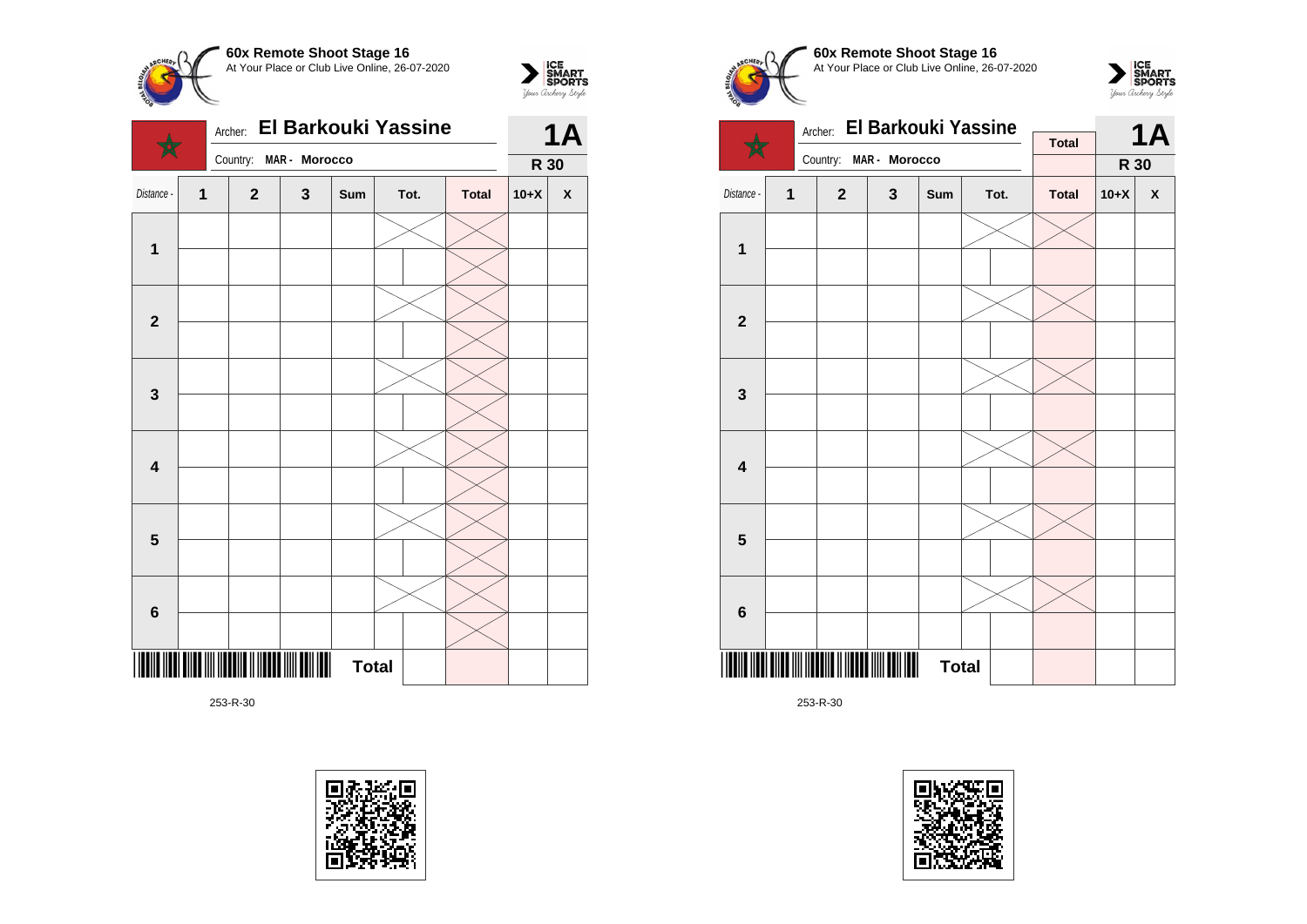



|                |                | <b>Cunningham Rogan</b><br>Archer: |                |     | 2A           |      |              |                 |                    |
|----------------|----------------|------------------------------------|----------------|-----|--------------|------|--------------|-----------------|--------------------|
|                |                | Country:                           | IRL - Ireland  |     |              |      |              | C <sub>50</sub> |                    |
| Distance -     | $\overline{1}$ | $\overline{2}$                     | 3              | Sum |              | Tot. | <b>Total</b> | $10+X$          | $\pmb{\mathsf{X}}$ |
| 1              | X              | 10                                 | 10             | 30  |              |      |              | 3               | $\mathbf{1}$       |
|                | 10             | 8                                  | $\overline{7}$ | 25  | 55           | 55   | 55           | 1               |                    |
| $\overline{2}$ | 10             | 10                                 | 9              | 29  |              |      |              | $\overline{2}$  |                    |
|                | 9              | 8                                  | 8              | 25  | 54           | 109  | 109          |                 |                    |
| 3              | X              | 10                                 | 9              | 29  |              |      |              | $\overline{2}$  | 1                  |
|                | 9              | 9                                  | 9              | 27  | 56           | 165  | 165          |                 |                    |
| 4              | 10             | 10                                 | 10             | 30  |              |      |              | 3               |                    |
|                | 9              | 9                                  | 6              | 24  | 54           | 219  | 219          |                 |                    |
| 5              | 10             | 10                                 | 10             | 30  |              |      |              | 3               |                    |
|                | 9              | 8                                  | 8              | 25  | 55           | 274  | 274          |                 |                    |
| 6              | X              | 10                                 | 10             | 30  |              |      |              | 3               | 1                  |
|                | 9              | 9                                  | 8              | 26  | 56           | 330  | 330          |                 |                    |
|                |                |                                    |                |     | <b>Total</b> | 330  | 330          | 17              | 3                  |









|                         |                | Archer:        | <b>Cunningham Rogan</b> |            |    | 2A   |                     |                 |                |
|-------------------------|----------------|----------------|-------------------------|------------|----|------|---------------------|-----------------|----------------|
|                         |                | Country:       | IRL - Ireland           |            |    |      | <b>Total</b><br>330 | C <sub>50</sub> |                |
| Distance -              | $\overline{1}$ | $\overline{2}$ | 3                       | <b>Sum</b> |    | Tot. | <b>Total</b>        | $10+X$          | X              |
| 1                       | X              | X              | 10                      | 30         |    |      |                     | 3               | $\overline{2}$ |
|                         | 9              | 9              | 8                       | 26         | 56 | 56   | 386                 |                 |                |
| $\overline{2}$          | Χ              | Χ              | Χ                       | 30         |    |      |                     | 3               | 3              |
|                         | Χ              | 10             | 9                       | 29         | 59 | 115  | 445                 | $\overline{2}$  | $\mathbf{1}$   |
|                         | 10             | 10             | 9                       | 29         |    |      |                     | $\overline{2}$  |                |
| 3                       | 9              | 9              | 9                       | 27         | 56 | 171  | 501                 |                 |                |
|                         | Χ              | 10             | 10                      | 30         |    |      |                     | 3               | 1              |
| $\overline{\mathbf{4}}$ | 10             | 9              | 9                       | 28         | 58 | 229  | 559                 | 1               |                |
| 5                       | X              | 10             | 9                       | 29         |    |      |                     | $\overline{2}$  | 1              |
|                         | 9              | 9              | 8                       | 26         | 55 | 284  | 614                 |                 |                |
| 6                       | Χ              | 10             | 10                      | 30         |    |      |                     | 3               | 1              |
|                         | 9              | 9              | 9                       | 27         | 57 | 341  | 671                 |                 |                |
|                         |                |                | 341                     | 671        | 19 | 9    |                     |                 |                |

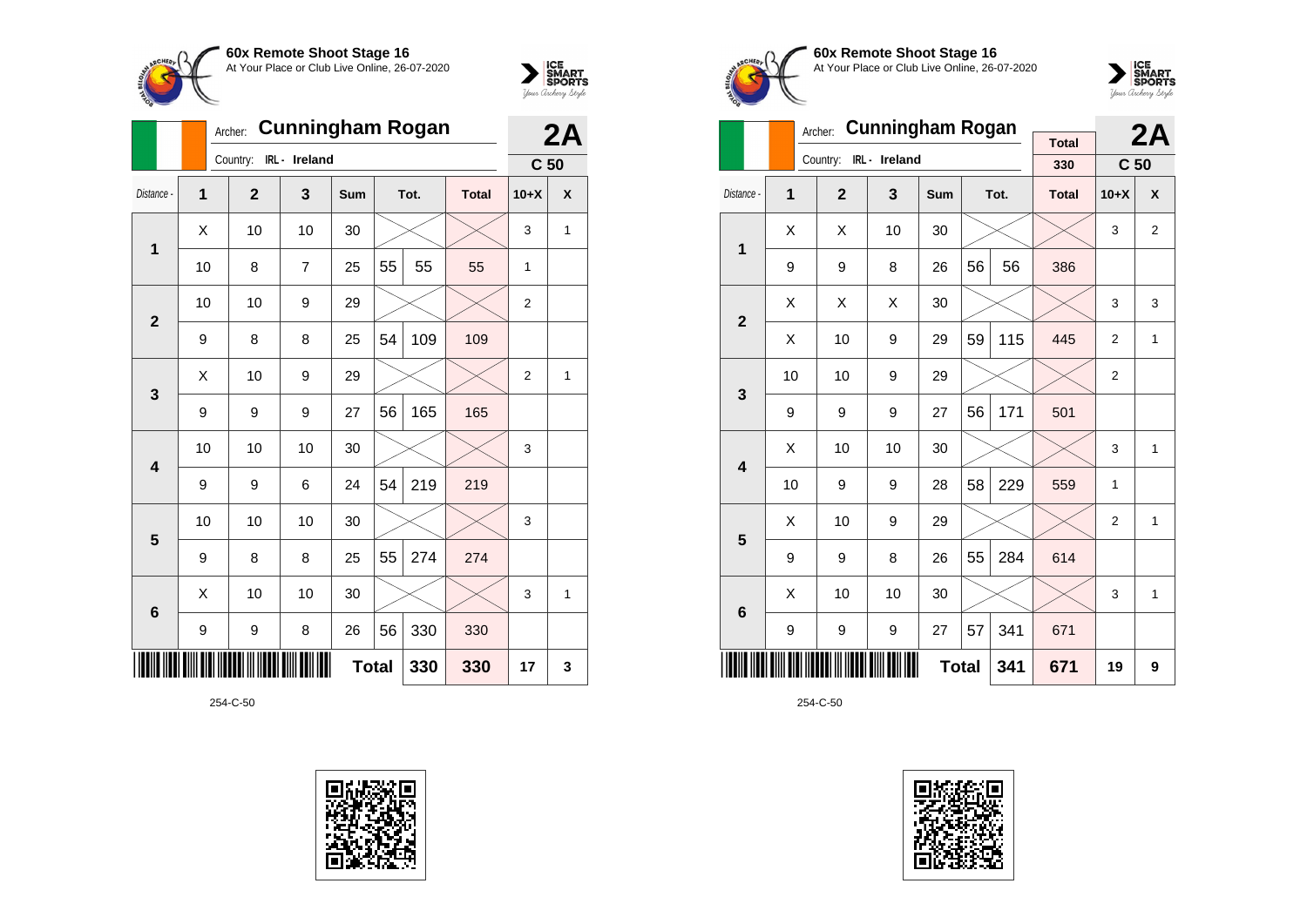



|                         | Archer: | <b>Sbai Moulay Youssef</b> | <b>3A</b>     |     |              |              |            |                    |
|-------------------------|---------|----------------------------|---------------|-----|--------------|--------------|------------|--------------------|
|                         |         | Country:                   | MAR - Morocco |     |              |              | <b>R70</b> |                    |
| Distance -              | 1       | $\mathbf{2}$               | 3             | Sum | Tot.         | <b>Total</b> | $10+X$     | $\pmb{\mathsf{X}}$ |
|                         |         |                            |               |     |              |              |            |                    |
| $\mathbf 1$             |         |                            |               |     |              |              |            |                    |
|                         |         |                            |               |     |              |              |            |                    |
| $\mathbf{2}$            |         |                            |               |     |              |              |            |                    |
|                         |         |                            |               |     |              |              |            |                    |
| 3                       |         |                            |               |     |              |              |            |                    |
|                         |         |                            |               |     |              |              |            |                    |
| $\overline{\mathbf{4}}$ |         |                            |               |     |              |              |            |                    |
|                         |         |                            |               |     |              |              |            |                    |
|                         |         |                            |               |     |              |              |            |                    |
| $\overline{\mathbf{5}}$ |         |                            |               |     |              |              |            |                    |
|                         |         |                            |               |     |              |              |            |                    |
| 6                       |         |                            |               |     |              |              |            |                    |
|                         |         |                            |               |     |              |              |            |                    |
|                         |         |                            |               |     | <b>Total</b> |              |            |                    |











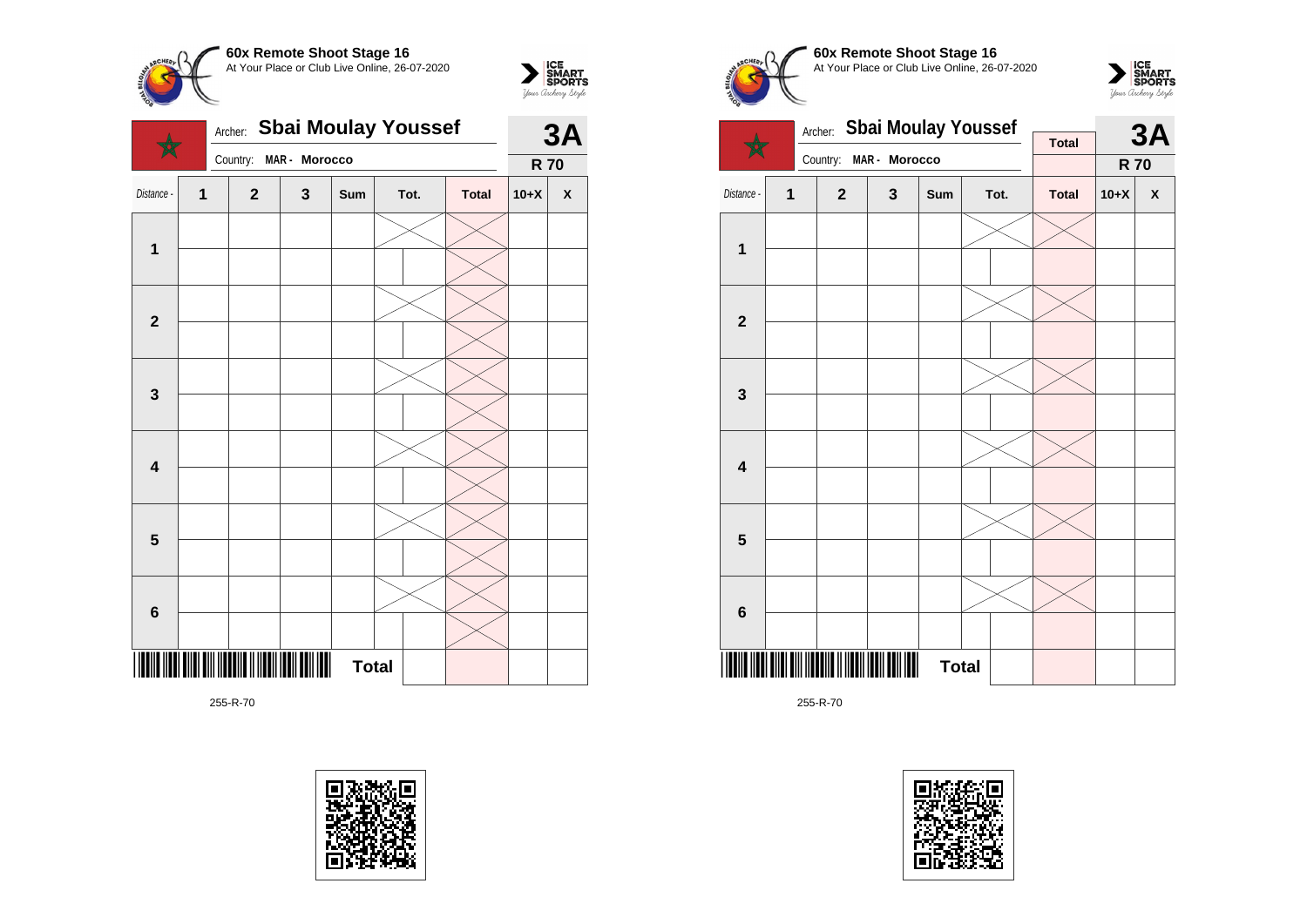



|                         | <b>Singh Robert</b><br>Archer: |                |                       |     |              |      |              |                |   |
|-------------------------|--------------------------------|----------------|-----------------------|-----|--------------|------|--------------|----------------|---|
|                         |                                |                | Country: GUY - Guyana |     |              |      |              | R 30           |   |
| Distance -              | 1                              | $\overline{2}$ | 3                     | Sum |              | Tot. | <b>Total</b> | $10+X$         | χ |
| $\mathbf 1$             | 9                              | 9              | 9                     | 27  |              |      |              |                |   |
|                         | 8                              | 8              | $\overline{7}$        | 23  | 50           | 50   | 50           |                |   |
| $\overline{2}$          | 9                              | 9              | 9                     | 27  |              |      |              |                |   |
|                         | 9                              | 8              | 8                     | 25  | 52           | 102  | 102          |                |   |
| 3                       | 10                             | 9              | 9                     | 28  |              |      |              | 1              |   |
|                         | 7                              | 6              | $\overline{4}$        | 17  | 45           | 147  | 147          |                |   |
| $\overline{\mathbf{4}}$ | 9                              | 8              | 8                     | 25  |              |      |              |                |   |
|                         | 8                              | $\overline{7}$ | 6                     | 21  | 46           | 193  | 193          |                |   |
| 5                       | X                              | 10             | 8                     | 28  |              |      |              | $\overline{2}$ | 1 |
|                         | 7                              | $\overline{7}$ | $\overline{7}$        | 21  | 49           | 242  | 242          |                |   |
| $6\phantom{1}6$         | 10                             | 9              | 8                     | 27  |              |      |              | 1              |   |
|                         | 8                              | 8              | 6                     | 22  | 49           | 291  | 291          |                |   |
|                         |                                |                |                       |     | <b>Total</b> | 291  | 291          | 4              | 1 |









|                         |    | <b>Singh Robert</b><br>Archer: |                |              |    | 4Α   |                     |                |   |
|-------------------------|----|--------------------------------|----------------|--------------|----|------|---------------------|----------------|---|
|                         |    | Country:                       | GUY - Guyana   |              |    |      | <b>Total</b><br>291 | <b>R</b> 30    |   |
| Distance -              | 1  | $\overline{2}$                 | 3              | <b>Sum</b>   |    | Tot. | <b>Total</b>        | $10+X$         | X |
| 1                       | 9  | 9                              | 8              | 26           |    |      |                     |                |   |
|                         | 8  | 8                              | $\overline{7}$ | 23           | 49 | 49   | 340                 |                |   |
| $\overline{2}$          | 10 | 9                              | $\overline{7}$ | 26           |    |      |                     | 1              |   |
|                         | 6  | 6                              | 4              | 16           | 42 | 91   | 382                 |                |   |
| 3                       | 10 | 9                              | 9              | 28           |    |      |                     | 1              |   |
|                         | 8  | $\overline{7}$                 | 6              | 21           | 49 | 140  | 431                 |                |   |
| $\overline{\mathbf{4}}$ | 10 | 9                              | 9              | 28           |    |      |                     | 1              |   |
|                         | 8  | 8                              | 8              | 24           | 52 | 192  | 483                 |                |   |
| 5                       | 10 | 9                              | 9              | 28           |    |      |                     | 1              |   |
|                         | 8  | 8                              | M              | 16           | 44 | 236  | 527                 |                |   |
| $6\phantom{1}6$         | 10 | 10                             | 8              | 28           |    |      |                     | $\overline{2}$ |   |
|                         | 8  | $\overline{7}$                 | $\overline{7}$ | 22           | 50 | 286  | 577                 |                |   |
|                         |    |                                |                | <b>Total</b> |    | 286  | 577                 | 6              | 0 |

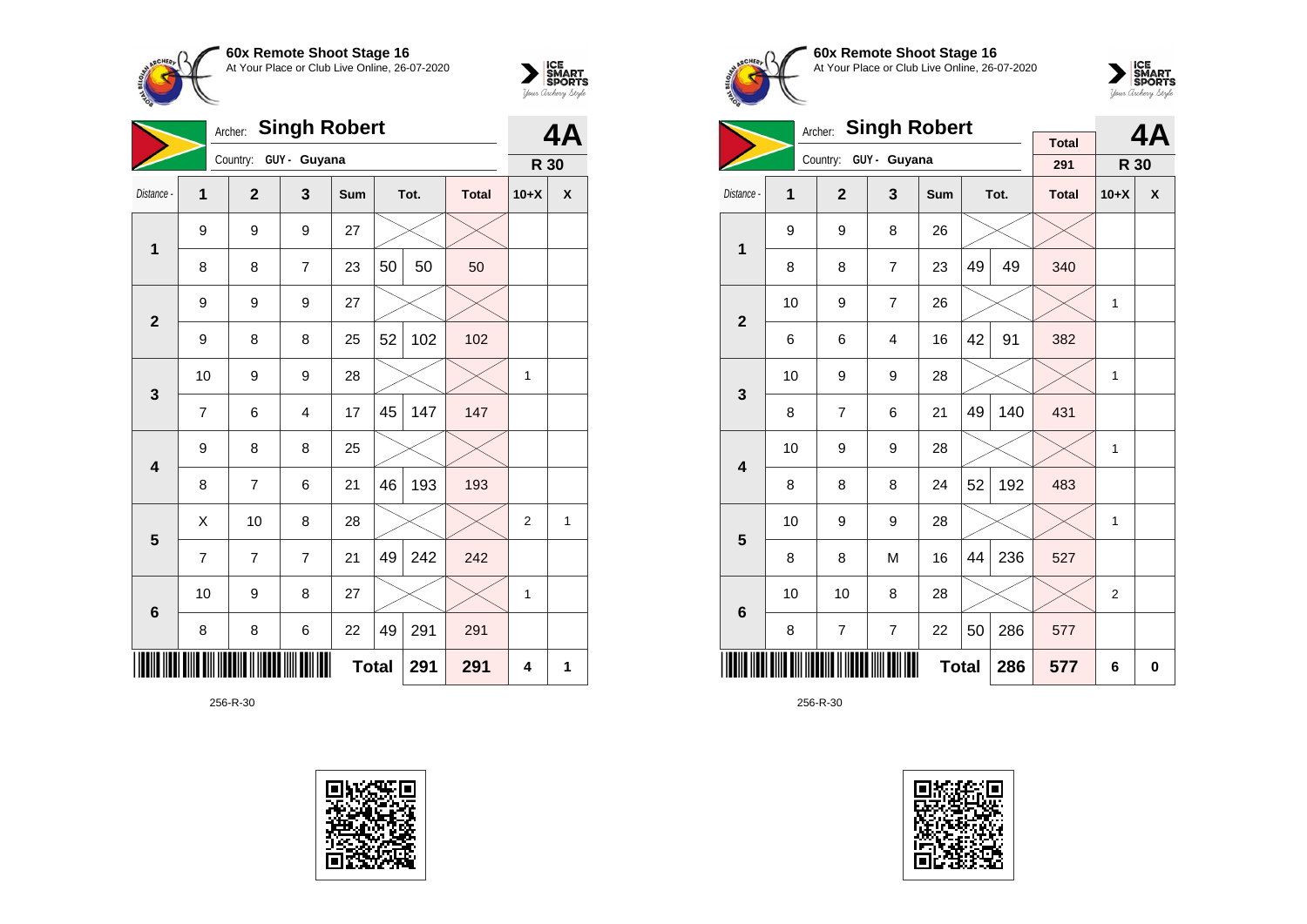







**60x Remote Shoot Stage 16** At Your Place or Club Live Online, 26-07-2020



![](_page_56_Figure_7.jpeg)

![](_page_56_Picture_9.jpeg)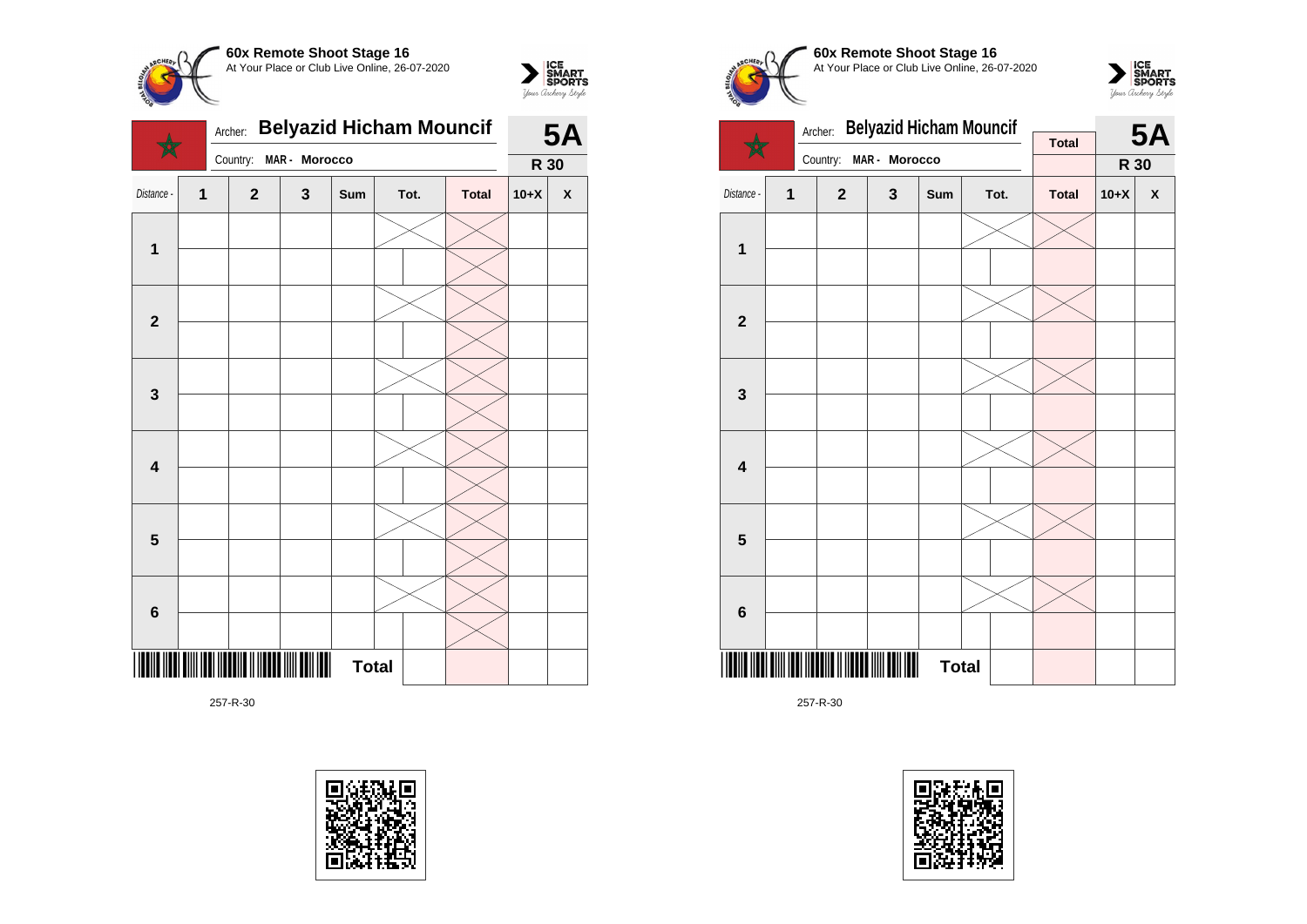![](_page_57_Picture_0.jpeg)

![](_page_57_Picture_1.jpeg)

|                |    | Archer:      | <b>Ramirez Rodriguez Diego</b> |     |              |      |              |              | 6Α |
|----------------|----|--------------|--------------------------------|-----|--------------|------|--------------|--------------|----|
|                |    | Country:     | MEX - Mexico                   |     |              |      |              | R 30         |    |
| Distance -     | 1  | $\mathbf{2}$ | 3                              | Sum |              | Tot. | <b>Total</b> | $10+X$       | X  |
| 1              | X  | 10           | 10                             | 30  |              |      |              | 3            | 1  |
|                | 10 | 9            | 9                              | 28  | 58           | 58   | 58           | 1            |    |
| $\mathbf{2}$   | Χ  | 10           | 10                             | 30  |              |      |              | 3            | 1  |
|                | 10 | 9            | 9                              | 28  | 58           | 116  | 116          | 1            |    |
| 3              | X  | 10           | 10                             | 30  |              |      |              | 3            | 1  |
|                | 9  | 9            | 9                              | 27  | 57           | 173  | 173          |              |    |
| 4              | X  | 10           | 10                             | 30  |              |      |              | 3            | 1  |
|                | 9  | 9            | 9                              | 27  | 57           | 230  | 230          |              |    |
| 5              | X  | 10           | 10                             | 30  |              |      |              | 3            | 1  |
|                | 10 | 9            | 9                              | 28  | 58           | 288  | 288          | $\mathbf{1}$ |    |
| $6\phantom{1}$ | X  | 10           | 10                             | 30  |              |      |              | 3            | 1  |
|                | 10 | 9            | 9                              | 28  | 58           | 346  | 346          | 1            |    |
|                |    |              |                                |     | <b>Total</b> | 346  | 346          | 22           | 6  |

![](_page_57_Picture_4.jpeg)

![](_page_57_Picture_5.jpeg)

**60x Remote Shoot Stage 16** At Your Place or Club Live Online, 26-07-2020

![](_page_57_Picture_7.jpeg)

|                         |    | Archer:          | Ramirez Rodriguez Diego | <b>Total</b> |    | 6A   |              |                |                           |
|-------------------------|----|------------------|-------------------------|--------------|----|------|--------------|----------------|---------------------------|
|                         |    | Country:<br>MEX- | <b>Mexico</b>           |              |    |      | 346          | R 30           |                           |
| Distance -              | 1  | $\overline{2}$   | 3                       | <b>Sum</b>   |    | Tot. | <b>Total</b> | $10+X$         | $\boldsymbol{\mathsf{x}}$ |
| 1                       | X  | 10               | 10                      | 30           |    |      |              | 3              | 1                         |
|                         | 10 | 9                | 9                       | 28           | 58 | 58   | 404          | 1              |                           |
| $\overline{2}$          | 10 | 10               | 10                      | 30           |    |      |              | 3              |                           |
|                         | 9  | 9                | 9                       | 27           | 57 | 115  | 461          |                |                           |
| 3                       | 10 | 10               | 10                      | 30           |    |      |              | 3              |                           |
|                         | 9  | 9                | 9                       | 27           | 57 | 172  | 518          |                |                           |
| $\overline{\mathbf{4}}$ | 10 | 10               | 10                      | 30           |    |      |              | 3              |                           |
|                         | 10 | 9                | 9                       | 28           | 58 | 230  | 576          | 1              |                           |
| 5                       | 10 | 10               | 9                       | 29           |    |      |              | $\overline{2}$ |                           |
|                         | 9  | 9                | 9                       | 27           | 56 | 286  | 632          |                |                           |
| 6                       | Χ  | 10               | 10                      | 30           |    |      |              | 3              | 1                         |
|                         | 10 | 9                | 9                       | 28           | 58 | 344  | 690          | 1              |                           |
|                         |    |                  |                         | <b>Total</b> |    | 344  | 690          | 20             | $\mathbf{2}$              |

![](_page_57_Picture_10.jpeg)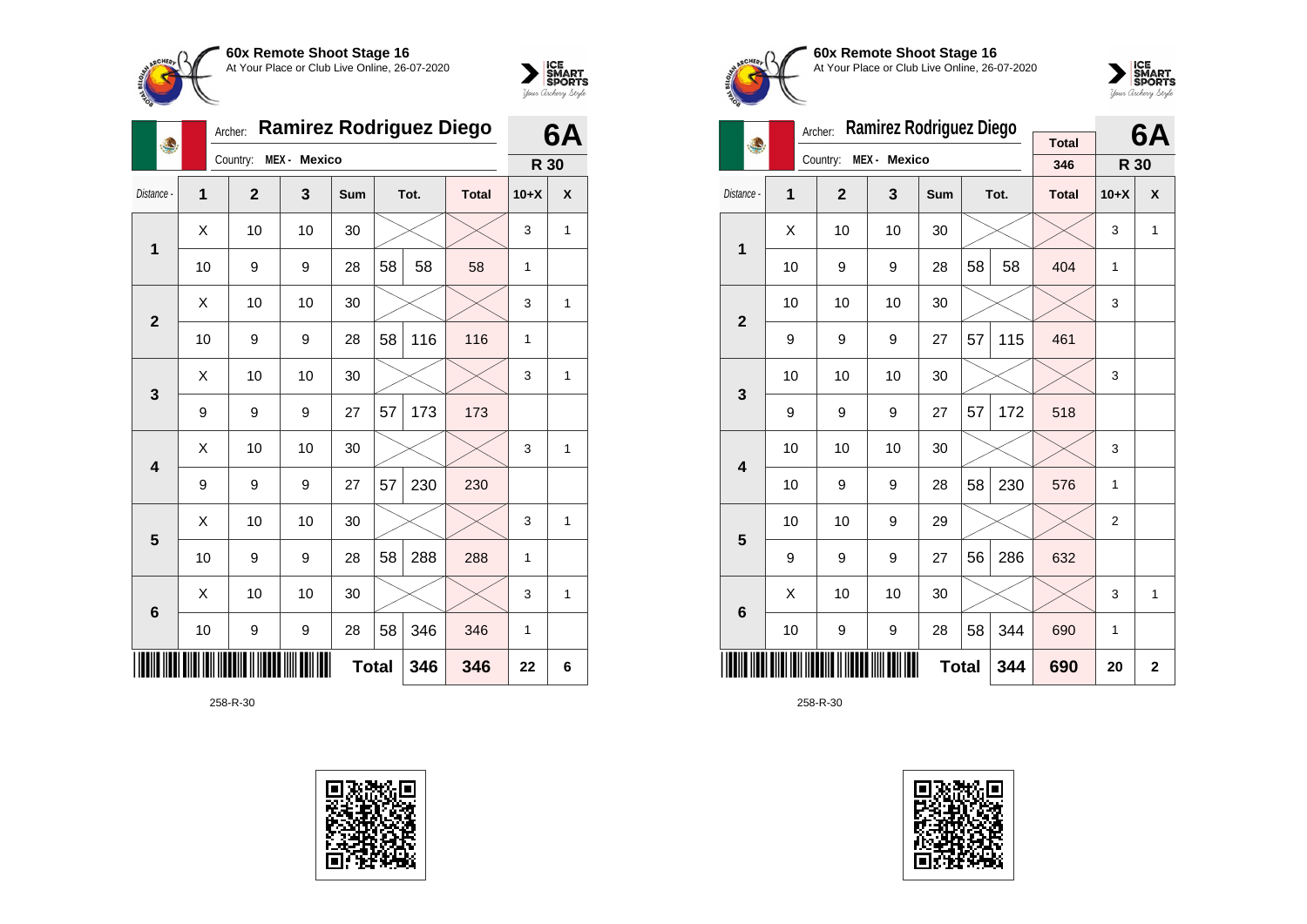![](_page_58_Picture_0.jpeg)

|                         |                  | Archer:        | <b>Campbell Chris</b> |              |    |      |              |                 | <b>7A</b>   |
|-------------------------|------------------|----------------|-----------------------|--------------|----|------|--------------|-----------------|-------------|
|                         |                  | Country:       | USA- USA              |              |    |      |              | C <sub>30</sub> |             |
| Distance -              | 1                | $\overline{2}$ | 3                     | Sum          |    | Tot. | <b>Total</b> | $10+X$          | X           |
| $\mathbf 1$             | 8                | 9              | 9                     | 26           |    |      |              |                 |             |
|                         | 9                | 10             | X                     | 29           | 55 | 55   | 55           | 2               | 1           |
| $\overline{2}$          | 8                | 8              | 8                     | 24           |    |      |              |                 |             |
|                         | 9                | 9              | 10                    | 28           | 52 | 107  | 107          | 1               |             |
| $\mathbf{3}$            | 8                | 8              | 9                     | 25           |    |      |              |                 |             |
|                         | 10               | 10             | X                     | 30           | 55 | 162  | 162          | 3               | 1           |
| $\overline{\mathbf{4}}$ | 8                | 10             | 10                    | 28           |    |      |              | $\overline{2}$  |             |
|                         | 9                | 9              | 9                     | 27           | 55 | 217  | 217          |                 |             |
| 5                       | 8                | 9              | 9                     | 26           |    |      |              |                 |             |
|                         | 9                | 9              | 10                    | 28           | 54 | 271  | 271          | 1               |             |
| $\bf 6$                 | 8                | 8              | 9                     | 25           |    |      |              |                 |             |
|                         | $\boldsymbol{9}$ | 9              | 10                    | 28           | 53 | 324  | 324          | 1               |             |
| ║║║                     |                  |                |                       | <b>Total</b> |    | 324  | 324          | 10              | $\mathbf 2$ |

![](_page_58_Picture_3.jpeg)

![](_page_58_Picture_4.jpeg)

 $\sum_{\text{Vour }\text{Cuchy }\text{Sty} \text{over}}\left|\underset{\text{SPORTS}}{\text{SIMART}}\right|$ 

**60x Remote Shoot Stage 16** At Your Place or Club Live Online, 26-07-2020

![](_page_58_Picture_6.jpeg)

|                         |    | <b>Campbell Chris</b><br>Archer: |          | <b>Total</b> |    | <b>7A</b> |              |                 |   |
|-------------------------|----|----------------------------------|----------|--------------|----|-----------|--------------|-----------------|---|
|                         |    | Country:                         | USA- USA |              |    |           | 324          | C <sub>30</sub> |   |
| Distance -              | 1  | $\overline{2}$                   | 3        | Sum          |    | Tot.      | <b>Total</b> | $10+X$          | X |
| 1                       | 9  | 9                                | 9        | 27           |    |           |              |                 |   |
|                         | 10 | 10                               | 10       | 30           | 57 | 57        | 381          | 3               |   |
| $\overline{2}$          | 8  | 8                                | 8        | 24           |    |           |              |                 |   |
|                         | 8  | 10                               | 9        | 27           | 51 | 108       | 432          | 1               |   |
| 3                       | 8  | 8                                | 9        | 25           |    |           |              |                 |   |
|                         | 9  | 9                                | 9        | 27           | 52 | 160       | 484          |                 |   |
| $\overline{\mathbf{4}}$ | 8  | 8                                | 9        | 25           |    |           |              |                 |   |
|                         | 8  | 9                                | X        | 27           | 52 | 212       | 536          | 1               | 1 |
| 5                       | 9  | 9                                | 9        | 27           |    |           |              |                 |   |
|                         | 9  | 10                               | X        | 29           | 56 | 268       | 592          | $\overline{2}$  | 1 |
| $6\phantom{1}6$         | 8  | 8                                | 8        | 24           |    |           |              |                 |   |
|                         | 8  | 9                                | Χ        | 27           | 51 | 319       | 643          | 1               | 1 |
|                         |    |                                  |          | <b>Total</b> |    | 319       | 643          | 8               | 3 |

![](_page_58_Picture_9.jpeg)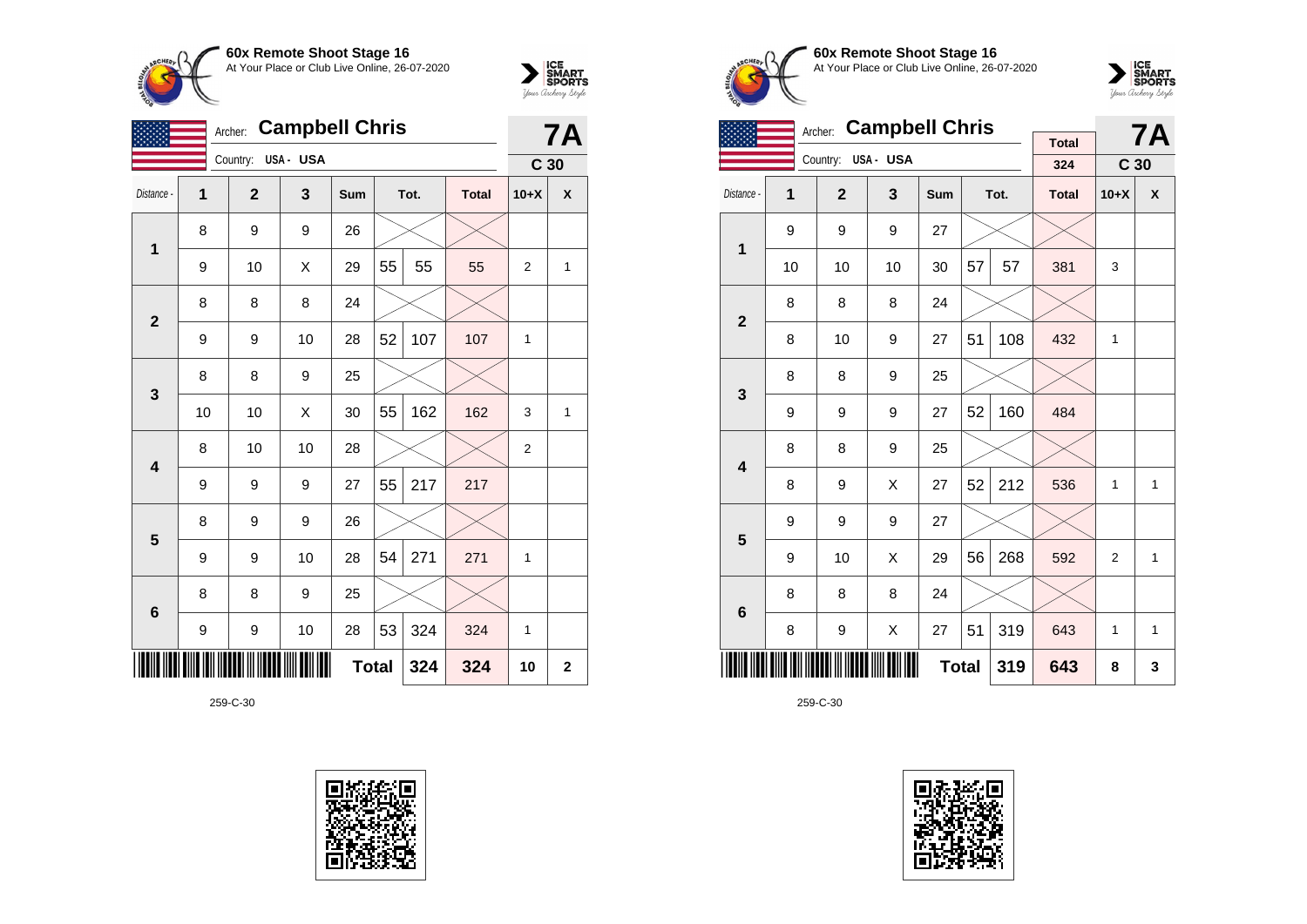**60x Remote Shoot Stage 16**  $\sum_{\text{Vour }\text{Cuchy }\text{StyR}}\begin{matrix}\n\text{ICE} \\
\text{SDORTS} \\
\text{SPORTS}\n\end{matrix}$ At Your Place or Club Live Online, 26-07-2020 Archer: **Barlow Ru 8A**  $\blacktriangleright$ Country: **GBR - Great Britain R ST** Distance - **1 2 3 Sum Tot. Total 10+X X 1 2 3 4 5 6** <u>\*260-R-ST\*10-R-ST\*10-R-ST\*10-R-ST\*10-R-ST\*10-R-ST\*10-R-ST\*10-R-ST\*10-R-ST\*10-R-ST\*10-R-ST\*10-R-ST\*10-R-ST\*10-R</u> **Total** 

260-R-ST

![](_page_59_Picture_2.jpeg)

![](_page_59_Figure_3.jpeg)

260-R-ST

![](_page_59_Picture_5.jpeg)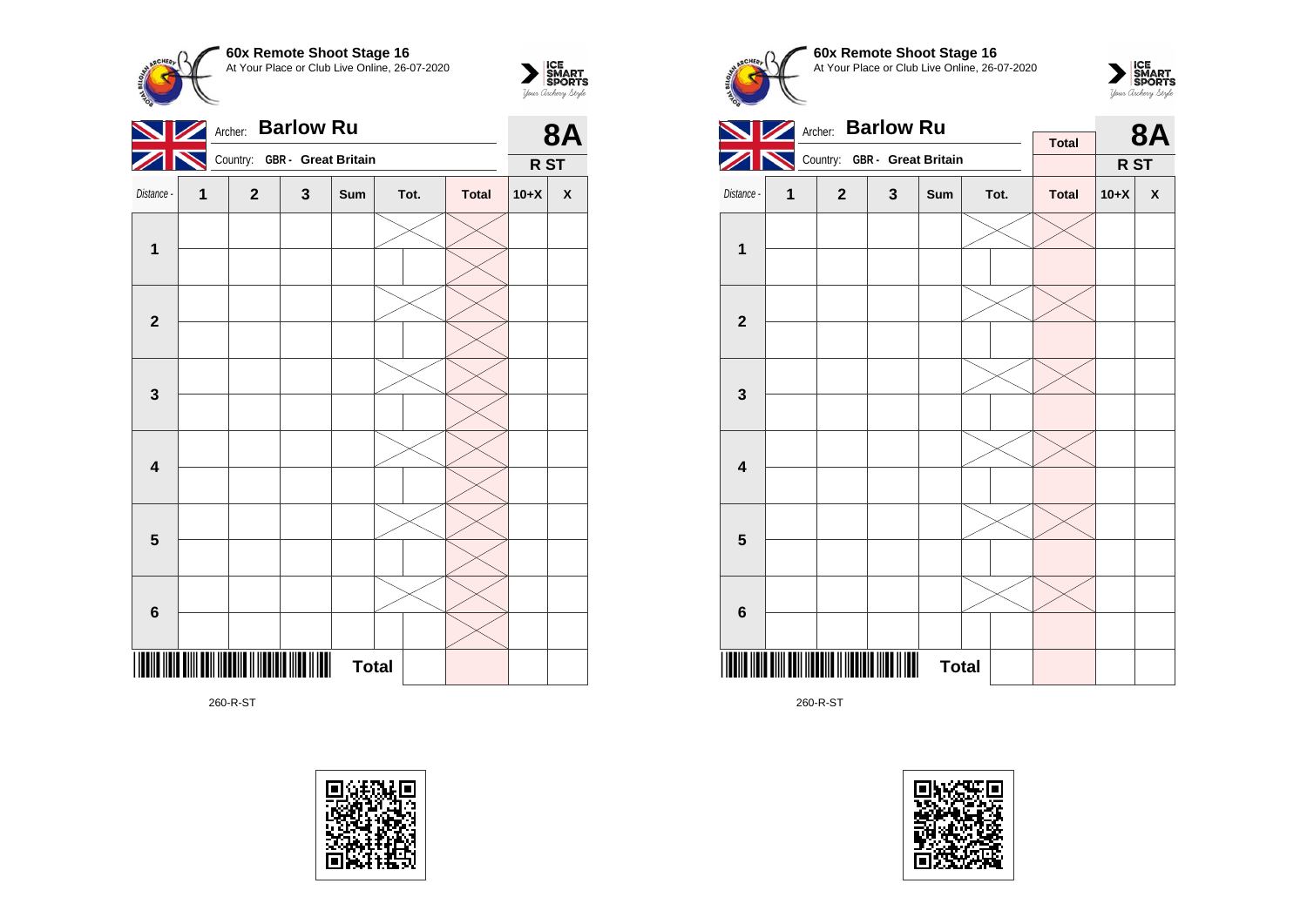![](_page_60_Picture_0.jpeg)

![](_page_60_Picture_1.jpeg)

| Ŵ                       |    | Archer:                 | <b>Manning Patrick</b> |              |    |      |              |                | <b>9A</b>    |
|-------------------------|----|-------------------------|------------------------|--------------|----|------|--------------|----------------|--------------|
|                         |    | Country:                | <b>BAR</b> - Barbados  |              |    |      |              | R 30           |              |
| Distance -              | 1  | $\overline{2}$          | 3                      | Sum          |    | Tot. | <b>Total</b> | $10+X$         | X            |
| 1                       | Χ  | 8                       | $\overline{7}$         | 25           |    |      |              | 1              | $\mathbf{1}$ |
|                         | 7  | 6                       | 4                      | 17           | 42 | 42   | 42           |                |              |
| $\overline{2}$          | 10 | 9                       | 9                      | 28           |    |      |              | 1              |              |
|                         | 9  | 9                       | $\overline{7}$         | 25           | 53 | 95   | 95           |                |              |
| $\mathbf{3}$            | X  | 10                      | 8                      | 28           |    |      |              | $\overline{2}$ | $\mathbf{1}$ |
|                         | 8  | 7                       | $\overline{4}$         | 19           | 47 | 142  | 142          |                |              |
| $\overline{\mathbf{4}}$ | 8  | 7                       | $\overline{7}$         | 22           |    |      |              |                |              |
|                         | 5  | $\overline{4}$          | 3                      | 12           | 34 | 176  | 176          |                |              |
| 5                       | 9  | 9                       | $\overline{7}$         | 25           |    |      |              |                |              |
|                         | 7  | 6                       | 6                      | 19           | 44 | 220  | 220          |                |              |
| $\bf 6$                 | 8  | 7                       | 5                      | 20           |    |      |              |                |              |
|                         | 3  | $\overline{\mathbf{c}}$ | $\overline{c}$         | 7            | 27 | 247  | 247          |                |              |
|                         |    |                         |                        | <b>Total</b> |    | 247  | 247          | 4              | $\mathbf{2}$ |

![](_page_60_Picture_4.jpeg)

![](_page_60_Picture_5.jpeg)

![](_page_60_Picture_6.jpeg)

![](_page_60_Picture_7.jpeg)

|                         |    | Archer:        | <b>Manning Patrick</b>  |              |    |      |                     |              | <b>9A</b> |
|-------------------------|----|----------------|-------------------------|--------------|----|------|---------------------|--------------|-----------|
| ψ                       |    |                | Country: BAR - Barbados |              |    |      | <b>Total</b><br>247 | R 30         |           |
| Distance -              | 1  | $\overline{2}$ | $\mathbf{3}$            | Sum          |    | Tot. | <b>Total</b>        | $10+X$       | X         |
| 1                       | 9  | $\overline{7}$ | 6                       | 22           |    |      |                     |              |           |
|                         | 5  | 5              | 4                       | 14           | 36 | 36   | 283                 |              |           |
| $\overline{2}$          | 9  | $\overline{7}$ | 6                       | 22           |    |      |                     |              |           |
|                         | 5  | 4              | 2                       | 11           | 33 | 69   | 316                 |              |           |
| 3                       | 10 | $\overline{7}$ | $\overline{7}$          | 24           |    |      |                     | 1            |           |
|                         | 6  | 5              | M                       | 11           | 35 | 104  | 351                 |              |           |
| $\overline{\mathbf{4}}$ | 10 | 9              | 8                       | 27           |    |      |                     | 1            |           |
|                         | 6  | 6              | 4                       | 16           | 43 | 147  | 394                 |              |           |
| 5                       | 7  | $\overline{7}$ | $\overline{7}$          | 21           |    |      |                     |              |           |
|                         | 6  | 5              | 3                       | 14           | 35 | 182  | 429                 |              |           |
| $6\phantom{1}6$         | 9  | 8              | $\overline{7}$          | 24           |    |      |                     |              |           |
|                         | 5  | 5              | 3                       | 13           | 37 | 219  | 466                 |              |           |
|                         |    |                |                         | <b>Total</b> |    | 219  | 466                 | $\mathbf{2}$ | 0         |

![](_page_60_Picture_10.jpeg)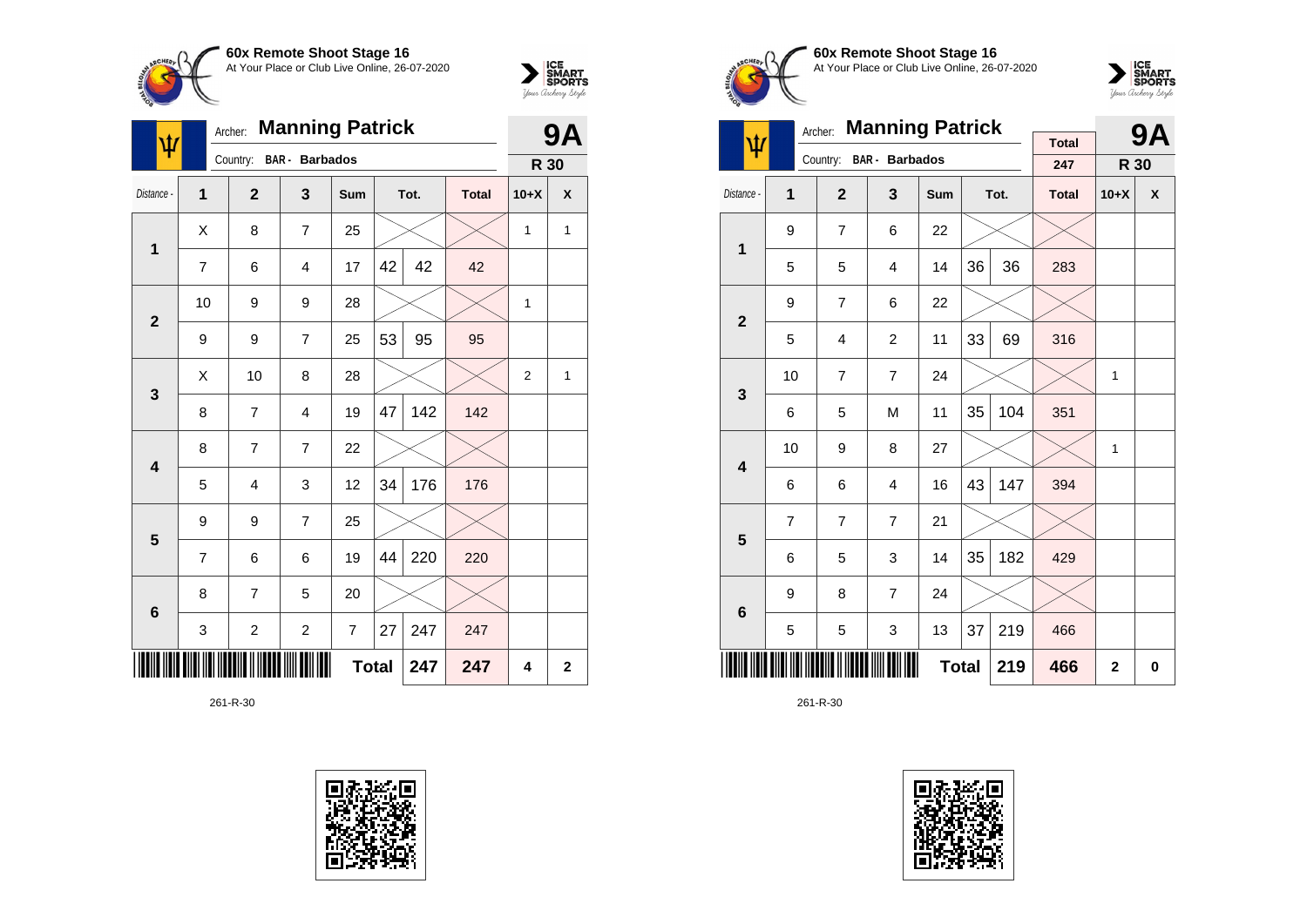![](_page_61_Picture_0.jpeg)

![](_page_61_Picture_1.jpeg)

| ψ                       |    | <b>Phoenix Anthony</b><br>Archer:<br><b>BAR</b> - Barbados |    |              |    |      |              |                 | 9Β             |
|-------------------------|----|------------------------------------------------------------|----|--------------|----|------|--------------|-----------------|----------------|
|                         |    | Country:                                                   |    |              |    |      |              | C <sub>30</sub> |                |
| Distance -              | 1  | $\overline{2}$                                             | 3  | Sum          |    | Tot. | <b>Total</b> | $10+X$          | X              |
| 1                       | X  | X                                                          | 10 | 30           |    |      |              | 3               | $\overline{2}$ |
|                         | 9  | 9                                                          | 8  | 26           | 56 | 56   | 56           |                 |                |
| $\overline{2}$          | X  | 10                                                         | 10 | 30           |    |      |              | 3               | $\mathbf{1}$   |
|                         | 9  | 9                                                          | 8  | 26           | 56 | 112  | 112          |                 |                |
| 3                       | Χ  | 9                                                          | 9  | 28           |    |      |              | $\mathbf{1}$    | $\mathbf{1}$   |
|                         | 9  | 9                                                          | 8  | 26           | 54 | 166  | 166          |                 |                |
| $\overline{\mathbf{4}}$ | X  | Χ                                                          | 10 | 30           |    |      |              | 3               | $\overline{2}$ |
|                         | 9  | 9                                                          | 9  | 27           | 57 | 223  | 223          |                 |                |
| 5                       | Χ  | 10                                                         | 10 | 30           |    |      |              | 3               | $\mathbf{1}$   |
|                         | 10 | 9                                                          | 9  | 28           | 58 | 281  | 281          | $\mathbf{1}$    |                |
| $6\phantom{1}6$         | X  | X                                                          | X  | 30           |    |      |              | 3               | 3              |
|                         | 10 | 9                                                          | 9  | 28           | 58 | 339  | 339          | 1               |                |
|                         |    |                                                            |    | <b>Total</b> |    | 339  | 339          | 18              | 10             |

![](_page_61_Picture_4.jpeg)

![](_page_61_Picture_5.jpeg)

**60x Remote Shoot Stage 16** At Your Place or Club Live Online, 26-07-2020

![](_page_61_Picture_7.jpeg)

|                         | Archer: | <b>Phoenix Anthony</b> |                       |              | 9B |      |                     |                 |                  |
|-------------------------|---------|------------------------|-----------------------|--------------|----|------|---------------------|-----------------|------------------|
| ψ                       |         | Country:               | <b>BAR</b> - Barbados |              |    |      | <b>Total</b><br>339 | C <sub>30</sub> |                  |
| Distance -              | 1       | $\overline{2}$         | 3                     | <b>Sum</b>   |    | Tot. | <b>Total</b>        | $10+X$          | $\boldsymbol{x}$ |
| $\overline{\mathbf{1}}$ | Χ       | 10                     | 10                    | 30           |    |      |                     | 3               | 1                |
|                         | 9       | 9                      | 8                     | 26           | 56 | 56   | 395                 |                 |                  |
| $\overline{2}$          | X       | 10                     | 9                     | 29           |    |      |                     | $\overline{2}$  | 1                |
|                         | 9       | 8                      | M                     | 17           | 46 | 102  | 441                 |                 |                  |
| 3                       | X       | X                      | 10                    | 30           |    |      |                     | 3               | $\overline{2}$   |
|                         | 10      | 9                      | 9                     | 28           | 58 | 160  | 499                 | 1               |                  |
| $\overline{\mathbf{4}}$ | X       | 10                     | 10                    | 30           |    |      |                     | 3               | 1                |
|                         | 9       | 9                      | 9                     | 27           | 57 | 217  | 556                 |                 |                  |
| 5                       | X       | Χ                      | 10                    | 30           |    |      |                     | 3               | $\overline{2}$   |
|                         | 10      | 10                     | 10                    | 30           | 60 | 277  | 616                 | 3               |                  |
| 6                       | X       | X                      | 10                    | 30           |    |      |                     | 3               | $\overline{2}$   |
|                         | 9       | 9                      | 9                     | 27           | 57 | 334  | 673                 |                 |                  |
|                         |         |                        |                       | <b>Total</b> |    | 334  | 673                 | 21              | 9                |

![](_page_61_Picture_10.jpeg)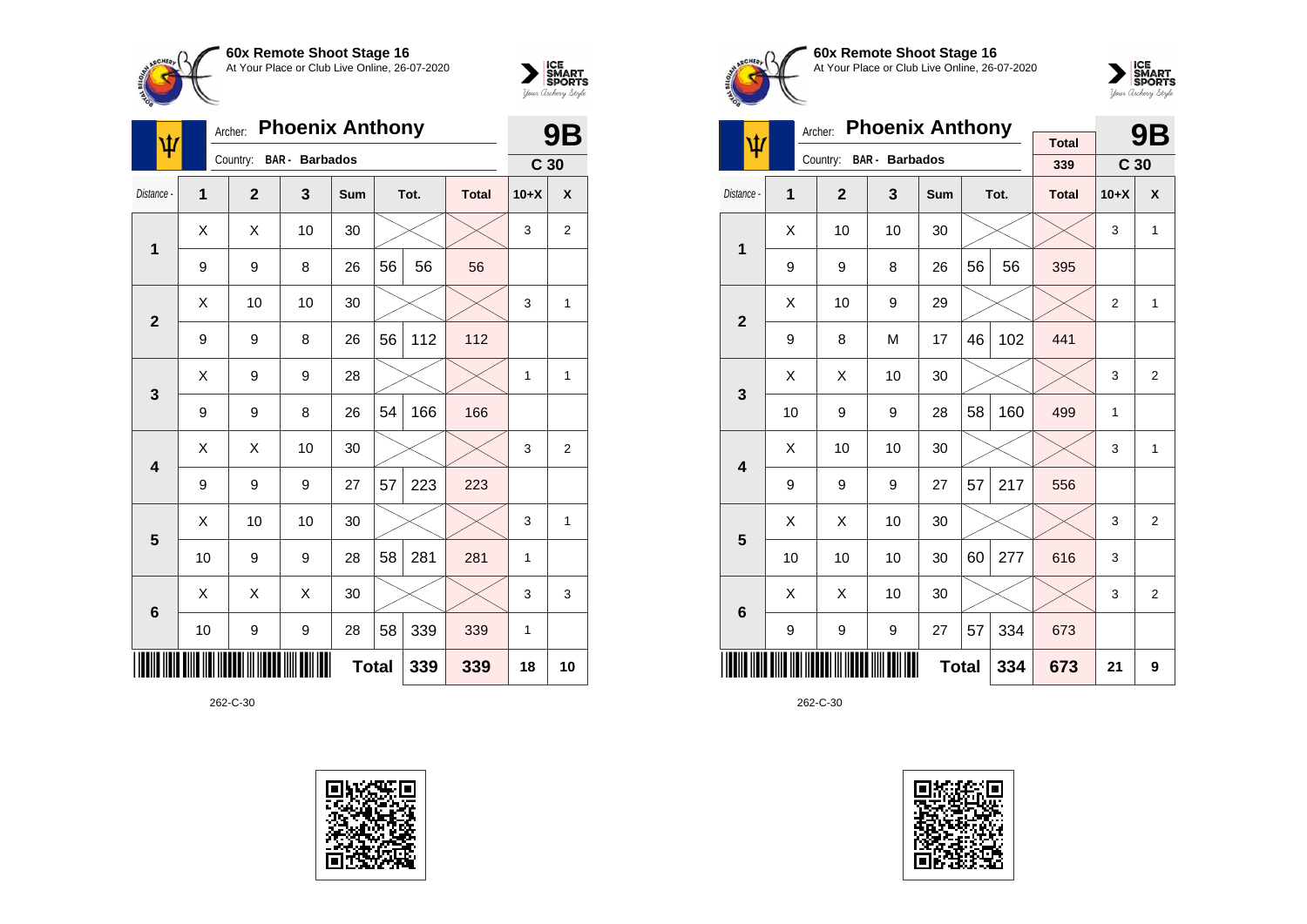![](_page_62_Picture_0.jpeg)

![](_page_62_Picture_1.jpeg)

| $\bigodot$     |    | Archer:      |                | <b>Sakthivel Nikhil Raj</b> |      |              | <b>1A</b>       |   |
|----------------|----|--------------|----------------|-----------------------------|------|--------------|-----------------|---|
|                |    | Country:     | IND - India    |                             |      |              | C <sub>25</sub> |   |
| Distance -     | 1  | $\mathbf{2}$ | 3              | Sum                         | Tot. | <b>Total</b> | $10+X$          | X |
| 1              | X  | 9            | 9              | 28                          | 28   | 28           | 1               | 1 |
| $\mathbf{2}$   | 10 | 9            | 9              | 28                          | 56   | 56           | 1               |   |
| 3              | 10 | 9            | 9              | 28                          | 84   | 84           | 1               |   |
| 4              | X  | 10           | 9              | 29                          | 113  | 113          | $\overline{2}$  | 1 |
| 5              | 10 | 9            | 8              | 27                          | 140  | 140          | 1               |   |
| 6              | 9  | 9            | 8              | 26                          | 166  | 166          |                 |   |
| $\overline{7}$ | Χ  | Χ            | 10             | 30                          | 196  | 196          | 3               | 2 |
| 8              | 10 | 9            | $\overline{7}$ | 26                          | 222  | 222          | 1               |   |
| 9              | 9  | 9            | 8              | 26                          | 248  | 248          |                 |   |
| 10             | Χ  | 9            | 8              | 27                          | 275  | 275          | 1               | 1 |
| 11             | 10 | 9            | 9              | 28                          | 303  | 303          | 1               |   |
| 12             | 10 | 9            | 8              | 27                          | 330  | 330          | 1               |   |
|                |    |              |                | <b>Total</b>                | 330  | 330          | 13              | 5 |

![](_page_62_Picture_4.jpeg)

![](_page_62_Picture_5.jpeg)

**60x Remote Shoot Stage 16** At Your Place or Club Live Online, 26-07-2020

![](_page_62_Picture_7.jpeg)

| Sakthivel Nikhil Raj<br>Archer: |    |                |             |              |      |              |                 | <b>1A</b>    |
|---------------------------------|----|----------------|-------------|--------------|------|--------------|-----------------|--------------|
| $\bigodot$                      |    | Country:       | IND - India |              |      | <b>Total</b> |                 |              |
|                                 |    |                |             |              |      | 330          | C <sub>25</sub> |              |
| Distance -                      | 1  | $\overline{2}$ | 3           | <b>Sum</b>   | Tot. | <b>Total</b> | $10+X$          | X            |
| 1                               | 9  | 8              | 8           | 25           | 25   | 355          |                 |              |
| $\overline{2}$                  | 10 | 9              | 8           | 27           | 52   | 382          | 1               |              |
| 3                               | 10 | 9              | 9           | 28           | 80   | 410          | 1               |              |
| $\overline{\mathbf{4}}$         | X  | 9              | 9           | 28           | 108  | 438          | 1               | $\mathbf{1}$ |
| 5                               | 10 | 9              | 9           | 28           | 136  | 466          | 1               |              |
| 6                               | 10 | 10             | 8           | 28           | 164  | 494          | $\overline{2}$  |              |
| $\overline{7}$                  | 10 | 9              | 8           | 27           | 191  | 521          | 1               |              |
| 8                               | 10 | 9              | 8           | 27           | 218  | 548          | 1               |              |
| 9                               | X  | 10             | 9           | 29           | 247  | 577          | $\overline{2}$  | 1            |
| 10                              | 10 | 9              | 8           | 27           | 274  | 604          | 1               |              |
| 11                              | Χ  | 9              | 8           | 27           | 301  | 631          | 1               | 1            |
| 12                              | 9  | 8              | 8           | 25           | 326  | 656          |                 |              |
|                                 |    |                |             | <b>Total</b> | 326  | 656          | 12              | 3            |

![](_page_62_Picture_10.jpeg)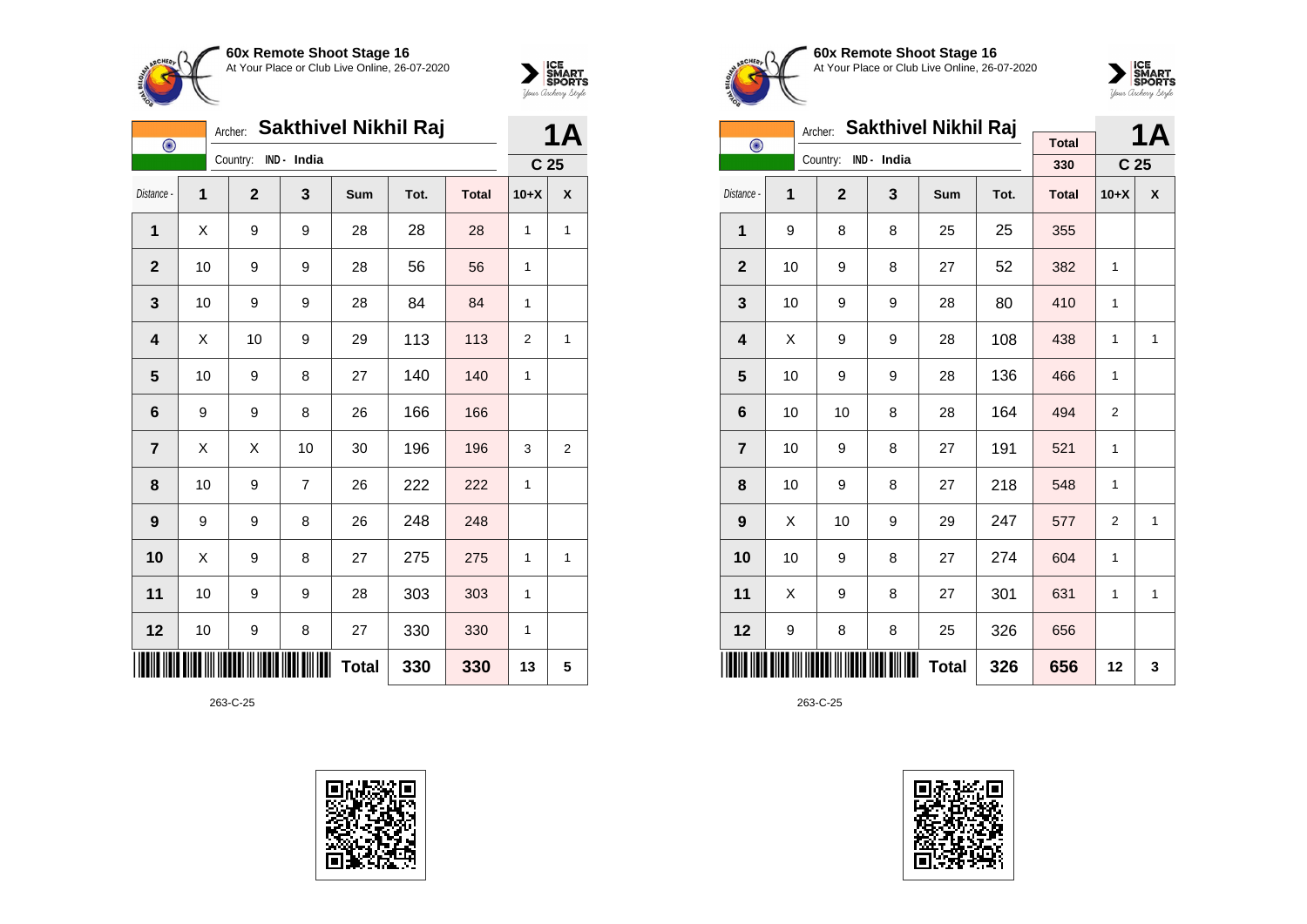![](_page_63_Picture_0.jpeg)

![](_page_63_Picture_1.jpeg)

|                         |    | <b>Aerts Steven</b><br>Archer: |                |              | 2A   |              |                |   |
|-------------------------|----|--------------------------------|----------------|--------------|------|--------------|----------------|---|
|                         |    | Country: BEL - Belgium         |                |              |      |              | R 25           |   |
| Distance -              | 1  | $\mathbf{2}$                   | 3              | Sum          | Tot. | <b>Total</b> | $10+X$         | X |
| 1                       | X  | 10                             | 9              | 29           | 29   | 29           | 2              | 1 |
| $\mathbf{2}$            | 10 | 9                              | 8              | 27           | 56   | 56           | 1              |   |
| 3                       | 9  | 9                              | 9              | 27           | 83   | 83           |                |   |
| 4                       | 9  | 8                              | $\overline{7}$ | 24           | 107  | 107          |                |   |
| 5                       | 9  | 9                              | 8              | 26           | 133  | 133          |                |   |
| 6                       | 10 | 9                              | 9              | 28           | 161  | 161          | $\mathbf{1}$   |   |
| $\overline{\mathbf{7}}$ | 10 | 8                              | 8              | 26           | 187  | 187          | 1              |   |
| 8                       | X  | 9                              | 9              | 28           | 215  | 215          | 1              | 1 |
| 9                       | 10 | 9                              | 9              | 28           | 243  | 243          | 1              |   |
| 10                      | 10 | 10                             | 9              | 29           | 272  | 272          | $\overline{2}$ |   |
| 11                      | 8  | 8                              | $\overline{7}$ | 23           | 295  | 295          |                |   |
| 12                      | Χ  | 8                              | 8              | 26           | 321  | 321          | 1              | 1 |
|                         |    |                                |                | <b>Total</b> | 321  | 321          | 10             | 3 |

![](_page_63_Picture_4.jpeg)

![](_page_63_Picture_5.jpeg)

**60x Remote Shoot Stage 16** At Your Place or Club Live Online, 26-07-2020

![](_page_63_Picture_7.jpeg)

|                         |    | <b>Aerts Steven</b><br>Archer: |     |            |      | 2A                  |                |              |
|-------------------------|----|--------------------------------|-----|------------|------|---------------------|----------------|--------------|
|                         |    | Country: BEL - Belgium         |     |            |      | <b>Total</b><br>321 | R 25           |              |
| Distance -              | 1  | $\overline{2}$                 | 3   | <b>Sum</b> | Tot. | <b>Total</b>        | $10+X$         | X            |
|                         |    |                                |     |            |      |                     |                |              |
| $\mathbf{1}$            | 10 | 10                             | 10  | 30         | 30   | 351                 | 3              |              |
| $\overline{2}$          | 9  | 8                              | 8   | 25         | 55   | 376                 |                |              |
| 3                       | 10 | 10                             | 9   | 29         | 84   | 405                 | $\overline{2}$ |              |
| $\overline{\mathbf{4}}$ | Χ  | 9                              | 8   | 27         | 111  | 432                 | 1              | $\mathbf{1}$ |
| 5                       | 10 | 9                              | 8   | 27         | 138  | 459                 | 1              |              |
| 6                       | X  | 9                              | 9   | 28         | 166  | 487                 | 1              | $\mathbf{1}$ |
| $\overline{7}$          | 10 | 9                              | 9   | 28         | 194  | 515                 | 1              |              |
| 8                       | 10 | 10                             | 10  | 30         | 224  | 545                 | 3              |              |
| 9                       | X  | 10                             | 9   | 29         | 253  | 574                 | $\overline{2}$ | 1            |
| 10                      | 9  | 8                              | 8   | 25         | 278  | 599                 |                |              |
| 11                      | 10 | 9                              | 9   | 28         | 306  | 627                 | 1              |              |
| 12                      | 10 | 9                              | 9   | 28         | 334  | 655                 | 1              |              |
|                         |    |                                | 655 | 16         | 3    |                     |                |              |

![](_page_63_Picture_10.jpeg)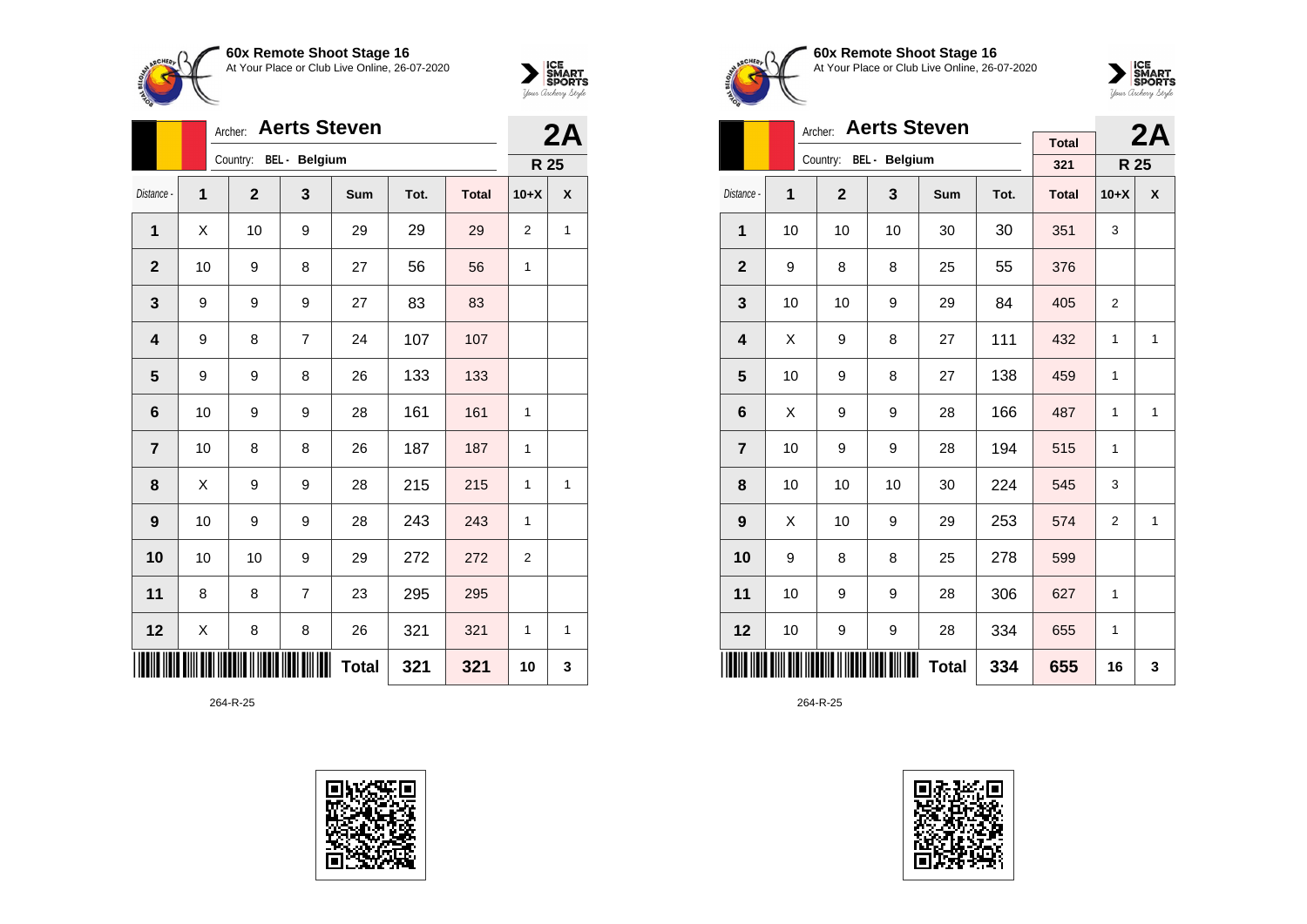![](_page_64_Picture_0.jpeg)

| Tatari Basma<br>Archer: |                             |              |                                    |     |      |              |        | <b>3A</b>          |  |
|-------------------------|-----------------------------|--------------|------------------------------------|-----|------|--------------|--------|--------------------|--|
|                         |                             | Country:     | MAR - Morocco                      |     |      |              | R 25   |                    |  |
| Distance -              | 1                           | $\mathbf{2}$ | 3                                  | Sum | Tot. | <b>Total</b> | $10+X$ | $\pmb{\mathsf{X}}$ |  |
| 1                       |                             |              |                                    |     |      |              |        |                    |  |
| $\mathbf 2$             |                             |              |                                    |     |      |              |        |                    |  |
| $\mathbf{3}$            |                             |              |                                    |     |      |              |        |                    |  |
| $\overline{\mathbf{4}}$ |                             |              |                                    |     |      |              |        |                    |  |
| $\overline{\mathbf{5}}$ |                             |              |                                    |     |      |              |        |                    |  |
| $\bf 6$                 |                             |              |                                    |     |      |              |        |                    |  |
| $\overline{7}$          |                             |              |                                    |     |      |              |        |                    |  |
| 8                       |                             |              |                                    |     |      |              |        |                    |  |
| $\boldsymbol{9}$        |                             |              |                                    |     |      |              |        |                    |  |
| 10                      |                             |              |                                    |     |      |              |        |                    |  |
| 11                      |                             |              |                                    |     |      |              |        |                    |  |
| 12                      |                             |              |                                    |     |      |              |        |                    |  |
|                         | III IIIII IIII IIIIII IIIII |              | <b>                   </b>   Total |     |      |              |        |                    |  |

![](_page_64_Picture_3.jpeg)

![](_page_64_Picture_4.jpeg)

 $\sum_{\text{M}}\left|\underset{\text{GPORTS}}{\text{SIMART}}\right|$ 

![](_page_64_Picture_5.jpeg)

![](_page_64_Picture_6.jpeg)

|                         |   | <b>Tatari Basma</b><br>Archer: |                                             |              |      | <b>3A</b>    |        |      |
|-------------------------|---|--------------------------------|---------------------------------------------|--------------|------|--------------|--------|------|
|                         |   |                                | Country: MAR - Morocco                      |              |      | <b>Total</b> |        |      |
|                         |   |                                |                                             |              |      |              |        | R 25 |
| Distance -              | 1 | $\mathbf 2$                    | $\mathbf 3$                                 | Sum          | Tot. | <b>Total</b> | $10+X$ | X    |
| 1                       |   |                                |                                             |              |      |              |        |      |
| $\mathbf 2$             |   |                                |                                             |              |      |              |        |      |
| $\mathbf{3}$            |   |                                |                                             |              |      |              |        |      |
| $\overline{\mathbf{4}}$ |   |                                |                                             |              |      |              |        |      |
| $\overline{\mathbf{5}}$ |   |                                |                                             |              |      |              |        |      |
| 6                       |   |                                |                                             |              |      |              |        |      |
| $\overline{\mathbf{7}}$ |   |                                |                                             |              |      |              |        |      |
| 8                       |   |                                |                                             |              |      |              |        |      |
| $\boldsymbol{9}$        |   |                                |                                             |              |      |              |        |      |
| 10                      |   |                                |                                             |              |      |              |        |      |
| 11                      |   |                                |                                             |              |      |              |        |      |
| 12                      |   |                                |                                             |              |      |              |        |      |
|                         |   |                                | <b>TIII IITTIII II IITTII IIII TIII ITT</b> | <b>Total</b> |      |              |        |      |

![](_page_64_Picture_9.jpeg)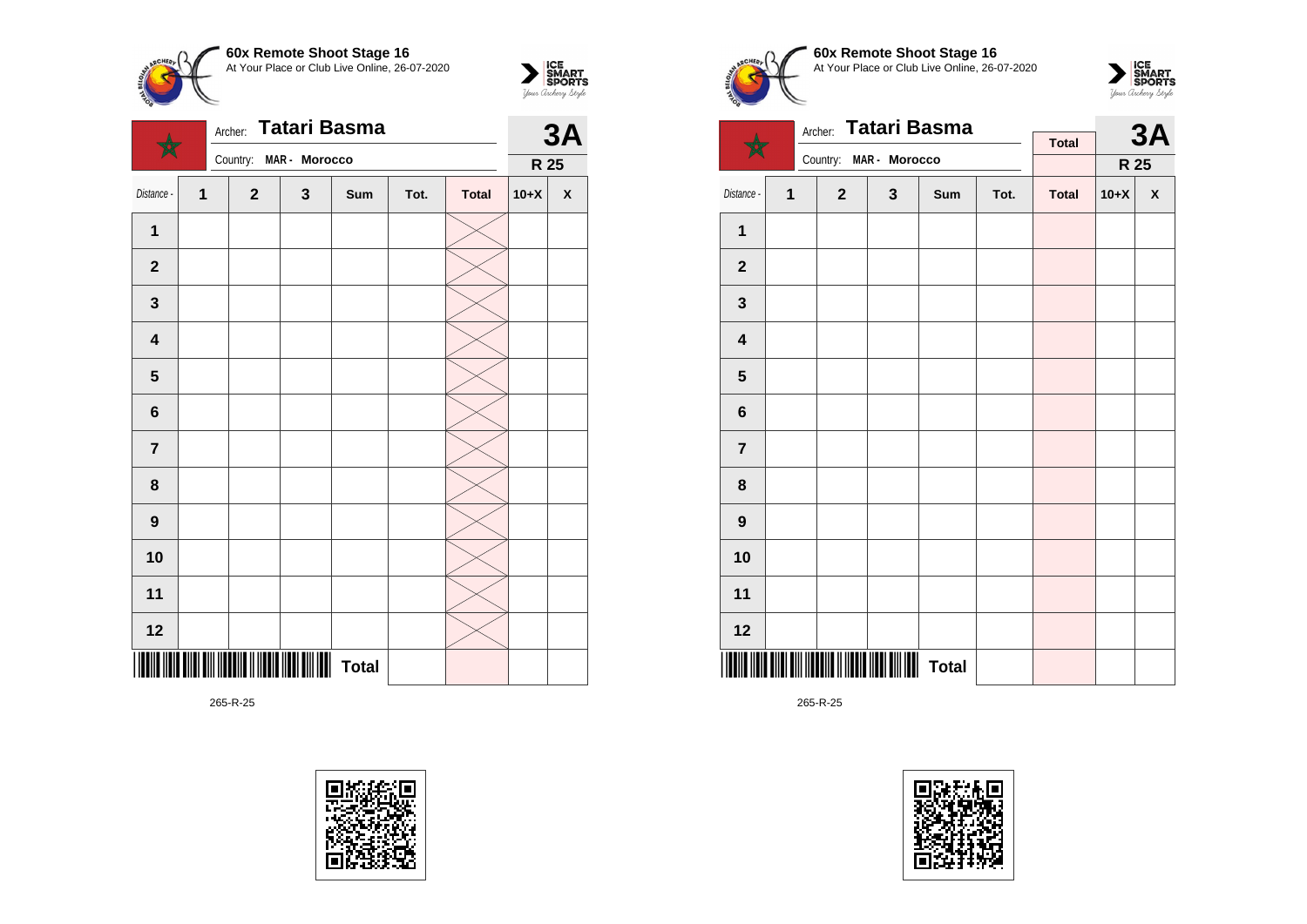![](_page_65_Picture_0.jpeg)

![](_page_65_Picture_1.jpeg)

|                         | <b>Ousslim Nour el houda</b><br>Archer: |  |              |               |              |      |              |        | 4A           |  |
|-------------------------|-----------------------------------------|--|--------------|---------------|--------------|------|--------------|--------|--------------|--|
|                         |                                         |  | Country:     | MAR - Morocco |              |      |              | R 25   |              |  |
| Distance -              | $\mathbf{1}$                            |  | $\mathbf{2}$ | 3             | Sum          | Tot. | <b>Total</b> | $10+X$ | $\pmb{\chi}$ |  |
| 1                       |                                         |  |              |               |              |      |              |        |              |  |
| $\mathbf{2}$            |                                         |  |              |               |              |      |              |        |              |  |
| $\mathbf{3}$            |                                         |  |              |               |              |      |              |        |              |  |
| $\overline{\mathbf{4}}$ |                                         |  |              |               |              |      |              |        |              |  |
| $\overline{\mathbf{5}}$ |                                         |  |              |               |              |      |              |        |              |  |
| $6\phantom{1}6$         |                                         |  |              |               |              |      |              |        |              |  |
| $\overline{7}$          |                                         |  |              |               |              |      |              |        |              |  |
| 8                       |                                         |  |              |               |              |      |              |        |              |  |
| $\boldsymbol{9}$        |                                         |  |              |               |              |      |              |        |              |  |
| 10                      |                                         |  |              |               |              |      |              |        |              |  |
| 11                      |                                         |  |              |               |              |      |              |        |              |  |
| 12                      |                                         |  |              |               |              |      |              |        |              |  |
|                         |                                         |  |              |               | <b>Total</b> |      |              |        |              |  |

![](_page_65_Picture_4.jpeg)

![](_page_65_Picture_5.jpeg)

**60x Remote Shoot Stage 16** At Your Place or Club Live Online, 26-07-2020

![](_page_65_Picture_7.jpeg)

|                         |   | Archer:      | <b>Ousslim Nour el houda</b> |              |      | 4A           |        |      |
|-------------------------|---|--------------|------------------------------|--------------|------|--------------|--------|------|
|                         |   | Country:     | MAR - Morocco                |              |      | <b>Total</b> |        |      |
|                         |   |              |                              |              |      |              |        | R 25 |
| Distance -              | 1 | $\mathbf{2}$ | $\mathbf 3$                  | Sum          | Tot. | <b>Total</b> | $10+X$ | X    |
| $\mathbf{1}$            |   |              |                              |              |      |              |        |      |
| $\mathbf{2}$            |   |              |                              |              |      |              |        |      |
| 3                       |   |              |                              |              |      |              |        |      |
| $\overline{\mathbf{4}}$ |   |              |                              |              |      |              |        |      |
| ${\bf 5}$               |   |              |                              |              |      |              |        |      |
| 6                       |   |              |                              |              |      |              |        |      |
| $\overline{7}$          |   |              |                              |              |      |              |        |      |
| 8                       |   |              |                              |              |      |              |        |      |
| $\boldsymbol{9}$        |   |              |                              |              |      |              |        |      |
| 10                      |   |              |                              |              |      |              |        |      |
| 11                      |   |              |                              |              |      |              |        |      |
| 12                      |   |              |                              |              |      |              |        |      |
|                         |   |              |                              | <b>Total</b> |      |              |        |      |

![](_page_65_Picture_10.jpeg)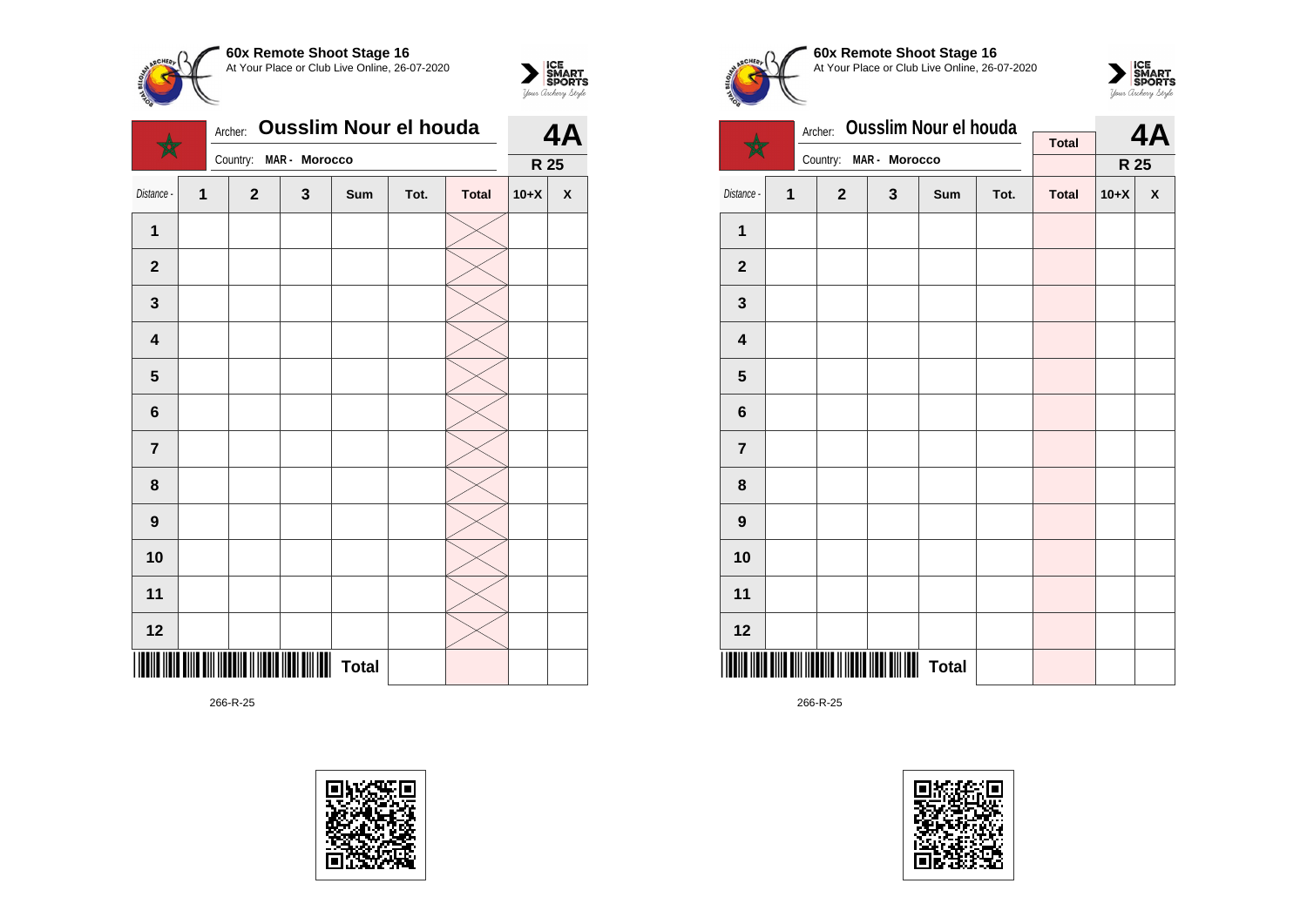![](_page_66_Picture_0.jpeg)

![](_page_66_Picture_1.jpeg)

|                         | Tatari Basma<br>Archer: |                |                |              |      |              |                | <b>5A</b> |  |
|-------------------------|-------------------------|----------------|----------------|--------------|------|--------------|----------------|-----------|--|
|                         |                         | Country:       | MAR - Morocco  |              |      |              | R 25           |           |  |
| Distance -              | $\mathbf{1}$            | $\mathbf{2}$   | 3              | Sum          | Tot. | <b>Total</b> | $10+X$         | X         |  |
| 1                       | 9                       | 9              | 9              | 27           | 27   | 27           |                |           |  |
| $\mathbf{2}$            | 10                      | 9              | 8              | 27           | 54   | 54           | 1              |           |  |
| $\mathbf{3}$            | 9                       | 8              | $\overline{4}$ | 21           | 75   | 75           |                |           |  |
| 4                       | 9                       | $\overline{7}$ | $\overline{7}$ | 23           | 98   | 98           |                |           |  |
| 5                       | 8                       | $\overline{7}$ | 5              | 20           | 118  | 118          |                |           |  |
| $6\phantom{1}6$         | 9                       | $\overline{7}$ | 5              | 21           | 139  | 139          |                |           |  |
| $\overline{\mathbf{7}}$ | 10                      | 9              | 7              | 26           | 165  | 165          | 1              |           |  |
| 8                       | 8                       | 6              | 6              | 20           | 185  | 185          |                |           |  |
| $\boldsymbol{9}$        | 9                       | 9              | 8              | 26           | 211  | 211          |                |           |  |
| 10                      | 7                       | 6              | 5              | 18           | 229  | 229          |                |           |  |
| 11                      | 9                       | 7              | $\overline{7}$ | 23           | 252  | 252          |                |           |  |
| 12                      | 9                       | 8              | 8              | 25           | 277  | 277          |                |           |  |
|                         |                         |                |                | <b>Total</b> | 277  | 277          | $\overline{2}$ | $\bf{0}$  |  |

![](_page_66_Picture_4.jpeg)

![](_page_66_Picture_5.jpeg)

**60x Remote Shoot Stage 16** At Your Place or Club Live Online, 26-07-2020

![](_page_66_Picture_7.jpeg)

|                         |   | <b>Tatari Basma</b><br>Archer: |                        |     |              | <b>5A</b>           |        |              |
|-------------------------|---|--------------------------------|------------------------|-----|--------------|---------------------|--------|--------------|
|                         |   |                                | Country: MAR - Morocco |     |              | <b>Total</b><br>277 | R 25   |              |
| Distance -              | 1 | $\mathbf{2}$                   | 3                      | Sum | Tot.         | <b>Total</b>        | $10+X$ | X            |
| 1                       | 9 | 9                              | 8                      | 26  | 26           | 303                 |        |              |
| $\overline{2}$          | 8 | $\overline{7}$                 | $\overline{7}$         | 22  | 48           | 325                 |        |              |
| 3                       | 8 | 8                              | 8                      | 24  | 72           | 349                 |        |              |
| $\overline{\mathbf{4}}$ | 7 | 3                              | 8                      | 18  | 90           | 367                 |        |              |
| 5                       | 8 | $\overline{7}$                 | $\overline{7}$         | 22  | 112          | 389                 |        |              |
| 6                       | 9 | 6                              | 5                      | 20  | 132          | 409                 |        |              |
| $\overline{7}$          | 9 | 9                              | 8                      | 26  | 158          | 435                 |        |              |
| 8                       | 6 | 6                              | 5                      | 17  | 175          | 452                 |        |              |
| $\boldsymbol{9}$        | Χ | 10                             | 8                      | 28  | 203          | 480                 | 2      | $\mathbf{1}$ |
| 10                      | 7 | $\overline{4}$                 | 4                      | 15  | 218          | 495                 |        |              |
| 11                      | 8 | 8                              | 8                      | 24  | 242          | 519                 |        |              |
| 12                      | 7 | 7                              | 6                      | 20  | 262          | 539                 |        |              |
|                         |   |                                | 262                    | 539 | $\mathbf{2}$ | 1                   |        |              |

![](_page_66_Picture_10.jpeg)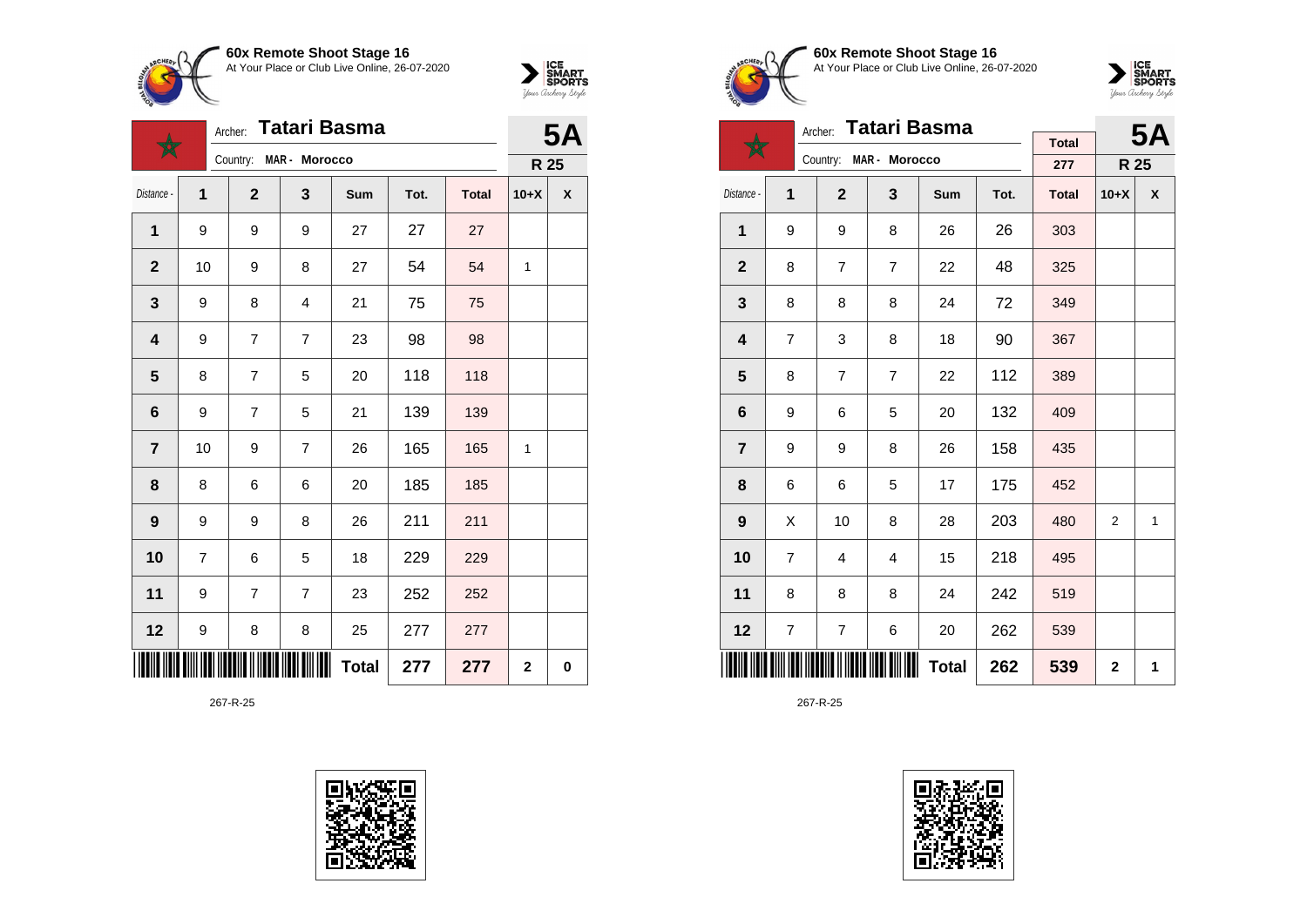![](_page_67_Picture_0.jpeg)

![](_page_67_Picture_1.jpeg)

![](_page_67_Picture_2.jpeg)

|                         |                         | Archer:      | <b>Sbai Moulay Youssef</b> |                         | 6A             |                  |        |           |
|-------------------------|-------------------------|--------------|----------------------------|-------------------------|----------------|------------------|--------|-----------|
|                         |                         | Country:     | MAR - Morocco              |                         |                |                  | R 25   |           |
| Distance -              | 1                       | $\mathbf{2}$ | 3                          | Sum                     | Tot.           | <b>Total</b>     | $10+X$ | X         |
| 1                       | M                       | M            | $\overline{c}$             | $\overline{\mathbf{c}}$ | $\overline{c}$ | $\overline{c}$   |        |           |
| $\mathbf{2}$            | M                       | 5            | 2                          | 7                       | 9              | $\boldsymbol{9}$ |        |           |
| $\mathbf{3}$            | M                       | 5            | $\overline{c}$             | $\overline{7}$          | 16             | 16               |        |           |
| $\overline{\mathbf{4}}$ | $\overline{7}$          | 6            | 5                          | 18                      | 34             | 34               |        |           |
| $5\phantom{1}$          | M                       | M            | M                          | 0                       | 34             | 34               |        |           |
| 6                       | 3                       | 3            | 6                          | 12                      | 46             | 46               |        |           |
| $\overline{7}$          | $\overline{\mathbf{c}}$ | 3            | 9                          | 14                      | 60             | 60               |        |           |
| 8                       | M                       | M            | M                          | 0                       | 60             | 60               |        |           |
| $\boldsymbol{9}$        | M                       | M            | M                          | 0                       | 60             | 60               |        |           |
| 10                      | 3                       | М            | M                          | 3                       | 63             | 63               |        |           |
| 11                      | M                       | M            | M                          | 0                       | 63             | 63               |        |           |
| 12                      | M                       | 4            | 5                          | 9                       | 72             | 72               |        |           |
|                         |                         |              |                            | <b>Total</b>            | 72             | 72               | 0      | $\pmb{0}$ |

![](_page_67_Picture_5.jpeg)

![](_page_67_Picture_6.jpeg)

**60x Remote Shoot Stage 16** At Your Place or Club Live Online, 26-07-2020

![](_page_67_Picture_8.jpeg)

|                 |   | Archer:        | <b>Sbai Moulay Youssef</b> |                |      | 6Α           |        |   |
|-----------------|---|----------------|----------------------------|----------------|------|--------------|--------|---|
|                 |   | Country:       | MAR - Morocco              |                |      | <b>Total</b> |        |   |
|                 |   |                |                            |                |      | 72           | R 25   |   |
| Distance -      | 1 | $\overline{2}$ | 3                          | Sum            | Tot. | <b>Total</b> | $10+X$ | X |
| 1               | 7 | 5              | 3                          | 15             | 15   | 87           |        |   |
| $\overline{2}$  | M | $\overline{7}$ | $\overline{c}$             | 9              | 24   | 96           |        |   |
| 3               | M | $\overline{c}$ | 3                          | 5              | 29   | 101          |        |   |
| 4               | M | M              | 2                          | 2              | 31   | 103          |        |   |
| 5               | M | M              | $\mathbf 1$                | $\mathbf{1}$   | 32   | 104          |        |   |
| $6\phantom{1}6$ | 3 | $\overline{4}$ | 8                          | 15             | 47   | 119          |        |   |
| $\overline{7}$  | 1 | 3              | 3                          | $\overline{7}$ | 54   | 126          |        |   |
| 8               | M | 3              | 5                          | 8              | 62   | 134          |        |   |
| 9               | M | M              | $\overline{7}$             | $\overline{7}$ | 69   | 141          |        |   |
| 10              | M | 1              | 8                          | 9              | 78   | 150          |        |   |
| 11              | M | M              | $\overline{2}$             | $\overline{2}$ | 80   | 152          |        |   |
| 12              | M | 5              | $\overline{\mathbf{c}}$    | 7              | 87   | 159          |        |   |
|                 |   |                | 87                         | 159            | 0    | 0            |        |   |

![](_page_67_Picture_11.jpeg)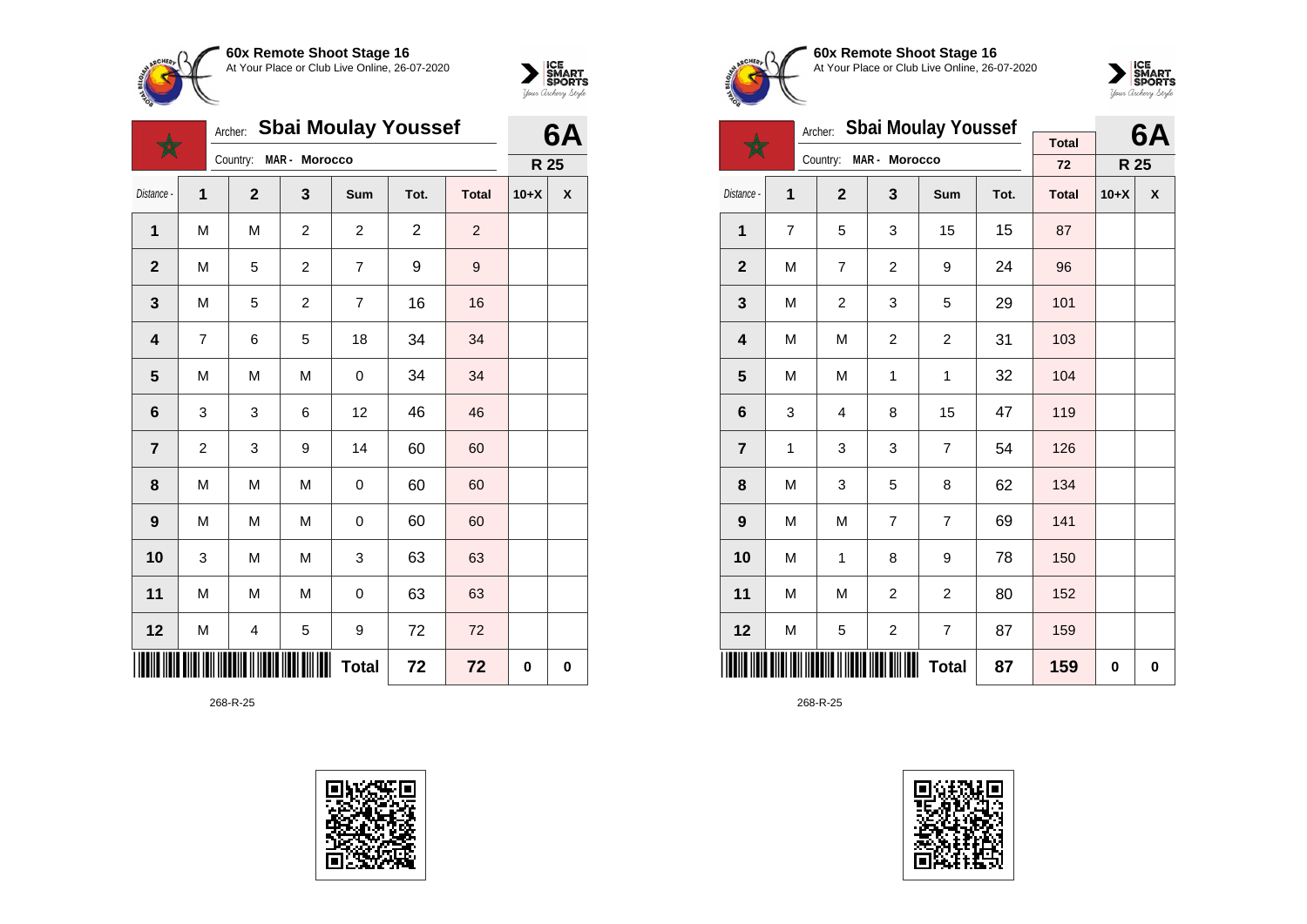![](_page_68_Picture_0.jpeg)

![](_page_68_Picture_1.jpeg)

|                |    | <b>Janssens Niels</b><br>Archer: |   |              | <b>7A</b> |              |                 |   |
|----------------|----|----------------------------------|---|--------------|-----------|--------------|-----------------|---|
|                |    | Country: BEL - Belgium           |   |              |           |              | C <sub>25</sub> |   |
| Distance -     | 1  | $\mathbf{2}$                     | 3 | Sum          | Tot.      | <b>Total</b> | $10+X$          | X |
| 1              | 10 | 10                               | 9 | 29           | 29        | 29           | $\overline{2}$  |   |
| $\mathbf 2$    | х  | 10                               | 9 | 29           | 58        | 58           | $\overline{2}$  | 1 |
| 3              | 10 | 9                                | 9 | 28           | 86        | 86           | 1               |   |
| 4              | X  | 10                               | 9 | 29           | 115       | 115          | 2               | 1 |
| 5              | Χ  | 9                                | 9 | 28           | 143       | 143          | 1               | 1 |
| 6              | Χ  | 10                               | 8 | 28           | 171       | 171          | $\overline{2}$  | 1 |
| $\overline{7}$ | 9  | 9                                | 8 | 26           | 197       | 197          |                 |   |
| 8              | Χ  | 10                               | 9 | 29           | 226       | 226          | $\overline{2}$  | 1 |
| 9              | 10 | 10                               | 9 | 29           | 255       | 255          | 2               |   |
| 10             | X  | 9                                | 8 | 27           | 282       | 282          | 1               | 1 |
| 11             | 10 | 10                               | 9 | 29           | 311       | 311          | $\overline{2}$  |   |
| 12             | 10 | 9                                | 8 | 27           | 338       | 338          | 1               |   |
|                |    |                                  |   | <b>Total</b> | 338       | 338          | 18              | 6 |

![](_page_68_Picture_4.jpeg)

![](_page_68_Picture_5.jpeg)

**60x Remote Shoot Stage 16** At Your Place or Club Live Online, 26-07-2020

![](_page_68_Picture_7.jpeg)

|                         |    | <b>Janssens Niels</b><br>Archer: |                        |            |      | <b>7A</b>           |                 |                |
|-------------------------|----|----------------------------------|------------------------|------------|------|---------------------|-----------------|----------------|
|                         |    |                                  | Country: BEL - Belgium |            |      | <b>Total</b><br>338 | C <sub>25</sub> |                |
| Distance -              | 1  | $\overline{2}$                   | $\mathbf{3}$           | <b>Sum</b> | Tot. | <b>Total</b>        | $10+X$          | X              |
| 1                       | 10 | 9                                | 9                      | 28         | 28   | 366                 | 1               |                |
| $\overline{2}$          | Χ  | Χ                                | 9                      | 29         | 57   | 395                 | $\overline{2}$  | $\overline{2}$ |
| 3                       | 10 | 9                                | 8                      | 27         | 84   | 422                 | 1               |                |
| $\overline{\mathbf{4}}$ | X  | Χ                                | X                      | 30         | 114  | 452                 | 3               | 3              |
| 5                       | X  | 10                               | 10                     | 30         | 144  | 482                 | 3               | 1              |
| 6                       | X  | 10                               | 9                      | 29         | 173  | 511                 | $\overline{2}$  | 1              |
| $\overline{7}$          | 10 | 10                               | 9                      | 29         | 202  | 540                 | 2               |                |
| 8                       | X  | 10                               | 8                      | 28         | 230  | 568                 | $\overline{2}$  | 1              |
| 9                       | 10 | 10                               | 9                      | 29         | 259  | 597                 | 2               |                |
| 10                      | X  | X                                | 8                      | 28         | 287  | 625                 | $\overline{2}$  | $\overline{2}$ |
| 11                      | Χ  | 9                                | 9                      | 28         | 315  | 653                 | 1               | 1              |
| 12                      | Χ  | Χ                                | 9                      | 29         | 344  | 682                 | 2               | 2              |
|                         |    |                                  | 344                    | 682        | 23   | 13                  |                 |                |

![](_page_68_Picture_10.jpeg)